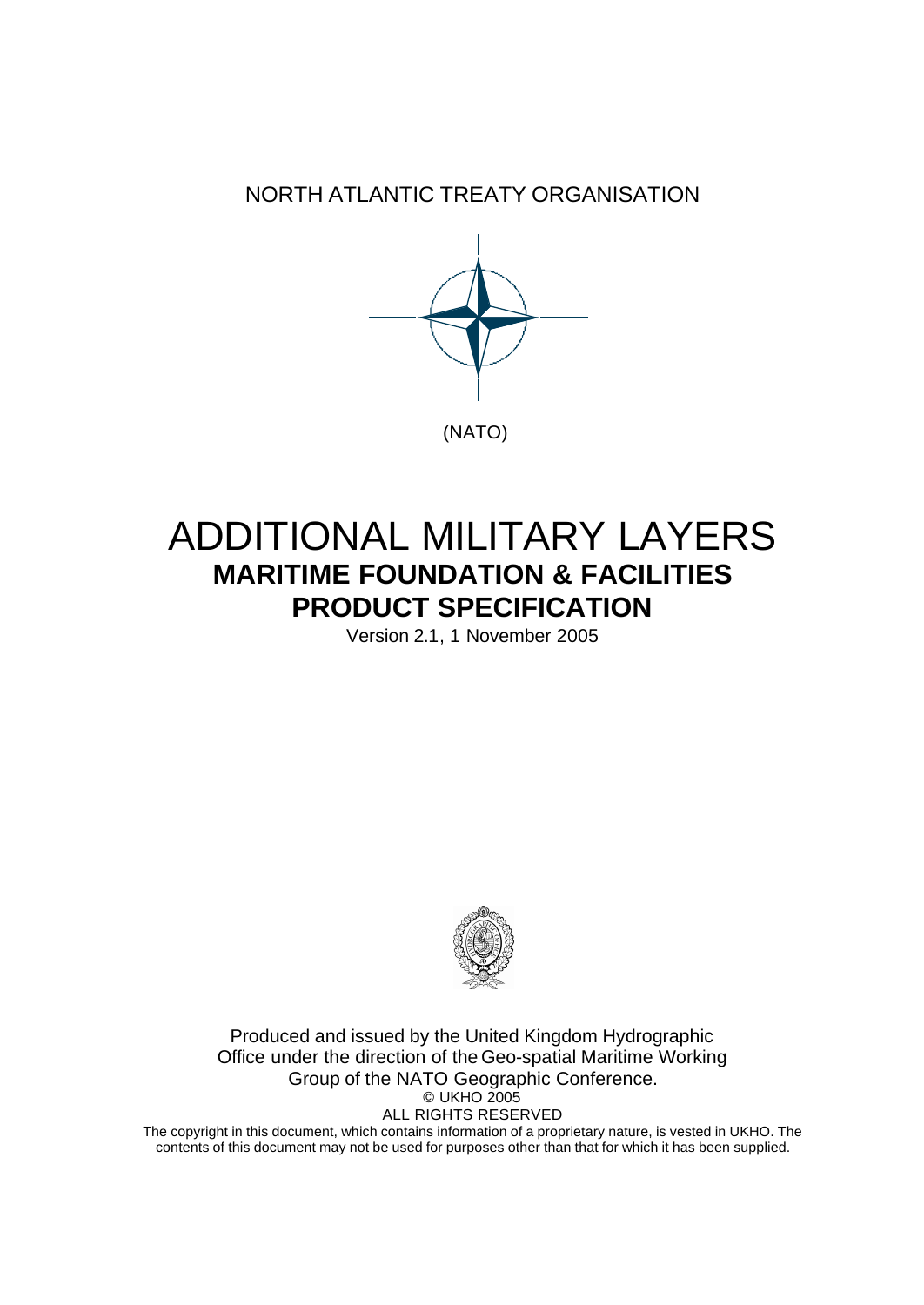# **Document Control**

# **ISSUE**

| <b>Date</b> | <b>Author</b>   | <b>Issue</b> | <b>Summary of Changes</b>                                                                           |
|-------------|-----------------|--------------|-----------------------------------------------------------------------------------------------------|
| 1/11/01     | AML             | 1.0          | No prior version                                                                                    |
| 31/07/04    | <b>B</b> Parish | 2.0          | Includes amendments to AML<br><b>MFF Product Specification</b><br>approved by AHHWG-9 &<br>AHHWG-10 |
| 1/11/05     | <b>B</b> Parish | 2.1          | Amended in response to industry<br>review & GMWG-3 approval                                         |
|             |                 |              |                                                                                                     |

#### **APPROVALS**

| <b>Approver and Title</b>                      | <b>Signature</b> | <b>Date</b> |
|------------------------------------------------|------------------|-------------|
| Chairman Geo-spatial Maritime Working<br>Group |                  | 121/10/05   |

## **VERSION CONTROL**

| <b>Version</b> | <b>Review Date Reviewed By</b> |
|----------------|--------------------------------|
|                |                                |
|                |                                |
|                |                                |

#### **FILE DETAILS**

| <b>Component</b>                | <b>Name &amp; Location</b>                               | <b>Tool</b>    |
|---------------------------------|----------------------------------------------------------|----------------|
| Document text                   | J:\AML\Specification\Specifications\ MFF \ MFF PS<br>2.1 | <b>MS</b> Word |
| Correspondence<br>and hard copy | HA/351/002/014                                           | N/A            |
|                                 |                                                          |                |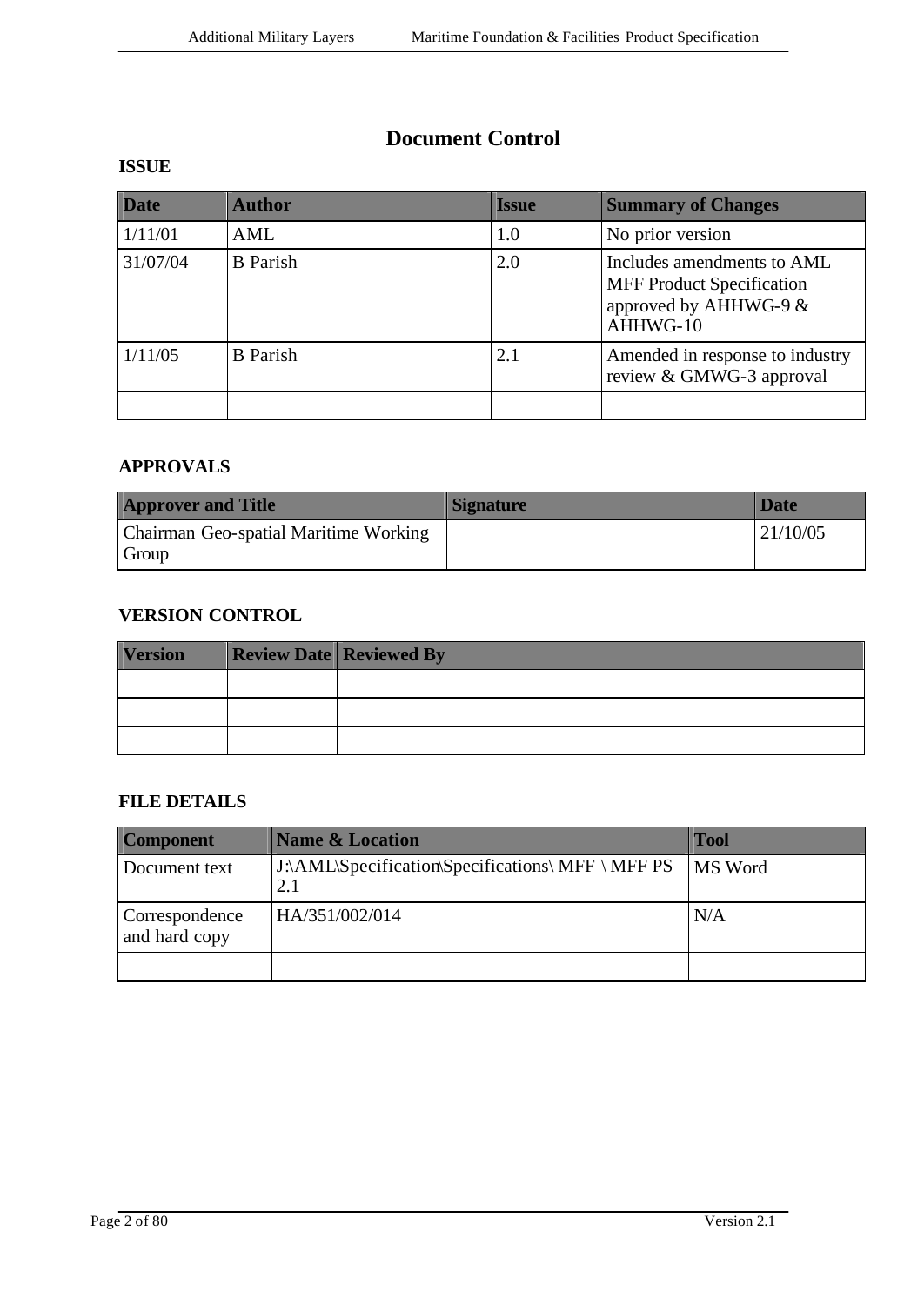# **Contents**

| $\mathbf{1}$   |  |
|----------------|--|
| 1.1            |  |
| $1.2 -$        |  |
| 1.2.1          |  |
| 1.2.2          |  |
| 1.2.3          |  |
| 1.2.4          |  |
| 1.3            |  |
| 1.4            |  |
| 1.4.1          |  |
| 1.4.2          |  |
| 1.4.3          |  |
| 1.5            |  |
| $1.6 -$        |  |
| 1.6.1<br>1.6.2 |  |
|                |  |
| 1.6.3          |  |
| 1.7<br>1.8     |  |
| 1.9            |  |
| 1.9.1          |  |
| 1.9.2          |  |
| 1.9.3          |  |
| 1.9.4          |  |
| 1.9.5          |  |
| 1.9.6          |  |
| $\mathfrak{D}$ |  |
| 2.1            |  |
| 2.2.           |  |
| 2.2.1          |  |
| 2.2.2          |  |
| 2.3            |  |
| 2.3.1          |  |
| 2.3.2          |  |
|                |  |
| 2.5            |  |
| 2.5.1          |  |
| 2.5.2          |  |
| 2.5.3          |  |
| 2.5.4          |  |
| 2.5.5          |  |
| 2.6            |  |
| 2.7            |  |
| 2.7.1          |  |
| 2.7.2          |  |
| 3              |  |
| 3.1            |  |
| 3.1.1          |  |
| 3.1.2          |  |
| $3.2^{\circ}$  |  |
| 3.2.1          |  |
| 3.3            |  |
| 3.4            |  |
| 3.5            |  |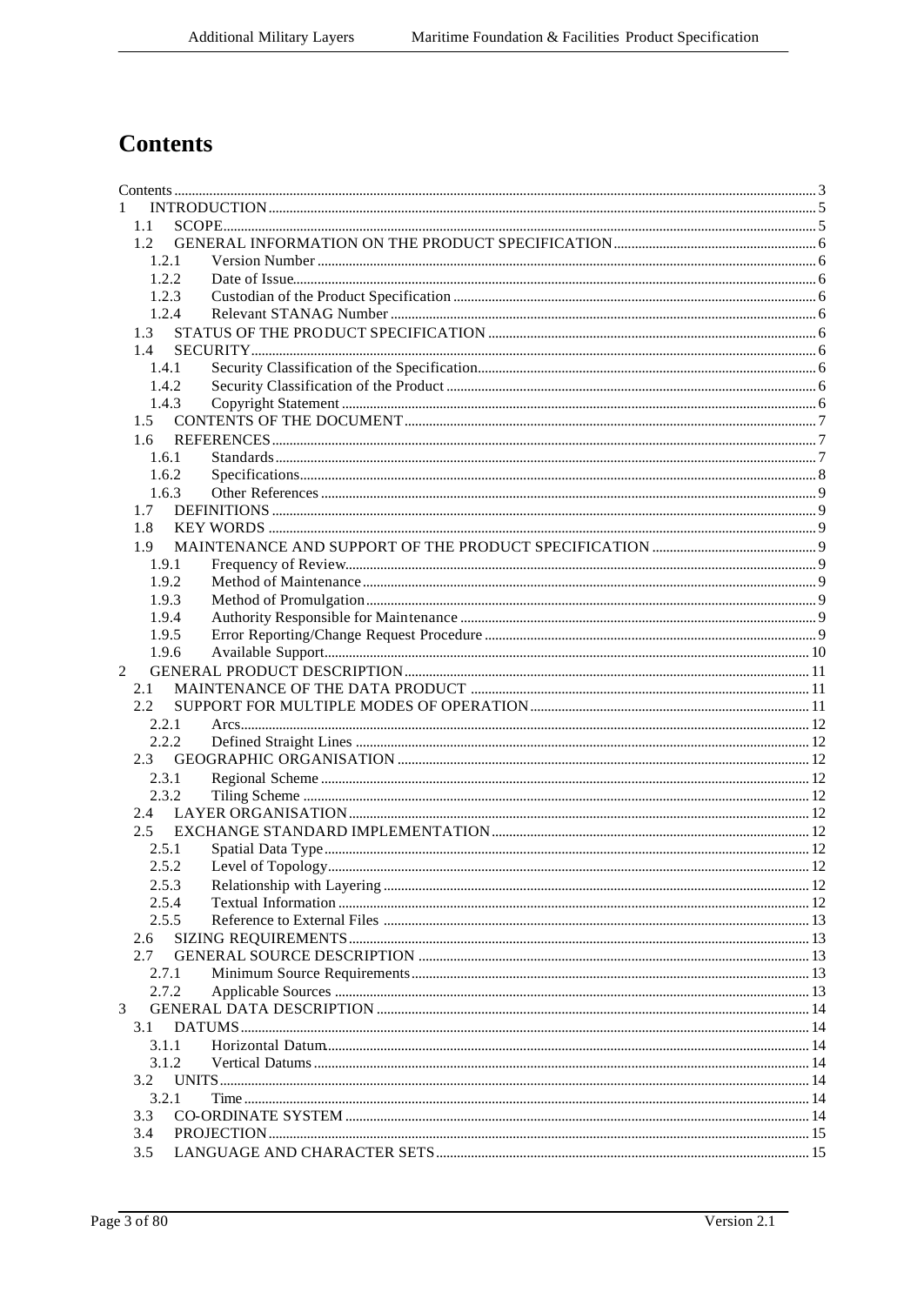|        | 3.5.1        |  |
|--------|--------------|--|
|        | 3.5.2        |  |
|        | 3.6          |  |
|        | 3.6.1        |  |
|        | 3.6.2        |  |
|        | 3.6.3        |  |
|        | 3.6.4        |  |
|        | 3.6.5        |  |
| 4      |              |  |
| 5      |              |  |
|        | 5.1          |  |
|        | 5.2          |  |
|        | 5.3          |  |
|        | 5.4          |  |
|        | 5.5          |  |
|        | 5.5.1        |  |
|        | 5.5.2        |  |
|        | 5.5.3        |  |
| 6      |              |  |
|        |              |  |
|        | 6.2          |  |
| $\tau$ |              |  |
|        | 7.1          |  |
| 8      |              |  |
|        | 8.1<br>8.1.1 |  |
|        |              |  |
|        | 8.1.2<br>8.2 |  |
|        | 8.3          |  |
|        | 8.4          |  |
|        | 8.5          |  |
|        | 8.6          |  |
|        | 8.7          |  |
|        | 8.8          |  |
|        | 8.9          |  |
| 9      |              |  |
|        |              |  |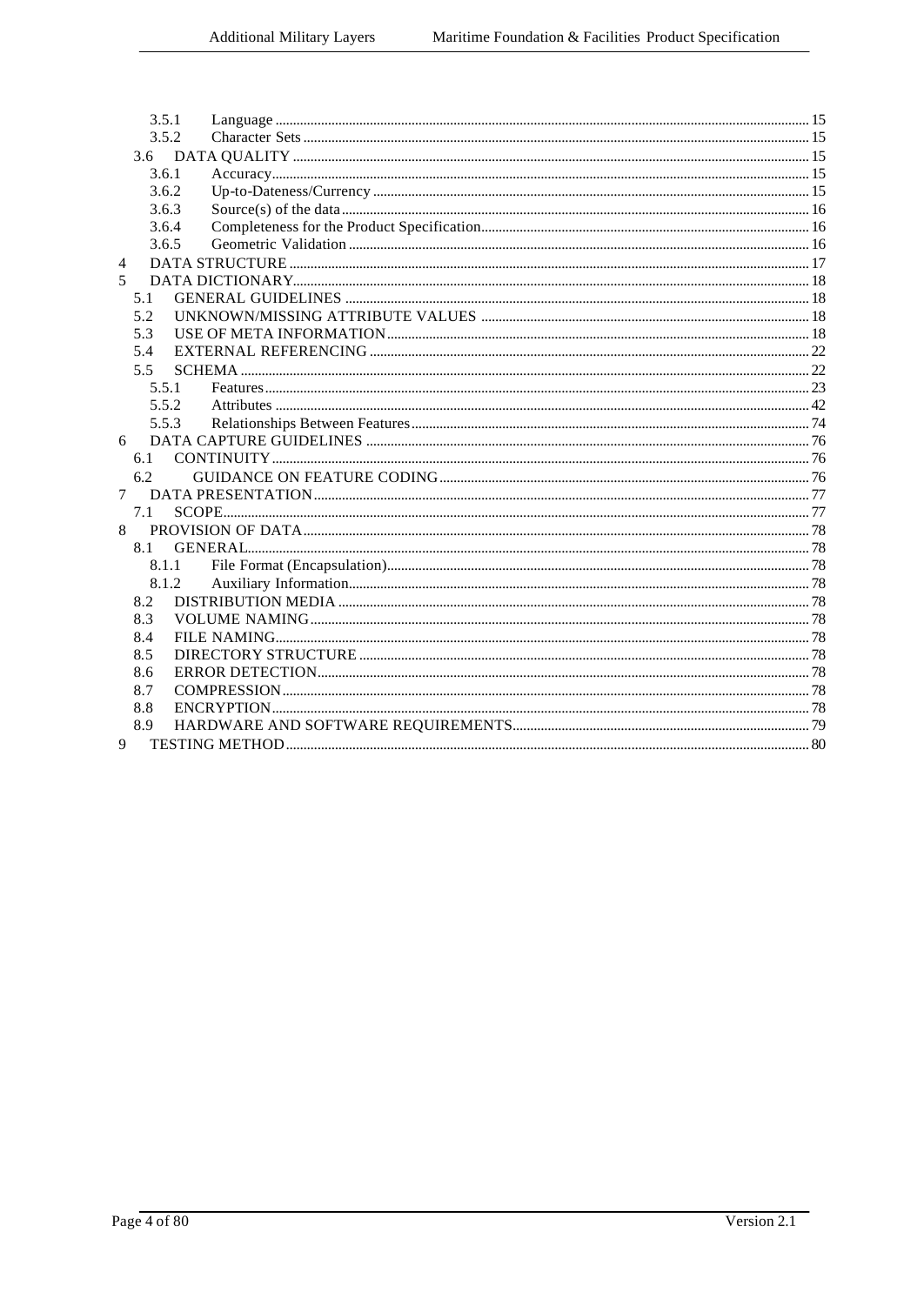# **1 INTRODUCTION**

### **1.1 SCOPE**

The main body of this Product Specification describes the content and defines the data dictionary of the AML Maritime Foundation & Facilities (MFF) product, independent of any exchange standard data format. The schema and data format imposed by the chosen exchange standard implementation are defined in separate annexes (where provided).

It has been prepared in accordance with NATO STANAG 7170, Additional Military Layers and the draft NATO STANAG 4564, Performance Standards for Warship Electronic Chart Display and Information System (WECDIS) Data Products. It is based on the proposed Common Product Specification Framework (CPSF) which is contained as Annex B to the draft STANAG 4564.

MFF is designed to provide a suitable reference framework where users are:

- a: not using AML products with standard electronic mapping or charting products (eg: VMAP, ENC, DNC or ARCS) as a backdrop / context
- b: not using AML products that provide such a context, for example CLB or ESB.

Its major content is the coastline together with a variety of other information which can be categorised as follows:

- Framework
- -major lights and significant buoys
- -features that constrain normal vessel movement such as traffic separation schemes
- -tidal information
- -magnetic information
- -national boundaries and major cities
- -port and harbour locations and facilities
- Miscellaneous Tactical Information
- -radar reflective entities such as offshore platforms, buoys and beacons
- -communications facilities and coverage
- -pipeline and cable information
- -fish or marine farms
- -oil, gas or mineral production information

-ice limits

-search and rescue information

-miscellaneous seabed obstructions which cover a significant area (note: for full information on specific seabed contacts, please refer to the AML products Small Bottom Objects and Large Bottom Objects)

It is not therefore intended to replicate the content of a navigational chart and nations may well not produce this product where suitable scale charting products are already available.

#### **AML MARITIME FOUNDATION & FACILITIES MUST NOT BE USED IN ISOLATION FOR NAVIGATIONAL PURPOSES**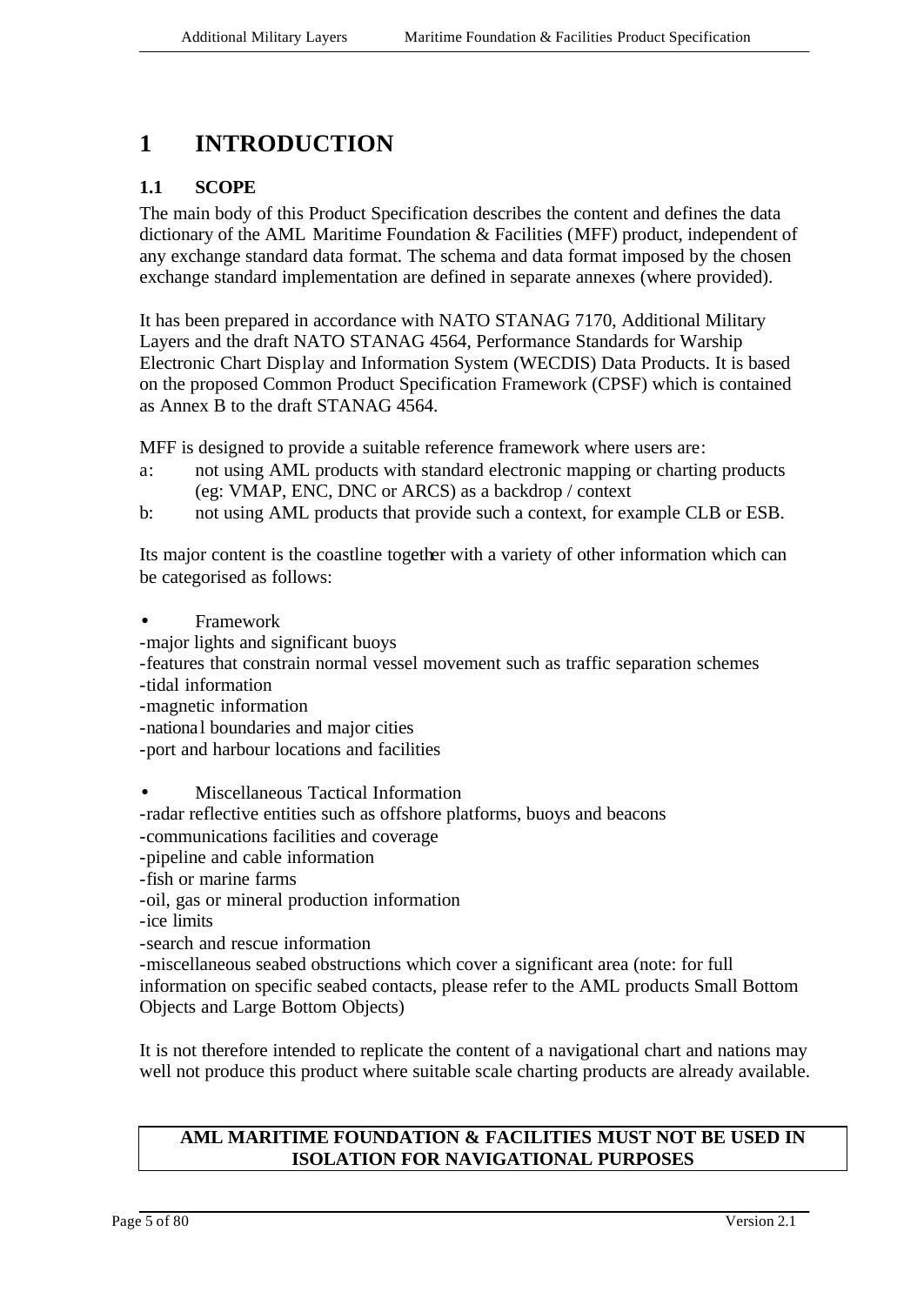## **1.2 GENERAL INFORMATION ON THE PRODUCT SPECIFICATION**

## **1.2.1 Version Number**

2.1

# **1.2.2 Date of Issue**

1 November 2005

# **1.2.3 Custodian of the Product Specification**

The Custodian of this specification is the United Kingdom Hydrographic Office: United Kingdom Hydrographic Office Admiralty Way Taunton Somerset TA1 2DN Telephone: +44(0) 1823 337900 Fax:  $+44(0)$  1823 284077 E-mail:aml@ukho.gov.uk

# **1.2.4 Relevant STANAG Number**

NATO STANAG No.7170 Additional Military Layers (AML).

# **1.3 STATUS OF THE PRODUCT SPECIFICATION**

This product specification has been endorsed by the Geo-spatial Maritime Working Group of the NATO Geographic Conference and is subject to the change control procedures implemented by that group.

# **1.4 SECURITY**

# **1.4.1 Security Classification of the Specification**

The Product Specification is UNCLASSIFIED.

# **1.4.2 Security Classification of the Product**

AML MFF can be issued at various security classification levels according to content. AML MFF products of differing security levels (specified at the dataset level by the 'Protective Marking' and 'Caveat' details) are physically partitioned.

The table at section 5.3 contains details of how AML MFF security classification information must be described in this product.

# **1.4.3 Copyright Statement**

Producers of AML datasets must ensure that:

• the Intellectual Property Rights of those owning the information that has been used for production of the AML product is not compromised.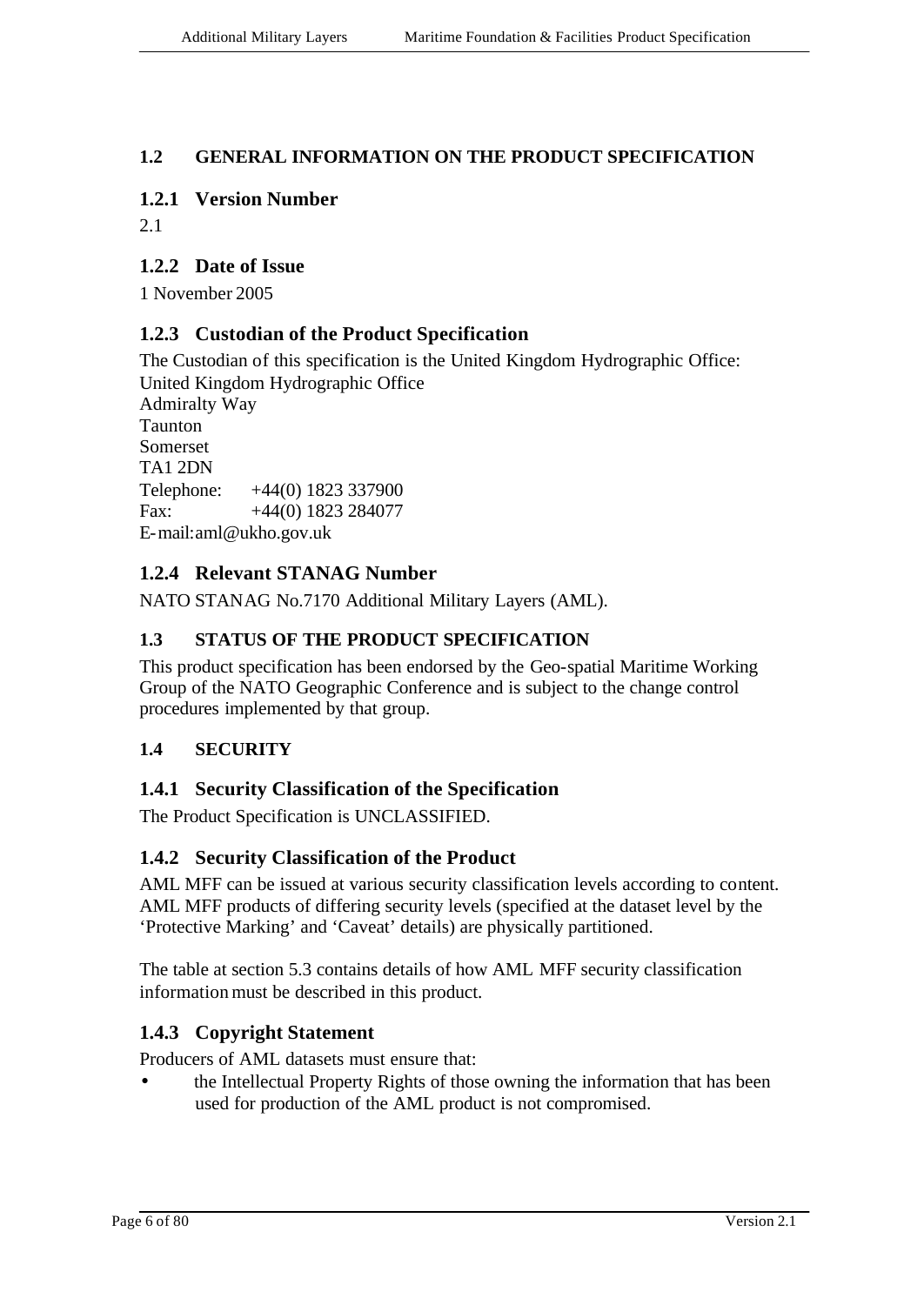• sufficient mechanisms are put in place to ensure that material is not copied either in whole or part, except as specifically required within the host system, without prior agreement of the data producer and any other copyright holders

Copyright statements should be shown at the following locations:

- on the product label
- on the product packaging
- within the product

#### **1.5 CONTENTS OF THE DOCUMENT**

The AML MFF Product Specification defines the real-world features, attributes and metadata required for the production and use of the product. It is laid out as described in the table of contents.

Also included, as annexes to the product specification, are details of the implementation using the relevant exchange standard(s).

Each annex (if included) is identified as follows:

- AML MFF S-57 Implementation (ANNEX A)
- AML MFF DIGEST-C Implementation (ANNEX B)

A cross-reference in the text will be included for instances when there are relevant details in one or more of the implementation annexes.

#### **1.6 REFERENCES**

The following standards and specifications affect the content of this Product Specification.

#### **1.6.1 Standards**

| NATO STANAG 1059<br>(Edition 6) | Distinguishing Letters for Geographical Entities for use in<br>NATO.                                                                                                                                                                                                                     |
|---------------------------------|------------------------------------------------------------------------------------------------------------------------------------------------------------------------------------------------------------------------------------------------------------------------------------------|
| NATO STANAG 2211                | Geodetic Datums, Ellipsoids, Grids & Grid References                                                                                                                                                                                                                                     |
| NATO STANAG 7170                | <b>Additional Military Layers.</b>                                                                                                                                                                                                                                                       |
| NATO STANAG 4564                | Standard for Warship Electronic Chart Display and<br>Information System (WECDIS), Edition 1, Annex B, Data<br>Products.                                                                                                                                                                  |
| NATO STANAG 7074                | Digital Geographic Information Exchange Standard<br>(DIGEST), Edition 2.1, September 2000.<br>Part 1: General Description<br>Part 2: Theoretical Model, Exchange Structure and<br>Encapsulation Specifications, Annex C – Vector Relational<br>Format (VRF) Encapsulation Specification. |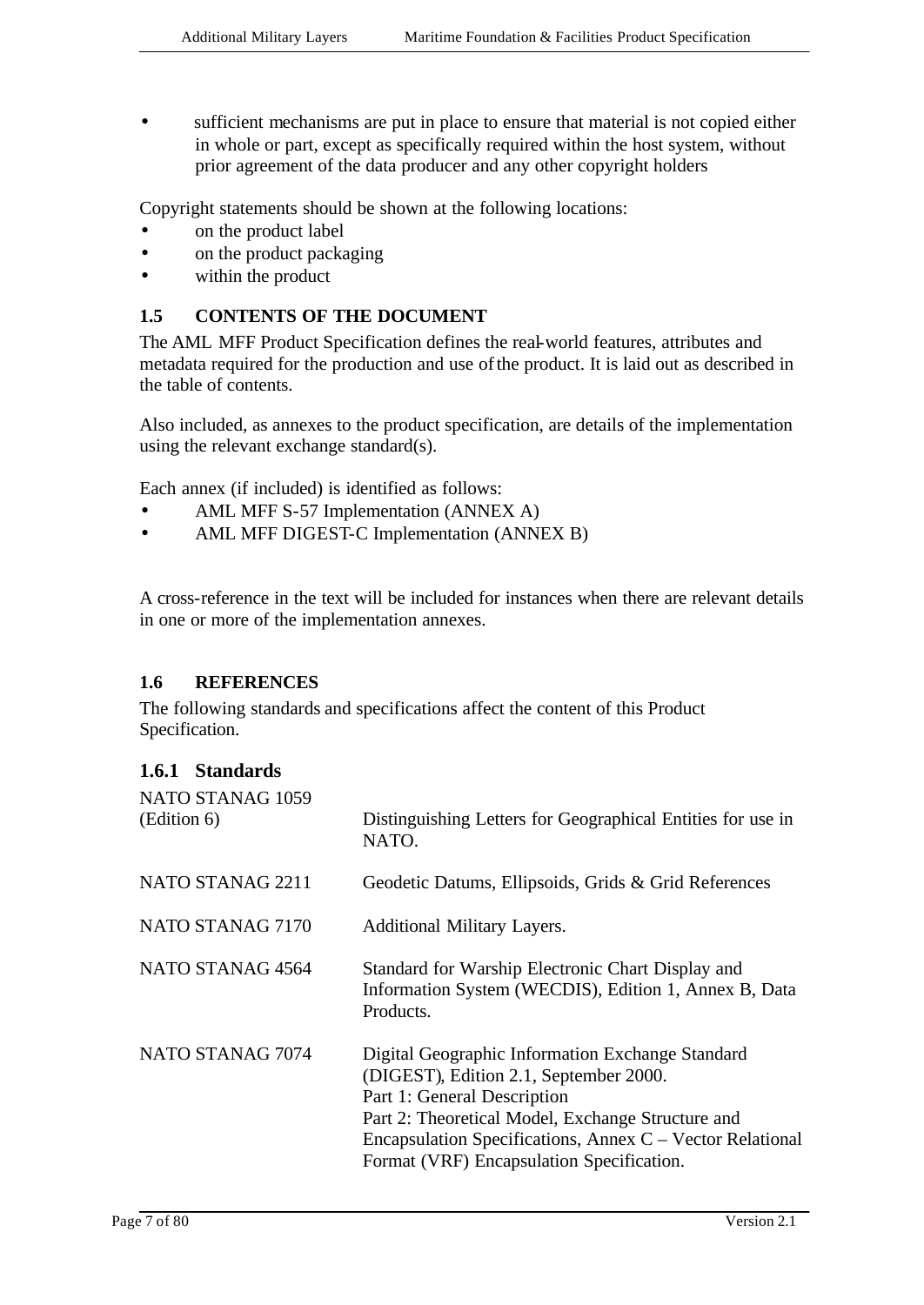|                                        | Part 3: Codes, Parameters and Tags<br>Part 4: Feature and Attribute Coding Catalogue (FACC)                                                                                  |  |  |
|----------------------------------------|------------------------------------------------------------------------------------------------------------------------------------------------------------------------------|--|--|
| $S-57$                                 | IHO Transfer Standard for Digital Hydrographic Data,<br>Edition 3.1, November 2000<br>Appendix A:                                                                            |  |  |
|                                        | Chapter 1, Object Classes                                                                                                                                                    |  |  |
|                                        | Annex A - IHO Codes for Producing Agencies                                                                                                                                   |  |  |
|                                        | Chapter 2, Attributes                                                                                                                                                        |  |  |
|                                        | Annex B - Attributes/Object Classes Cross Reference                                                                                                                          |  |  |
| $S-52$                                 | Specifications for Chart Content and Display Aspects of<br><b>ECDIS</b>                                                                                                      |  |  |
|                                        | 5th Edition, dated December 1996 (amended March 1999)                                                                                                                        |  |  |
|                                        | Appendix 1<br>Guidance on Updating the Electronic Navigational Chart                                                                                                         |  |  |
| <b>ISO 8859</b>                        | Information processing - 8-bit single-byte coded graphic<br>character sets                                                                                                   |  |  |
|                                        | Part 1: Latin alphabet No.1                                                                                                                                                  |  |  |
| ISO 9660                               | Information Processing - Volume and File Structure of CD-<br>ROM for Information Interchange.                                                                                |  |  |
| <b>ANSI/IEEE 802.3</b>                 | <b>IEEE Standards for Local Area Networks, Carrier Sense</b><br>Multiple Access with Collision Detection (CSMA/CD)<br><b>Access Method and Physical Layer Specifications</b> |  |  |
| <b>ISO/IEC 8211</b>                    | Information processing - Specification for a data descriptive<br>file for information interchange                                                                            |  |  |
| <b>ISO/IEC 10646</b>                   | Information technology - Universal Multiple-Octet Coded<br>Character Set (UCS)                                                                                               |  |  |
|                                        | Part 1: Architecture and Basic Multilingual Plane                                                                                                                            |  |  |
| 1.6.2 Specifications                   |                                                                                                                                                                              |  |  |
| MIL-PRF-0089049                        | General Performance Specification, Vector Product<br>Format (VPF) Products, dated 24 November 1998                                                                           |  |  |
| <b>MIL-STD-2407</b>                    | Interface Standard for Vector Product Format, dated<br>28 June 1996                                                                                                          |  |  |
| The Open GIS Abstract<br>Specification | Open GIS Consortium. Topic 9: Quality Version 4<br>1999                                                                                                                      |  |  |
| $S-57$                                 | Edition 3.1 Appendix B.1: ENC Product<br>Specification                                                                                                                       |  |  |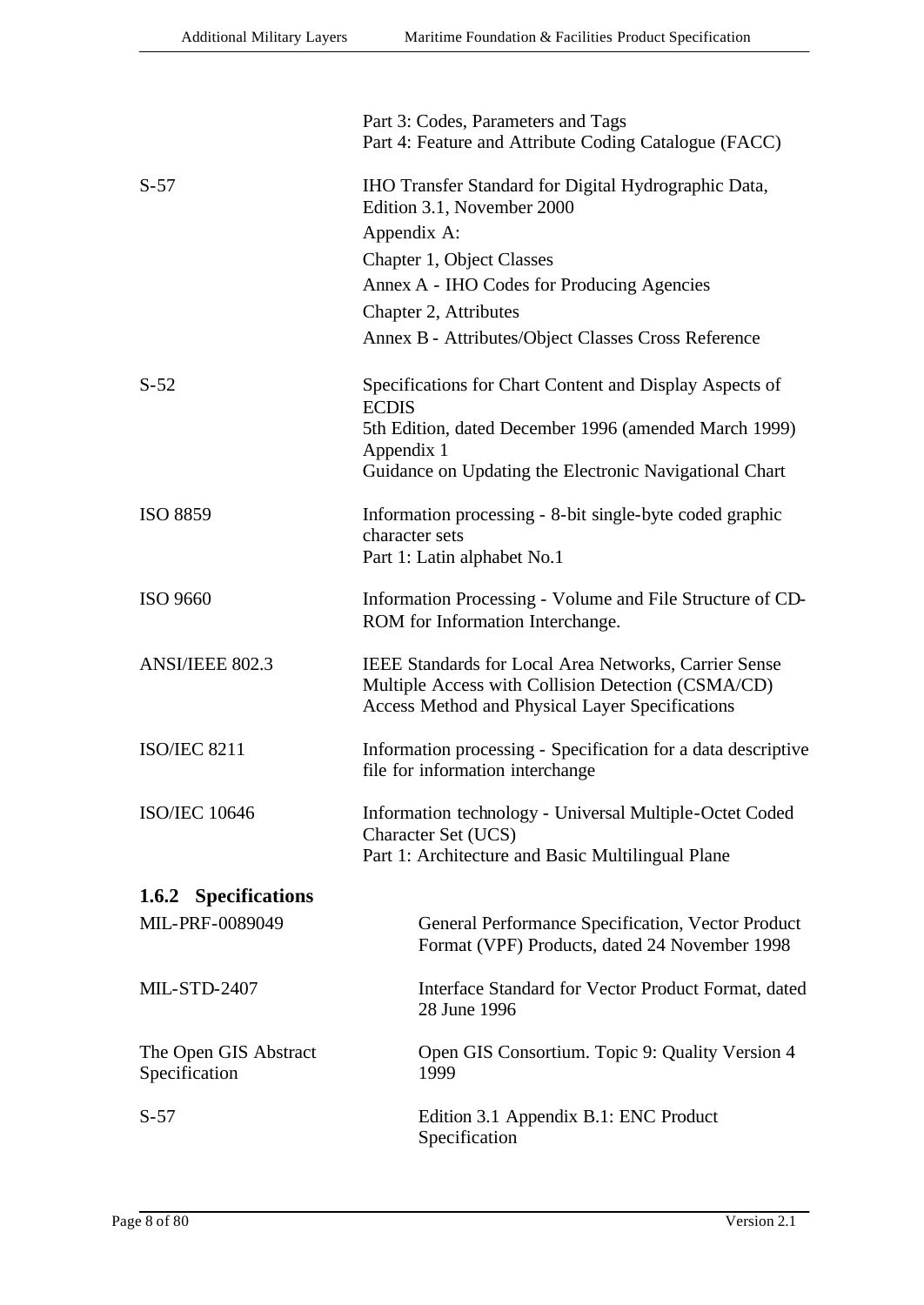#### **1.6.3 Other References**

AML Feature and Attribute Catalogue

### **1.7 DEFINITIONS**

AML AML is a unified range of digital geospatial data products designed to satisfy the totality of NATO non-navigational maritime defence requirements.

#### **1.8 KEY WORDS**

AML Additional Military Layers **MFF** Maritime Foundation & Facilities Product Specification

#### **1.9 MAINTENANCE AND SUPPORT OF THE PRODUCT SPECIFICATION**

Specific processes and mechanisms that are established for the maintenance of AML Product Specifications are described in the sections 1.9.1 to 1.9.6 below.

### **1.9.1 Frequency of Review**

The AML MFF Product specification (version 2.0) will be frozen for a period of 2 years following endorsement.

#### **1.9.2 Method of Maintenance**

Corrections, clarifications and requests for change will be administered by the custodian. Discussion regarding proposed changes will be carried out by correspondence with national Points of Contact. Consolidated maintenance documents will be issued periodically containing published corrections and clarifications together with details of agreed extensions to the object catalogue (these will be formally incorporated into the Product Specification and become live at its next revision).

Changes to the Product Specification beyond extensions to the object catalogue will be reviewed by committee<sup>1</sup> during preparatory work for production of the next edition of the specification.

#### **1.9.3 Method of Promulgation**

Maintenance documents, new editions of specifications, and related documentation will be sent to nations through their appointed AML point of contact.

#### **1.9.4 Authority Responsible for Maintenance**

AML Product Specifications will be maintained by the Custodian specified in section 1.2.3.

#### **1.9.5 Error Reporting/Change Request Procedure**

Comments concerning the content of the AML Product Specifications and requests for change should be addressed to the Custodian.

l

 $<sup>1</sup>$  Will be a specific group reporting to the AHHWG or its successor.</sup>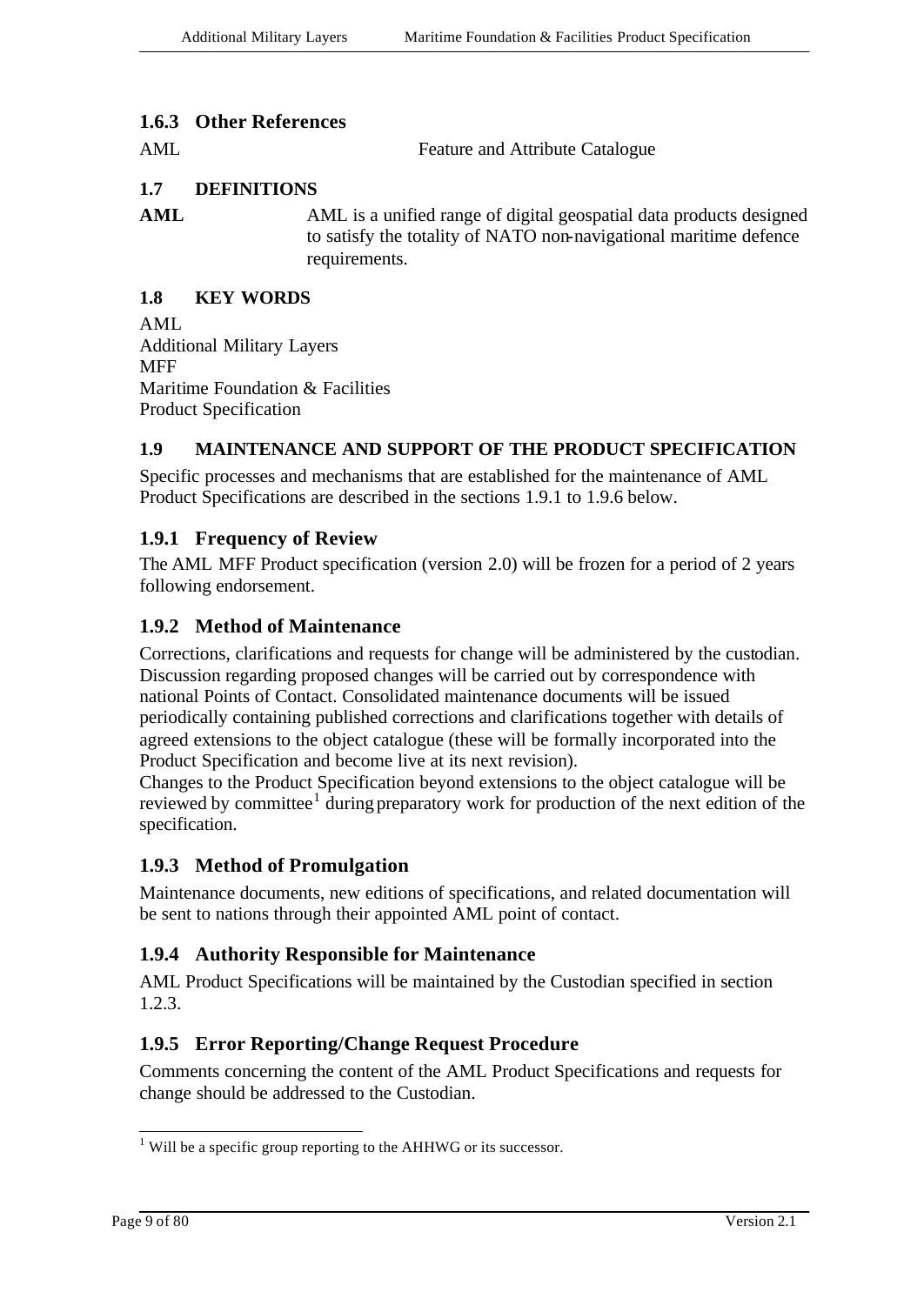# **1.9.6 Available Support**

Contact the Custodian for guidance and advice relating to this product specification.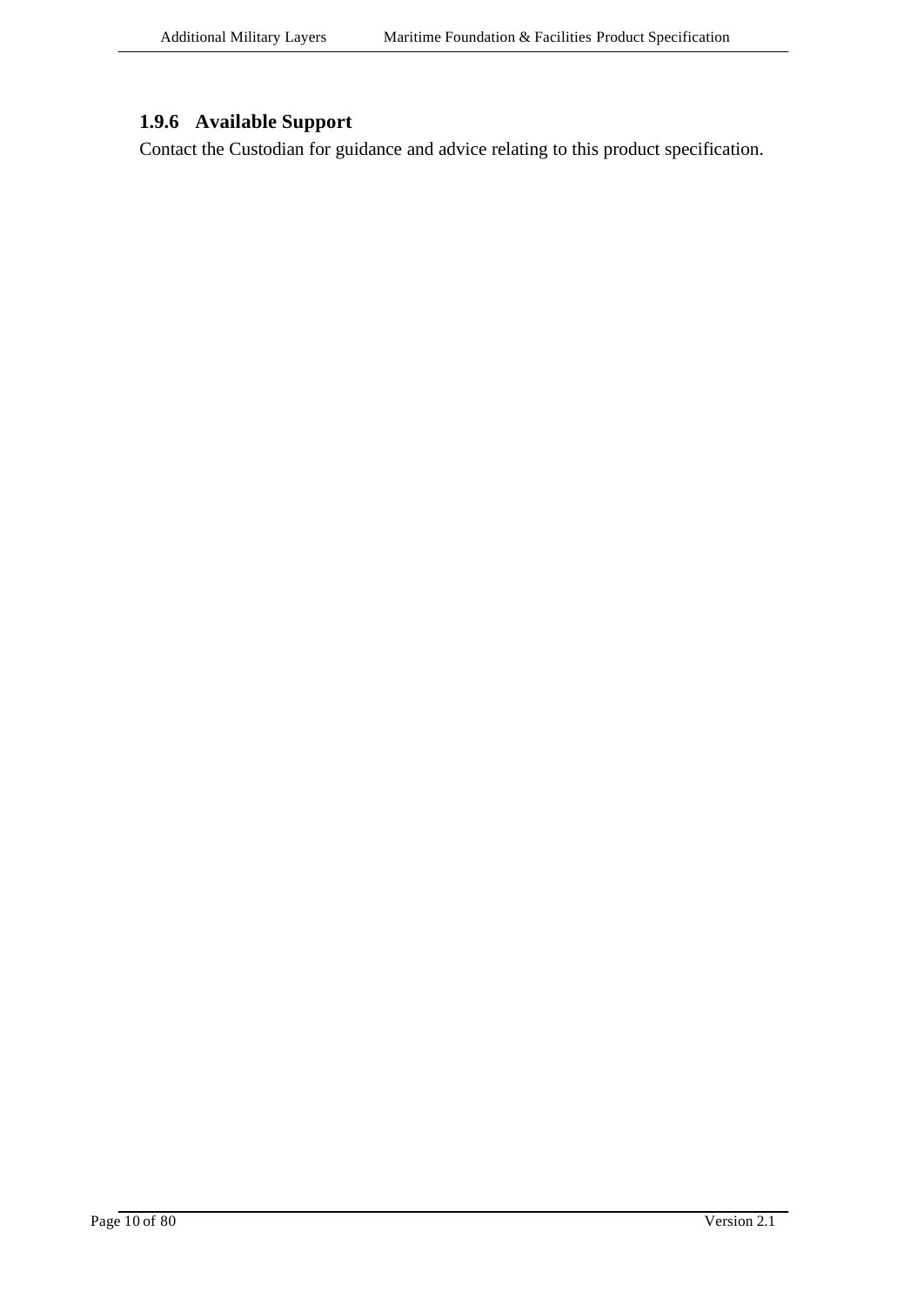# **2 GENERAL PRODUCT DESCRIPTION**

## **PRODUCT TITLE**

Additional Military Layers – Maritime Foundation & Facilities.

# **SHORT TITLE**

**MFF** 

#### **REFERENCE**

NATO STANAG No.7170 (Additional Military Layers).

NATO STANAG No. 4564 (Performance Standards for Warship Electronic Chart Display and Information System (WECDIS), Edition 1, Annex B, Data Products.

### **2.1 MAINTENANCE OF THE DATA PRODUCT**

The frequency and method of provision of update or replacement data will be defined by each AML producing agency.

# **2.2 SUPPORT FOR MULTIPLE MODES OF OPERATION**

AML MFF data is compiled for a variety of purposes, providing a suitable reference framework where users are either not using standard electronic mapping or charting products as a backdrop, nor are they using any AML product(s) which would otherwise provide such a context. It may therefore be made available at the scale bands shown in the following tables.

| <b>SCALE BAND</b> | DATA COMPILATION SCALE |
|-------------------|------------------------|
|                   | < 1:100,000,000        |
| 2                 | 1: 25,000,000          |
| 3                 | 1: 5,000,000           |
| 4                 | 1:1,000,000            |
| 5                 | 1:250,000              |
| 6                 | 1:50,000               |
| 7                 | 1:10,000               |
| 8                 | 1:2,500                |
| 9                 | > 1:1,600              |

Data may be used or displayed in information systems at a range of scales as shown in the following table.

| <b>SCALE BAND</b> | <b>DISPLAY SCALE RANGE</b>     |
|-------------------|--------------------------------|
|                   | < 1:40,000,000                 |
|                   | $1: 10,000,000 - 1:62,500,000$ |
|                   | $1: 2,000,000 - 1:12,500,000$  |
|                   | $1:400,000 - 1:2,500,000$      |
|                   | $1:100,000 - 1:625,000$        |
|                   | $1:20,000 - 1:125,000$         |
|                   | $1:4,000 - 1:25,000$           |
|                   | $1:1,000 - 1:6,250$            |
|                   | >1:1.500                       |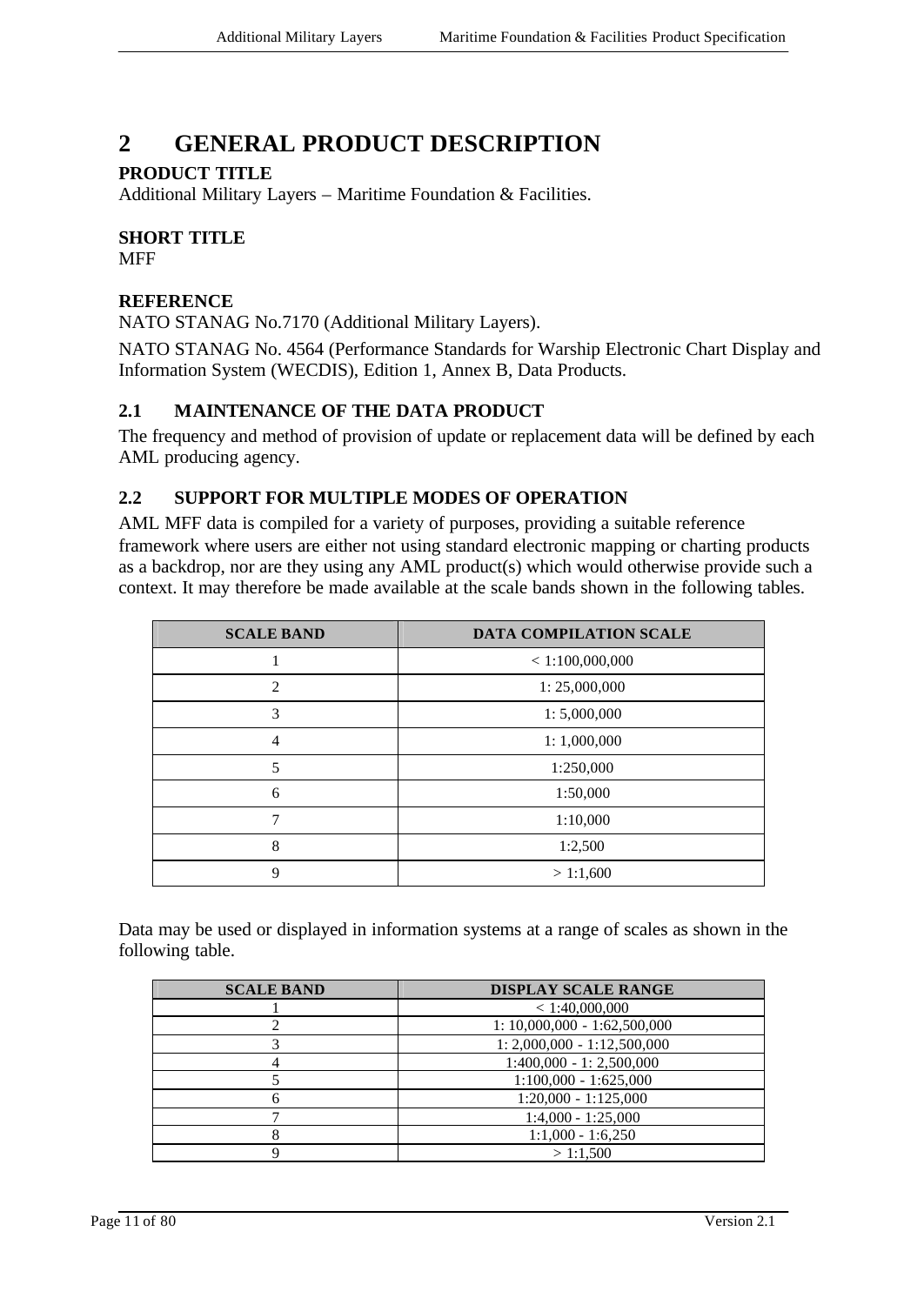#### **2.2.1 Arcs**

Arcs may be defined on the spheroid. Where the geometric definition of an arc is not available, it may be approximated using a suitable number of straight line segments. The compilation scale of the approximation must be stated in the metadata.

Refer to the implementation standard for specific details relating to the encoding of mathematically derived arcs.

# **2.2.2 Defined Straight Lines**

Where the geometry of a feature is denoted as a straight-line between two defined points then this may take the form of either a loxodrome (also known as a rhumb line or line of constant bearing) or a geodesic (ie the shortest distance calculated across the spheroid). Whether such lines are portrayed as straight lines or curves will depend on the type of line and the display projection in use. Suitable attribution will be included to indicate the type of line that is to be constructed for the display of such entities.

# **2.3 GEOGRAPHIC ORGANISATION**

#### **2.3.1 Regional Scheme**

AML products will be partitioned by geographic region. This will vary widely depending upon the scale band of the product and the density of the data.

### **2.3.2 Tiling Scheme**

See appropriate annex.

#### **2.4 LAYER ORGANISATION**

The content of the product is not layered. However, specific exchange standards may impose their own internal layering requirements.

#### **2.5 EXCHANGE STANDARD IMPLEMENTATION**

This product specification has been written to be independent of the exchange standard used. Details of exchange standard implementations are given in the relevant annex.

#### **2.5.1 Spatial Data Type**

AML MFF contains spatial objects as vector data.

#### **2.5.2 Level of Topology**

See appropriate annex.

# **2.5.3 Relationship with Layering**

See appropriate annex.

#### **2.5.4 Textual Information**

Attributes that contain free text must not be used when it is possible to encode the information by means of any other attribute.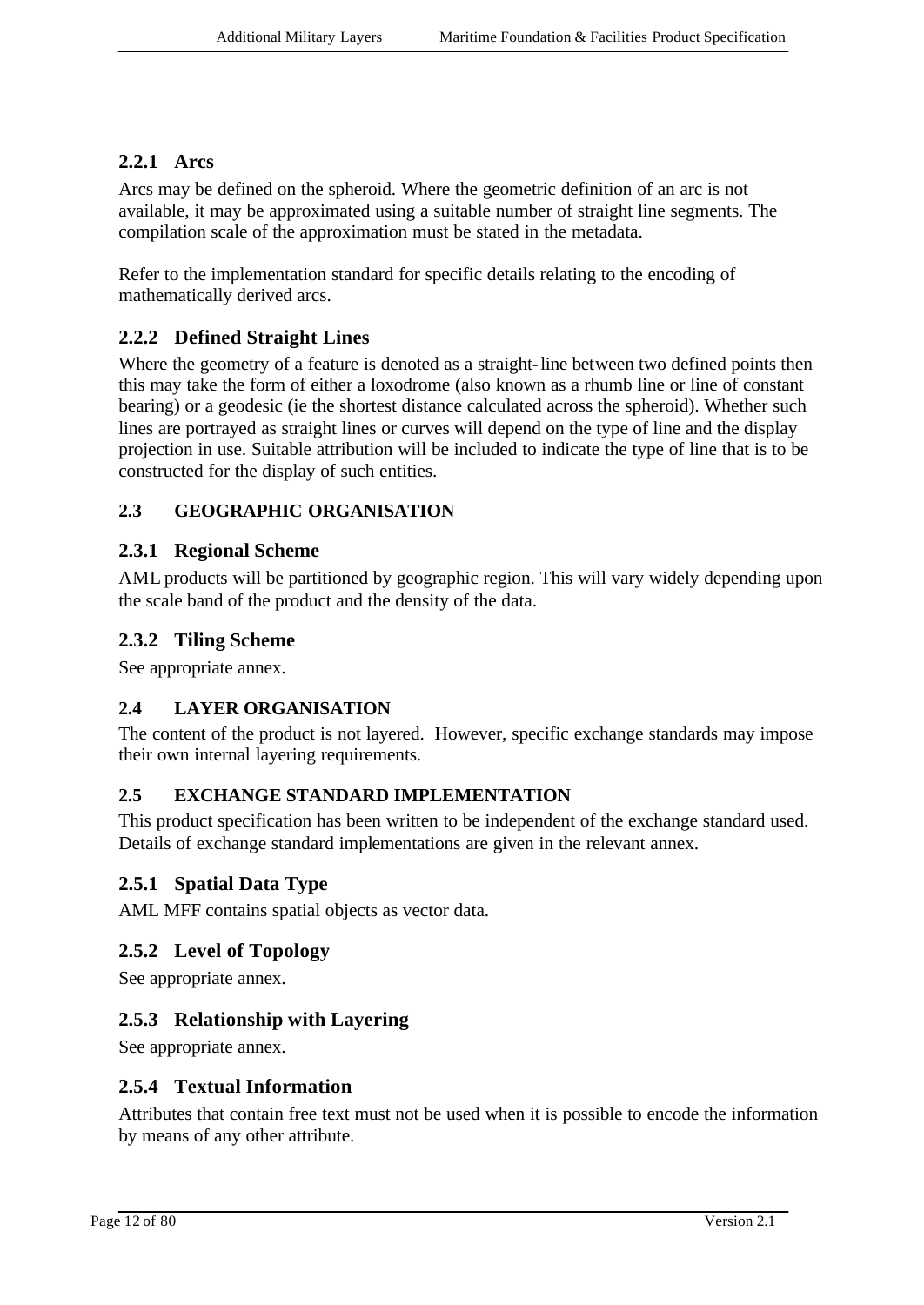# **2.5.5 Reference to External Files**

Text and picture files may also be included in the AML product to provide additional information.

Below are examples of potential formats.

- ASCII
- TIFF
- PDF
- HTML
- JPEG
- AVI
- MPEG

### **2.6 SIZING REQUIREMENTS**

Data producers should partition datasets such that the screen refresh time in the receiving display system is acceptable to users. This will vary between data types and receiving systems. At present 5Mb is a recommended file size maximum for vector data in WECDIS type display systems.

## **2.7 GENERAL SOURCE DESCRIPTION**

#### **2.7.1 Minimum Source Requirements**

Sources for any real-world feature detailed in section 5.5.1 meet the following requirements

- the data capture point-density fulfils the data capture requirements appropriate to the scale bands specified in section 2.2
- mandatory features specified in section 5.5.1.1 are included
- the mandatory attribution levels for each object, specified in section 5.5.1, are met

# **2.7.2 Applicable Sources**

All sources used must meet the minimum requirements. Wherever available, sources which provide exact definitions of entities e.g. geographical co-ordinates should be used in preference to digitising from graphical representations.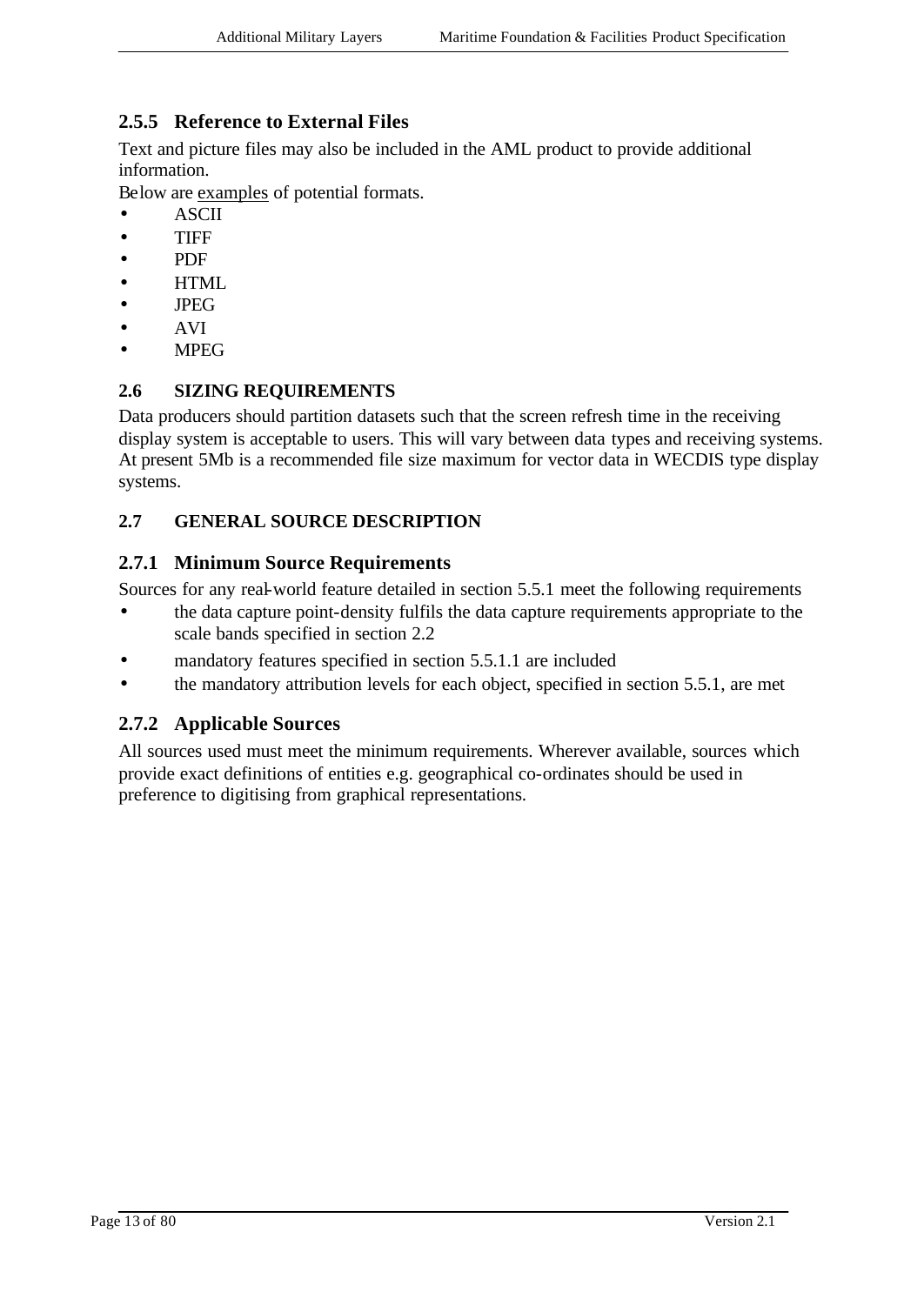# **3 GENERAL DATA DESCRIPTION**

# **3.1 DATUMS**

Please refer to NATO STANAG 2211 - Geodetic Datums, Ellipsoids, Grids & Grid References, which establishes the NATO guidelines to the use of horizontal and vertical datums.

# **3.1.1 Horizontal Datum**

The horizontal datum for the AML MFF is the World Geodetic System 1984 (WGS 84).

# **3.1.2 Vertical Datums**

### *3.1.2.1 Height Datum*

The default height datum for the AML MFF is specified in the metadata of the dataset. The default height datum can be varied by the use of lower level metadata or feature level attribution.

#### *3.1.2.2 Sounding Datum*

The default sounding datum for AML MFF is specified in the metadata of the dataset. The default sounding datum can be varied by the use of lower level metadata or feature level attribution.

# **3.2 UNITS**

The default units to be used in AML MFF are:

- Position: latitude and longitude in decimal degrees
- Depth: metres
- Height: metres
- Length/width: metres
- Positional accuracy: metres
- Distance: nautical miles or metres

The default units can be varied by the use of lower level metadata or feature level attribution.

# **3.2.1 Time**

AML may contain attributes used to encode time e.g. the beginning and end of an active period for an object. When using these attributes all times should be encoded as Coordinated Universal Time (UTC). ISO 8601 states that the format for UTC time should be CCYYMMDDThhmmssZ (where 'T' is a separator). However, AML attributes that encode time using the ISO 8601 format DO NOT include the 'Z' and they should all be interpreted as UTC.

#### **3.3 CO-ORDINATE SYSTEM**

The co-ordinate system used by AML MFF is Latitude and Longitude. These will be recorded as:

**Positive values**: Used for latitudes **north** of the equator and longitudes **east** of the Greenwich Meridian.

**Negative values**: are used for latitudes **south** of the equator and longitudes **west** of the Greenwich Meridian.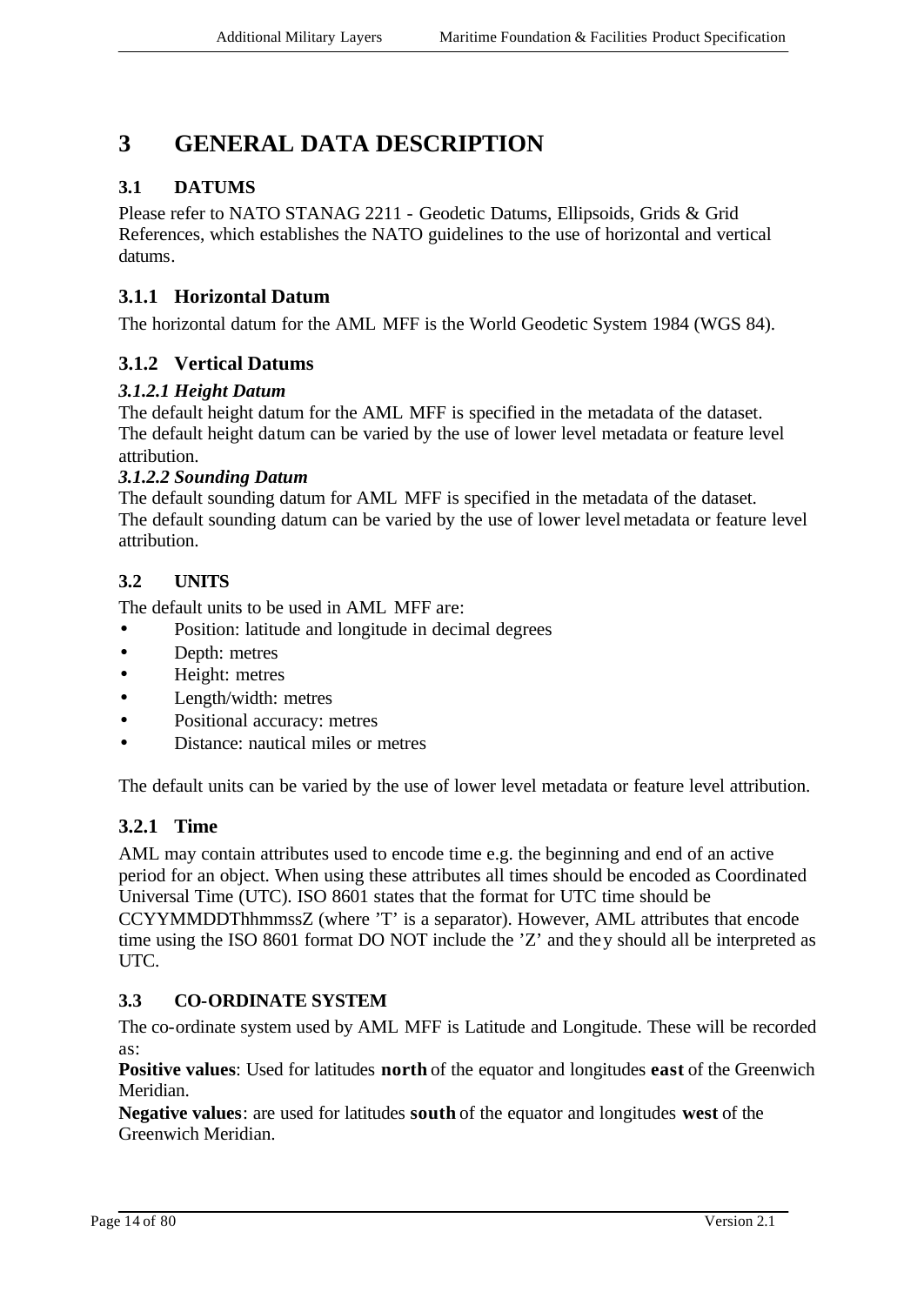### **3.4 PROJECTION**

AML MFF is based upon geographical co-ordinates and is not projected.

#### **3.5 LANGUAGE AND CHARACTER SETS**

#### **3.5.1 Language**

The exchange language used by AML MFF is English.

#### **3.5.2 Character Sets**

ISO 8859-1 supports English and most European languages. For those languages that it does not support ISO/IEC 10646 shall be used.

#### **3.6 DATA QUALITY**

AML MFF data quality information should be encoded at an appropriate level, as specified by the exchange standard implementation.

AML data quality information encompasses the following categories:

- **Accuracy**
- Up-to-dateness/currency
- Source(s) of the data
- Completeness for the Product Specification

Data quality information defined for AML MFF can be encoded in the dataset as:

- dataset metadata
- meta information features<sup>2</sup>
- feature attributes

See section 5.3

#### **3.6.1 Accuracy**

Where applicable, the maximum two-dimensional error of AML data should be stated. All positional accuracy figures are cumulative and allow for:

- the accuracy of the original data
- additional errors introduced by the AML production process

If applicable, the cumulative error should be stated for the following:

- Horizontal Accuracy
- Sounding Accuracy
- Vertical (Height) Accuracy

#### **3.6.2 Up-to-Dateness/Currency**

Where applicable, currency information should specify the up-to-dateness of the AML dataset(s). This information should include:

- issue date
- update date  $3$

l

 $2$  Only applicable if supported by the exchange standard implementation

<sup>&</sup>lt;sup>3</sup> Only applicable if updating is supported by the exchange standard implementation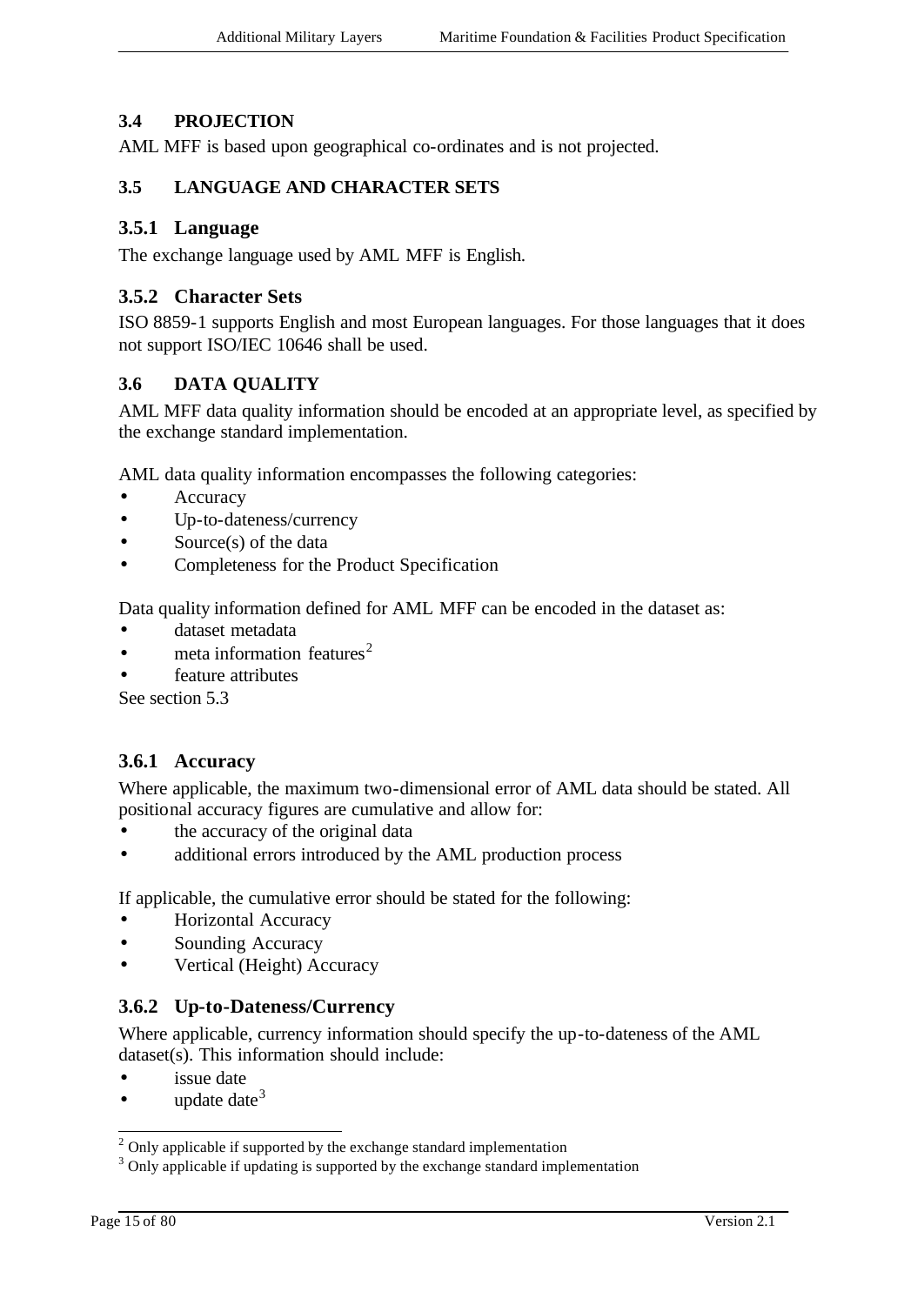# **3.6.3 Source(s) of the data**

Where available, AML source information should include the following details:

- authority (e.g. data provider)
- source type (e.g. graphic or report)
- source ID
- source date

#### **3.6.4 Completeness for the Product Specification**

AML products may be produced to fulfil operational requirements, and therefore, may not contain all the meta data, features or attributes included in this Product Specification.

All AML datasets must specify instances when:

- all available data/information has been encoded. Missing data means that the information is not available
- only specified/required data/information is encoded

#### **3.6.5 Geometric Validation**

All data produced for AML MFF must be validated for geometric anomalies.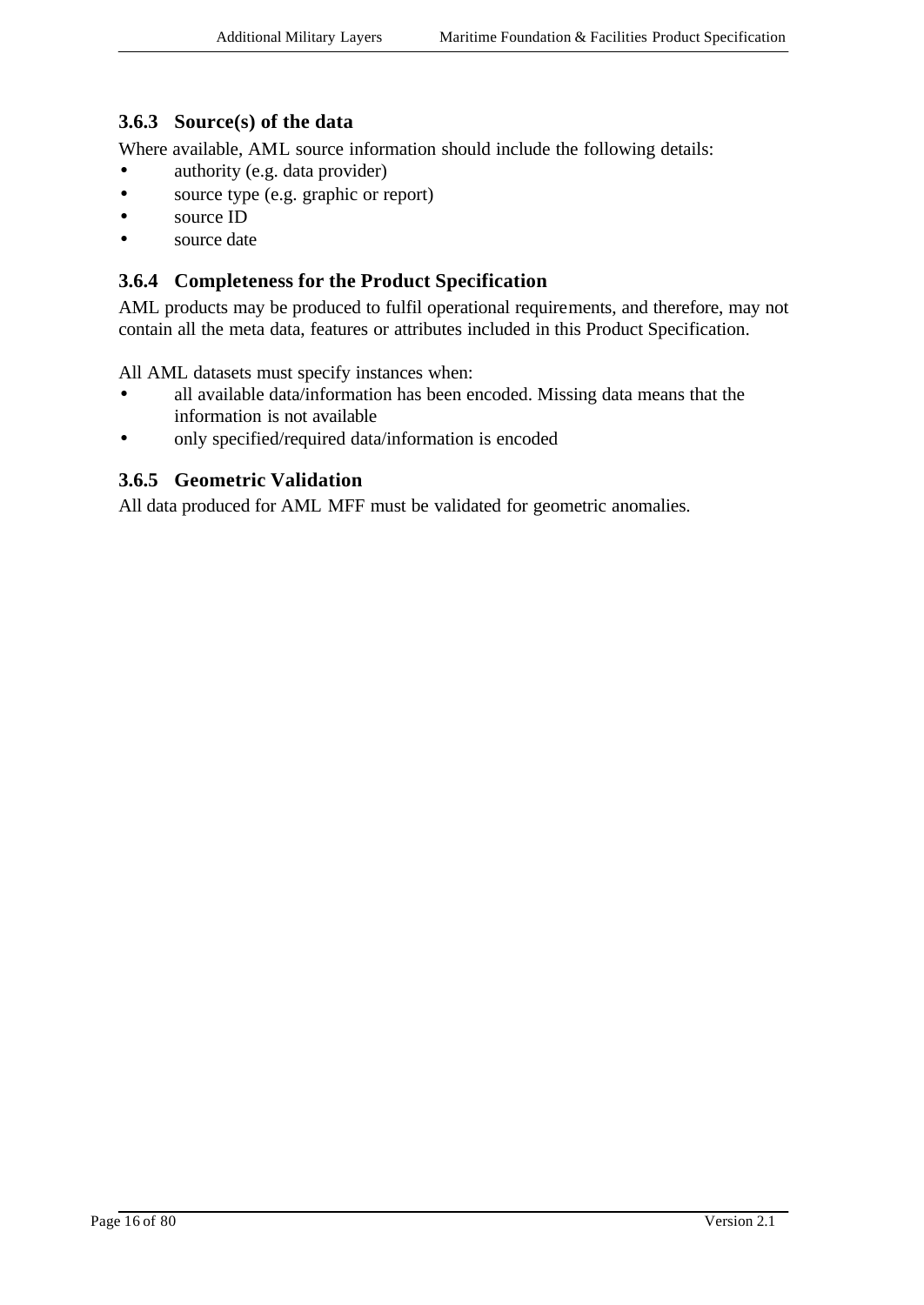# **4 DATA STRUCTURE**

Refer to the appropriate implementation annex for details of specific implementation, format, and structure.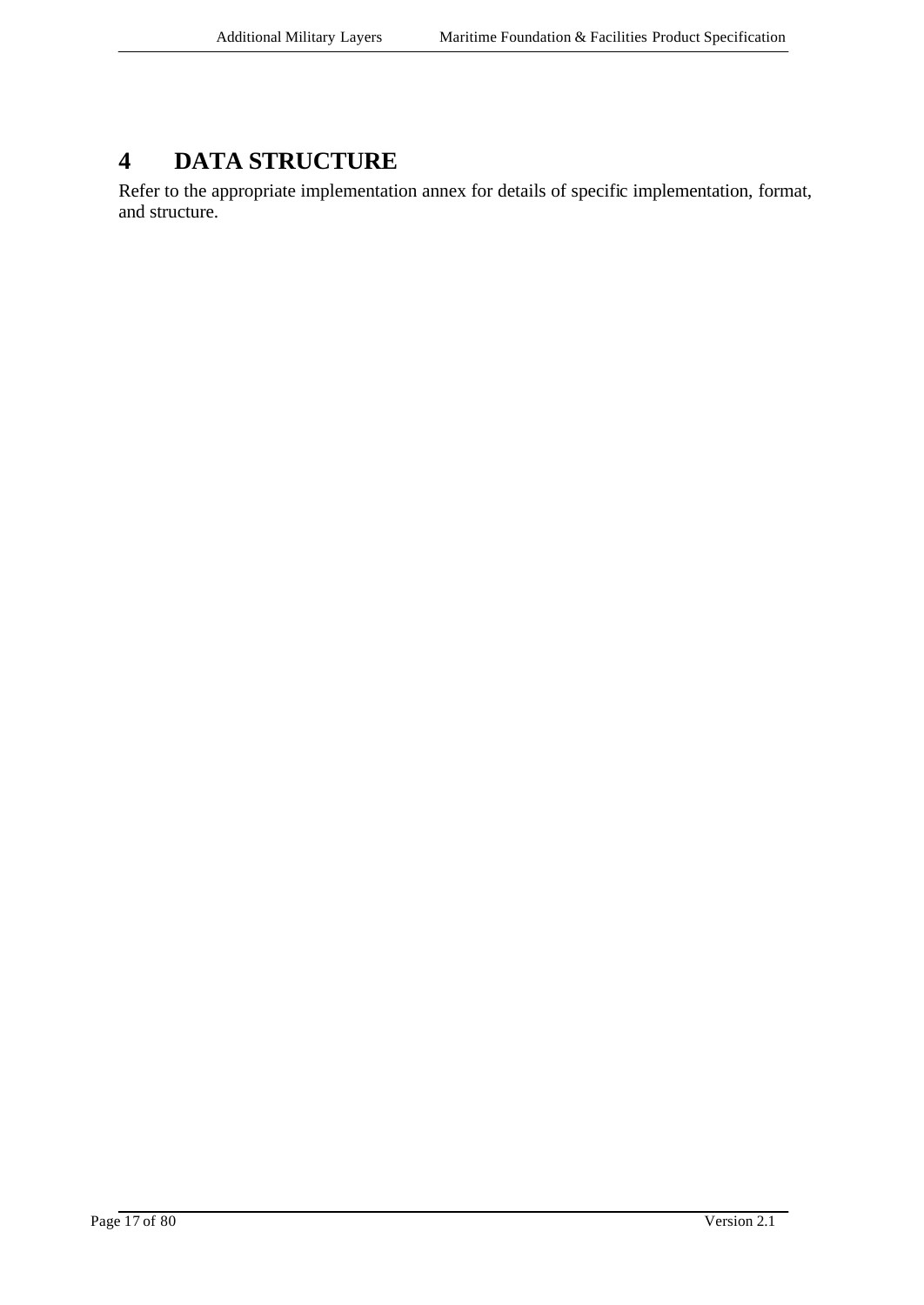# **5 DATA DICTIONARY**

# **5.1 GENERAL GUIDELINES**

This section provides real-world descriptions for the metadata and features contained within the AML MFF dataset. Details of how this information is to be encoded (e.g. using the chosen Exchange Standard) can be found in the tables contained in the relevant implementation annexes.

# **5.2 UNKNOWN/MISSING ATTRIBUTE VALUES**

The way in which an unknown or missing attribute value is handled is dependent upon the exchange standard implemented.

# **5.3 USE OF META INFORMATION**

AML datasets contain the following meta-information, the information may be encoded at the levels in the dataset indicated in the following table depending upon the capability of the exchange standard used. Column four indicates the requirement for a feature whose sole purpose is the encoding of meta information. Column five indicates the nature of the meta attribute, where they exist. Meta attributes are either Generic or Specific as indicated.

For details of how to represent the metadata described, refer to the appropriate exchange standard implementation annex.

All meta information encoded at **Dataset** and or **Meta feature** levels in the following table are mandatory.

| Meta info                                     | Description                                                                                               | Dataset | Meta<br>feature | Attribute<br>type |
|-----------------------------------------------|-----------------------------------------------------------------------------------------------------------|---------|-----------------|-------------------|
| Production<br>Agency                          | The agency responsible for the<br>production of the AML data<br>(IHO Codes for Producing Agencies)        | Yes     | <b>Yes</b>      | Generic           |
| <b>Dataset Name</b>                           | The name of the dataset                                                                                   | Yes     | N <sub>o</sub>  | No                |
| Edition Number                                | The edition number of the dataset                                                                         | Yes     | N <sub>o</sub>  | N <sub>o</sub>    |
| Date of Release                               | The date of the dataset was made<br>available by the AML data producer<br>(e.g. edition or revision date) | Yes     | No              | N <sub>o</sub>    |
| Product<br>Specification<br>Description       | The name of the AML Product<br>Specification to which the dataset<br>conforms (see section 2)             | Yes     | N <sub>o</sub>  | N <sub>o</sub>    |
| Product<br>Specification<br>Version<br>Number | The version number of the AML<br>Product Specification to which the<br>dataset conforms (section 1.2.1)   | Yes     | N <sub>o</sub>  | N <sub>o</sub>    |
| <b>Product Scale</b><br><b>Band</b>           | The usage application scale-band of<br>the AML dataset (see section 2.2)                                  | Yes     | N <sub>o</sub>  | N <sub>0</sub>    |
| Compilation<br>Scale                          | The scale at which the AML data was<br>compiled (see compilation scale band<br>table in section 2.2)      | Yes     | Yes             | Generic           |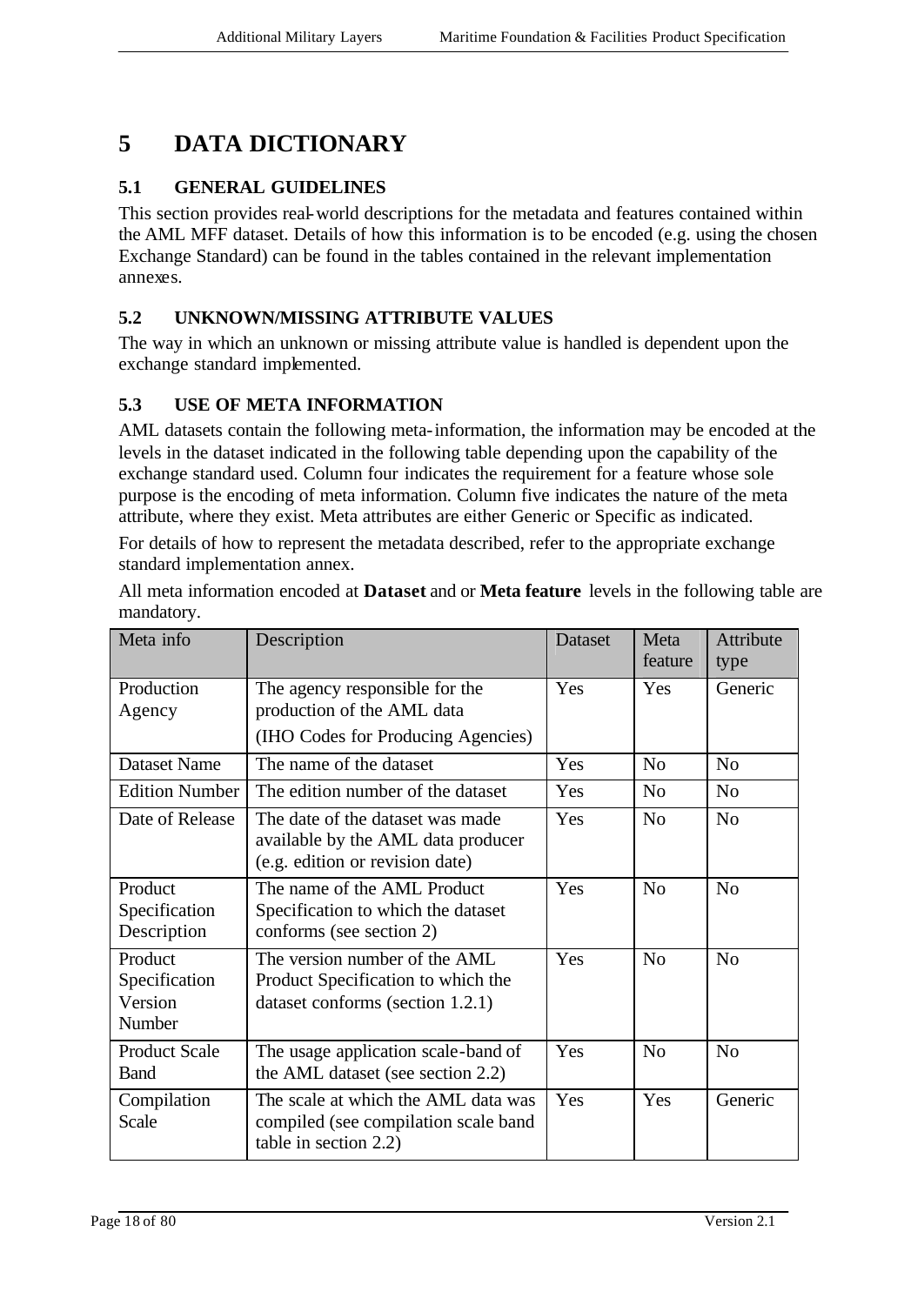| Meta info                                                              | Description                                                                                                                                                                                                                                                                                                                                     | Dataset | Meta<br>feature | Attribute<br>type |
|------------------------------------------------------------------------|-------------------------------------------------------------------------------------------------------------------------------------------------------------------------------------------------------------------------------------------------------------------------------------------------------------------------------------------------|---------|-----------------|-------------------|
| International<br>Defence<br>Organisation<br>(IDO) status<br>(see note) | The International Defence<br>Organisation (IDO) status (if<br>applicable) that must precede, and be<br>applied to, the Protective Marking<br>thus making it an IDO Marking.<br>-North Atlantic Treaty Organisation<br>(NATO)<br>-North Atlantic Co-operation Council<br>(NACC)<br>-Partnership for Peace (PfP)<br>-Western European Union (WEU) | Yes     | Yes             | Generic           |
| Protective<br>marking                                                  | A marking indicating the minimum<br>standards of protection required of<br>the data.<br>- COSMIC Top Secret<br>- focal Top Secret<br>- Top Secret<br>- Secret<br>- Confidential<br>- Restricted<br>- Unclassified                                                                                                                               | Yes     | Yes             | Generic           |
| Owner<br>Authority                                                     | The NATO country code (NATO<br>STANAG 1059) denoting the<br>'owner' that is responsible for<br>establishing and setting the protective<br>marking level                                                                                                                                                                                         | Yes     | Yes             | Generic           |
| Caveat (see<br>note)                                                   | A component of a security clearance<br>and/or security class used for<br>computing access rights and<br>controlling information flow by<br>authorising a specific group of<br>subjects to have access to the<br>information                                                                                                                     | Yes     | Yes             | Generic           |
| Update<br>Application<br>Date                                          | The date for which all previous<br>updates (dated on or before) must<br>have been applied                                                                                                                                                                                                                                                       | Yes     | N <sub>o</sub>  | N <sub>0</sub>    |
| <b>Update Number</b>                                                   | The update number of the dataset                                                                                                                                                                                                                                                                                                                | Yes     | No              | N <sub>o</sub>    |
| Horizontal<br>Geodetic<br>Datum                                        | The horizontal geodetic datum of the<br>dataset                                                                                                                                                                                                                                                                                                 | Yes     | N <sub>o</sub>  | N <sub>o</sub>    |
| <b>Vertical Datum</b>                                                  | The vertical datum of the dataset                                                                                                                                                                                                                                                                                                               | Yes     | Yes             | N <sub>o</sub>    |
| Sounding                                                               | The horizontal plane to which the                                                                                                                                                                                                                                                                                                               | Yes     | Yes             | Specific          |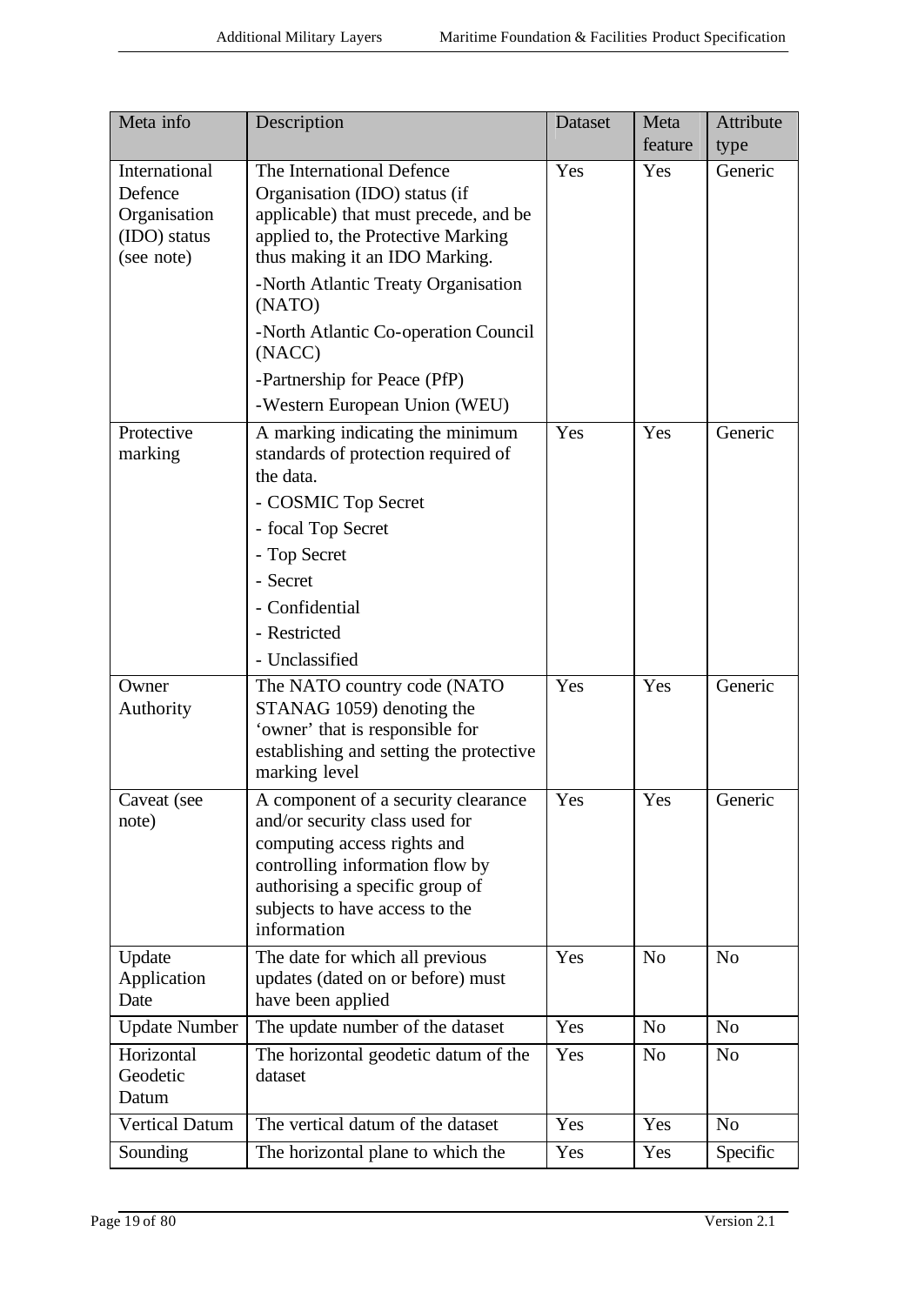| Meta info                           | Description                                                                                                | <b>Dataset</b> | Meta<br>feature | Attribute<br>type     |
|-------------------------------------|------------------------------------------------------------------------------------------------------------|----------------|-----------------|-----------------------|
| Datum                               | soundings on a hydrographic survey<br>are reduced. (IHO SP32: 1225)                                        |                |                 |                       |
| Co-ordinate<br>Units                | The co-ordinate units of the dataset                                                                       | Yes            | N <sub>o</sub>  | N <sub>o</sub>        |
| Height/Length<br>Units              | The height & length units of the<br>dataset                                                                | Yes            | N <sub>o</sub>  | Specific              |
| Depth Units                         | The unit of measurement for depths                                                                         | Yes            | No              | Specific              |
| Positional<br><b>Accuracy Units</b> | The positional accuracy units of the<br>dataset                                                            | Yes            | No              | N <sub>o</sub>        |
| <b>Capture Date</b>                 | The date when the specific object<br>was captured, edited or deleted.                                      | N <sub>o</sub> | No              | Generic               |
| Producing<br>Country                | The country responsible for the<br>production of the AML data<br>(IHO Codes for Producing Agencies)        | N <sub>0</sub> | Yes             | Generic               |
| Data Coverage                       | The geographical area that describes<br>the coverage and extent of spatial<br>objects                      | N <sub>o</sub> | Yes             | Specific<br>(Boolean) |
| <b>Source Country</b>               | The country responsible for the<br>production of the source<br>(IHO Codes for Producing Agencies)          | N <sub>o</sub> | N <sub>o</sub>  | Generic               |
| Source Agency                       | The agency responsible for the<br>production of the source<br>(IHO Codes for Producing Agencies)           | N <sub>o</sub> | N <sub>o</sub>  | Generic               |
| <b>Source Date</b>                  | The date of issue of the source<br>information (if applicable)                                             | N <sub>o</sub> | N <sub>o</sub>  | Generic               |
| Source ID                           | ID of the data source (e.g. chart<br>number)                                                               | N <sub>o</sub> | N <sub>o</sub>  | Generic               |
| Source Type                         | The type of data source (e.g. chart,<br>report, etc.)                                                      | N <sub>o</sub> | N <sub>o</sub>  | Generic               |
| Source Scale                        | The scale at which the source data<br>has been compiled                                                    | No             | N <sub>o</sub>  | Generic               |
| Absolute<br>Horizontal<br>Accuracy  | The positional error estimate for a<br>single point, relative to the specified<br>spatial reference system | N <sub>o</sub> | N <sub>o</sub>  | Generic               |
| Absolute<br>Vertical<br>Accuracy    | The vertical error estimate for a<br>single point, relative to the specified<br>spatial reference system   | N <sub>o</sub> | N <sub>o</sub>  | Generic               |
| Sounding<br>Accuracy                | The error estimate for soundings<br>relative to the specified spatial<br>reference system                  | N <sub>0</sub> | No              | Specific              |
| Quality of                          | An indication of the reliability of a                                                                      | N <sub>o</sub> | N <sub>o</sub>  | Generic               |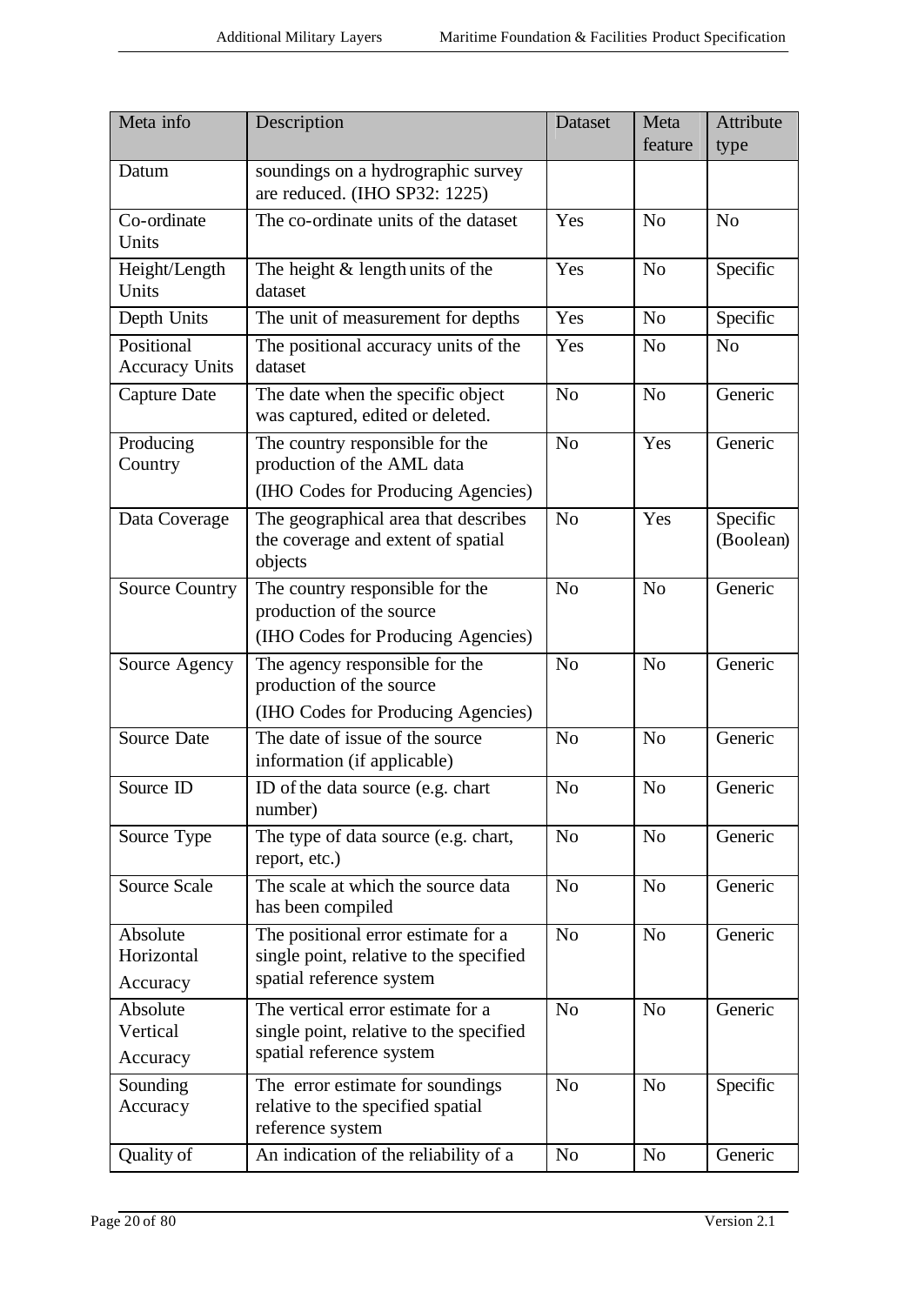| Meta info                                                                       | Description                                                                                                                                                             | Dataset        | Meta           | Attribute             |
|---------------------------------------------------------------------------------|-------------------------------------------------------------------------------------------------------------------------------------------------------------------------|----------------|----------------|-----------------------|
|                                                                                 |                                                                                                                                                                         |                | feature        | type                  |
| Position                                                                        | quoted position                                                                                                                                                         |                |                |                       |
| Quality of<br>Sounding<br>Measurement                                           | An indication of the reliability of a<br>sounding                                                                                                                       | N <sub>o</sub> | N <sub>o</sub> | Specific              |
| Technique of<br>sounding<br>measurement                                         | Indicates the method or equipment<br>used to obtain the object's depth                                                                                                  | N <sub>o</sub> | N <sub>o</sub> | Specific              |
| Error Ellipse                                                                   | Also known as the Figure of Merit.<br>95% 2sigma value - semi-major and<br>semi-minor axes of error ellipsoid<br>plus orientation.                                      | N <sub>o</sub> | N <sub>o</sub> | Generic               |
| Relative<br>Horizontal<br>Accuracy                                              | The horizontal error estimate for the<br>distance between two points, or the<br>accuracy of one point with respect to<br>another                                        | N <sub>o</sub> | N <sub>o</sub> | Generic               |
| Relative<br>Vertical<br>Accuracy                                                | The vertical error estimate for the<br>distance between two points, or the<br>accuracy of one point with respect to<br>another                                          | N <sub>o</sub> | N <sub>o</sub> | Generic               |
| Completeness<br>for the<br>Product<br>Specification                             | An indication of how complete the<br>data-set is, with reference to the full<br>range of meta data, features and<br>attributes included in the product<br>specification | N <sub>o</sub> | Yes            | Specific<br>(Boolean) |
| Supporting<br>textual<br>information                                            | Supporting (free text) information<br>relevant to the object that cannot be<br>explicitly encoded by any other<br>attribute                                             | N <sub>o</sub> | N <sub>o</sub> | Generic               |
| Supporting<br>textual<br>information (in<br>national<br>language<br>characters) | Supporting (free text) information (in<br>national language) relevant to the<br>object that cannot be explicitly<br>encoded by any other attribute                      | N <sub>o</sub> | N <sub>o</sub> | Generic               |
| Copyright<br><b>Statement</b>                                                   | Indicates any copyright or<br>releaseability restrictions on the data                                                                                                   | Yes            | Yes            | Generic               |

# NOTE:

International Defence Organisation (IDO) status and caveats are mutually exclusive. If the data has an IDO status, then the caveat is not applicable. Additionally, caveats only apply to data that has a Protective Marking of CONFIDENTIAL or above.

NOTE: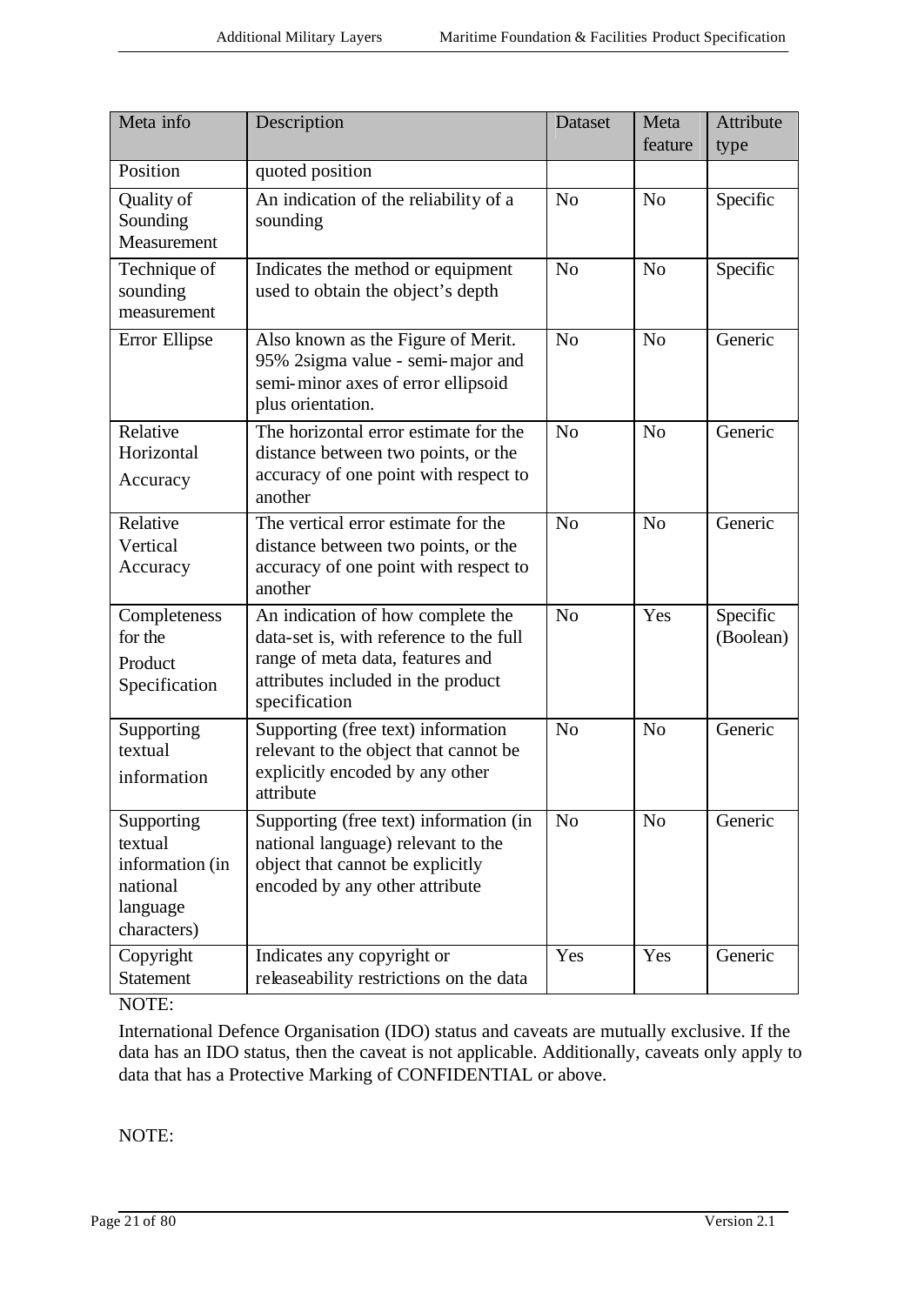Update information is only applicable if updating is supported by the exchange standard implementation.

NOTE:

The 'Source Agency' refers to the originators of the data and not the agency responsible for producing AML. If the source agency is not listed in IHO Codes for Producing Agencies, then the agency name should prefix any details provided in the attribute 'Source ID' using a solidus (forward slash) to separate it from the ID.

| <b>External</b><br><b>Reference</b><br><b>Information</b>             | <b>Description</b>                                                                                | <b>Dataset</b> | <b>Meta</b><br><b>feature</b> | <b>Attribute</b> |
|-----------------------------------------------------------------------|---------------------------------------------------------------------------------------------------|----------------|-------------------------------|------------------|
| Image File Link                                                       | A reference to an image file.<br>containing a pictorial<br>representation of the object           | N <sub>o</sub> | No                            | Generic          |
| <b>Text File</b><br>Reference                                         | The file name relating to an<br>external text file                                                | N <sub>0</sub> | No                            | Generic          |
| <b>Text File</b><br>Reference (in<br>national language<br>characters) | The file name (in national<br>language) relating to an external<br>text file                      | No             | No                            | Generic          |
| Reference to a<br>publication                                         | Reference to a specific location<br>of any relevant information<br>within an external publication | N <sub>0</sub> | N <sub>o</sub>                | Generic          |

# **5.4 EXTERNAL REFERENCING**

# **5.5 SCHEMA**

The following tables  $(5.5.1 \& 5.5.2)$  provide the descriptions of meta information, real-world features, and associated attributes required for an AML MFF data-set to be attributed as complete for this Product Specification.

For details of how to represent the real-world features and associated attributes described, refer to the appropriate exchange standard implementation annex.

The terms 'specific' and 'generic' are used to indicate an attribute's association to a feature. Attributes that are 'generic' apply to all features listed in this Product Specification. Attributes listed as 'specific' relate only to those in the Features table in section 5.5.1, when included in the 'Associated Attributes' column.

NOTE:

Any feature with attribute(s) used to encode values for; height, depth, length, or width must include an attribute for the unit of measurement.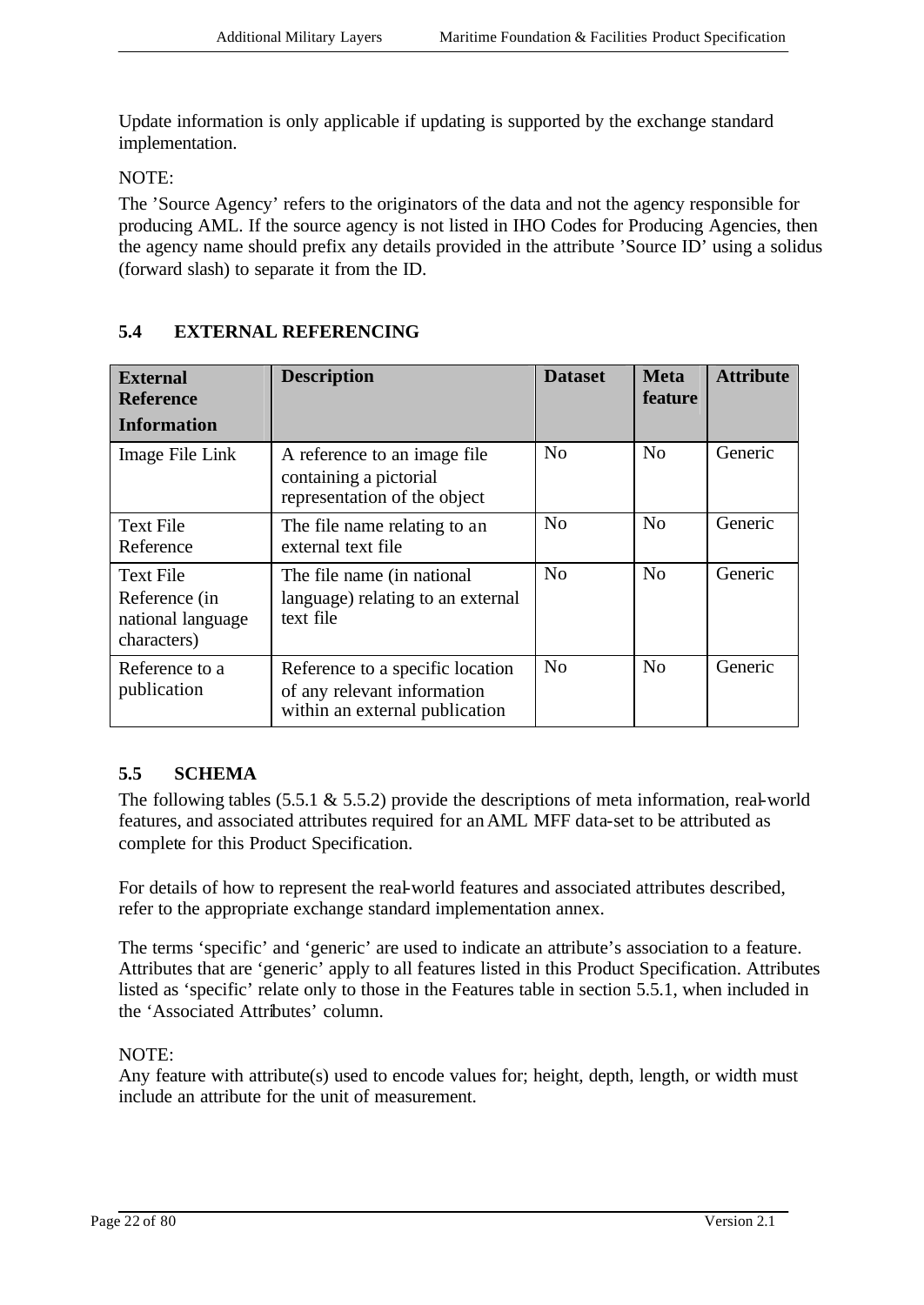## **5.5.1 Features**

The following table contains the information described below:

- Feature gives the name of the feature
- Description describes the feature
- Associated Attributes indicates allowable attributes relevant to each feature. (see section 5.5.2 for attribute descriptions and values.)
- $M$  denotes that export of the attribute field is mandatory
- Form indicates the geometric form that the feature can take (i.e. **P**oint, **L**ine, or **A**rea)

In addition to the 'associated attributes' listed for individual real-world features 'generic attributes' are used at the feature level. These encode meta and supporting information that may exist on any feature. Generic attributes used in AML MFF are described in section 5.3

For details of how to encode the features listed in this section, refer to the appropriate exchange standard implementation annex.

| Feature             | Description                                                                                                                                                                                                                                                                                                                                                                                                                                                              | <b>Associated Attributes</b>                                                                                                                                                                                                                     |              | Form           |                |              |
|---------------------|--------------------------------------------------------------------------------------------------------------------------------------------------------------------------------------------------------------------------------------------------------------------------------------------------------------------------------------------------------------------------------------------------------------------------------------------------------------------------|--------------------------------------------------------------------------------------------------------------------------------------------------------------------------------------------------------------------------------------------------|--------------|----------------|----------------|--------------|
|                     |                                                                                                                                                                                                                                                                                                                                                                                                                                                                          | Description                                                                                                                                                                                                                                      | $\mathbf{M}$ | $\overline{P}$ | $\overline{L}$ | $\mathbf{A}$ |
| Administration area | A defined (and possibly named)<br>administrative area.                                                                                                                                                                                                                                                                                                                                                                                                                   | ·Jurisdiction<br>•Name (English)<br>•Name (national<br>language<br>characters)<br>•Nationality                                                                                                                                                   |              | ✔              |                | ✔            |
| <b>Beacons</b>      | Note: only beacons of major importance are included in AML MFF. Attribution<br>should be kept to a minimum, as indicated.                                                                                                                                                                                                                                                                                                                                                |                                                                                                                                                                                                                                                  |              |                |                |              |
| Beacon, cardinal    | A beacon is a prominent specially<br>constructed object forming a<br>conspicuous mark as a fixed aid<br>to navigation or for use in<br>hydrographic survey.<br>$(HHO S - 32: 420)$<br>A cardinal beacon is used in<br>conjunction with the compass to<br>indicate where the mariner may<br>find the best navigable water. It<br>is placed in one of the four<br>quadrants (North, East, South and<br>West), bounded by inter-cardinal<br>bearings from the point marked. | •Category of<br>cardinal mark<br>·Conspicuous, radar<br>•End date<br>•Height<br>•Height / length<br>units<br>$-Marks -$<br>navigational-<br>system of<br>•Seasonal start date<br>•Seasonal end date<br>•Start date<br>•Status<br>•Vertical datum | ✔            | ✔              |                |              |
| Beacon, isolated    | A beacon is a prominent specially                                                                                                                                                                                                                                                                                                                                                                                                                                        | •Conspicuous, radar                                                                                                                                                                                                                              |              | ✔              |                |              |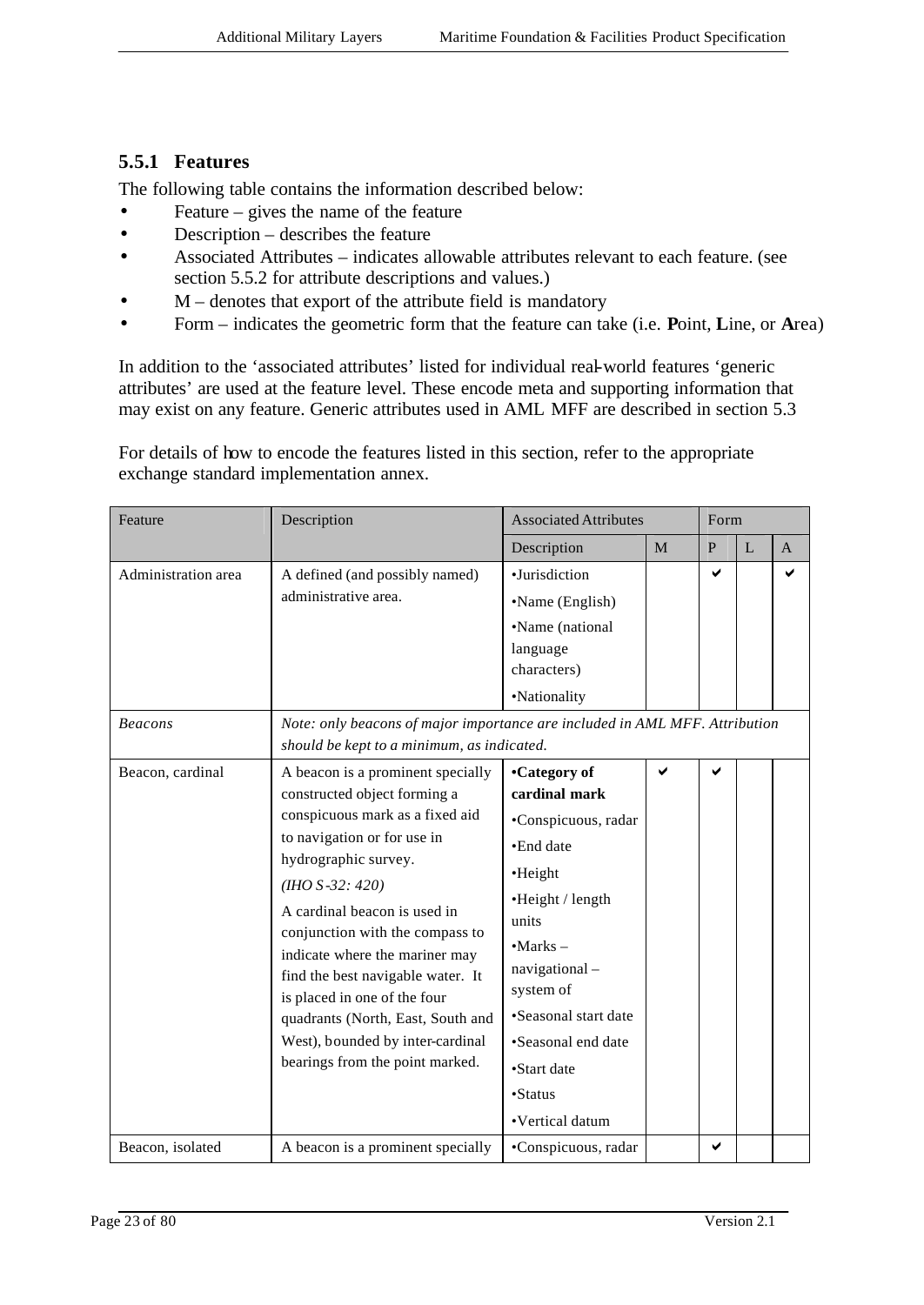| Feature            | Description                                                                                                                                                                                                                                                                                                                                                                                                                                                    | <b>Associated Attributes</b>                                                                                                                                                                                                                                 |              | Form         |   |              |
|--------------------|----------------------------------------------------------------------------------------------------------------------------------------------------------------------------------------------------------------------------------------------------------------------------------------------------------------------------------------------------------------------------------------------------------------------------------------------------------------|--------------------------------------------------------------------------------------------------------------------------------------------------------------------------------------------------------------------------------------------------------------|--------------|--------------|---|--------------|
|                    |                                                                                                                                                                                                                                                                                                                                                                                                                                                                | Description                                                                                                                                                                                                                                                  | $\mathbf{M}$ | $\mathbf{P}$ | L | $\mathbf{A}$ |
| danger             | constructed object forming a<br>conspicuous mark as a fixed aid<br>to navigation or for use in<br>hydrographic survey.<br>$(HHO S - 32: 420)$<br>An isolated danger beacon is a<br>beacon erected on an isolated<br>danger of limited extent which<br>has navigable water all around it.<br>(UKHO NP735, 5th edition)                                                                                                                                          | •End date<br>•Height<br>•Height / length<br>units<br>$\bullet$ Marks $-$<br>navigational-<br>system of<br>•Seasonal start date<br>•Seasonal end date<br>•Start date<br>•Status<br>•Vertical datum                                                            |              |              |   |              |
| Beacon, lateral    | A beacon is a prominent specially<br>constructed object forming a<br>conspicuous mark as a fixed aid<br>to navigation or for use in<br>hydrographic survey.<br>$(HHO S - 32: 420)$<br>A lateral beacon is used to<br>indicate the port or starboard hand<br>side of the route to be followed.<br>They are generally used for well<br>defined channels and are used in<br>conjunction with a conventional<br>direction of buoyage.<br>(UKHO NP735, 5th edition) | •Category of<br>lateral mark<br>·Conspicuous, radar<br>·End date<br>•Height<br>•Height / length<br>units<br>$-Marks -$<br>navigational-<br>system of<br>•Seasonal start date<br>•Seasonal end date<br>•Start date<br>$\mbox{\bf -}Status$<br>•Vertical datum | ✔            | ✔            |   |              |
| Beacon, safe water | A beacon is a prominent specially<br>constructed object forming a<br>conspicuous mark as a fixed aid<br>to navigation or for use in<br>hydrographic survey.<br>$(HHO S - 32: 420)$<br>A safe water beacon may be used<br>to indicate that there is navigable<br>water around the mark.<br>(UKHO NP735, 5th Edition)                                                                                                                                            | •Conspicuous, radar<br>•End date<br>•Height<br>$\cdot$ Height / length<br>units<br>$-Marks -$<br>navigational-<br>system of<br>•Seasonal start date<br>•Seasonal end date<br>•Start date<br>• <b>Status</b><br>•Vertical datum                               |              | ✔            |   |              |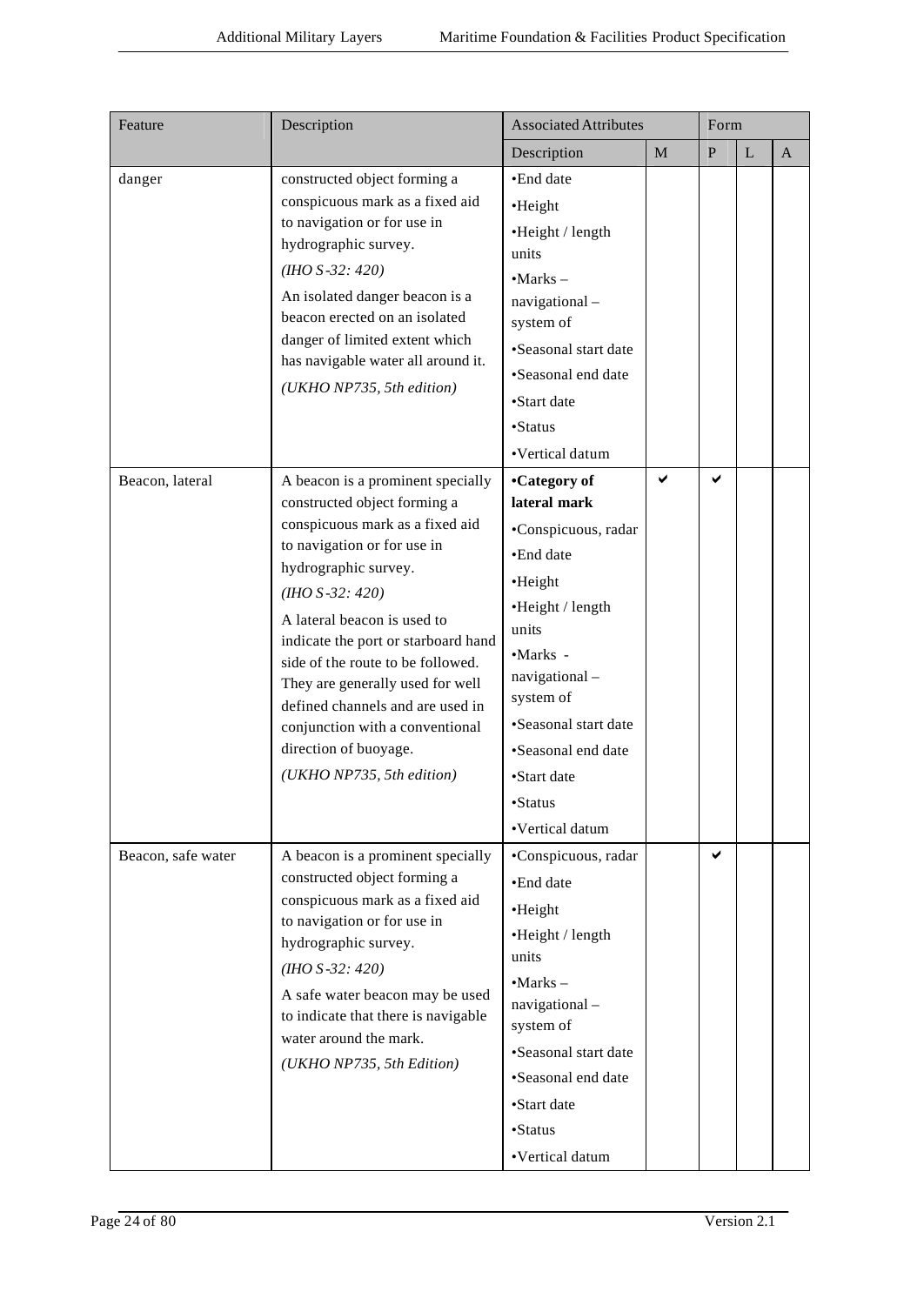| Feature                    | Description                                                                                                                                                                                                                                                                                                                                                                                                        | <b>Associated Attributes</b>                                                                                                                                                                                                                                |   | Form      |   |             |
|----------------------------|--------------------------------------------------------------------------------------------------------------------------------------------------------------------------------------------------------------------------------------------------------------------------------------------------------------------------------------------------------------------------------------------------------------------|-------------------------------------------------------------------------------------------------------------------------------------------------------------------------------------------------------------------------------------------------------------|---|-----------|---|-------------|
|                            |                                                                                                                                                                                                                                                                                                                                                                                                                    | Description                                                                                                                                                                                                                                                 | M | ${\bf P}$ | L | $\mathbf A$ |
| Beacon, special<br>purpose | A beacon is a prominent specially<br>constructed object forming a<br>conspicuous mark as a fixed aid<br>to navigation or for use in<br>hydrographic survey.<br>$(HHO S - 32: 420)$<br>A special purpose beacon is<br>primarily used to indicate an area<br>or feature, the nature of which is<br>apparent from reference to a<br>chart, Sailing Directions or<br>Notices to Mariners.<br>(UKHO NP735, 5th edition) | •Category of<br>special purpose<br>mark<br>•Conspicuous, radar<br>•End date<br>•Height<br>•Height / length<br>units<br>$-Marks -$<br>navigational<br>- system of<br>•Seasonal start date<br>•Seasonal end date<br>•Start date<br>•Status<br>•Vertical datum | ✔ | ✔         |   |             |
| Built-up area              | An area containing a<br>concentration of buildings and the<br>supporting road or rail<br>infrastructure.<br>(S-57 Annex A, Appendix A,<br>Chapter 2 Attributes)                                                                                                                                                                                                                                                    | •Condition<br>•Conspicuous, radar<br>•Conspicuous,<br>visually<br>•Height<br>•Height / length<br>units<br>•Name (English)<br>•Name (national<br>language<br>characters)<br>•Type of built-up<br>area<br>•Vertical datum                                     |   | ✔         |   |             |
| <b>Buoys</b>               | Note: only conical, can, spherical, pillar, spar, barrel and super buoys (LANBY<br>and ODAS) are included in AML MFF. Attribution should be kept to a minimum,<br>as indicated.                                                                                                                                                                                                                                    |                                                                                                                                                                                                                                                             |   |           |   |             |
| Buoy, cardinal             | A buoy is a floating object<br>moored to the bottom in a<br>particular place, as an aid to<br>navigation or for other<br>specific purposes.<br>$(HHO SP-32: 565)$<br>A cardinal buoy is used in<br>conjunction with the compass to                                                                                                                                                                                 | •Category of<br>cardinal mark<br>·Conspicuous, radar<br>•End date<br>$\cdot$ Marks –<br>navigational-<br>system of                                                                                                                                          | ✔ | ✔         |   |             |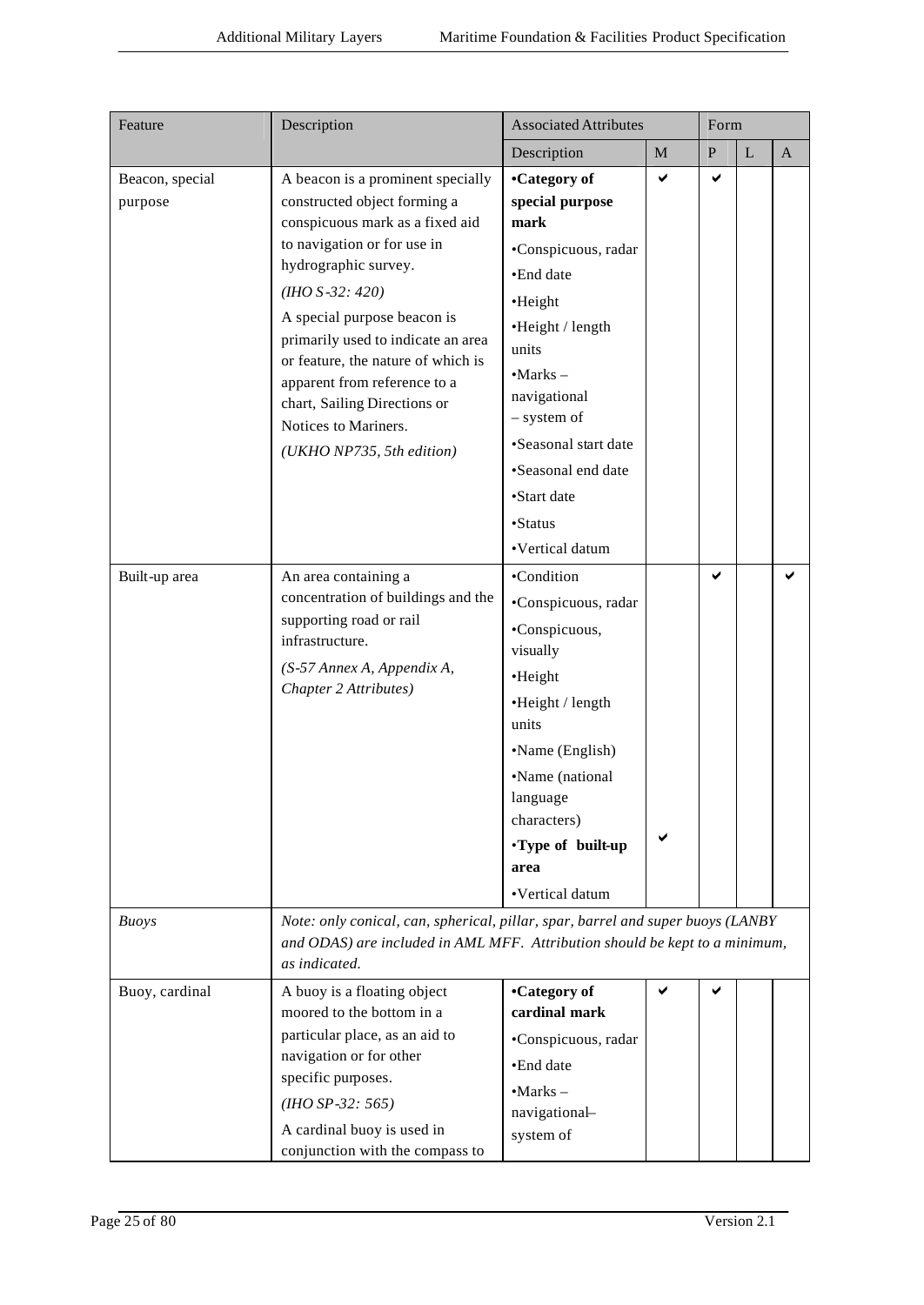| Feature               | Description                                                                                                                                                                                                                                                                                                                                                                              | <b>Associated Attributes</b>                                                                                                                                                                                   |              | Form         |             |              |
|-----------------------|------------------------------------------------------------------------------------------------------------------------------------------------------------------------------------------------------------------------------------------------------------------------------------------------------------------------------------------------------------------------------------------|----------------------------------------------------------------------------------------------------------------------------------------------------------------------------------------------------------------|--------------|--------------|-------------|--------------|
|                       |                                                                                                                                                                                                                                                                                                                                                                                          | Description                                                                                                                                                                                                    | $\mathbf{M}$ | $\mathbf{P}$ | $\mathbf L$ | $\mathbf{A}$ |
|                       | indicate where the mariner may<br>find the best navigable water. It<br>is placed in one of the four<br>quadrants (North, East, South and<br>West), bounded by inter-cardinal<br>bearings from the point marked.<br>(UKHO NP 735, 5th Edition)                                                                                                                                            | •Seasonal start date<br>•Seasonal end date<br>•Start date<br>•Status                                                                                                                                           |              |              |             |              |
| Buoy, installation    | A buoy is a floating object<br>moored to the bottom in a<br>particular place, as an aid to<br>navigation or for other<br>specific purposes.<br>$(HIO$ SP-32: 565)<br>An installation buoy is a buoy<br>used for loading tankers with gas<br>or oil.<br>(IHO Chart Specifications, M-4)                                                                                                   | •Category of<br>installation buoy<br>•Conspicuous, radar<br>•End date<br>$-Marks -$<br>navigational<br>- system of<br>•Product<br>•Seasonal start date<br>•Seasonal end date<br>•Start date<br>• <b>Status</b> | ✔            | ✔            |             |              |
| Buoy, isolated danger | A buoy is a floating object<br>moored to the bottom in a<br>particular place, as an aid to<br>navigation or for other<br>specific purposes.<br>$(HIO$ SP-32: 565)<br>An isolated danger buoy is a buoy<br>moored on or above an isolated<br>danger of limited extent which<br>has navigable water all around it.<br>(UKHO NP735, 5th edition)                                            | •Conspicuous, radar<br>•End date<br>$-Marks -$<br>navigational-<br>system of<br>•Seasonal start date<br>•Seasonal end date<br>·Start date<br>•Status                                                           |              | ✔            |             |              |
| Buoy, lateral         | A buoy is a floating object<br>moored to the bottom in a<br>particular place, as an aid to<br>navigation or for other<br>specific purposes.<br>$(HIO$ SP-32: 565)<br>A lateral buoy is used to indicate<br>the port or starboard hand side of<br>the route to be<br>followed.<br>They are generally used for well<br>defined channels and are used in<br>conjunction with a conventional | •Category of<br>lateral mark<br>•Conspicuous, radar<br>•End date<br>$-Marks -$<br>navigational<br>- system of<br>•Seasonal start date<br>•Seasonal end date<br>•Start date<br>•Status                          | ✔            | ✔            |             |              |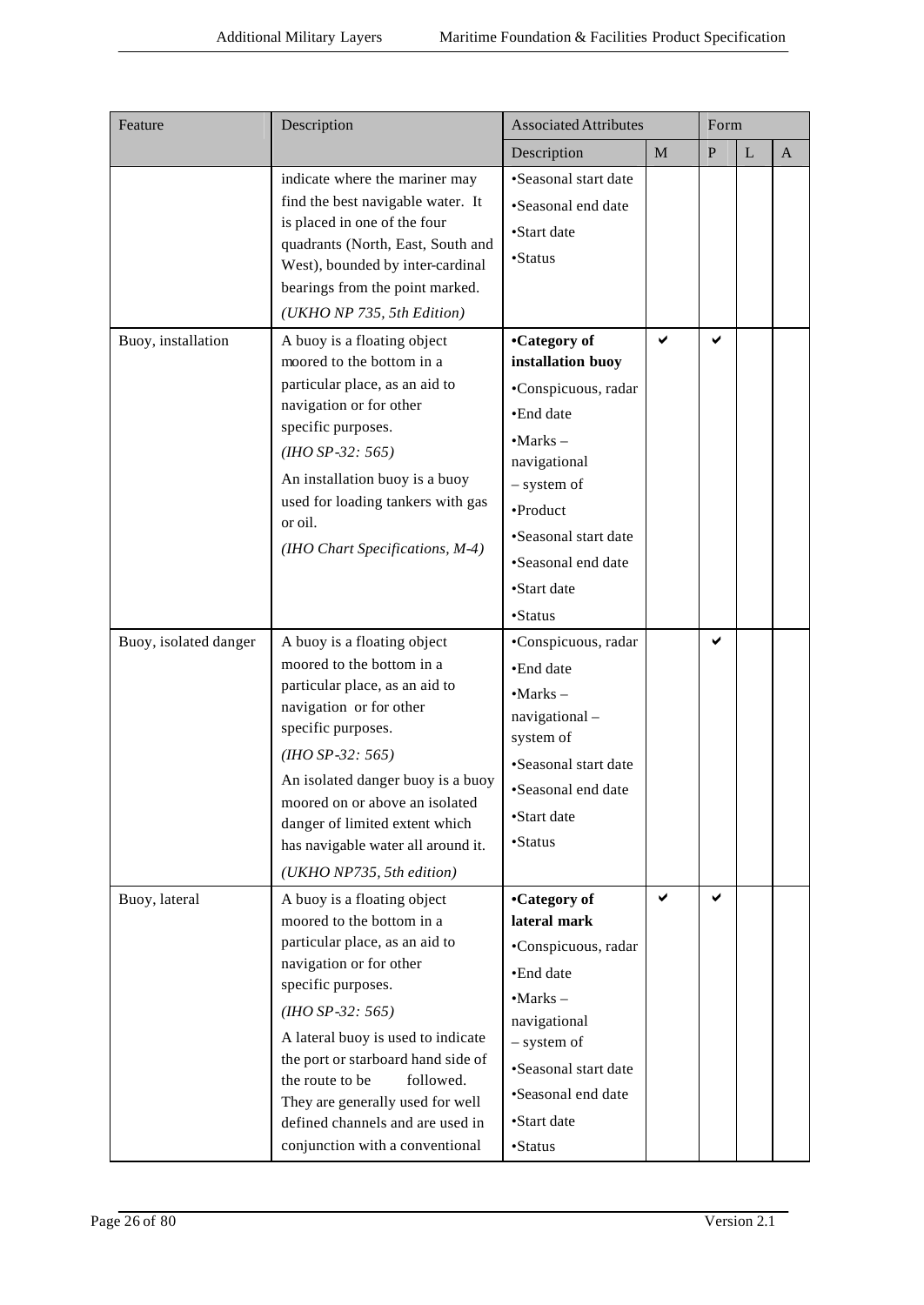| Feature               | Description                                               | <b>Associated Attributes</b> |   | Form         |              |   |
|-----------------------|-----------------------------------------------------------|------------------------------|---|--------------|--------------|---|
|                       |                                                           | Description                  | M | $\, {\bf P}$ | $\mathbf{L}$ | A |
|                       | direction of buoyage.                                     |                              |   |              |              |   |
|                       | (UKHO NP735, 5th edition)                                 |                              |   |              |              |   |
| Buoy, safe water      | A buoy is a floating object                               | •Conspicuous, radar          |   | ✔            |              |   |
|                       | moored to the bottom in a                                 | •End date                    |   |              |              |   |
|                       | particular place, as an aid to<br>navigation or for other | $-Marks -$                   |   |              |              |   |
|                       | specific purposes.                                        | navigational                 |   |              |              |   |
|                       | $(HIO$ SP-32: 565)                                        | - system of                  |   |              |              |   |
|                       | A safe water buoy may be used to                          | •Seasonal start date         |   |              |              |   |
|                       | indicate that there is navigable                          | •Seasonal end date           |   |              |              |   |
|                       | water around the mark.                                    | •Start date                  |   |              |              |   |
|                       | (UKHO NP735, 5th Edition)                                 | •Status                      |   |              |              |   |
| Buoy, special purpose | A buoy is a floating object                               | •Category of                 | ✔ | ✔            |              |   |
|                       | moored to the bottom in a                                 | special purpose              |   |              |              |   |
|                       | particular place, as an aid to                            | mark                         |   |              |              |   |
|                       | navigation or for other specific<br>purposes.             | •Conspicuous, radar          |   |              |              |   |
|                       | $(1HO SP - 32: 565)$                                      | •End date                    |   |              |              |   |
|                       | A special purpose buoy is                                 | $-Marks -$                   |   |              |              |   |
|                       | primarily used to indicate an area                        | navigational<br>- system of  |   |              |              |   |
|                       | or feature, the nature of which is                        | •Seasonal start date         |   |              |              |   |
|                       | apparent from reference to a                              | •Seasonal end date           |   |              |              |   |
|                       | chart, Sailing Directions or<br>Notices to Mariners.      | •Start date                  |   |              |              |   |
|                       | (UKHO NP735, 5th edition)                                 | •Status                      |   |              |              |   |
| Cable area            | An area which contains one or                             | •End date                    |   |              |              |   |
|                       | more submarine cables.                                    | •Name (English)              |   |              |              |   |
|                       |                                                           | •Name (national              |   |              |              |   |
|                       |                                                           | language                     |   |              |              |   |
|                       |                                                           | characters)                  |   |              |              |   |
|                       |                                                           | $\cdot$ Restriction(s)       |   |              |              |   |
|                       |                                                           | •Start date                  |   |              |              |   |
|                       |                                                           | •Status                      |   |              |              |   |
|                       |                                                           | •Type of cable               |   |              |              |   |
| Cable, submarine      | An assembly of wires or fibres, or                        | •Buried depth                |   |              | ✔            |   |
|                       | a wire rope or chain which has                            | •Condition                   |   |              |              |   |
|                       | been laid underwater or buried                            | $\bullet$ Depth range $-$    |   |              |              |   |
|                       | beneath the seabed.<br>(Hydrographic Service, Royal       | shoalest value               |   |              |              |   |
|                       | Australian Navy)                                          | $\bullet$ Depth range $-$    |   |              |              |   |
|                       |                                                           | deepest value                |   |              |              |   |
|                       |                                                           | •Depth units                 |   |              |              |   |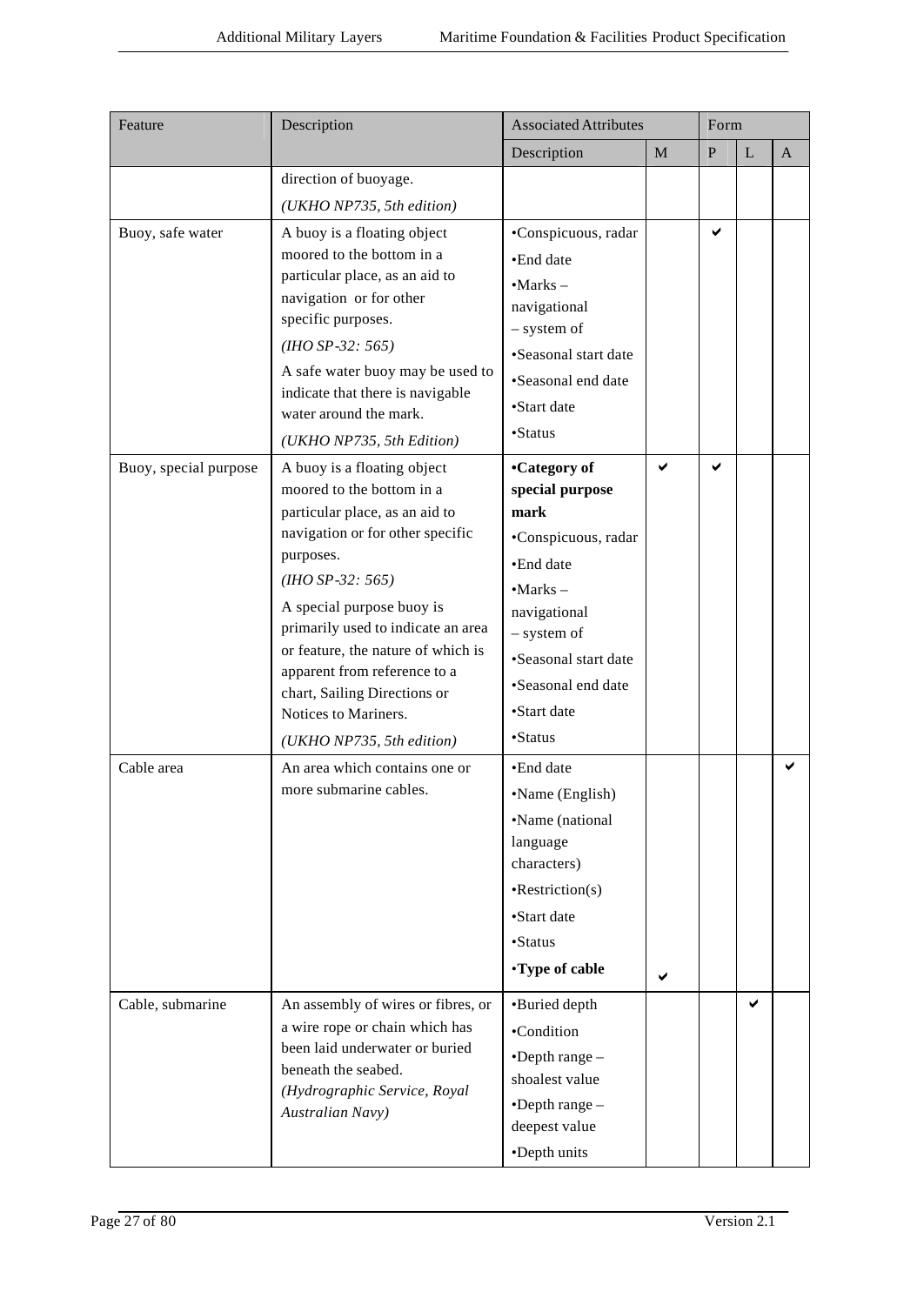| Feature                                              | Description                                                                                                                                                                                                                    | <b>Associated Attributes</b>                                                                                                                                                                                                    |             | Form      |             |              |
|------------------------------------------------------|--------------------------------------------------------------------------------------------------------------------------------------------------------------------------------------------------------------------------------|---------------------------------------------------------------------------------------------------------------------------------------------------------------------------------------------------------------------------------|-------------|-----------|-------------|--------------|
|                                                      |                                                                                                                                                                                                                                | Description                                                                                                                                                                                                                     | $\mathbf M$ | ${\bf P}$ | $\mathbf L$ | $\mathbf{A}$ |
|                                                      |                                                                                                                                                                                                                                | •End date<br>•Height / length<br>units<br>•Name (English)<br>•Name (national<br>language<br>characters)<br>$\cdot$ Restriction(s)<br>•Sounding accuracy<br>•Sounding datum<br>•Start date<br>$\bullet$ Status<br>•Type of cable | ✔           |           |             |              |
| Coastguard station                                   | Watch keeping stations at which a<br>watch is kept either continuously,<br>or at certain times only.<br>(IHO Chart Specs, M-4)                                                                                                 | •End date<br>•Start date<br>•Name (English)<br>•Name (national<br>language<br>characters)<br>•Seasonal start date<br>•Seasonal end date<br>•Status                                                                              |             | ✔         |             |              |
| Coastline                                            | The line where shore and water<br>meet. Although the terminology<br>of coasts and shores is rather<br>confused, shoreline and coastline<br>are generally used as synonyms.<br>(IHO Dictionary, S-32, 5th<br>Edition, 858,4695) | •Conspicuous, radar<br>•Conspicuous,<br>visually<br>•Elevation<br>•Height / length<br>units<br>•Name (English)<br>•Name (national<br>language<br>characters)<br>•Vertical datum                                                 |             |           | ✔           |              |
| Completeness for the<br><b>Product Specification</b> | An indication of how complete<br>the data-set is, with reference to<br>the full range of meta data,<br>features and attributes included in<br>the product specification (AML)                                                  | <b>Category</b> of<br>completeness                                                                                                                                                                                              | ✓           |           |             |              |
| Data Coverage                                        | A geographical area that describes<br>the coverage and extent of spatial                                                                                                                                                       | -Category of<br>coverage                                                                                                                                                                                                        | ✓           |           |             | ✔            |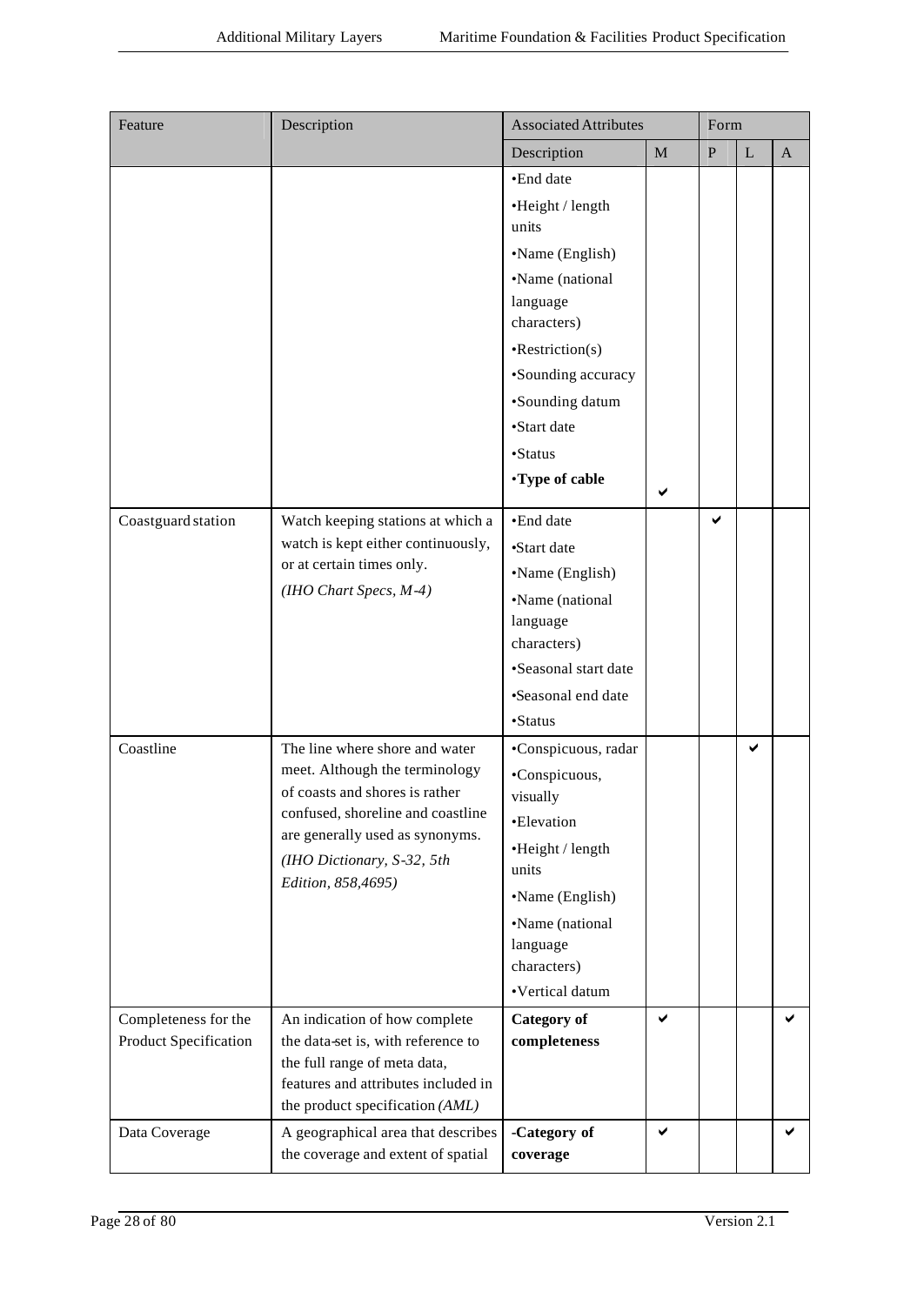| Feature                                                                                                                                                                                                                                                               | Description                                                                                                                                                                                                                                                                                                                                                          | <b>Associated Attributes</b>                                                                                                                                                                                                                                       |             | Form         |                         |              |  |
|-----------------------------------------------------------------------------------------------------------------------------------------------------------------------------------------------------------------------------------------------------------------------|----------------------------------------------------------------------------------------------------------------------------------------------------------------------------------------------------------------------------------------------------------------------------------------------------------------------------------------------------------------------|--------------------------------------------------------------------------------------------------------------------------------------------------------------------------------------------------------------------------------------------------------------------|-------------|--------------|-------------------------|--------------|--|
|                                                                                                                                                                                                                                                                       |                                                                                                                                                                                                                                                                                                                                                                      | Description                                                                                                                                                                                                                                                        | $\mathbf M$ | $\mathbf{P}$ | L                       | $\mathbf{A}$ |  |
|                                                                                                                                                                                                                                                                       | objects                                                                                                                                                                                                                                                                                                                                                              |                                                                                                                                                                                                                                                                    |             |              |                         |              |  |
| Data Source Area<br>(This feature uses the<br>generic source<br>information attributes<br>to encode source<br>information which is<br>applicable to an area.<br>Features within the<br>area need not be<br>individually attributed)<br>Deep water route<br>centerline | A geographical area that describes<br>the spatial extent of a data source.<br>(AML)<br>A deep water route is a route in a<br>designated area, within<br>defined limits, which has been<br>accurately surveyed for<br>clearance of sea bottom and<br>submerged obstacles to a<br>minimum indicated depth of<br>water.<br>(IHO Dictionary, S-32, 5th<br>Edition, 1280) | -Source Agency<br>-Source Country<br>-Source Date<br>-Source ID<br>-Source Scale<br>-Source Type<br>•Category of<br>recommended<br>track<br>$\bullet$ Depth range $-$<br>shoalest value<br>$\bullet$ Depth range $-$<br>deepest value<br>•Depth units<br>•End date | ✔<br>✔      |              | ✔                       | ✔            |  |
|                                                                                                                                                                                                                                                                       | The deep water route centerline<br>indicates the centerline of a route,<br>the width of which is not<br>explicitly defined. (AML)                                                                                                                                                                                                                                    | •Name (English)<br>•Name (national<br>language<br>characters)<br>•Orientation<br>•Quality of<br>sounding<br>measurement<br>•Sounding accuracy<br>•Sounding datum<br>•Start date<br>•Status<br>•Traffic flow                                                        |             |              |                         |              |  |
| Deep water route<br>composite                                                                                                                                                                                                                                         | A composite feature which<br>enables the components of a deep<br>water route to be combined into a<br>single feature.<br>(AML)                                                                                                                                                                                                                                       | •Name (English)<br>•Name (national<br>language<br>characters)                                                                                                                                                                                                      |             |              | No geometry<br>required |              |  |
| Deep water route - part                                                                                                                                                                                                                                               | A deep water route is a route in a<br>designated area, within defined<br>limits, which has been accurately<br>surveyed for clearance of sea                                                                                                                                                                                                                          | $\bullet$ Depth range $-$<br>shoalest value<br>$\bullet$ Depth range $-$                                                                                                                                                                                           |             |              |                         |              |  |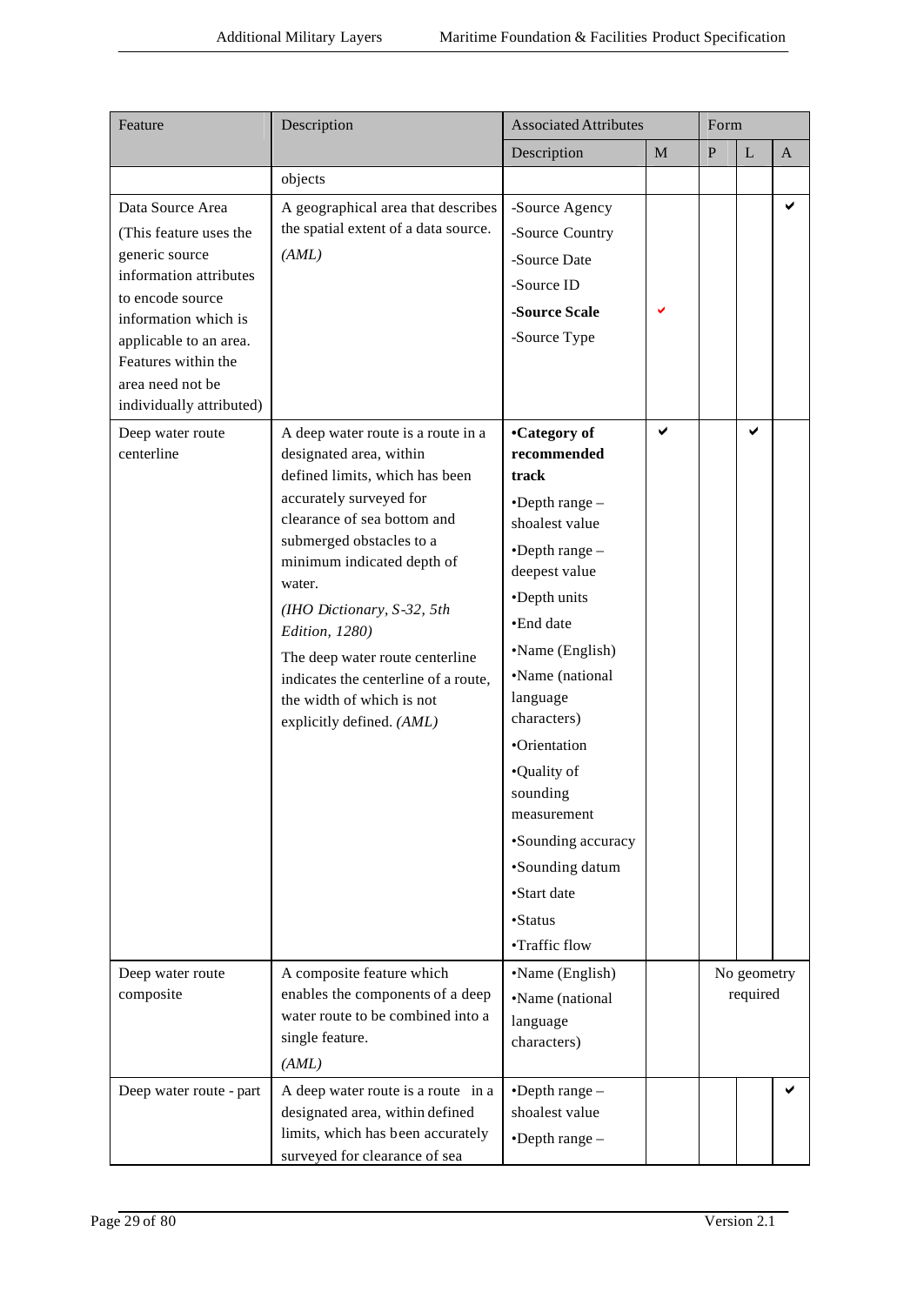| Feature          | Description                                                | <b>Associated Attributes</b> |              | Form         |              |              |
|------------------|------------------------------------------------------------|------------------------------|--------------|--------------|--------------|--------------|
|                  |                                                            | Description                  | $\mathbf M$  | ${\bf P}$    | $\mathbf{L}$ | $\mathbf{A}$ |
|                  | bottom and submerged obstacles                             | deepest value                |              |              |              |              |
|                  | to a minimum indicated depth of                            | •Depth units                 |              |              |              |              |
|                  | water.                                                     | ·End date                    |              |              |              |              |
|                  | (IHO Dictionary, S-32, 5th                                 | •Name (English)              |              |              |              |              |
|                  | Edition, 1280)                                             | •Name (national              |              |              |              |              |
|                  |                                                            | language                     |              |              |              |              |
|                  |                                                            | characters)                  |              |              |              |              |
|                  |                                                            | ·Orientation                 |              |              |              |              |
|                  |                                                            | •Quality of                  |              |              |              |              |
|                  |                                                            | sounding<br>measurement      |              |              |              |              |
|                  |                                                            | $\cdot$ Restriction(s)       |              |              |              |              |
|                  |                                                            | •Sounding accuracy           |              |              |              |              |
|                  |                                                            | •Sounding datum              |              |              |              |              |
|                  |                                                            | •Start date                  |              |              |              |              |
|                  |                                                            | •Status                      |              |              |              |              |
|                  |                                                            |                              |              |              |              |              |
|                  |                                                            | •Traffic flow                |              |              |              |              |
| Fishing ground   | A water area in which fishing is<br>frequently carried on. | •Name (English)              |              |              |              | ✔            |
|                  | (IHO Dictionary, S-32, 5th                                 | •Name (national<br>language  |              |              |              |              |
|                  | Edition, 1814)                                             | characters)                  |              |              |              |              |
|                  |                                                            | •Seasonal start date         |              |              |              |              |
|                  |                                                            | •Seasonal end date           |              |              |              |              |
|                  |                                                            | •Status                      |              |              |              |              |
| Harbour area     | The area over which a harbour                              | •Name (English)              |              |              |              | ✔            |
| (administrative) | authority has jurisdiction.                                | •Name (national              |              |              |              |              |
|                  |                                                            | language                     |              |              |              |              |
|                  |                                                            | characters)                  |              |              |              |              |
|                  |                                                            | •Status                      |              |              |              |              |
| Harbour facility | A harbour installation with a                              | •Category of                 | $\checkmark$ | $\checkmark$ |              | ✔            |
|                  | service or commercial                                      | harbour facility             |              |              |              |              |
|                  | operation of public interest.                              | •Condition                   |              |              |              |              |
|                  |                                                            | •End date                    |              |              |              |              |
|                  |                                                            | •Name (English)              |              |              |              |              |
|                  |                                                            | •Name (national              |              |              |              |              |
|                  |                                                            | language<br>characters)      |              |              |              |              |
|                  |                                                            | •Nature of                   |              |              |              |              |
|                  |                                                            | construction                 |              |              |              |              |
|                  |                                                            | •Seasonal start date         |              |              |              |              |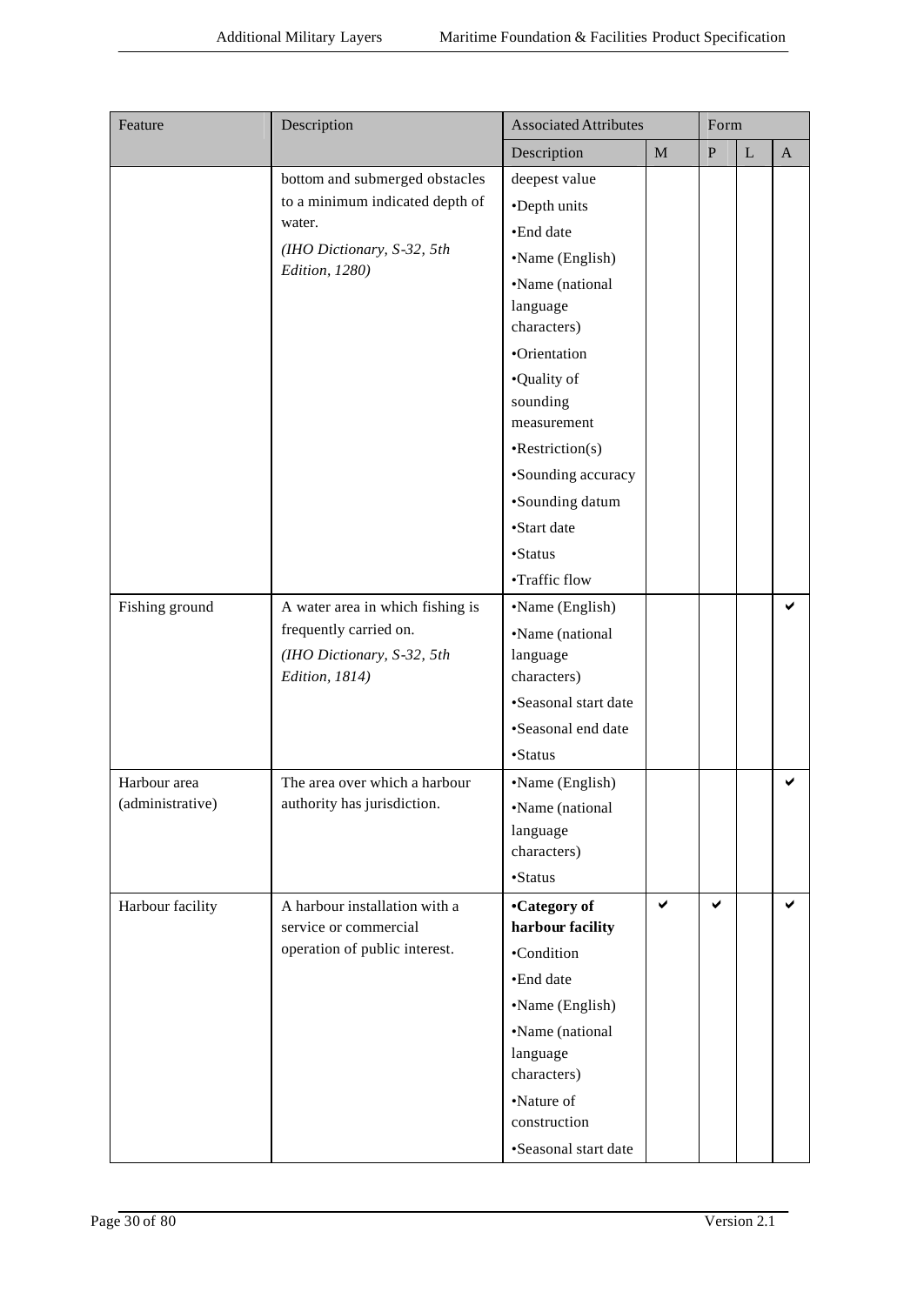| Feature                     | Description                                                                             | <b>Associated Attributes</b>               |              | Form      |             |              |  |
|-----------------------------|-----------------------------------------------------------------------------------------|--------------------------------------------|--------------|-----------|-------------|--------------|--|
|                             |                                                                                         | Description                                | $\mathbf{M}$ | ${\bf P}$ | $\mathbf L$ | $\mathbf{A}$ |  |
|                             |                                                                                         | •Seasonal end date                         |              |           |             |              |  |
|                             |                                                                                         | •Start date                                |              |           |             |              |  |
|                             |                                                                                         | •Status                                    |              |           |             |              |  |
| Ice area                    | An area of ice over land or water.                                                      | <b>•Classification of</b>                  | ✔            |           |             | ✔            |  |
|                             |                                                                                         | ice                                        |              |           |             |              |  |
|                             |                                                                                         | •Conspicuous,<br>visually                  |              |           |             |              |  |
|                             |                                                                                         | •Elevation                                 |              |           |             |              |  |
|                             |                                                                                         | •Height                                    |              |           |             |              |  |
|                             |                                                                                         | •Height / length                           |              |           |             |              |  |
|                             |                                                                                         | units                                      |              |           |             |              |  |
|                             |                                                                                         | •Name (English)                            |              |           |             |              |  |
|                             |                                                                                         | •Name (national                            |              |           |             |              |  |
|                             |                                                                                         | language                                   |              |           |             |              |  |
|                             |                                                                                         | characters)                                |              |           |             |              |  |
|                             |                                                                                         | •Seasonal start date                       |              |           |             |              |  |
|                             |                                                                                         | •Seasonal end date                         |              |           |             |              |  |
|                             |                                                                                         | $\bullet$ Status                           |              |           |             |              |  |
|                             |                                                                                         | •Vertical datum                            |              |           |             |              |  |
|                             |                                                                                         | •Vertical length                           |              |           |             |              |  |
| <b>Inshore Traffic Zone</b> | A routeing measure comprising a                                                         | •Category of                               | ✔            |           |             | ✔            |  |
|                             | designated area between the                                                             | <b>Traffic Separation</b><br><b>Scheme</b> |              |           |             |              |  |
|                             | landward boundary of a traffic<br>separation scheme and the                             |                                            |              |           |             |              |  |
|                             | adjacent coast, to be used in                                                           | •End date                                  |              |           |             |              |  |
|                             | accordance with the provisions of                                                       | $\cdot$ Restriction(s)                     |              |           |             |              |  |
|                             | the International Regulations for                                                       | ·Start date                                |              |           |             |              |  |
|                             | Preventing Collisions at Sea.                                                           | •Status                                    |              |           |             |              |  |
|                             | (IHO Dictionary, S-32, 5th<br>Edition, 2457)                                            |                                            |              |           |             |              |  |
| Land area                   | The solid portion of the Earth's                                                        | •Condition                                 |              | ✔         | ✔           |              |  |
|                             | surface, as opposed to sea, or                                                          | •Name (English)                            |              |           |             |              |  |
|                             | water.                                                                                  | •Name (national                            |              |           |             |              |  |
|                             | $(HIO$ SP-32: 2635)                                                                     | language                                   |              |           |             |              |  |
|                             |                                                                                         | characters)                                |              |           |             |              |  |
|                             |                                                                                         | •Status                                    |              |           |             |              |  |
| <b>Major</b> Lights         | Note: major lights are those deemed to have a nominal range equal to or greater         |                                            |              |           |             |              |  |
|                             | than 15 miles; or where the light is on an island; or where the geographical            |                                            |              |           |             |              |  |
|                             | distribution of lights is so sparse as to warrant the inclusion of lights with a lesser |                                            |              |           |             |              |  |
|                             | range. Attribution should be kept to a minimum, as indicated below.                     |                                            |              |           |             |              |  |
| Light                       | A luminous or lighted aid to                                                            | •Category of light                         | ✔            |           |             |              |  |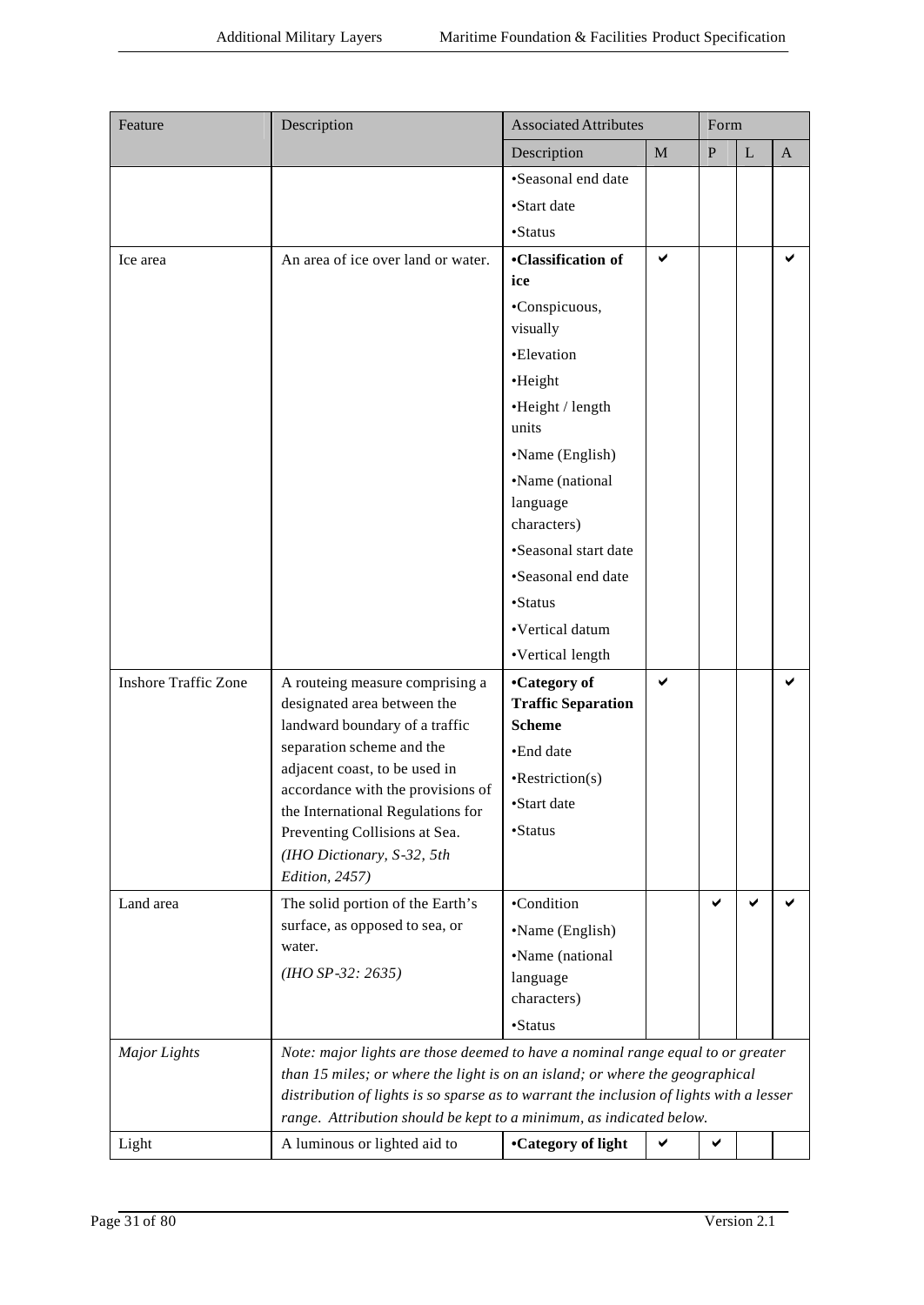| Feature      | Description                                                           | <b>Associated Attributes</b> |             | Form      |             |              |  |
|--------------|-----------------------------------------------------------------------|------------------------------|-------------|-----------|-------------|--------------|--|
|              |                                                                       | Description                  | $\mathbf M$ | ${\bf P}$ | $\mathbf L$ | $\mathbf{A}$ |  |
|              | navigation.                                                           | •Colour                      |             |           |             |              |  |
|              | (Adapted from IHO                                                     | •End date                    |             |           |             |              |  |
|              | Dictionary, S-32, 5th Edition,                                        | •Height                      |             |           |             |              |  |
|              | 2766)                                                                 | •Height / length             |             |           |             |              |  |
|              |                                                                       | units                        |             |           |             |              |  |
|              |                                                                       | ·Light characteristic        |             |           |             |              |  |
|              |                                                                       | •Marks -                     |             |           |             |              |  |
|              |                                                                       | navigational-                |             |           |             |              |  |
|              |                                                                       | system of                    |             |           |             |              |  |
|              |                                                                       | •Name (English)              |             |           |             |              |  |
|              |                                                                       | •Name (national              |             |           |             |              |  |
|              |                                                                       | language                     |             |           |             |              |  |
|              |                                                                       | characters)                  |             |           |             |              |  |
|              |                                                                       | •Seasonal start date         |             |           |             |              |  |
|              |                                                                       | •Seasonal end date           |             |           |             |              |  |
|              |                                                                       | •Start date                  |             |           |             |              |  |
|              |                                                                       | ·Status                      |             |           |             |              |  |
|              |                                                                       | •Value of nominal            |             |           |             |              |  |
|              |                                                                       | range                        |             |           |             |              |  |
|              |                                                                       | •Vertical datum              |             |           |             |              |  |
| Light float  | A boat-like structure used                                            | •Conspicuous,<br>radar       | ✔           | ✔         |             |              |  |
|              | instead of a light buoy in waters<br>where strong streams or currents |                              |             |           |             |              |  |
|              | are experienced, or when a greater                                    | •End date                    |             |           |             |              |  |
|              | elevation than that of a light buoy                                   | •Name (English)              |             |           |             |              |  |
|              | is necessary                                                          | •Name (national              |             |           |             |              |  |
|              | (IHO Dictionary, S-32, 5th                                            | language<br>characters)      |             |           |             |              |  |
|              | Edition, 2821).                                                       | •Seasonal start date         |             |           |             |              |  |
|              |                                                                       | •Seasonal end date           |             |           |             |              |  |
|              |                                                                       | •Start date                  |             |           |             |              |  |
|              |                                                                       | ·Status                      |             |           |             |              |  |
| Light vessel | A distinctively marked vessel                                         | •Conspicuous,                | ✔           | ✔         |             |              |  |
|              | anchored or moored at a charted                                       | radar                        |             |           |             |              |  |
|              | point, to serve as an aid to                                          | •End date                    |             |           |             |              |  |
|              | navigation. By night, it displays a                                   | •Name (English)              |             |           |             |              |  |
|              | characteristic light(s) and is                                        | •Name (national              |             |           |             |              |  |
|              | usually equipped with other                                           | language                     |             |           |             |              |  |
|              | devices, such as fog signal,<br>submarine sound signal, and           | characters)                  |             |           |             |              |  |
|              | radio-beacon, to assist                                               | •Seasonal start date         |             |           |             |              |  |
|              | navigation. Also called light ship.                                   | •Seasonal end date           |             |           |             |              |  |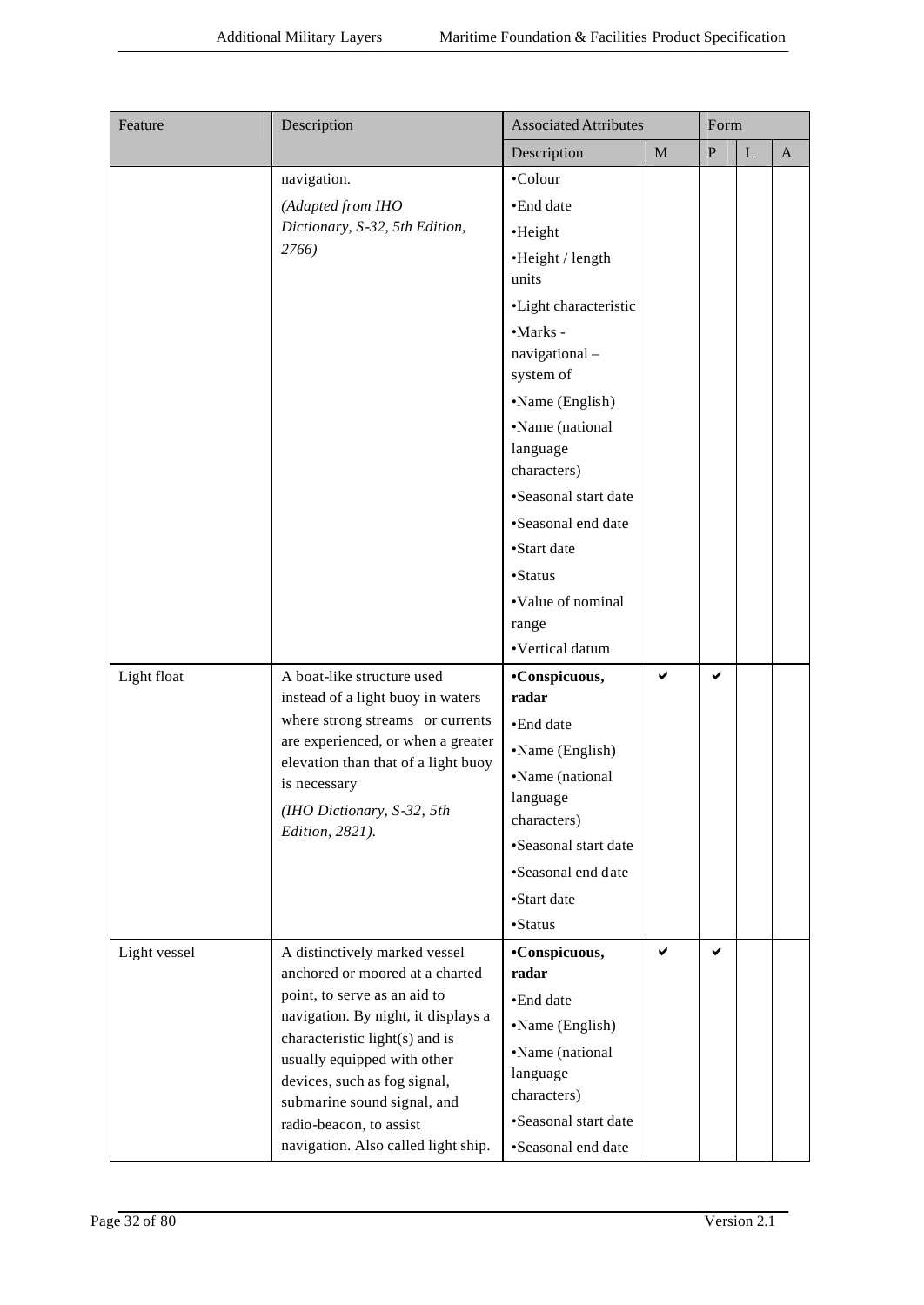| Feature               | Description                                                         | <b>Associated Attributes</b> | Form        |              |           |              |
|-----------------------|---------------------------------------------------------------------|------------------------------|-------------|--------------|-----------|--------------|
|                       |                                                                     | Description                  | $\mathbf M$ | $\mathbf{P}$ | ${\bf L}$ | $\mathbf{A}$ |
|                       | (IHO Dictionary, S-32, 5th                                          | •Start date                  |             |              |           |              |
|                       | Edition, 2828, 2829)                                                | •Status                      |             |              |           |              |
| Local magnetic        | An anomaly of the magnetic field                                    | •Name (English)              |             | ✔            | ✔         |              |
| anomaly               | of the earth, extending over a                                      | •Name (national              |             |              |           |              |
|                       | relatively small area, due to local                                 | language                     |             |              |           |              |
|                       | magnetic influences                                                 | characters)                  |             |              |           |              |
|                       | $(HIO$ SP-32: 2874)                                                 | •Value of local              |             |              |           |              |
|                       |                                                                     | magnetic anomaly             |             |              |           |              |
| Magnetic variation    | The angle between the                                               | •End date                    |             | ✔            | ✔         |              |
|                       | magnetic and geographic (true)<br>north at a location, expressed in | •Reference year              |             |              |           |              |
|                       | degrees east or west from the                                       | for magnetic<br>variation    |             |              |           |              |
|                       | direction of true north.                                            | •Start date                  |             |              |           |              |
|                       |                                                                     | •Value of annual             |             |              |           |              |
|                       |                                                                     | change in                    |             |              |           |              |
|                       |                                                                     | magnetic variation           |             |              |           |              |
|                       |                                                                     | •Value of magnetic           |             |              |           |              |
|                       |                                                                     | variation                    | ✔           |              |           |              |
| Marine farm / culture | An assemblage of cages, nets,                                       | •Category of                 | ✔           | $\checkmark$ | ✔         |              |
|                       | rafts, and floats or posts where                                    | marine farm /                |             |              |           |              |
|                       | fish, including shellfish, are                                      | culture                      |             |              |           |              |
|                       | artificially cultivated. Also called<br>fish farm.                  | •Depth of water              |             |              |           |              |
|                       | $(HIO$ SP-32: 1811)                                                 | over feature                 |             |              |           |              |
|                       |                                                                     | •Depth units                 |             |              |           |              |
|                       |                                                                     | •End date                    |             |              |           |              |
|                       |                                                                     | •Height / length<br>units    |             |              |           |              |
|                       |                                                                     | •Name (English)              |             |              |           |              |
|                       |                                                                     | •Name (national              |             |              |           |              |
|                       |                                                                     | language                     |             |              |           |              |
|                       |                                                                     | characters)                  |             |              |           |              |
|                       |                                                                     | •Quality of                  |             |              |           |              |
|                       |                                                                     | sounding                     |             |              |           |              |
|                       |                                                                     | measurement                  |             |              |           |              |
|                       |                                                                     | $\cdot$ Restriction(s)       |             |              |           |              |
|                       |                                                                     | •Seasonal start date         |             |              |           |              |
|                       |                                                                     | •Seasonal end date           |             |              |           |              |
|                       |                                                                     | •Sounding accuracy           |             |              |           |              |
|                       |                                                                     | •Sounding datum              |             |              |           |              |
|                       |                                                                     | •Start date                  |             |              |           |              |
|                       |                                                                     | •Status                      |             |              |           |              |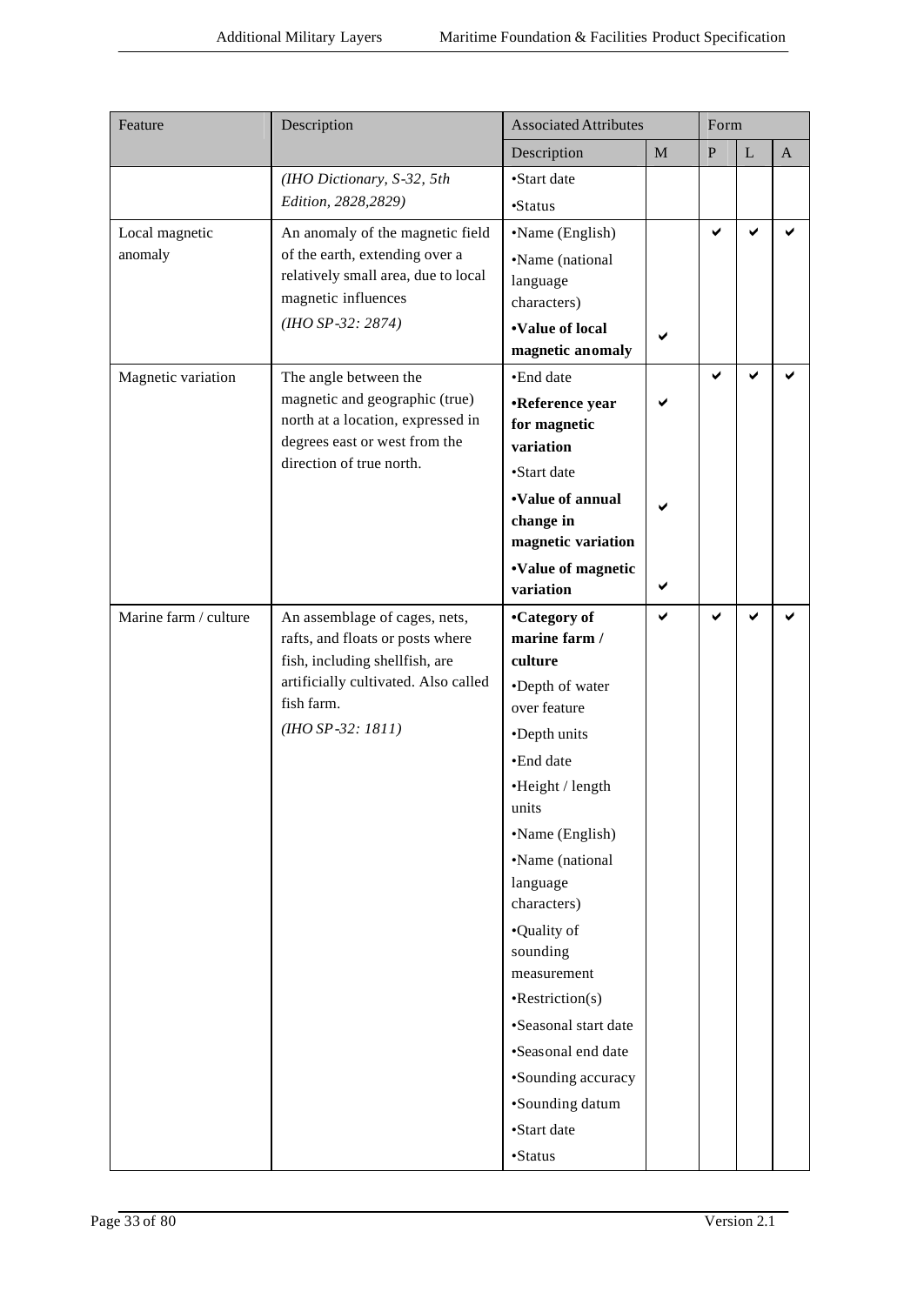| Feature           | Description                                                        | <b>Associated Attributes</b>      | Form |              |             |              |
|-------------------|--------------------------------------------------------------------|-----------------------------------|------|--------------|-------------|--------------|
|                   |                                                                    | Description                       | M    | $\, {\bf P}$ | $\mathbf L$ | $\mathbf{A}$ |
|                   |                                                                    | ·Vertical datum                   |      |              |             |              |
|                   |                                                                    | •Vertical length                  |      |              |             |              |
|                   |                                                                    | ·Water level effect               |      |              |             |              |
| Obstruction       | In marine navigation, anything<br>that hinders or prevents         | •Category of<br>obstruction       | ✔    |              | ✔           |              |
|                   | movement, particularly anything                                    | •Condition                        |      |              |             |              |
|                   | that endangers or prevents                                         | •Depth of water                   |      |              |             |              |
|                   | passage of a vessel.                                               | over feature                      |      |              |             |              |
|                   | (IHO Dictionary, S-32, 5th                                         | •Depth units                      |      |              |             |              |
|                   | Edition, 3503)                                                     | •Height                           |      |              |             |              |
|                   | (Note: only obstructions of a<br>general nature, as defined in the | •Height / length<br>units         |      |              |             |              |
|                   |                                                                    | •Nature of                        |      |              |             |              |
|                   | attribute 'Category of<br>obstruction' shall be captured,          | construction                      |      |              |             |              |
|                   | providing they cover a significant                                 | •Name (English)                   |      |              |             |              |
|                   | area of the seabed. Any type of                                    | •Name (national                   |      |              |             |              |
|                   | obstruction which can be                                           | language                          |      |              |             |              |
|                   | positioned using a single co-                                      | characters)                       |      |              |             |              |
|                   | ordinate, or can be adequately<br>represented by a centralised     | •Quality of                       |      |              |             |              |
|                   | position (point geometry) must                                     | sounding<br>measurement           |      |              |             |              |
|                   | be captured in either the AML                                      | •Sounding accuracy                |      |              |             |              |
|                   | product "Large Bottom Objects"                                     | •Sounding datum                   |      |              |             |              |
|                   | or "Small Bottom Objects" as                                       | •Status                           |      |              |             |              |
|                   | appropriate.)                                                      |                                   |      |              |             |              |
|                   |                                                                    | •Vertical length                  |      |              |             |              |
|                   |                                                                    | ·Water level effect               |      |              |             |              |
| Offshore platform | A permanent offshore<br>platform, either fixed or                  | •Category of<br>offshore platform | ✔    | ✔            |             |              |
|                   | floating, used in the                                              | •Condition                        |      |              |             |              |
|                   | production of oil or natural gas.                                  | •Conspicuous, radar               |      |              |             |              |
|                   | $(HIO$ SP-32: 3895)                                                | •Controlling                      |      |              |             |              |
|                   |                                                                    | authority                         |      |              |             |              |
|                   |                                                                    | ·End date                         |      |              |             |              |
|                   |                                                                    | •Height                           |      |              |             |              |
|                   |                                                                    | •Height / length                  |      |              |             |              |
|                   |                                                                    | units                             |      |              |             |              |
|                   |                                                                    | •Limits of anchors                |      |              |             |              |
|                   |                                                                    | and chains                        |      |              |             |              |
|                   |                                                                    | •Name (English)                   |      |              |             |              |
|                   |                                                                    | •Name (national                   |      |              |             |              |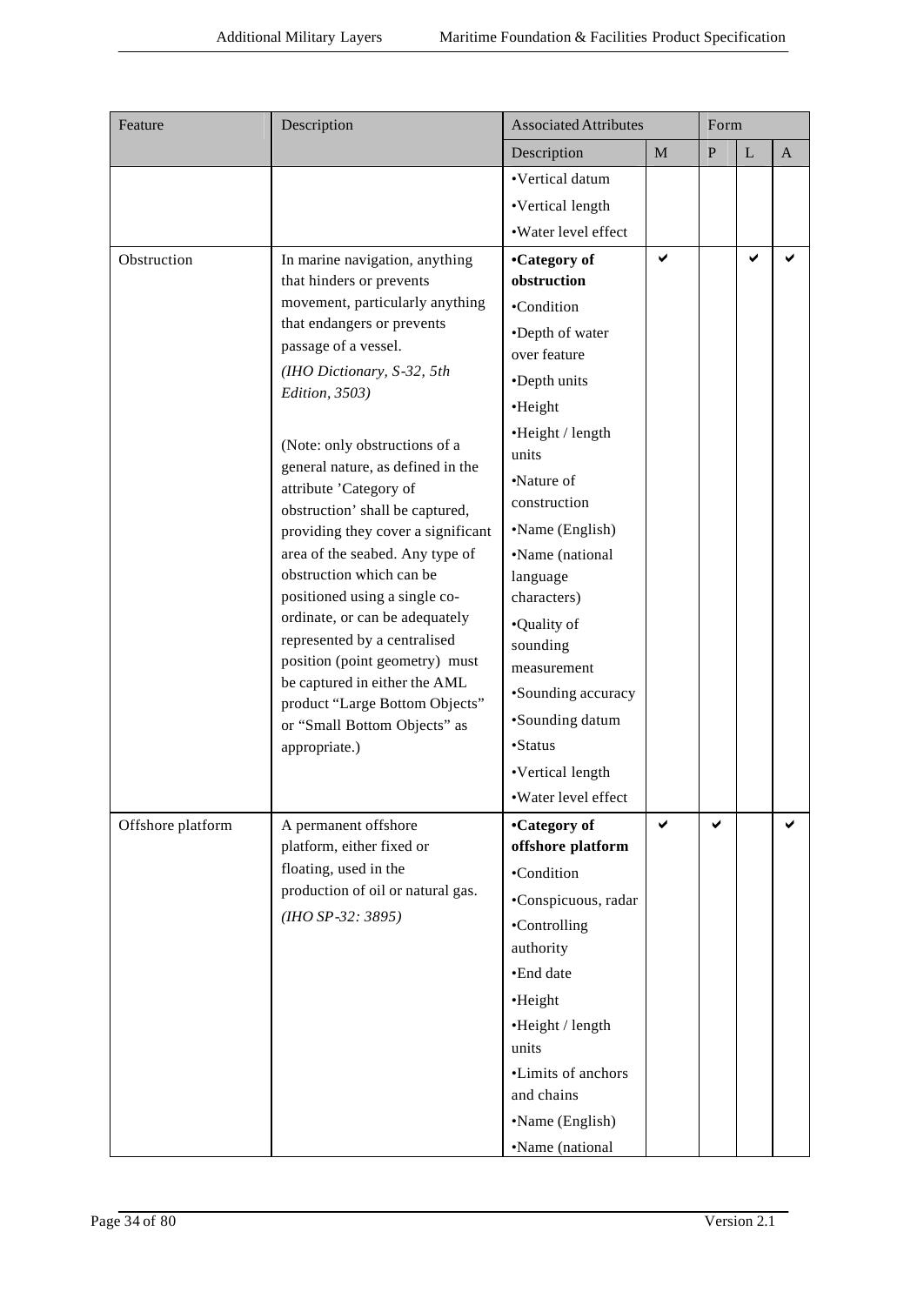| Feature             | Description                                  | <b>Associated Attributes</b> |              | Form      |             |             |
|---------------------|----------------------------------------------|------------------------------|--------------|-----------|-------------|-------------|
|                     |                                              | Description                  | $\mathbf M$  | ${\bf P}$ | $\mathbf L$ | $\mathbf A$ |
|                     |                                              | language                     |              |           |             |             |
|                     |                                              | characters)                  |              |           |             |             |
|                     |                                              | •Nationality                 |              |           |             |             |
|                     |                                              | •Nature of<br>construction   |              |           |             |             |
|                     |                                              | •Product                     |              |           |             |             |
|                     |                                              | •Start date                  |              |           |             |             |
|                     |                                              | •Status                      |              |           |             |             |
|                     |                                              | •Vertical datum              |              |           |             |             |
| Offshore production | An area at sea within which there            | •Category of                 | $\checkmark$ |           |             | ✔           |
| area                | are production facilities.                   | production area              |              |           |             |             |
|                     |                                              | •Condition                   |              |           |             |             |
|                     |                                              | ·Conspicuous, radar          |              |           |             |             |
|                     |                                              | •Controlling                 |              |           |             |             |
|                     |                                              | authority                    |              |           |             |             |
|                     |                                              | •End date                    |              |           |             |             |
|                     |                                              | •Height                      |              |           |             |             |
|                     |                                              | •Height / length             |              |           |             |             |
|                     |                                              | units                        |              |           |             |             |
|                     |                                              | •Name (English)              |              |           |             |             |
|                     |                                              | •Name (national              |              |           |             |             |
|                     |                                              | language                     |              |           |             |             |
|                     |                                              | characters)                  |              |           |             |             |
|                     |                                              | •Nationality                 |              |           |             |             |
|                     |                                              | •Product                     |              |           |             |             |
|                     |                                              | •Restriction(s)              |              |           |             |             |
|                     |                                              | •Start date                  |              |           |             |             |
|                     |                                              | •Status                      |              |           |             |             |
|                     |                                              | •Vertical datum              |              |           |             |             |
| Pipeline area       | An area containing one or more<br>pipelines. | •Category of<br>pipeline     | $\checkmark$ | ✔         |             | ✔           |
|                     |                                              | •Condition                   |              |           |             |             |
|                     |                                              | •End date                    |              |           |             |             |
|                     |                                              |                              |              |           |             |             |
|                     |                                              | •Name (English)              |              |           |             |             |
|                     |                                              | •Name (national<br>language  |              |           |             |             |
|                     |                                              | characters)                  |              |           |             |             |
|                     |                                              | •Product                     |              |           |             |             |
|                     |                                              | $\cdot$ Restriction(s)       |              |           |             |             |
|                     |                                              | •Start date                  |              |           |             |             |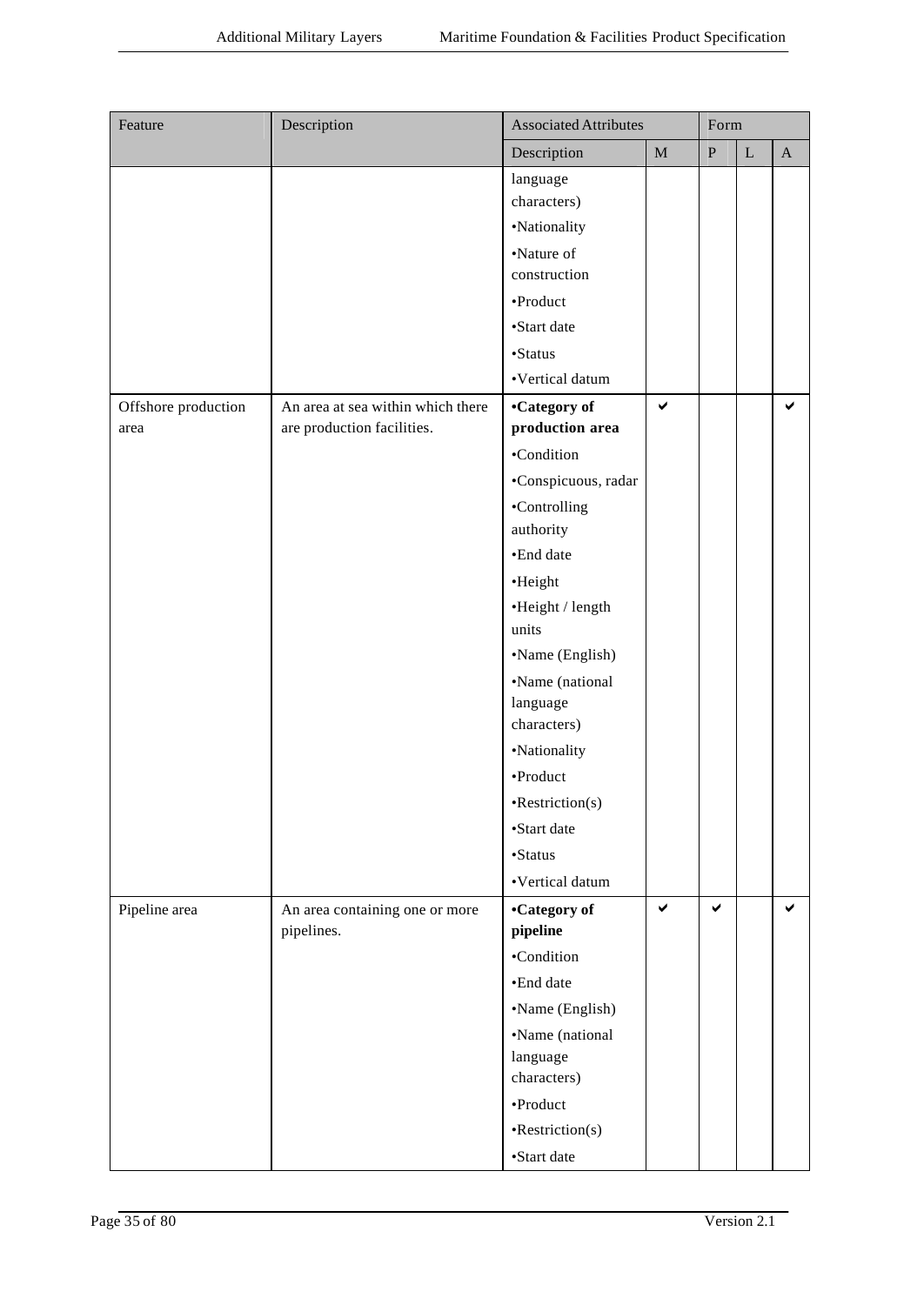| Feature                          | Description                                                                                                                                                                                                                                     | <b>Associated Attributes</b>                                                                                                                                                                                                                                                                                                                        | Form        |              |             |              |
|----------------------------------|-------------------------------------------------------------------------------------------------------------------------------------------------------------------------------------------------------------------------------------------------|-----------------------------------------------------------------------------------------------------------------------------------------------------------------------------------------------------------------------------------------------------------------------------------------------------------------------------------------------------|-------------|--------------|-------------|--------------|
|                                  |                                                                                                                                                                                                                                                 | Description                                                                                                                                                                                                                                                                                                                                         | $\mathbf M$ | ${\bf P}$    | $\mathbf L$ | $\mathbf{A}$ |
|                                  |                                                                                                                                                                                                                                                 | •Status                                                                                                                                                                                                                                                                                                                                             |             |              |             |              |
| Pipeline, submarine /<br>on land | A pipeline is a string of<br>interconnected pipes used for the<br>transport of matter, nowadays<br>mainly oil or gas.                                                                                                                           | •Buried depth<br>•Category of<br>pipeline<br>•Condition                                                                                                                                                                                                                                                                                             | ✔           | $\checkmark$ | ✔           |              |
|                                  | (IHO Dictionary, S-32, 5th<br>Edition, 3857)<br>A submarine or land pipeline is a<br>pipeline lying on or buried under<br>the seabed or the land.<br>(AML)                                                                                      | $\bullet$ Depth range $-$<br>shoalest value<br>$\bullet$ Depth range $-$<br>deepest value<br>•Depth units<br>•End date<br>•Height and length<br>units<br>•Name (English)<br>•Name (national<br>language<br>characters)<br>•Product<br>$\cdot$ Restriction(s)<br>•Sounding accuracy<br>•Sounding datum<br>•Start date<br>•Status<br>•Vertical length |             |              |             |              |
| Precautionary area               | A routeing measure comprising<br>an area within defined limits<br>where ships must navigate with<br>particular caution and within<br>which the direction of traffic flow<br>may be recommended. (IHO<br>Dictionary, S-32, 5th Edition,<br>3982) | •End date<br>•Name (English)<br>•Name (national<br>language<br>characters)<br>•Start date<br>•Status<br>$\cdot$ Restriction(s)                                                                                                                                                                                                                      |             |              |             | ✔            |
| Production / storage<br>area     | An area on land for the<br>exploitation or storage of natural<br>resources.                                                                                                                                                                     | •Category of<br>production area<br>•Condition<br>•Conspicuous, radar<br>•Conspicuous,<br>visually<br>•End date<br>•Elevation                                                                                                                                                                                                                        | ✓           | ✔            |             | ✔            |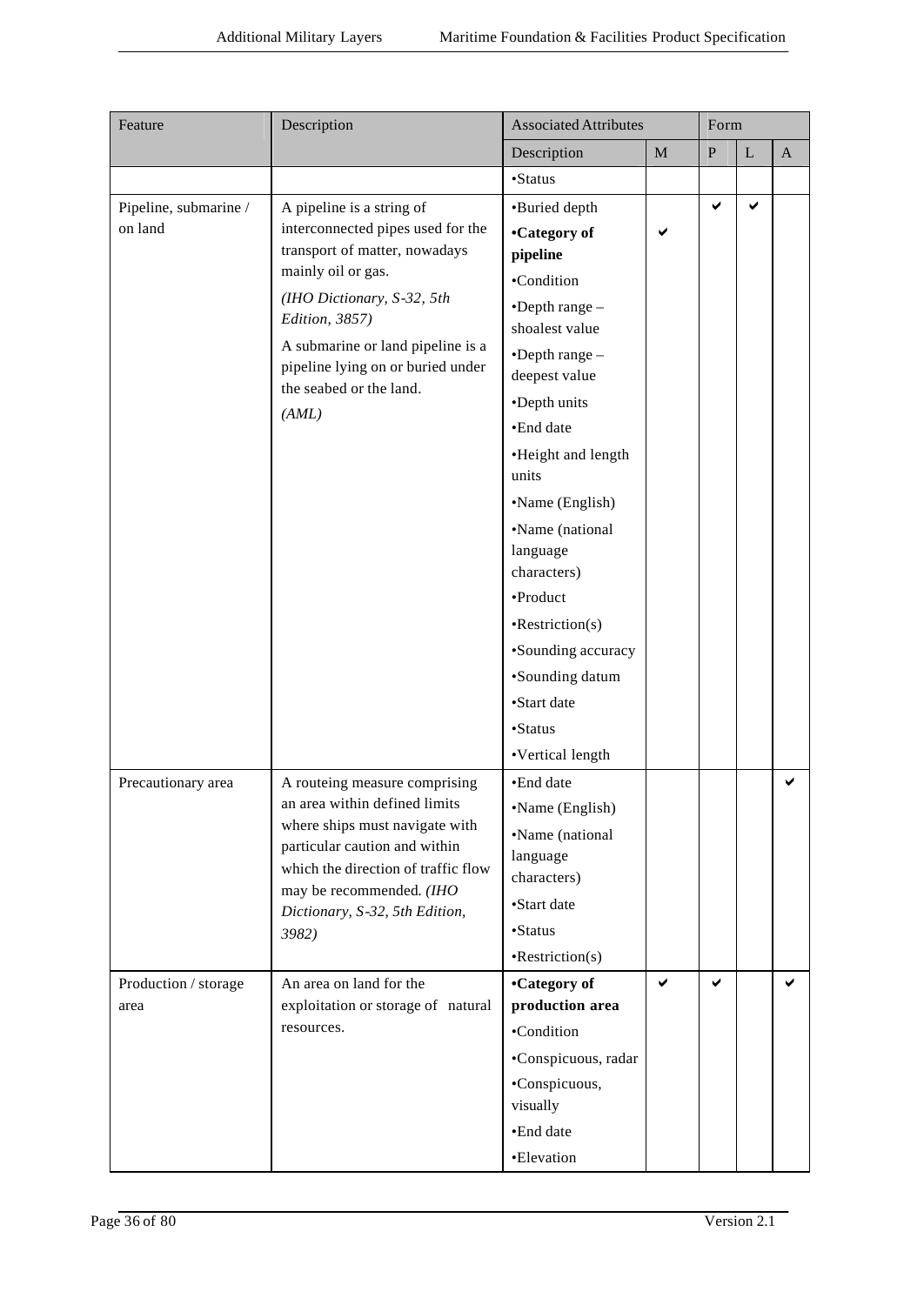| Feature                       | Description                                                                                                                                                                                   | <b>Associated Attributes</b>                                                                                                                                                                             |              | Form      |           |              |
|-------------------------------|-----------------------------------------------------------------------------------------------------------------------------------------------------------------------------------------------|----------------------------------------------------------------------------------------------------------------------------------------------------------------------------------------------------------|--------------|-----------|-----------|--------------|
|                               |                                                                                                                                                                                               | Description                                                                                                                                                                                              | $\mathbf M$  | ${\bf P}$ | ${\bf L}$ | $\mathbf{A}$ |
|                               |                                                                                                                                                                                               | ·Height<br>•Height / length<br>units<br>•Name (English)<br>•Name (national<br>language<br>characters)<br>•Product<br>•Start date<br>•Status                                                              |              |           |           |              |
|                               |                                                                                                                                                                                               | •Vertical datum                                                                                                                                                                                          |              |           |           |              |
| Rescue station                | A place at which life saving<br>equipment is held.<br>(IHO Chart Specifications, M-4)                                                                                                         | •Vertical length<br>•Category of<br>rescue station<br>•End date<br>•Name (English)<br>•Name (national<br>language<br>characters)<br>•Seasonal start date<br>•Seasonal end date<br>•Start date<br>•Status | ✔            | ✔         |           |              |
| Sea area                      | A geographically defined part of<br>the sea or other navigable waters.<br>It may be specified within its<br>limits by its proper name.<br>(S-57 Annex A, Appendix A,<br>Chapter 2 Attributes) | •Name (English)<br>•Name (national<br>language<br>characters)                                                                                                                                            | $\checkmark$ | ✔         |           | ✔            |
| Signal station, warning       | A signal station is a place on<br>shore from which signals are<br>made to ships at sea. (IHO<br>Dictionary, S-32, 5th Edition,<br>4742)                                                       | <b>•Category of signal</b><br>station, warning<br>•Name (English)<br>•Name (national<br>language<br>characters)<br>•Status                                                                               | $\checkmark$ | ✔         |           |              |
| Tidal stream - flood /<br>ebb | Tide - the periodic rise and fall of<br>the surface of the sea, due<br>principally to the gravitational<br>interaction between moon, sun<br>and earth.                                        | <b>•Category of tidal</b><br>stream<br>•Current velocity<br>•End date                                                                                                                                    | ✔            | ✔         |           | ✔            |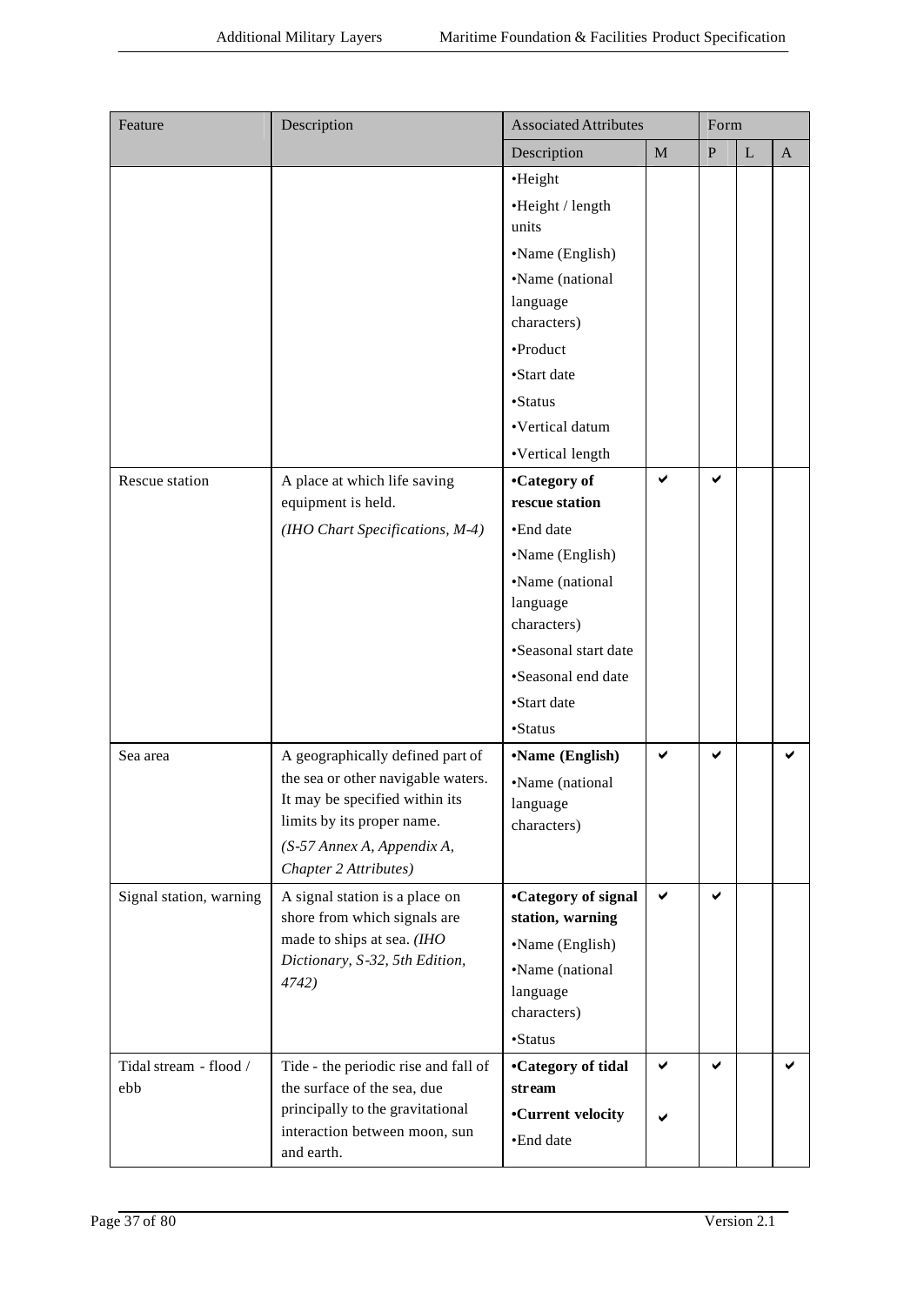| Feature                                   | Description                                                                                                                                                                                                                                                                                                                                                                                                                 | <b>Associated Attributes</b>                                                                                                                                               |              | Form         |   |              |
|-------------------------------------------|-----------------------------------------------------------------------------------------------------------------------------------------------------------------------------------------------------------------------------------------------------------------------------------------------------------------------------------------------------------------------------------------------------------------------------|----------------------------------------------------------------------------------------------------------------------------------------------------------------------------|--------------|--------------|---|--------------|
|                                           |                                                                                                                                                                                                                                                                                                                                                                                                                             | Description                                                                                                                                                                | $\mathbf{M}$ | $\mathbf{P}$ | L | $\mathbf{A}$ |
|                                           | (Adapted from IHO Dictionary, S-<br>32, 5th Edition, 5429).<br>A tidal stream (or tidal current) is<br>an alternating horizontal<br>movement of water associated<br>with the rise and fall of the tide<br>caused by tide-producing forces.<br>(IHO Dictionary, S-32, 5th<br>Edition, 1169).<br>Approximate tidal stream rates<br>may be given as discrete rate<br>values for flood and ebb flow<br>during springs.<br>(AML) | •Name (English)<br>•Name (national<br>language<br>characters)<br>•Orientation<br>•Seasonal start date<br>•Seasonal end date<br>•Start date                                 |              |              |   |              |
| Tidal stream panel data                   | Approximate tidal stream rates<br>may be given as discrete rate<br>values at a specified interval<br>before or after a high water.                                                                                                                                                                                                                                                                                          | •Name (English)<br>•Name (national<br>language<br>characters)<br>•Tidal stream -<br>panel values                                                                           |              | ✔            |   |              |
| Tidal stream -<br>harmonic<br>prediction  | Predicted tidal stream rates may<br>be calculated using parameters<br>(harmonic constituents) and an<br>appropriate harmonic calculation<br>algorithm.                                                                                                                                                                                                                                                                      | •Name (English)<br>•Name (national<br>language<br>characters)<br>•Tide – method of<br>tidal prediction<br>•Tide – value of<br>harmonic<br>constituents<br>$\bullet$ Status |              | ✔            |   |              |
| Tidal stream -non-<br>harmonic prediction | Predicted tidal stream rates may<br>be calculated using time and<br>height differences with respect to<br>a reference station (and associated<br>tidal stream predictions).                                                                                                                                                                                                                                                 | •Name (English)<br>•Name (national<br>language<br>characters)<br>•Tide - method of<br>tidal prediction<br>•Tide – time and<br>height differences<br>•Status                |              | ✔            |   |              |
| Tidal stream -time<br>series              | Tidal stream rates over time may<br>be approximated by a series of<br>rate values given at regular time                                                                                                                                                                                                                                                                                                                     | •Name (English)<br>•Name (national<br>language                                                                                                                             |              | ✔            |   | ✔            |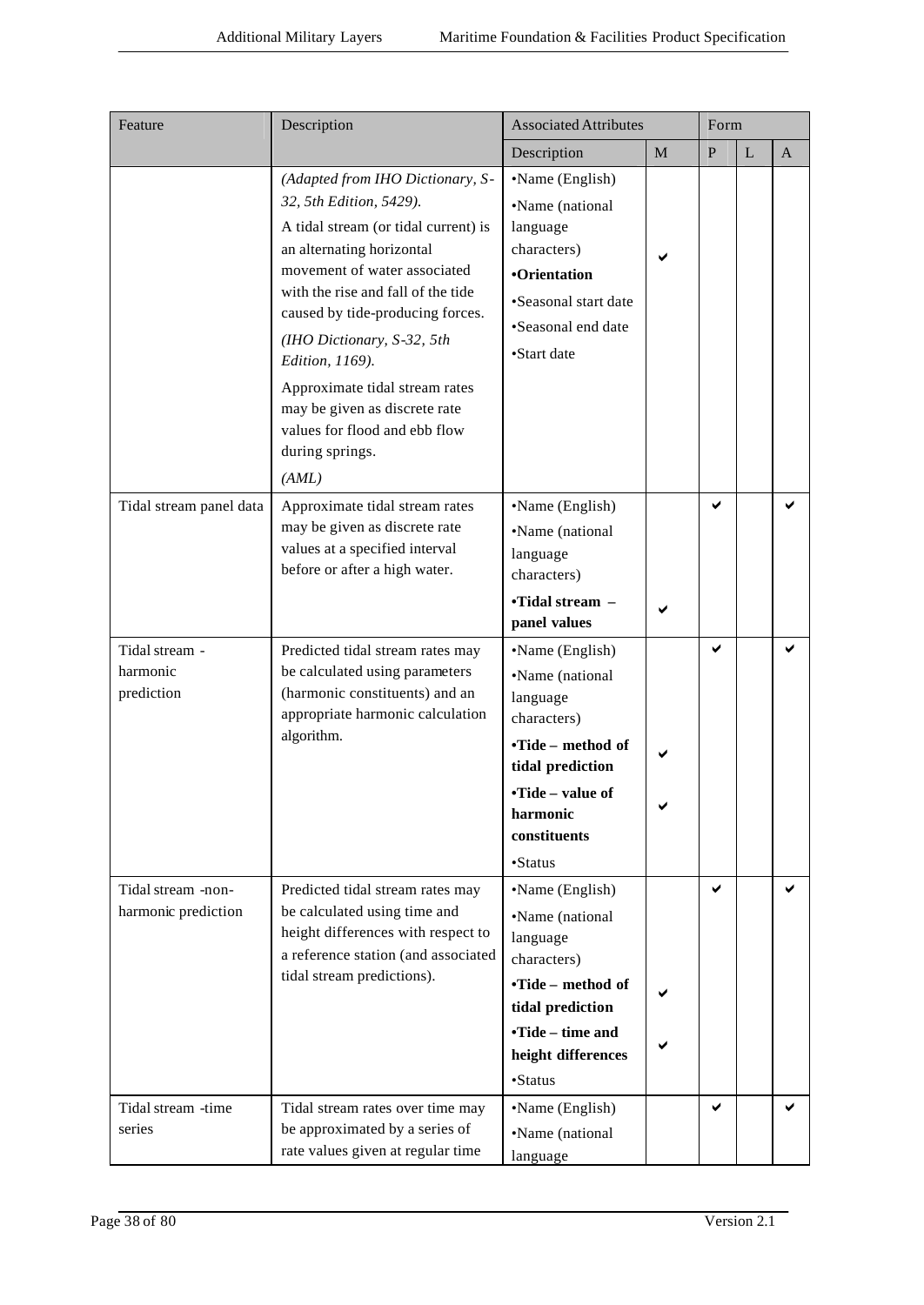| Feature             | Description                                                          | <b>Associated Attributes</b>                        |              | Form      |           |              |
|---------------------|----------------------------------------------------------------------|-----------------------------------------------------|--------------|-----------|-----------|--------------|
|                     |                                                                      | Description                                         | $\mathbf{M}$ | ${\bf P}$ | ${\bf L}$ | $\mathbf{A}$ |
|                     | intervals, starting from a specified                                 | characters)                                         |              |           |           |              |
|                     | moment in time.                                                      | •Tide, current -<br>time interval of<br>values      |              |           |           |              |
|                     |                                                                      | •Tidal stream<br>current - time<br>series values    |              |           |           |              |
|                     |                                                                      | •Time end                                           |              |           |           |              |
|                     |                                                                      | •Time start                                         |              |           |           |              |
|                     |                                                                      | •Status                                             |              |           |           |              |
| Tide - harmonic     | Predicted tidal heights may be                                       | •Name (English)                                     |              | ✔         |           | ✔            |
| prediction          | calculated using parameters                                          | •Name (national                                     |              |           |           |              |
|                     | (harmonic constituents) and an<br>appropriate harmonic               | language                                            |              |           |           |              |
|                     | calculation algorithm.                                               | characters)                                         |              |           |           |              |
|                     |                                                                      | •Tide – accuracy<br>of water level                  |              |           |           |              |
|                     |                                                                      | •Tide – method of<br>tidal prediction               |              |           |           |              |
|                     |                                                                      | $\cdot$ Tide – value of<br>harmonic<br>constituents |              |           |           |              |
|                     |                                                                      | •Status                                             |              |           |           |              |
| Tide - non-harmonic | Predicted tidal heights may be                                       | •Name (English)                                     |              | ✔         |           | ✔            |
| prediction          | calculated using time and height<br>differences with respect to a    | •Name (national                                     |              |           |           |              |
|                     | reference port (and associated                                       | language<br>characters)                             |              |           |           |              |
|                     | tidal predictions).                                                  |                                                     |              |           |           |              |
|                     |                                                                      | •Tide - accuracy<br>of water level                  |              |           |           |              |
|                     |                                                                      | •Tide – method of<br>tidal prediction               |              |           |           |              |
|                     |                                                                      | $\cdot$ Tide – time and<br>height differences       |              |           |           |              |
|                     |                                                                      | •Status                                             |              |           |           |              |
| Tide - time series  | Tidal heights over time may be                                       | •Name (English)                                     |              | ✔         |           | ✔            |
|                     | approximated by a series of rate                                     | •Name (national                                     |              |           |           |              |
|                     | values given at regular time<br>intervals, starting from a specified | language<br>characters)                             |              |           |           |              |
|                     | moment in time.                                                      | •Tide – accuracy of<br>water level                  |              |           |           |              |
|                     |                                                                      | •Tide – high and                                    |              |           |           |              |
|                     |                                                                      | low water levels                                    |              |           |           |              |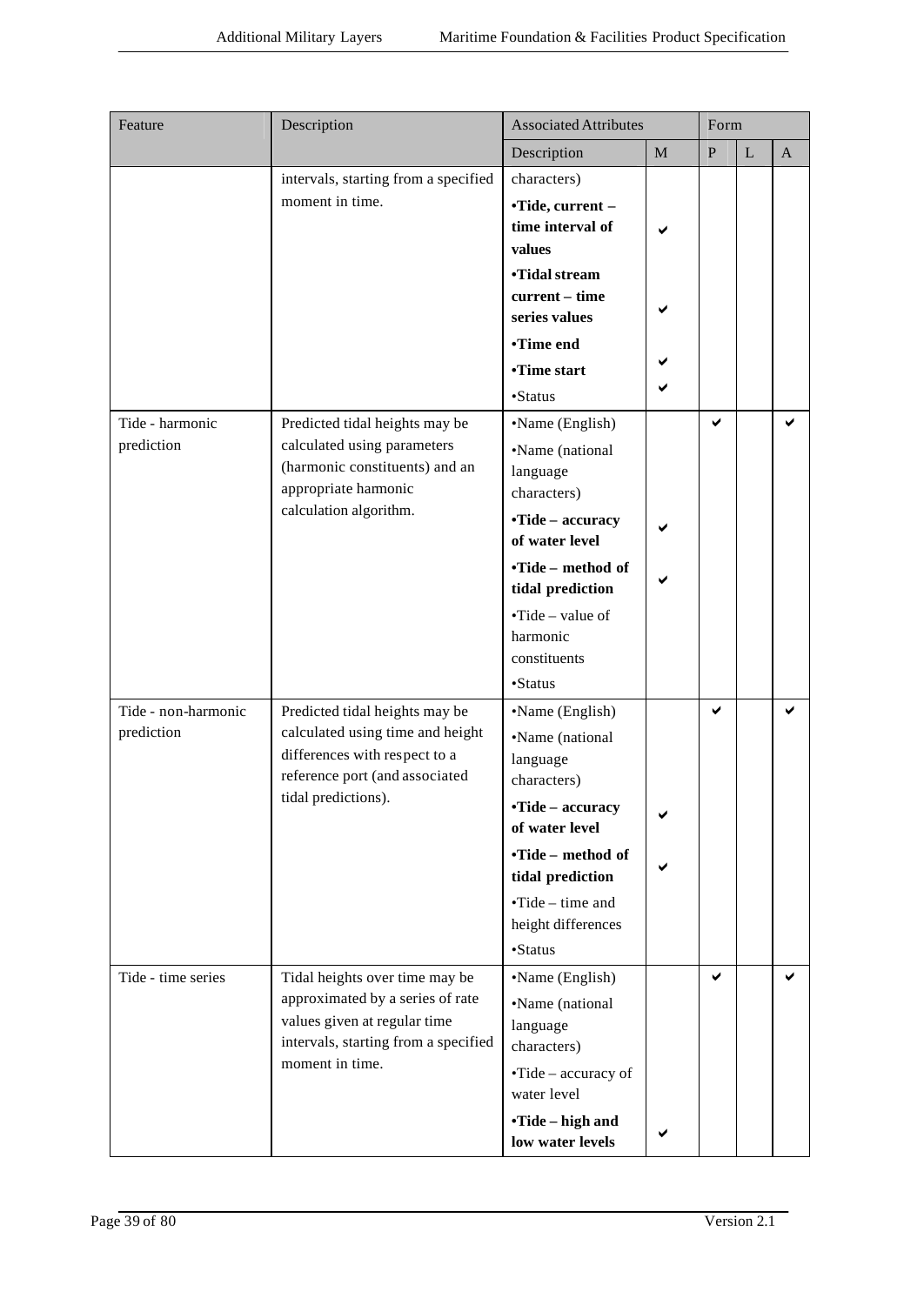| Feature                               | Description                                                                                                                                                                                                                                                                                                                                                                                                                                                                                                                                                                 | <b>Associated Attributes</b>                                                                                                 |   | Form      |                         |              |  |
|---------------------------------------|-----------------------------------------------------------------------------------------------------------------------------------------------------------------------------------------------------------------------------------------------------------------------------------------------------------------------------------------------------------------------------------------------------------------------------------------------------------------------------------------------------------------------------------------------------------------------------|------------------------------------------------------------------------------------------------------------------------------|---|-----------|-------------------------|--------------|--|
|                                       |                                                                                                                                                                                                                                                                                                                                                                                                                                                                                                                                                                             | Description                                                                                                                  | M | ${\bf P}$ | $\mathbf L$             | $\mathbf{A}$ |  |
|                                       |                                                                                                                                                                                                                                                                                                                                                                                                                                                                                                                                                                             | •Tide, current-<br>time interval of<br>values<br>$\cdot$ Tide – time series<br>values<br>•Time end<br>•Time start<br>•Status |   |           |                         |              |  |
| Traffic separation line               | A traffic separation scheme is a<br>scheme which aims to reduce the<br>risk of collision in congested<br>and/or converging areas by<br>separating traffic moving in<br>opposite, or nearly opposite,<br>directions.<br>(IHO Dictionary, S-32, 5th<br>Edition, 5585)<br>A traffic separation line is a line<br>separating traffic lanes in which<br>ships are travelling in opposite or<br>nearly opposite directions; or<br>separating traffic lanes designated<br>for particular classes of ships<br>proceeding in the same direction<br>(IMO Ships Routeing, 6th Edition) | •Category of<br>traffic separation<br>scheme<br>•End date<br>•Start date<br>•Status                                          |   |           | $\checkmark$            |              |  |
| Traffic separation<br>scheme boundary | A traffic separation scheme is a<br>scheme which aims to reduce the<br>risk of collision in congested<br>and/or converging areas by<br>separating traffic moving in<br>opposite, or nearly opposite,<br>directions.<br>(IHO Dictionary, S-32, 5th<br>Edition, 5585)<br>The boundary of a traffic<br>separation scheme is the outer<br>limit of a traffic lane part or<br>a<br>traffic separation scheme<br>roundabout.<br>(AML)                                                                                                                                             | •Category of<br>traffic separation<br>scheme<br>•End date<br>•Start date<br>•Status                                          | ✔ |           | ✔                       |              |  |
| Traffic<br>separation scheme          | A composite feature which<br>enables the components of a<br>traffic separation scheme to be                                                                                                                                                                                                                                                                                                                                                                                                                                                                                 | •Name (English)<br>•Name (national                                                                                           |   |           | No geometry<br>required |              |  |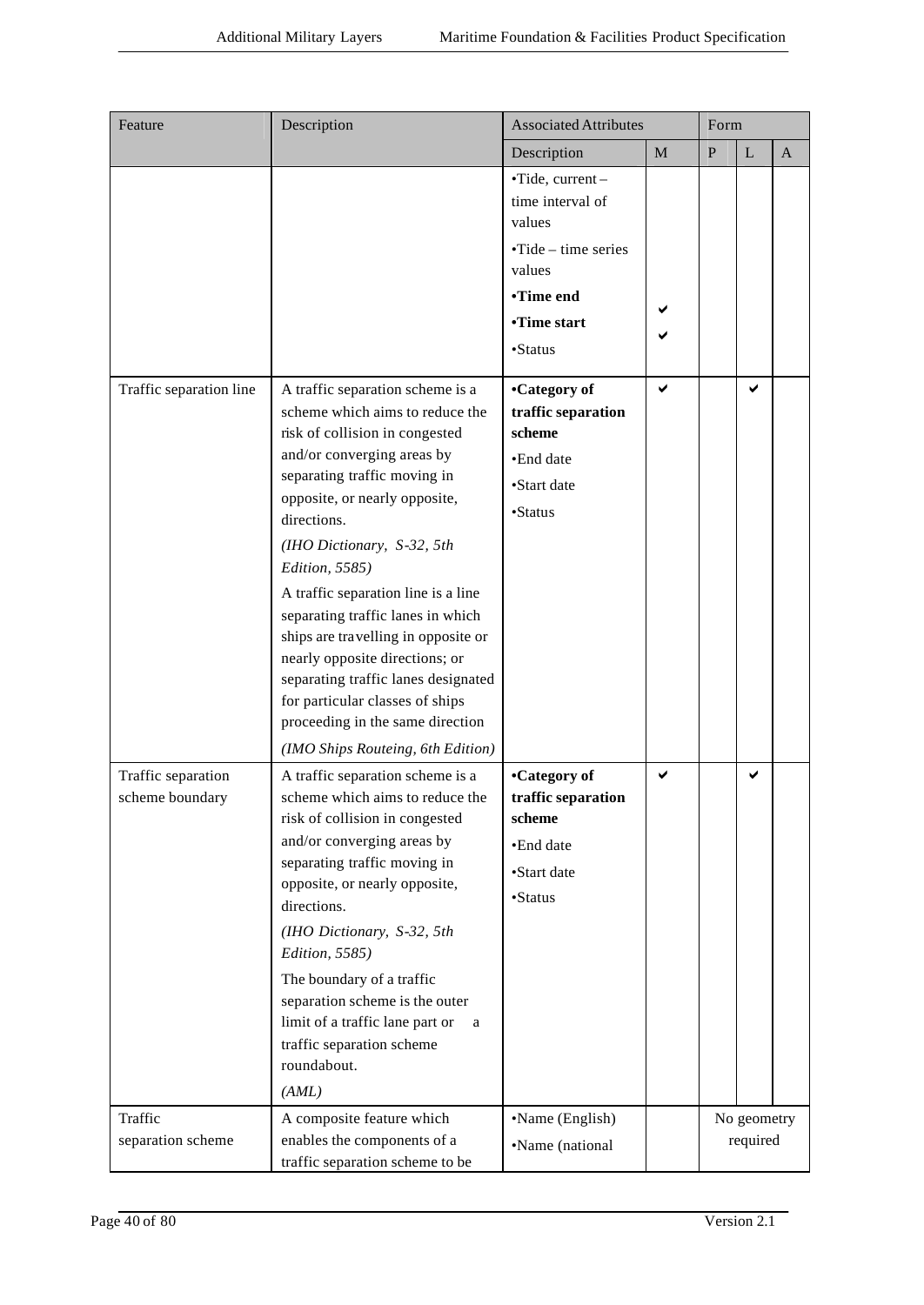| Feature                                 | Description                                                                                                                                                                                                                                                                                                                                                                                                                                                                                                                                                      | <b>Associated Attributes</b>                                                                                                         |   | Form      |              |   |
|-----------------------------------------|------------------------------------------------------------------------------------------------------------------------------------------------------------------------------------------------------------------------------------------------------------------------------------------------------------------------------------------------------------------------------------------------------------------------------------------------------------------------------------------------------------------------------------------------------------------|--------------------------------------------------------------------------------------------------------------------------------------|---|-----------|--------------|---|
|                                         |                                                                                                                                                                                                                                                                                                                                                                                                                                                                                                                                                                  | Description                                                                                                                          | M | ${\bf P}$ | $\mathbf{L}$ | A |
| composite                               | combined into a single feature.                                                                                                                                                                                                                                                                                                                                                                                                                                                                                                                                  | language                                                                                                                             |   |           |              |   |
|                                         | (AML)                                                                                                                                                                                                                                                                                                                                                                                                                                                                                                                                                            | characters)                                                                                                                          |   |           |              |   |
| Traffic separation<br>scheme crossing   | A traffic separation scheme is a<br>scheme which aims to reduce the<br>risk of collision in congested<br>and/or converging areas by<br>separating traffic moving in<br>opposite, or nearly opposite,<br>directions.<br>(IHO Dictionary, S-32, 5th<br>Edition, 5585)<br>A traffic separation scheme<br>crossing is a defined area where                                                                                                                                                                                                                           | •Category of<br>traffic separation<br>scheme<br>•End date<br>$\cdot$ Restriction(s)<br>•Start date<br>•Status                        | ✔ |           |              |   |
|                                         | traffic lanes cross.<br>(AML)                                                                                                                                                                                                                                                                                                                                                                                                                                                                                                                                    |                                                                                                                                      |   |           |              |   |
| Traffic separation<br>scheme lane part  | A traffic separation scheme is a<br>scheme which aims to reduce the<br>risk of collision in congested<br>and/or converging areas by<br>separating traffic moving in<br>opposite, or nearly opposite,<br>directions.<br>(IHO Dictionary, S-32, 5th<br>Edition, 5585)<br>A traffic lane is an area within<br>defined limits in which one-way<br>traffic flow is established<br>(IMO Ships Routeing, 6th<br>Edition).<br>A traffic separation scheme lane<br>part is an area of a traffic lane in<br>which the direction of flow of<br>traffic is uniform.<br>(AML) | •Category of<br>traffic separation<br>scheme<br>•End date<br><b>•Orientation</b><br>$\cdot$ Restriction(s)<br>•Start date<br>•Status | ✔ |           |              | ✔ |
| Traffic separation<br>scheme roundabout | A traffic separation scheme is a<br>scheme which aims to reduce the<br>risk of collision in congested<br>and/or converging areas by<br>separating traffic moving in<br>opposite, or nearly opposite,<br>directions.<br>(IHO Dictionary, S-32, 5th<br>Edition, 5585)                                                                                                                                                                                                                                                                                              | •Category of<br>traffic separation<br>scheme<br>•End date<br>$\cdot$ Restriction(s)<br>•Start date<br>•Status                        | ✔ |           |              | ✔ |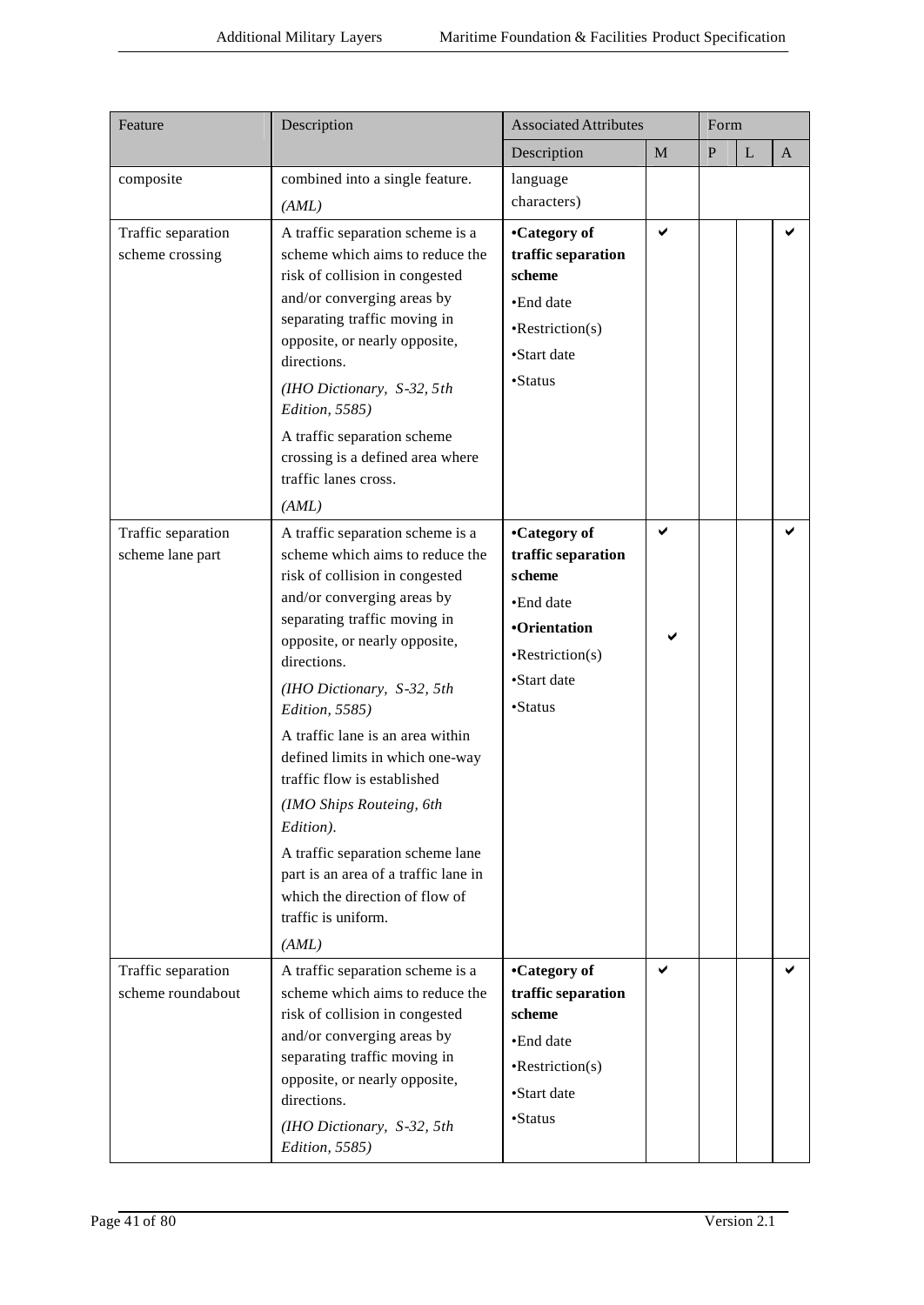| Feature                 | Description                                                                                                                                                                                                                                                                                                                                                                                                                                                                                                                                                              | <b>Associated Attributes</b>                                                        |   | Form         |             |                |
|-------------------------|--------------------------------------------------------------------------------------------------------------------------------------------------------------------------------------------------------------------------------------------------------------------------------------------------------------------------------------------------------------------------------------------------------------------------------------------------------------------------------------------------------------------------------------------------------------------------|-------------------------------------------------------------------------------------|---|--------------|-------------|----------------|
|                         |                                                                                                                                                                                                                                                                                                                                                                                                                                                                                                                                                                          | Description                                                                         | M | $\mathbf{P}$ | $\mathbf L$ | $\overline{A}$ |
|                         | A roundabout is a traffic<br>separation scheme in which traffic<br>moves in a counter-clockwise<br>direction around a specified point<br>or zone.<br>(IHO Dictionary S-32, 5th<br>Edition, 4448)                                                                                                                                                                                                                                                                                                                                                                         |                                                                                     |   |              |             |                |
| Traffic separation zone | A traffic separation scheme is a<br>scheme which aims to reduce the<br>risk of collision in congested<br>and/or converging areas by<br>separating traffic moving in<br>opposite, or nearly opposite,<br>directions.<br>(IHO Dictionary, S-32, 5th<br>Edition, 5585)<br>A traffic separation zone is a zone<br>separating the lanes in which<br>ships are proceeding in opposite<br>or nearly opposite directions; or<br>separating traffic lanes designated<br>for particular classes of ships<br>proceeding in the same direction.<br>(IMO Ships Routeing, 6th Edition) | •Category of<br>traffic separation<br>scheme<br>•End date<br>•Start date<br>•Status | ✔ |              |             | ✔              |
| <b>User Defined</b>     | A feature not otherwise<br>permissible within the AML<br>content model                                                                                                                                                                                                                                                                                                                                                                                                                                                                                                   | Textual description                                                                 |   | ✔            | ✔           |                |

## *5.5.1.1 Mandatory Features*

Real-world objects that are mandatory for this product are:

• Coastline

## **5.5.2 Attributes**

The table below displays the following information:

- Attribute gives the name of attribute.
- Definition gives a more detailed description of the attribute if required.
- Values specifies the possible values the attribute may take.

For details of how to encode the attributes listed in this section, refer to the appropriate exchange standard implementation annex.

| Attribute & definition       | Values & definitions |
|------------------------------|----------------------|
| Absolute horizontal accuracy | Value: $min 0$       |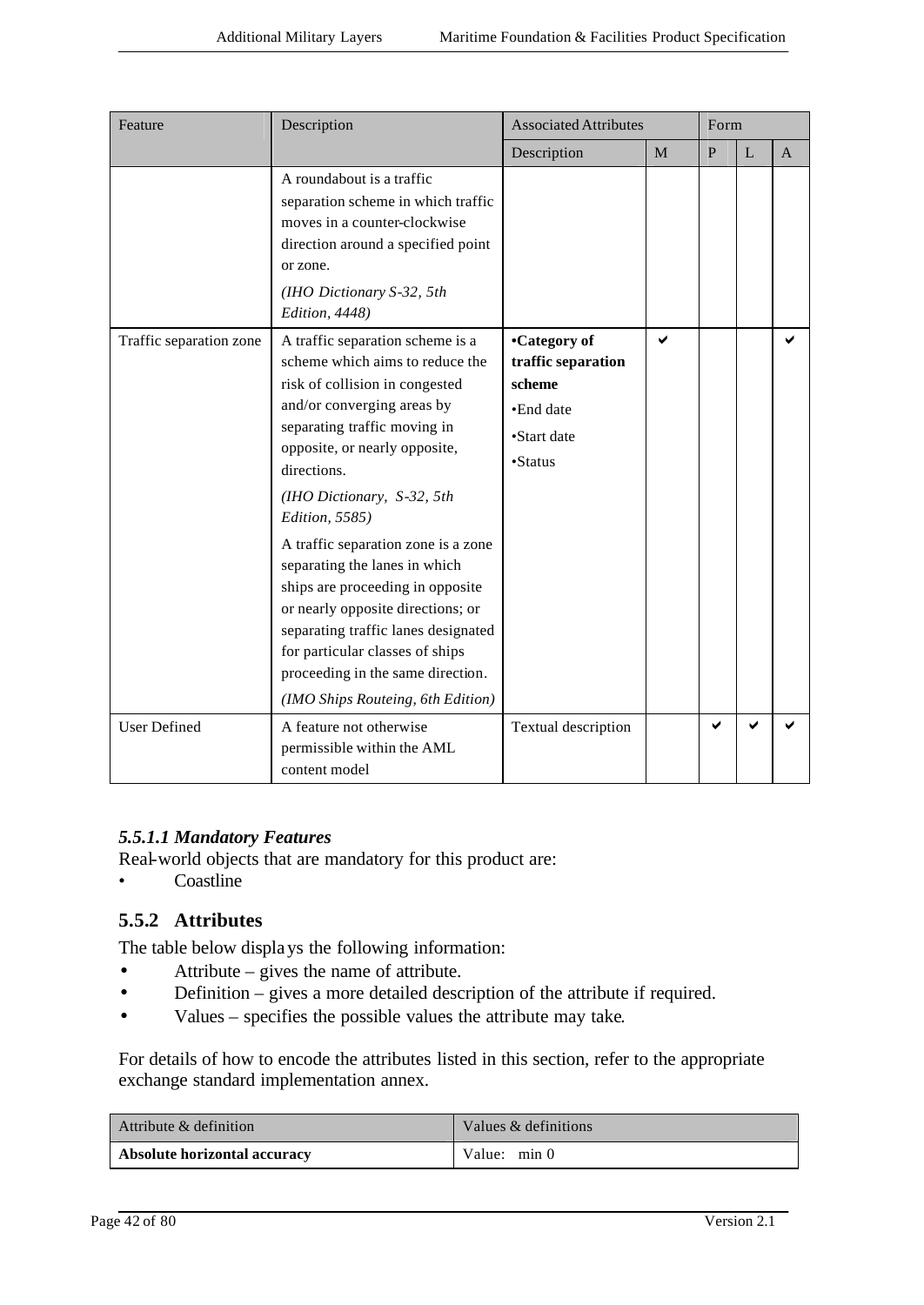| Attribute & definition                                   | Values & definitions                                                                                       |
|----------------------------------------------------------|------------------------------------------------------------------------------------------------------------|
| The positional error estimate for a single point,        | Units:<br>metres or feet                                                                                   |
| relative to the specified spatial reference system.      | (units must be defined)                                                                                    |
| (AML)                                                    | Resolution: 0.1 (metres or ft)                                                                             |
| Absolute vertical accuracy                               | Value: min 0                                                                                               |
| The vertical error estimate for a single point, relative | Units:<br>metres or feet                                                                                   |
| to the specified spatial reference system.               | (units must be defined)                                                                                    |
| (AML)                                                    | Resolution: 0.1 (metres or ft)                                                                             |
| <b>Buried depth</b>                                      | Value:<br>$0 - 99.9$                                                                                       |
| The depth below the sea bed to which an object is        | Units:<br>metres or feet                                                                                   |
| buried.                                                  | (units must be defined)                                                                                    |
| (S-57 Annex A, Appendix A, Chapter 2 Attributes)         | Resolution:<br>0.1                                                                                         |
| Capture date                                             | <b>CCYYMMDD</b>                                                                                            |
| Gives the date when the object was captured, edited      | 4 digits for the calendar year (CCYY), 2 digits for                                                        |
| or deleted                                               | the month (MM) (e.g. April = 04) and 2 digits for                                                          |
| (AML)                                                    | the day (DD).                                                                                              |
| <b>Category of cardinal mark</b>                         | <b>•north cardinal mark.</b>                                                                               |
|                                                          | <b>'south cardinal mark.</b>                                                                               |
|                                                          | <b>•east cardinal mark.</b>                                                                                |
|                                                          | •west cardinal mark.                                                                                       |
|                                                          | <b>Unknown</b>                                                                                             |
|                                                          | <b>Not Applicable</b>                                                                                      |
| <b>Category of completeness</b>                          | complete: The area specified has been populated for                                                        |
| Indicates the inclusion criteria and completeness        | all known features. Absence of features indicates<br>that there are no such entities available to the data |
| regarding the feature content of the dataset             | producer                                                                                                   |
| (AML)                                                    | partial: Certain features have not been included (or                                                       |
|                                                          | only partially included) within the specified area.                                                        |
|                                                          | Details must be provided in supporting textual                                                             |
|                                                          | information                                                                                                |
| <b>Category of coverage</b>                              | coverage available: Continuous coverage of spatial                                                         |
| The availability of coverage                             | objects is available within this area                                                                      |
| (AML)                                                    | no coverage available: An area containing no<br>spatial objects                                            |
| <b>Category of harbour facility</b>                      | <b>TO-ro terminal:</b> a terminal for roll-on roll-off                                                     |
|                                                          | ferries.                                                                                                   |
|                                                          | <b>ferry terminal:</b> a terminal for passenger and                                                        |
|                                                          | vehicle ferries.                                                                                           |
|                                                          | <b>fishing harbour:</b> a harbour facilities for fishing                                                   |
|                                                          | boats.                                                                                                     |
|                                                          | vacht harbour / marina: a harbour with facilities                                                          |
|                                                          | for small boats and yachts (IHO Dictionary, S-32,                                                          |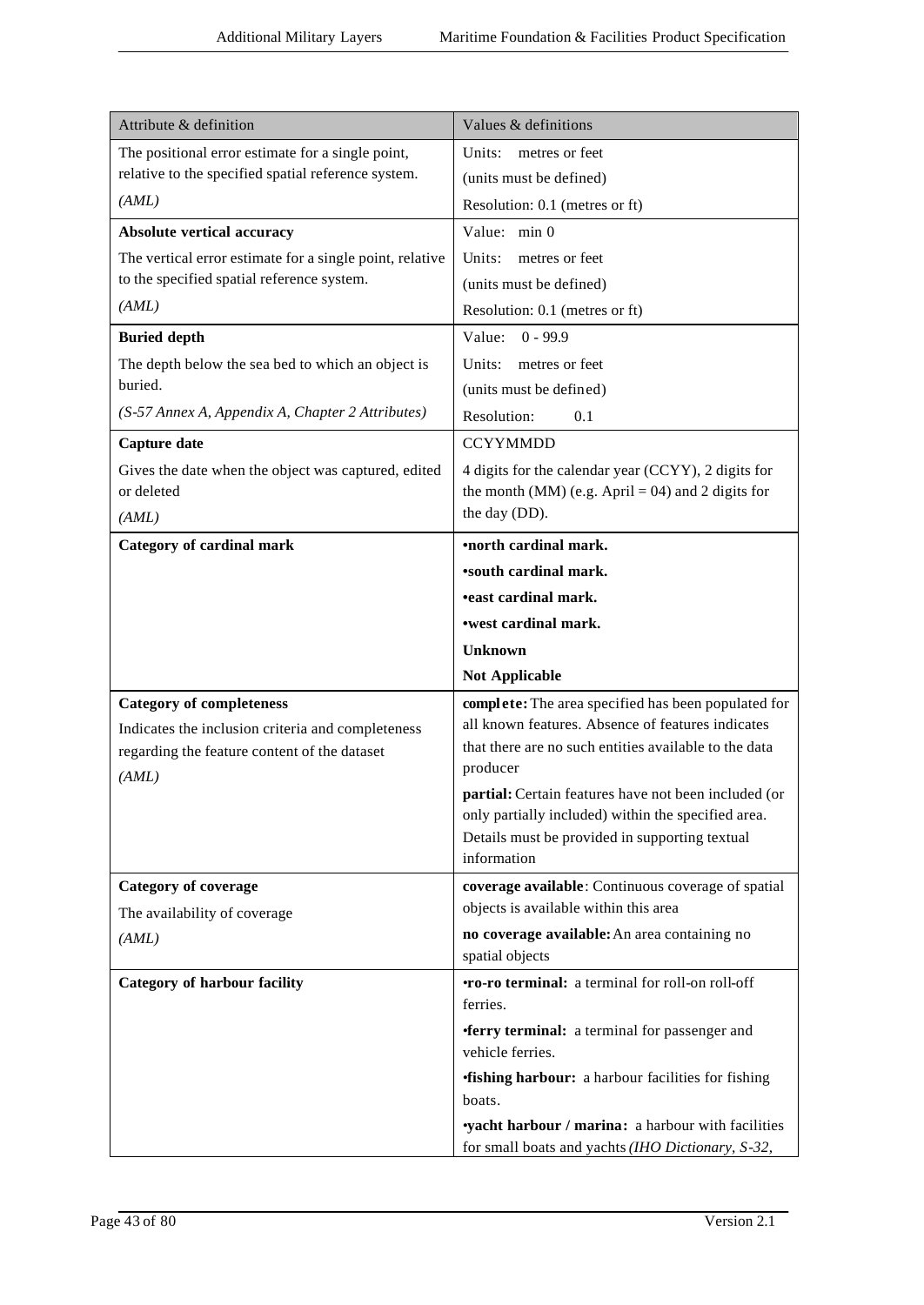| Attribute & definition          | Values & definitions                                                                                                                                                                                                                                                                                                                                                                                                                                                                                                                                                                      |
|---------------------------------|-------------------------------------------------------------------------------------------------------------------------------------------------------------------------------------------------------------------------------------------------------------------------------------------------------------------------------------------------------------------------------------------------------------------------------------------------------------------------------------------------------------------------------------------------------------------------------------------|
|                                 | 5th Edition, 3095).                                                                                                                                                                                                                                                                                                                                                                                                                                                                                                                                                                       |
|                                 | <b>naval base:</b> a centre of operations for naval vessels<br>(adapted from The Collins Dictionary).                                                                                                                                                                                                                                                                                                                                                                                                                                                                                     |
|                                 | <b>tanker terminal:</b> a terminal for the bulk handling<br>of liquid cargoes.                                                                                                                                                                                                                                                                                                                                                                                                                                                                                                            |
|                                 | <b>•passenger terminal:</b> a terminal for the loading<br>and unloading of passengers.                                                                                                                                                                                                                                                                                                                                                                                                                                                                                                    |
|                                 | <b>•container terminal:</b> a terminal for container ships.                                                                                                                                                                                                                                                                                                                                                                                                                                                                                                                               |
|                                 | • bulk terminal: a terminal for the handling of bulk<br>materials such as iron ore, coal, etc.                                                                                                                                                                                                                                                                                                                                                                                                                                                                                            |
|                                 | <b>Unknown</b>                                                                                                                                                                                                                                                                                                                                                                                                                                                                                                                                                                            |
|                                 | <b>Multiple</b>                                                                                                                                                                                                                                                                                                                                                                                                                                                                                                                                                                           |
|                                 | Not Applicable                                                                                                                                                                                                                                                                                                                                                                                                                                                                                                                                                                            |
|                                 | <b>Other</b>                                                                                                                                                                                                                                                                                                                                                                                                                                                                                                                                                                              |
| Category of installation buoy   | <b>•catenary anchor leg mooring (CALM):</b><br>incorporates a large buoy which remains on the<br>surface at all times and is moored by 4 or more<br>anchors. Mooring hawsers and cargo hoses lead<br>from a turn-table on top of the buoy, so that the<br>buoy does not turn as the ship swings to wind and<br>stream.<br>single buoy mooring (SBM): a mooring structure<br>used by tankers to load and unload in port<br>approaches or in offshore oil and gas fields. The size<br>of the structure can vary between a large mooring<br>buoy and a manned floating structure. Also known |
|                                 | as single point mooring (SPM). (IHO                                                                                                                                                                                                                                                                                                                                                                                                                                                                                                                                                       |
|                                 | Dictionary, S-32, 4th Edition)                                                                                                                                                                                                                                                                                                                                                                                                                                                                                                                                                            |
|                                 | <b>Unknown</b>                                                                                                                                                                                                                                                                                                                                                                                                                                                                                                                                                                            |
|                                 | <b>Not Applicable</b><br><b>Other</b>                                                                                                                                                                                                                                                                                                                                                                                                                                                                                                                                                     |
| <b>Category of lateral mark</b> | •port-hand lateral mark: indicates the port                                                                                                                                                                                                                                                                                                                                                                                                                                                                                                                                               |
|                                 | boundary of a navigational channel or suggested<br>route when proceeding in the 'conventional<br>direction of buoyage'.                                                                                                                                                                                                                                                                                                                                                                                                                                                                   |
|                                 | <b>starboard-hand lateral mark:</b> indicates the                                                                                                                                                                                                                                                                                                                                                                                                                                                                                                                                         |
|                                 | starboard boundary of a navigational channel or                                                                                                                                                                                                                                                                                                                                                                                                                                                                                                                                           |
|                                 | suggested route when proceeding in the<br>'conventional direction of buoyage'.                                                                                                                                                                                                                                                                                                                                                                                                                                                                                                            |
|                                 | •preferred channel to starboard lateral mark: at                                                                                                                                                                                                                                                                                                                                                                                                                                                                                                                                          |
|                                 | a point where a channel divides, when proceeding in<br>the 'conventional direction of buoyage', the<br>preferred channel (or primary route) is indicated by                                                                                                                                                                                                                                                                                                                                                                                                                               |
|                                 | a modified port-hand lateral mark.                                                                                                                                                                                                                                                                                                                                                                                                                                                                                                                                                        |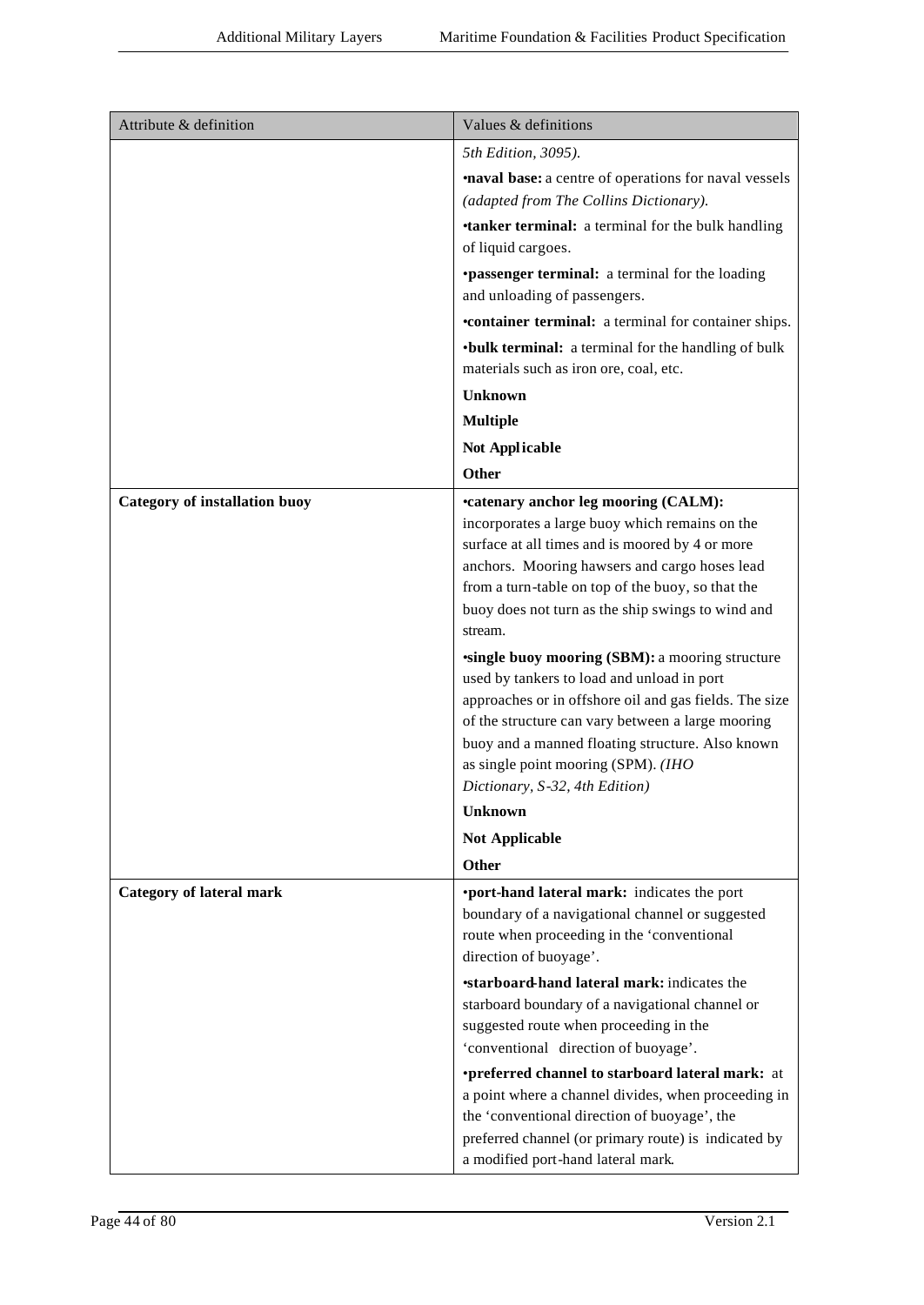| Attribute & definition   | Values & definitions                                                                                                                                                                                                                                         |
|--------------------------|--------------------------------------------------------------------------------------------------------------------------------------------------------------------------------------------------------------------------------------------------------------|
|                          | <i>•preferred channel to port lateral mark: at a</i><br>point where a channel divides, when proceeding in<br>the 'conventional direction of buoyage', the<br>preferred channel (or primary route) is indicated by<br>a modified starboard-hand lateral mark. |
|                          | <b>Unknown</b>                                                                                                                                                                                                                                               |
|                          | <b>Not Applicable</b>                                                                                                                                                                                                                                        |
| <b>Category of light</b> | <b>•directional function:</b> a light illuminating a sector<br>of very narrow angle and intended to mark a<br>direction to follow. (IHO Dictionary, S-32, 5th<br>Edition, 2778)                                                                              |
|                          | <b>·leading light:</b> a light associated with other lights<br>so as to form a leading line to be followed. (adapted<br>from IHO Dictionary, S-32, 5th Edition, 2794)                                                                                        |
|                          | •aero light: an aero light is established for<br>aeronautical navigation and may be of higher power<br>than marine lights and visible from well offshore.<br>$(M-4, 476.1)$                                                                                  |
|                          | •air obstruction light: a light marking an obstacle<br>which constitutes a danger to air navigation. (IHO<br>Dictionary, S-32, 5th Edition, 2767)                                                                                                            |
|                          | <b>fog detector light:</b> a light used to automatically<br>determine conditions of visibility which warrant the<br>turning on or off of a sound signal. (IHO<br>Dictionary, S-32, 5th Edition, 1885)                                                        |
|                          | <b>flood light:</b> a broad beam light used to illuminate a<br>structure or area. (adapted from The Collins<br>Dictionary)                                                                                                                                   |
|                          | <b>subsidiary light:</b> a light placed on or near the<br>support of a main light and having a special use in<br>navigation. (ALRS)                                                                                                                          |
|                          | "spotlight: a powerful light focused so as to<br>illuminate a small area. (The Collins Dictionary)                                                                                                                                                           |
|                          | <b>front, rear, upper, lower:</b> terms used with<br>leading lights to describe the position of the light on<br>the lead as viewed from seaward.                                                                                                             |
|                          | <b>•emergency light:</b> a light available as a back-up to<br>a main light which will be illuminated should the<br>main light fail.                                                                                                                          |
|                          | • bearing light: a light which enables its<br>approximate bearing to be obtained without the use<br>of a compass. $(M-4, 478.1)$                                                                                                                             |
|                          | •horizontally disposed: a group of lights of<br>identical character and almost identical position, that                                                                                                                                                      |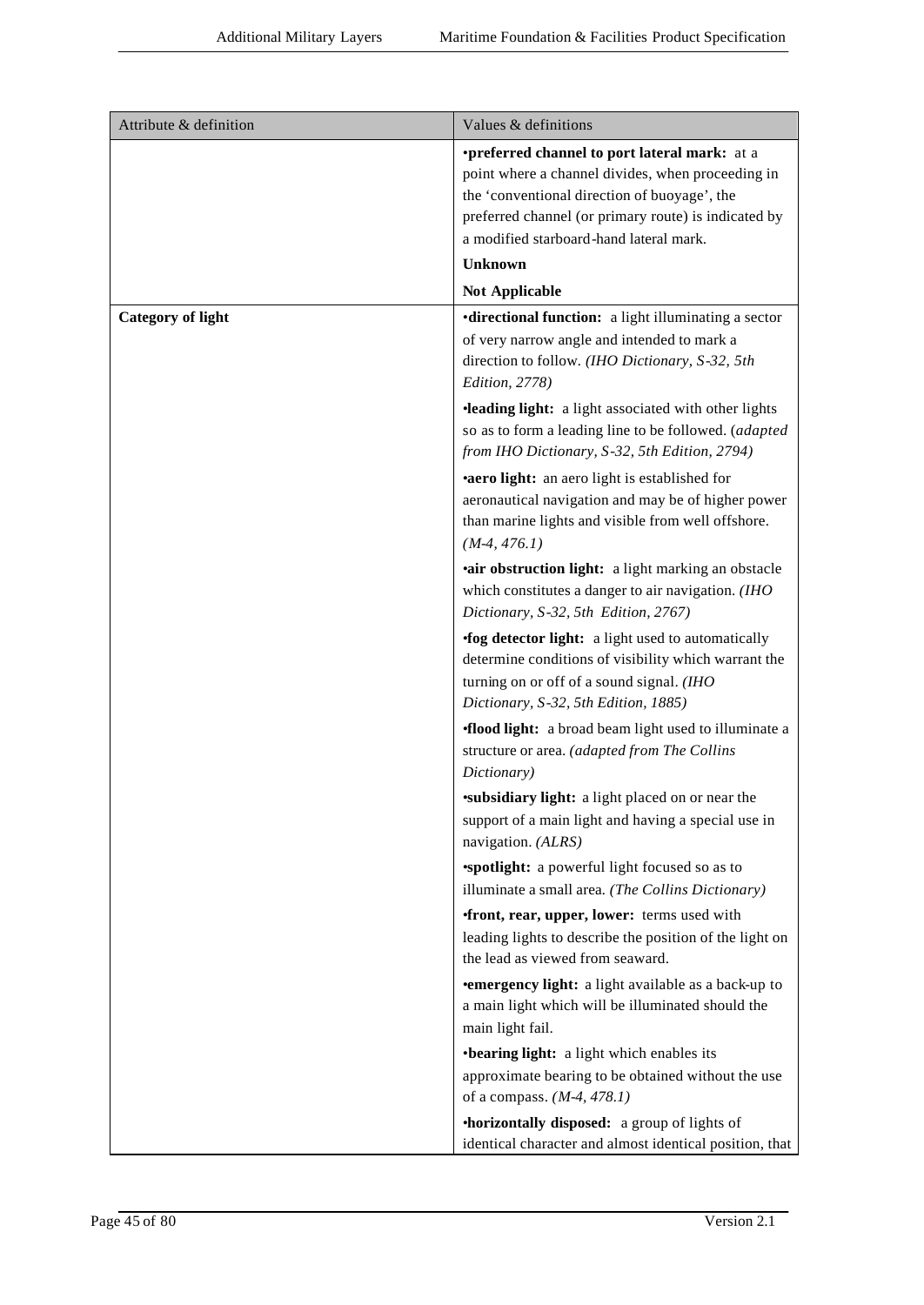| Attribute & definition                                                                                                        | Values & definitions                                                                                                                                                                                                                                                                                                                                                                    |
|-------------------------------------------------------------------------------------------------------------------------------|-----------------------------------------------------------------------------------------------------------------------------------------------------------------------------------------------------------------------------------------------------------------------------------------------------------------------------------------------------------------------------------------|
|                                                                                                                               | are disposed horizontally.                                                                                                                                                                                                                                                                                                                                                              |
|                                                                                                                               | •vertically disposed: a group of lights of identical<br>character and almost identical position, that are<br>disposed vertically.                                                                                                                                                                                                                                                       |
|                                                                                                                               | •Marine Light: A light intended primarily for<br>marine navigation. (S-57 Annex A, Appendix A, IHO<br>Object Catalogue)                                                                                                                                                                                                                                                                 |
|                                                                                                                               | <b>Unknown</b>                                                                                                                                                                                                                                                                                                                                                                          |
|                                                                                                                               | <b>Multiple</b>                                                                                                                                                                                                                                                                                                                                                                         |
|                                                                                                                               | <b>Not Applicable</b>                                                                                                                                                                                                                                                                                                                                                                   |
|                                                                                                                               | <b>Other</b>                                                                                                                                                                                                                                                                                                                                                                            |
| Category of marine farm/culture                                                                                               | <b>•crustaceans:</b> hard shelled animals for example<br>crabs or lobsters.                                                                                                                                                                                                                                                                                                             |
|                                                                                                                               | <b>.oysters / mussels:</b> edible bivalve molluscs.                                                                                                                                                                                                                                                                                                                                     |
|                                                                                                                               | <b>fish:</b> a vertebrate cold blooded animal with gills,<br>living in water.                                                                                                                                                                                                                                                                                                           |
|                                                                                                                               | <b>seaweed:</b> the general name for marine plants of the<br>Algae class which grow in long narrow ribbons.<br>(Int. Mar. Dictionary 2nd Ed.)                                                                                                                                                                                                                                           |
|                                                                                                                               | <b>•pearl culture farm:</b> an area where pearls are<br>artificially cultivated.                                                                                                                                                                                                                                                                                                        |
|                                                                                                                               | <b>Unknown</b>                                                                                                                                                                                                                                                                                                                                                                          |
|                                                                                                                               | <b>Not Applicable</b>                                                                                                                                                                                                                                                                                                                                                                   |
|                                                                                                                               | <b>Other</b>                                                                                                                                                                                                                                                                                                                                                                            |
| <b>Category of Obstruction</b><br>Description of the type of obstruction.<br>(S-57 Annex A, Appendix A, Chapter 2 Attributes) | <b>fish haven:</b> areas established by private interests,<br>usually sport fishermen, to simulate natural reefs<br>and wrecks that attract fish. The reefs are<br>constructed by dumping assorted junk in areas<br>which may be of very small extent or may stretch a<br>considerable distance along a depth. Also called<br>fishery reefs. (S-57 Appendix A, Chapter 2<br>Attributes) |
|                                                                                                                               | <b>foul area:</b> an area of numerous unidentified<br>dangers to navigation. The area serves as a warning<br>to the mariner that all dangers are not identified<br>individually and that navigation through the area<br>may be hazardous. Commonly used to encode areas<br>behind danger lines on navigation charts. (S-57<br>Appendix A, Chapter 2 Attributes)                         |
|                                                                                                                               | <b>foul ground:</b> areas over which it is safe to<br>navigate but which should be avoided for anchoring,<br>taking the ground or ground fishing. $(S-57)$<br>Appendix A, Chapter 2 Attributes)<br><b>•ground tackle:</b> equipment such as anchors,                                                                                                                                    |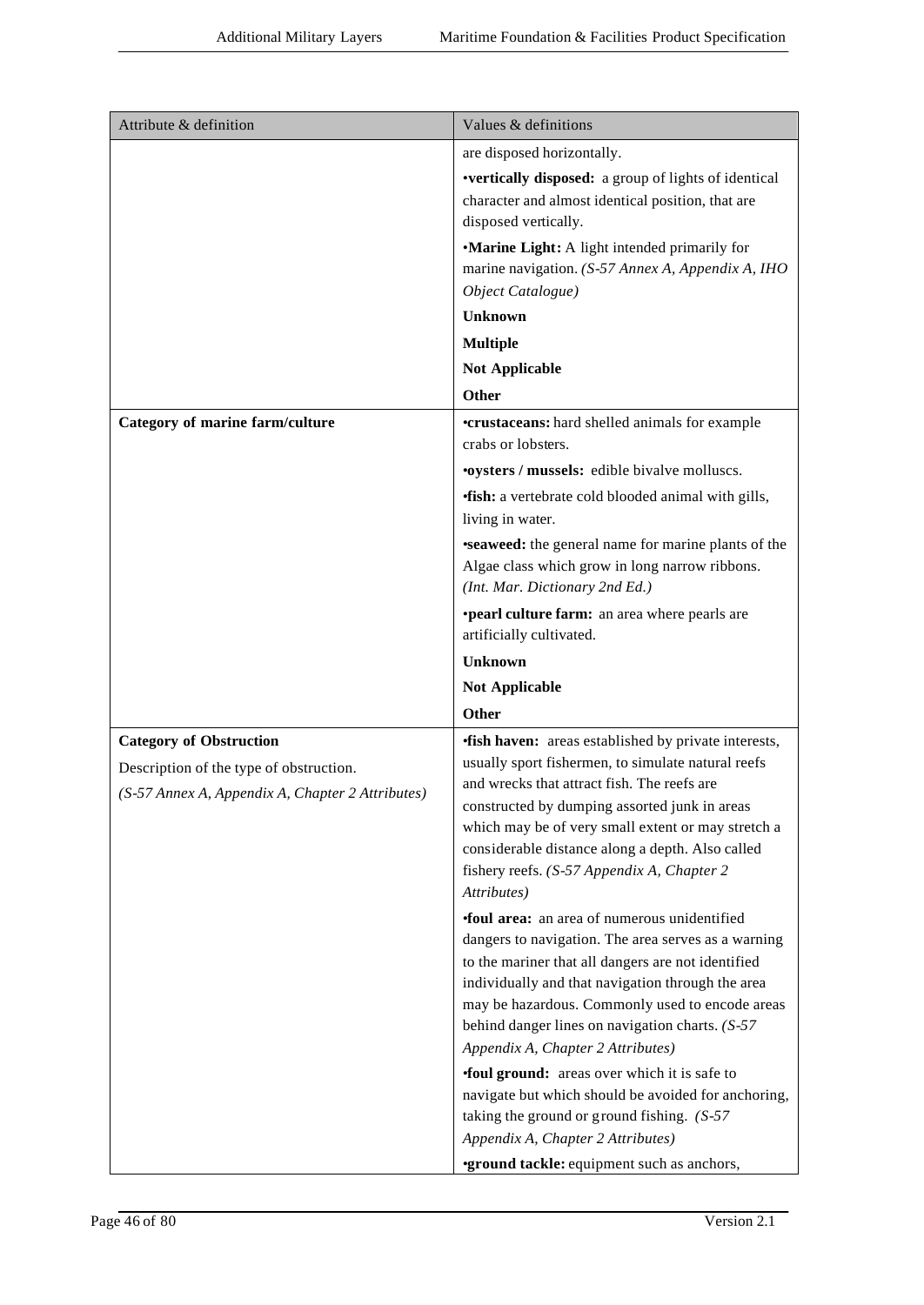| Attribute & definition        | Values & definitions                                                                                                                                                                                                                                                                                                                |
|-------------------------------|-------------------------------------------------------------------------------------------------------------------------------------------------------------------------------------------------------------------------------------------------------------------------------------------------------------------------------------|
|                               | concrete blocks, chains and cables etc., used to                                                                                                                                                                                                                                                                                    |
|                               | position floating structures such as trot and mooring                                                                                                                                                                                                                                                                               |
|                               | buoys etc. (S-57 Appendix A, Chapter 2 Attributes)                                                                                                                                                                                                                                                                                  |
|                               | <b>Unknown</b>                                                                                                                                                                                                                                                                                                                      |
|                               | <b>Not Applicable</b>                                                                                                                                                                                                                                                                                                               |
|                               | <b>Other</b>                                                                                                                                                                                                                                                                                                                        |
| Category of offshore platform | <b>•oil derrick / rig:</b> a temporary mobile structure,<br>either fixed or floating, used in the exploration<br>stages of oil and gas fields. (IHO Dictionary, S-32,<br>5th Edition)                                                                                                                                               |
|                               | <b>•production platform:</b> a term used to indicate a<br>permanent offshore structure equipped to control the<br>flow of oil or gas. It does not include entirely<br>submarine structures. (IHO Dictionary, S-32, 5th<br>Edition, 4037)                                                                                            |
|                               | <b>•observation / research platform:</b> a platform from<br>which one's surroundings or events can be<br>observed, noted or recorded such as for scientific<br>study. (adapted from IHO Dictionary, S-32, 5th<br>Edition, 3493/3500)                                                                                                |
|                               | <b>•articulated loading platform (ALP): a metal</b>                                                                                                                                                                                                                                                                                 |
|                               | lattice tower, buoyant at one end and attached at the<br>other by a universal joint to a concrete filled base on<br>the sea bed. The platform may be fitted with a<br>helicopter platform, emergency accommodation and<br>hawser/hose retrieval. (adapted from UKHO CSDO<br>607.2 (12), May 1994)                                   |
|                               | single anchor leg mooring (SALM): a rigid<br>frame or tube with a buoyancy device at its upper<br>end, secured at its lower end to a universal joint on<br>a large steel or concrete base resting on the sea bed,<br>and at its upper end to a mooring buoy by a chain or<br>wire. (adapted from UKHO CSDO 607.2 (12), May<br>1994) |
|                               | <b>•mooring tower:</b> a platform secured to the sea bed<br>and surmounted by a turn-table to which ships<br>moor. (adapted from UKHO CSDO 607.2 (12), May<br>1994)                                                                                                                                                                 |
|                               | <b>•artificial island:</b> a man-made structure usually<br>built for the exploration or exploitation of marine<br>resources, marine scientific research, tidal<br>observations, etc. (adapted from IHO Dictionary, S-<br>32, 5th Edition, 240)                                                                                      |
|                               | <b>floating production, storage and offloading</b><br>vessel (FPSO): an offshore oil/gas facility                                                                                                                                                                                                                                   |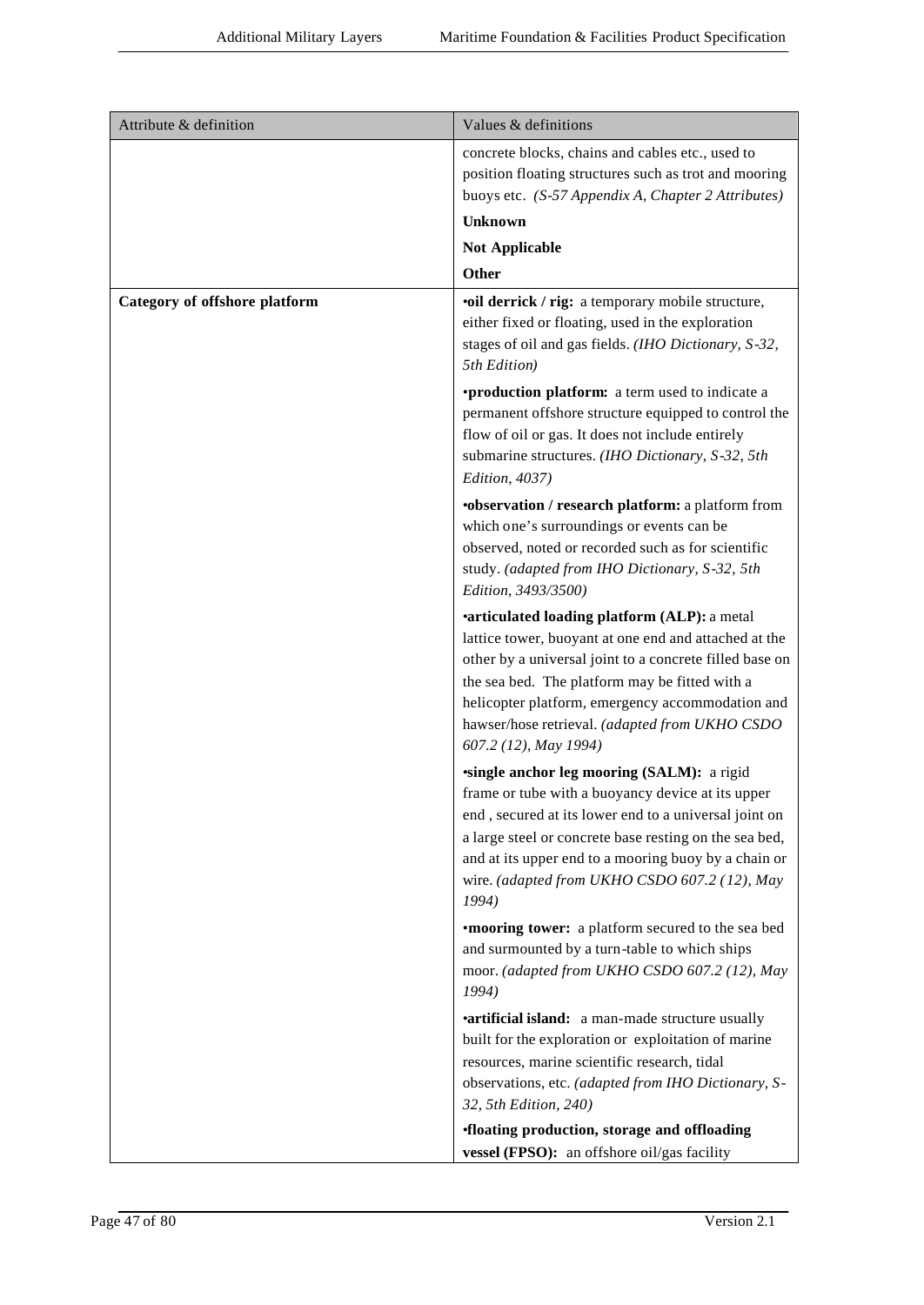| Attribute & definition      | Values & definitions                                                                                                                                                                                |
|-----------------------------|-----------------------------------------------------------------------------------------------------------------------------------------------------------------------------------------------------|
|                             | consisting of a moored tanker/barge by which the<br>product is extracted, stored and exported. (adapted<br>from UKHO CSDO 607.2 (13), May 1994)                                                     |
|                             | <b>*accommodation platform:</b> a platform used<br>primarily for eating, sleeping and recreation<br>purposes.                                                                                       |
|                             | <i>mavigation, communication and control buoy</i><br>(NCCB): a floating structure with control room,<br>power and storage facilities, attached to the sea bed<br>by a flexible pipeline and cables. |
|                             | Unknown                                                                                                                                                                                             |
|                             | <b>Multiple</b>                                                                                                                                                                                     |
|                             | <b>Not Applicable</b>                                                                                                                                                                               |
|                             | <b>Other</b>                                                                                                                                                                                        |
| <b>Category of pipeline</b> | <b>•outfall pipe:</b> a pipe (generally a sewer or drainage<br>pipe) discharging in to the sea or a river.                                                                                          |
|                             | <b>intake pipe:</b> a pipe taking water from a river or<br>other body of water, to drive a mill or supply a<br>canal, waterworks, etc. (IHO Dictionary, S-32, 5th<br>Edition, 2468)                 |
|                             | <b>sewer:</b> a pipe in a sewage system for carrying<br>water or sewage to a disposal area.                                                                                                         |
|                             | •bubbler system: a submerged pipe from which<br>warm water bubbles, preventing the surrounding<br>water from freezing.                                                                              |
|                             | <b>supply pipe:</b> a pipe used for supplying of gas or<br>liquid product.                                                                                                                          |
|                             | <b>Unknown</b>                                                                                                                                                                                      |
|                             | <b>Not Applicable</b>                                                                                                                                                                               |
|                             | <b>Other</b>                                                                                                                                                                                        |
| Category of production area | <b>stockpile:</b> a reserve stock of material, equipment<br>or other supplies.                                                                                                                      |
|                             | <b>•power station area:</b> a stationary plant containing<br>apparatus for large-scale conversion of some form<br>of energy (hydraulic, steam, chemical, nuclear, etc.)<br>into electrical energy.  |
|                             | <b>•refinery area:</b> a system of process units used to<br>convert crude petroleum into fuels, lubricants and<br>other petroleum derived products.                                                 |
|                             | <b>factory area:</b> a group of buildings where goods<br>are manufactured.                                                                                                                          |
|                             | <b>tank farm:</b> an area in which a number of large-<br>capacity storage tanks are located, generally used                                                                                         |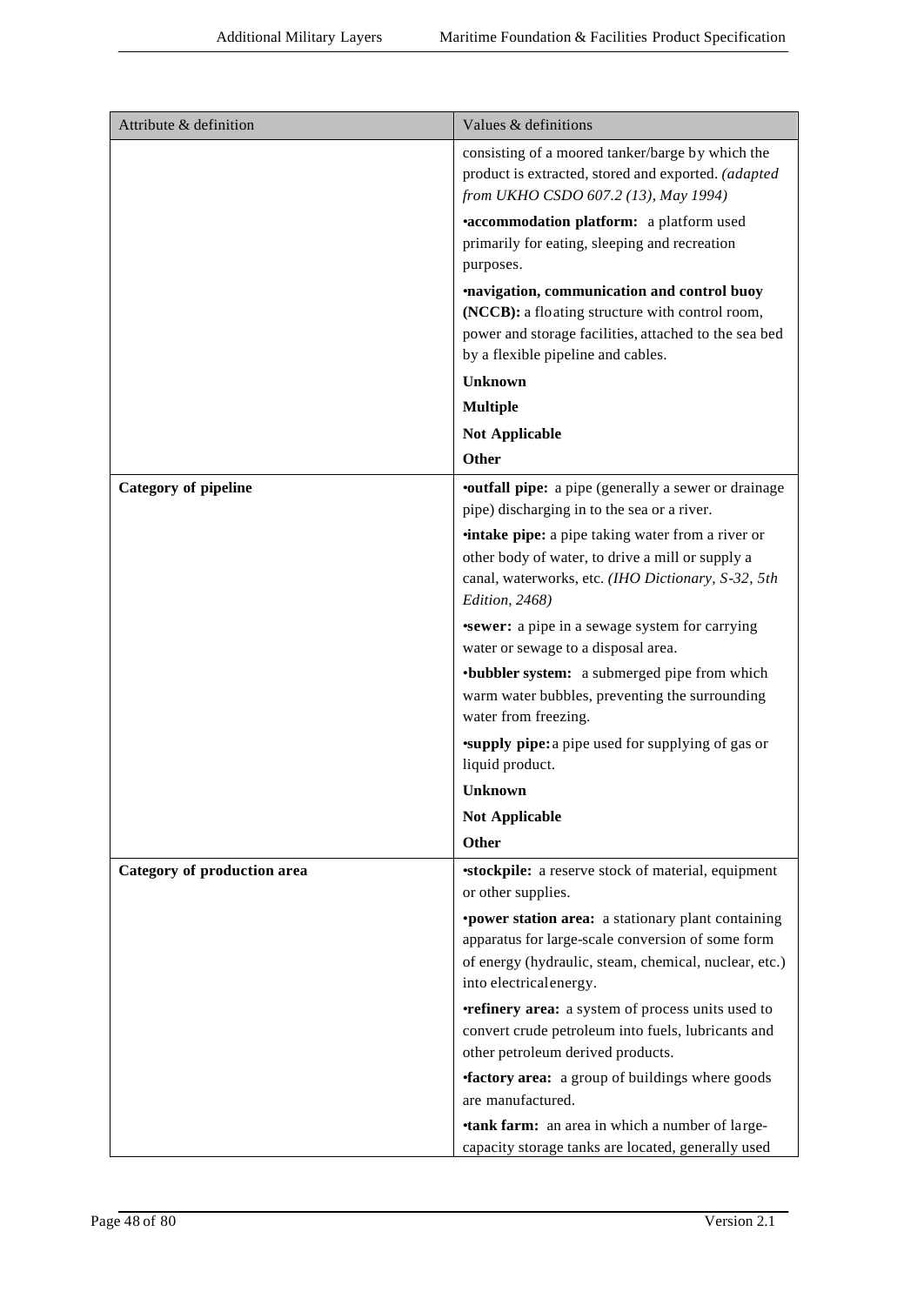| Attribute & definition                                                                                            | Values & definitions                                                                                                                                                                                                                                                                                                                                                                                                                                                                               |
|-------------------------------------------------------------------------------------------------------------------|----------------------------------------------------------------------------------------------------------------------------------------------------------------------------------------------------------------------------------------------------------------------------------------------------------------------------------------------------------------------------------------------------------------------------------------------------------------------------------------------------|
|                                                                                                                   | for crude oil or petroleum products.                                                                                                                                                                                                                                                                                                                                                                                                                                                               |
|                                                                                                                   | <b>•wind farm:</b> an area in which numerous wind<br>motors are located.                                                                                                                                                                                                                                                                                                                                                                                                                           |
|                                                                                                                   | slag heap/spoil heap: hill of refuse from a mine,<br>industrial plant etc. on land (adapted from Concise<br>Oxford Dictionary).                                                                                                                                                                                                                                                                                                                                                                    |
|                                                                                                                   | <b>Unknown</b>                                                                                                                                                                                                                                                                                                                                                                                                                                                                                     |
|                                                                                                                   | <b>Not Applicable</b>                                                                                                                                                                                                                                                                                                                                                                                                                                                                              |
|                                                                                                                   | Other                                                                                                                                                                                                                                                                                                                                                                                                                                                                                              |
| <b>Category of recommended track</b>                                                                              | •based on a system of fixed marks: a straight                                                                                                                                                                                                                                                                                                                                                                                                                                                      |
|                                                                                                                   | route (known as a recommended track, range or<br>leading line), which comprises at least two<br>structures (usually beacons or daymarks) and/or<br>natural features, which may carry lights and/or<br>top-marks. The structures/features are positioned so<br>that when observed to be in line, a vessel can follow<br>a known bearing with safety. (adapted from IALA<br>Aids to Navigation Guide, 1990)                                                                                          |
|                                                                                                                   | <b>not based on a system of fixed marks:</b> a route<br>(known as a recommended track or preferred route)<br>which is not based on a series of structures or<br>features in line.                                                                                                                                                                                                                                                                                                                  |
|                                                                                                                   | <b>Unknown</b>                                                                                                                                                                                                                                                                                                                                                                                                                                                                                     |
|                                                                                                                   | <b>Not Applicable</b>                                                                                                                                                                                                                                                                                                                                                                                                                                                                              |
| <b>Category of rescue station</b><br>The type of equipment or service that may be found<br>at the rescue station. | <b>lifeboat lying at a mooring:</b> a place where a<br>lifeboat is moored ready or use. (S-57 Appendix A,<br>Chapter 2 Attributes)                                                                                                                                                                                                                                                                                                                                                                 |
| (AML)                                                                                                             | Unknown                                                                                                                                                                                                                                                                                                                                                                                                                                                                                            |
|                                                                                                                   | <b>Not Applicable</b>                                                                                                                                                                                                                                                                                                                                                                                                                                                                              |
|                                                                                                                   | <b>Other</b>                                                                                                                                                                                                                                                                                                                                                                                                                                                                                       |
| Category of signal station, warning                                                                               | <b>tidal stream:</b> a signal or message conveying<br>information on condition of tidal currents in the area<br>in question. (IHO Dictionary, S-32, 5th Edition,<br>4733)                                                                                                                                                                                                                                                                                                                          |
|                                                                                                                   | <b>tide gauge:</b> a device for measuring the height of<br>tide. A graduated staff in a sheltered area where<br>visual observations can be made; or it may consist<br>of an elaborate recording instrument making a<br>continuous graphic record of tide height against<br>time. Such an instrument is usually actuated by a<br>float in a pipe communicating with the sea through a<br>small hole which filters out shorter waves. (IHO<br>Dictionary, S-32, 5th Edition, 1984)<br><b>Unknown</b> |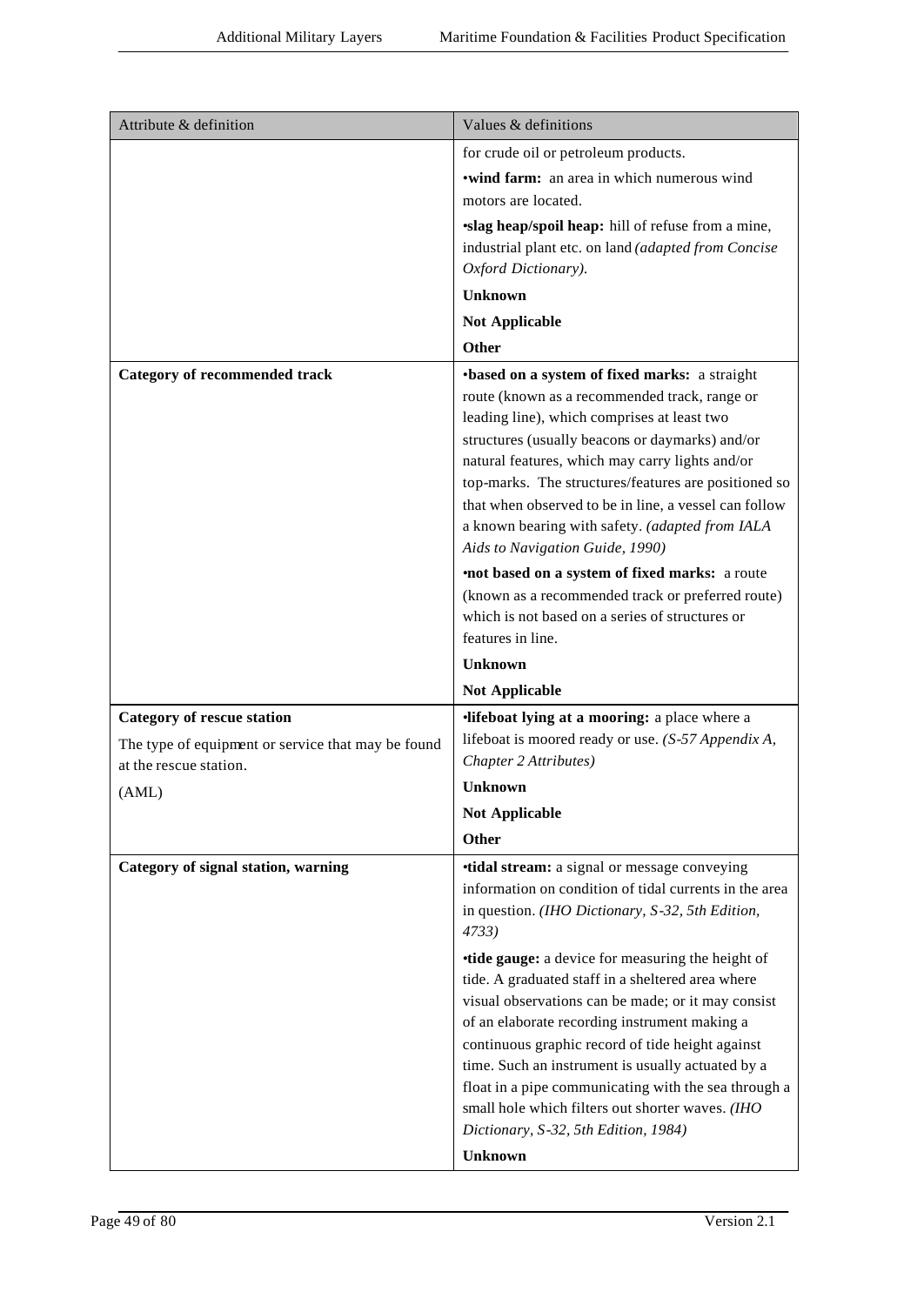| Attribute & definition           | Values & definitions                                                                                                                                                                                                                          |
|----------------------------------|-----------------------------------------------------------------------------------------------------------------------------------------------------------------------------------------------------------------------------------------------|
|                                  | <b>Multiple</b>                                                                                                                                                                                                                               |
|                                  | <b>Not Applicable</b>                                                                                                                                                                                                                         |
|                                  | Other                                                                                                                                                                                                                                         |
| Category of special purpose mark | <b>firing danger mark:</b> a mark used to indicate a                                                                                                                                                                                          |
|                                  | firing danger area, usually at sea.                                                                                                                                                                                                           |
|                                  | <b>target mark:</b> any object toward which something<br>is directed. The distinctive marking or<br>instrumentation of a ground point to aid its<br>identification on a photograph. (Adapted from IHO<br>Dictionary, S-32, 5th Edition, 5309) |
|                                  | <b>•marker ship:</b> a mark marking the position of a<br>ship which is used as a target during some military<br>exercise. (BSH)                                                                                                               |
|                                  | •degaussing range mark: a mark used to indicate a<br>degaussing range.                                                                                                                                                                        |
|                                  | <b>•cable mark:</b> a mark used to indicate the position<br>of submarine cables or the point at which they run<br>on to the land.                                                                                                             |
|                                  | <b>.ODAS:</b> Ocean Data Acquisition System (IHO<br>Dictionary, S-32, 5th Edition, 5953)                                                                                                                                                      |
|                                  | •LANBY: a large buoy designed to take the place<br>of a lightship where construction of an offshore light<br>station is not feasible. (IHO Dictionary, S-32, 5th<br>Edition, 2656)                                                            |
|                                  | <b>notice mark:</b> a notice board or sign indicating<br>information to the mariner.                                                                                                                                                          |
|                                  | <b>•TSS mark:</b> a mark indicating a traffic separation<br>scheme.                                                                                                                                                                           |
|                                  | <b>general warning mark:</b> a mark indicating that<br>special caution must be exercised in the vicinity of<br>the mark.                                                                                                                      |
|                                  | <b>restricted vertical clearance mark: a mark</b><br>indicating the minimum vertical space available for<br>passage.                                                                                                                          |
|                                  | <b>•maximum vessel's draught mark:</b> a mark<br>indicating the maximum draught of vessel<br>permitted.                                                                                                                                       |
|                                  | <b>•restricted horizontal clearance mark:</b> a mark<br>indicating the minimum horizontal space available<br>for passage.                                                                                                                     |
|                                  | <b>strong current warning mark:</b> a mark warning of<br>strong currents.                                                                                                                                                                     |
|                                  | <b>ferry crossing mark:</b> a mark indicating that a<br>ferry route crosses the ship route; often used with a                                                                                                                                 |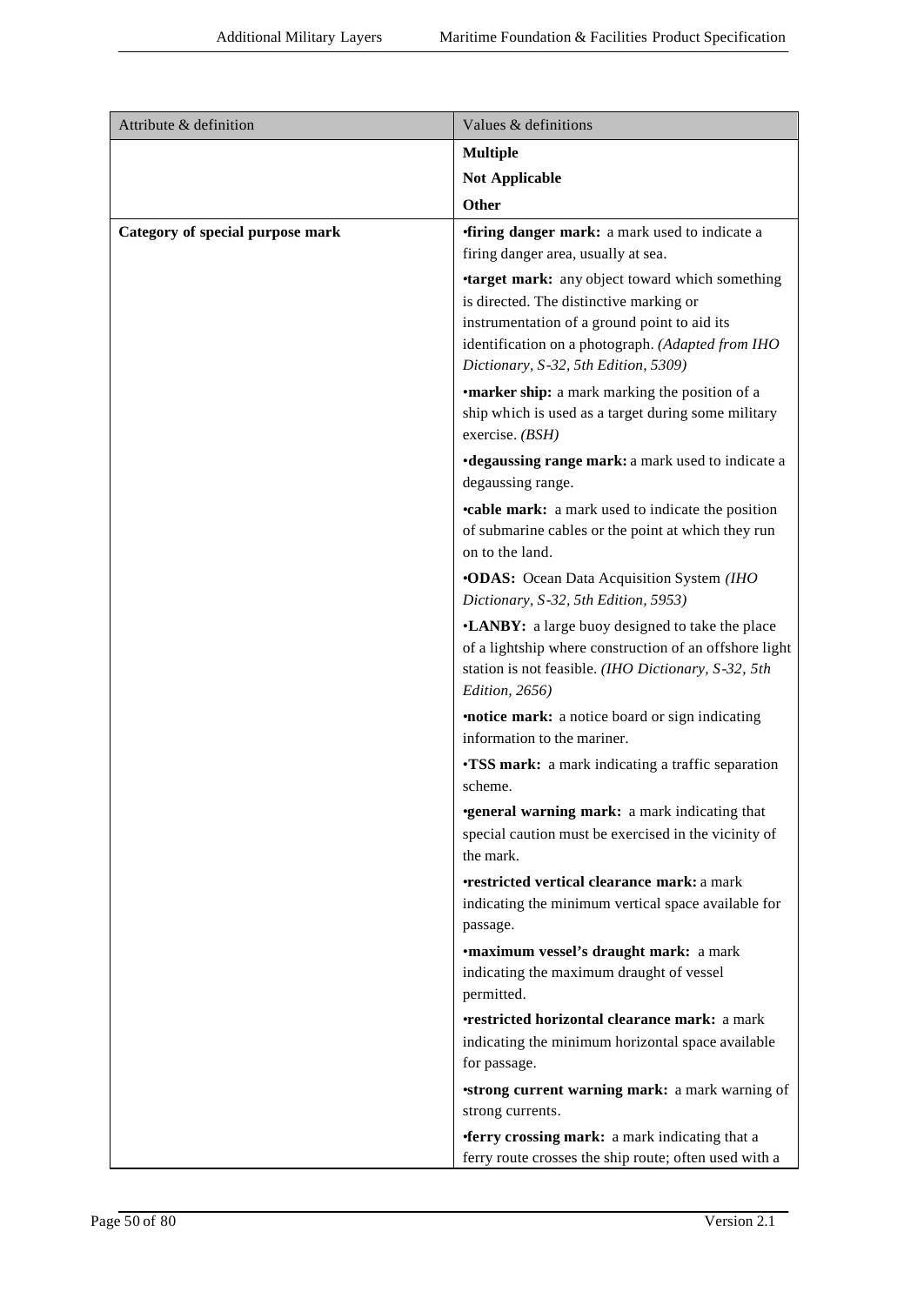| Attribute & definition                             | Values & definitions                                                                                                                                                                                                                                                                                                                                                                                                                                                                                                                                                                                                                                                                                                                                              |
|----------------------------------------------------|-------------------------------------------------------------------------------------------------------------------------------------------------------------------------------------------------------------------------------------------------------------------------------------------------------------------------------------------------------------------------------------------------------------------------------------------------------------------------------------------------------------------------------------------------------------------------------------------------------------------------------------------------------------------------------------------------------------------------------------------------------------------|
|                                                    | 'sound ship's siren' mark.                                                                                                                                                                                                                                                                                                                                                                                                                                                                                                                                                                                                                                                                                                                                        |
|                                                    | <b>•pipeline mark:</b> a mark used to indicate the<br>position of submarine pipelines or the point at which<br>they run on to the land.                                                                                                                                                                                                                                                                                                                                                                                                                                                                                                                                                                                                                           |
|                                                    | <b>•control mark:</b> a mark indicating the location at<br>which a restriction or requirement exists.                                                                                                                                                                                                                                                                                                                                                                                                                                                                                                                                                                                                                                                             |
|                                                    | <b>•diving mark:</b> a mark indicating that diving may<br>take place in the vicinity.                                                                                                                                                                                                                                                                                                                                                                                                                                                                                                                                                                                                                                                                             |
|                                                    | <b>foul ground mark:</b> a mark indicating a foul<br>ground.                                                                                                                                                                                                                                                                                                                                                                                                                                                                                                                                                                                                                                                                                                      |
|                                                    | •heliport mark: a mark indicating an area where                                                                                                                                                                                                                                                                                                                                                                                                                                                                                                                                                                                                                                                                                                                   |
|                                                    | helicopters may land.                                                                                                                                                                                                                                                                                                                                                                                                                                                                                                                                                                                                                                                                                                                                             |
|                                                    | <b>Unknown</b>                                                                                                                                                                                                                                                                                                                                                                                                                                                                                                                                                                                                                                                                                                                                                    |
|                                                    | <b>Multiple</b>                                                                                                                                                                                                                                                                                                                                                                                                                                                                                                                                                                                                                                                                                                                                                   |
|                                                    | <b>Not Applicable</b>                                                                                                                                                                                                                                                                                                                                                                                                                                                                                                                                                                                                                                                                                                                                             |
|                                                    | Other                                                                                                                                                                                                                                                                                                                                                                                                                                                                                                                                                                                                                                                                                                                                                             |
| <b>Category of tidal stream</b>                    | <b>flood stream:</b> the horizontal movement of water<br>associated with the rising tide. Flood streams<br>generally set towards the shore, or in the direction of<br>progression. Also called flood, flood<br>the tide<br>current or ingoing stream. (Adapted from IHO<br>Dictionary, S-32, 5th Edition)<br><b>•ebb stream:</b> the horizontal movement of water<br>associated with the falling tide. Ebb streams<br>generally set seaward, or in the opposite direction to<br>the tide progression. Also called ebb, ebb current or<br>outgoing stream. (Adapted from IHO Dictionary, S-<br>32, 5th Edition)<br>•other tidal flow: any other horizontal movement of<br>water associated with tides, e.g. rotary flow<br><b>Unknown</b><br><b>Not Applicable</b> |
| <b>Category of Traffic Separation Scheme</b>       | •IMO - adopted: a defined Traffic Separation<br>Scheme that has been adopted as an IMO routing<br>measure.<br>•not IMO - adopted: a defined Traffic Separation<br>Scheme that has not been adopted as an IMO<br>routing measure.<br><b>Unknown</b><br><b>Not Applicable</b>                                                                                                                                                                                                                                                                                                                                                                                                                                                                                       |
| Caveat                                             | Text string                                                                                                                                                                                                                                                                                                                                                                                                                                                                                                                                                                                                                                                                                                                                                       |
| A component of a security classification used for  |                                                                                                                                                                                                                                                                                                                                                                                                                                                                                                                                                                                                                                                                                                                                                                   |
| authorising a specific group to have access rights |                                                                                                                                                                                                                                                                                                                                                                                                                                                                                                                                                                                                                                                                                                                                                                   |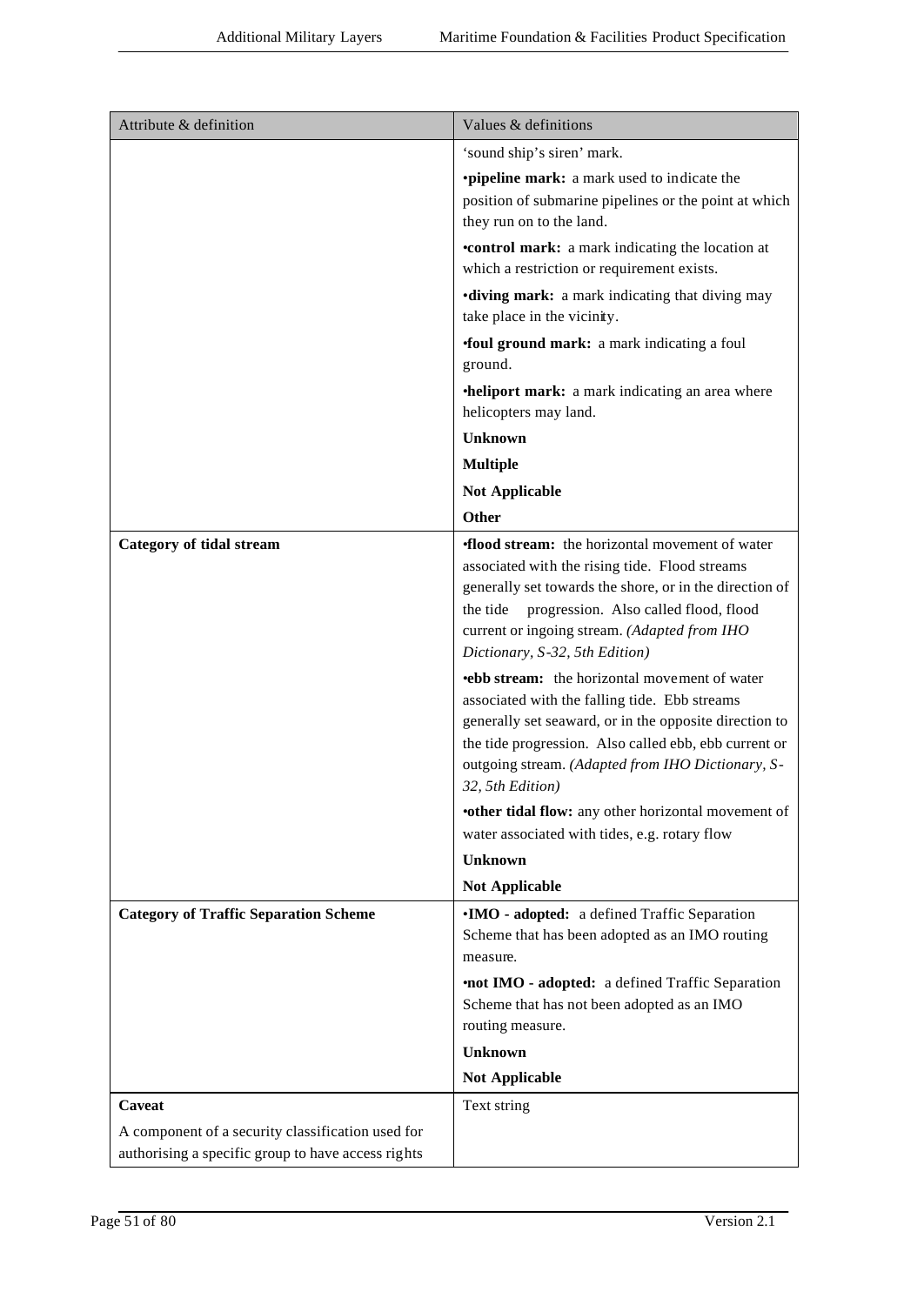| Attribute & definition       | Values & definitions                                                                                                                                                                                                                                                                                                                                                          |
|------------------------------|-------------------------------------------------------------------------------------------------------------------------------------------------------------------------------------------------------------------------------------------------------------------------------------------------------------------------------------------------------------------------------|
| (AML)                        |                                                                                                                                                                                                                                                                                                                                                                               |
| <b>Classification of ice</b> | <b>fast ice:</b> sea ice which remains fast, generally in<br>the position where originally formed, and which<br>may attain a considerable thickness. It is found<br>along coasts, where it is attached to the shore, or<br>over shoals, where it may be held in position by<br>islands, grounded icebergs or grounded polar ice.<br>(IHO Dictionary, S-32, 5th Edition, 1772) |
|                              | <b>sea ice:</b> any form of ice which has originated from<br>sea water. Generally any ice in the sea. (IHO<br>Dictionary, S-32, 5th Edition, 4566)                                                                                                                                                                                                                            |
|                              | <b>•growler:</b> a low-lying mass of flow ice which is not<br>easily seen by approaching vessels owing to its dark<br>indigo colour. It is therefore a menace to shipping. It<br>is usually caused by the capsizing and disintegration<br>of an iceberg.                                                                                                                      |
|                              | <b>•pancake ice:</b> pieces of new ice, usually<br>approximately circular, about 30 cm to 3 m across,<br>and with raised rims, due to the pieces striking<br>against each other as the result of wind and swell.<br>(IHO Dictionary, S-32, 5th Edition, 3643)                                                                                                                 |
|                              | <b>glacier:</b> a mass of snow and ice continuously<br>moving from higher to lower ground or, if afloat,<br>continuously spreading. (IHO Dictionary, S-32, 5th<br>Edition, 2041)                                                                                                                                                                                              |
|                              | <b>•pack ice:</b> term used in a wide sense to include any<br>area of sea ice, other than fast ice, no matter what<br>form it takes or how it is disposed. (IHO Dictionary,<br>S-32, 5th Edition, 3639)                                                                                                                                                                       |
|                              | <b>•polar ice:</b> sea ice that is more than one year old (in<br>contrast to winter ice). The WMO code defines<br>polar ice as any sea ice more than one year old and<br>more than 3 metres thick. (IHO Dictionary, S-32,<br>5th Edition, 3928)                                                                                                                               |
|                              | <b>Unknown</b>                                                                                                                                                                                                                                                                                                                                                                |
|                              | <b>Not Applicable</b>                                                                                                                                                                                                                                                                                                                                                         |
|                              | Other                                                                                                                                                                                                                                                                                                                                                                         |
| Colour                       | -White:                                                                                                                                                                                                                                                                                                                                                                       |
|                              | -Black:                                                                                                                                                                                                                                                                                                                                                                       |
|                              | -Red:<br>-Green:                                                                                                                                                                                                                                                                                                                                                              |
|                              | -Blue:                                                                                                                                                                                                                                                                                                                                                                        |
|                              | -Yellow:                                                                                                                                                                                                                                                                                                                                                                      |
|                              | -Grey:                                                                                                                                                                                                                                                                                                                                                                        |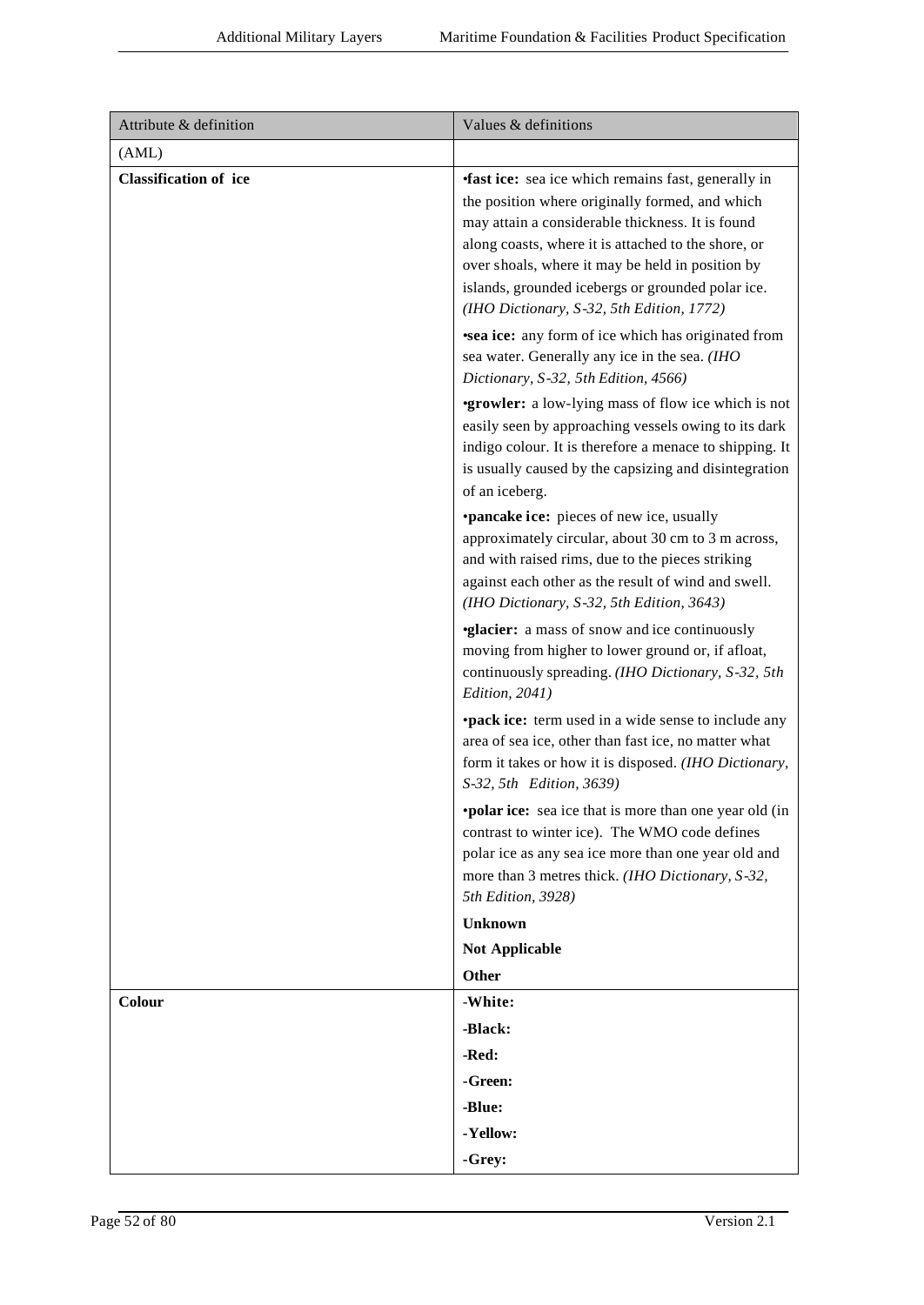| Attribute & definition                                                                                  | Values & definitions                                                                                                                 |
|---------------------------------------------------------------------------------------------------------|--------------------------------------------------------------------------------------------------------------------------------------|
|                                                                                                         | -Brown:                                                                                                                              |
|                                                                                                         | -Amber:                                                                                                                              |
|                                                                                                         | -Violet:                                                                                                                             |
|                                                                                                         | -Orange:                                                                                                                             |
|                                                                                                         | -Magenta:                                                                                                                            |
|                                                                                                         | -Pink:                                                                                                                               |
|                                                                                                         | - Unknown                                                                                                                            |
|                                                                                                         | - Multiple                                                                                                                           |
|                                                                                                         | - Not Applicable                                                                                                                     |
|                                                                                                         | - Other                                                                                                                              |
| <b>Condition</b>                                                                                        | <b>•under construction:</b> a structure that is in the                                                                               |
| The state of the object where it is not considered to<br>be normal i.e. completed, undamaged or working | process of being built. (S-57 Annex A, Appendix A,<br>Chapter 2 Attributes)                                                          |
| normally.                                                                                               | <b>•ruined:</b> a structure in a decayed or deteriorated                                                                             |
| (S-57 Annex A, Appendix A, Chapter 2 Attributes)                                                        | condition resulting from neglect or disuse, or a<br>damaged structure in need of repair. (IHO                                        |
|                                                                                                         | Dictionary, S-32, 5th Edition, 4456.)                                                                                                |
|                                                                                                         | <b>under reclamation:</b> an area of the sea that is<br>being reclaimed as land, usually by the dumping of                           |
|                                                                                                         | earth and other material.                                                                                                            |
|                                                                                                         | <i>*planned construction: an area where a future</i><br>construction is planned. (S-57 Annex A, Appendix A,<br>Chapter 2 Attributes) |
|                                                                                                         | -Operational: Completed, undamaged and working<br>normally (S-57 Annex A, Appendix A, IHO Object                                     |
|                                                                                                         | Catalogue)                                                                                                                           |
|                                                                                                         | <b>Unknown</b>                                                                                                                       |
|                                                                                                         | <b>Multiple</b>                                                                                                                      |
|                                                                                                         | <b>Not Applicable</b>                                                                                                                |
|                                                                                                         | Other                                                                                                                                |
| Conspicuous, Radar                                                                                      | <b>•radar conspicuous:</b> an object which returns a                                                                                 |
| Indicates if the object returns a radar echo.                                                           | strong radar echo. (IHO Dictionary, S-32, 5th                                                                                        |
| (S-57 Annex A, Appendix A, Chapter 2 Attributes)                                                        | Edition, 4142.)                                                                                                                      |
|                                                                                                         | <b>•not radar conspicuous:</b> an object which does not<br>return a particularly strong radar echo. (S-57 Annex                      |
|                                                                                                         | A, Appendix A, Chapter 2 Attributes)                                                                                                 |
| <b>Conspicuous</b> , Visually                                                                           | <b>visually conspicuous:</b> term applied to an object                                                                               |
| Indicates if the object is distinctly visible from                                                      | either natural or artificial which is distinctly and                                                                                 |
| seaward.                                                                                                | notably visible from seaward. (IHO Dictionary, S-<br>32, 5th Edition, 984)                                                           |
| (S-57 Annex A, Appendix A, Chapter 2 Attributes)                                                        |                                                                                                                                      |
|                                                                                                         | <b>•not visually conspicuous:</b> an object which is<br>visible from seaward, but is not conspicuous. $(S-57)$                       |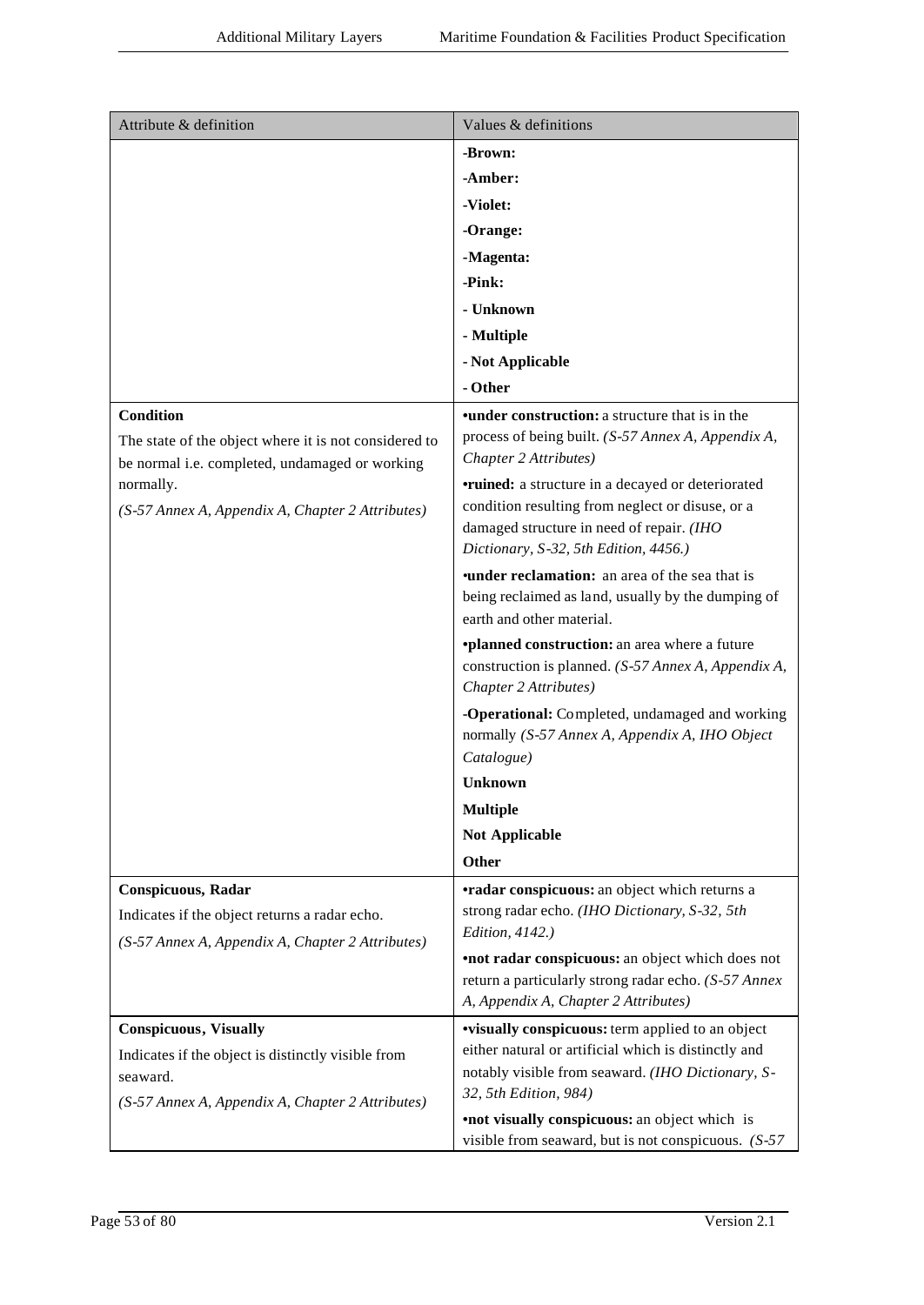| Attribute & definition                                                                                                                                                       | Values & definitions                                                                                                                                                           |
|------------------------------------------------------------------------------------------------------------------------------------------------------------------------------|--------------------------------------------------------------------------------------------------------------------------------------------------------------------------------|
|                                                                                                                                                                              | Annex A, Appendix A, Chapter 2 Attributes)                                                                                                                                     |
| <b>Controlling Authority</b>                                                                                                                                                 | Text string.                                                                                                                                                                   |
| The recognised authority responsible for<br>establishing and maintaining the administrative<br>affairs of all matters relating to a particular field or<br>subject.<br>(AML) |                                                                                                                                                                                |
| <b>Copyright Statement</b><br>Indicates any copyright or releaseability restrictions<br>on the data.<br>(AML)                                                                | Text string                                                                                                                                                                    |
| <b>Current velocity</b>                                                                                                                                                      | Value: 0 - 99.9                                                                                                                                                                |
| The rate of travel of a non-gravitational current.                                                                                                                           | Units:<br>knot<br>0.1<br>Resolution:                                                                                                                                           |
| Depth of water over feature                                                                                                                                                  | Value: min 0                                                                                                                                                                   |
| Average depth of water over the feature relative to                                                                                                                          | Units:<br>metres or feet                                                                                                                                                       |
| the specified vertical datum.                                                                                                                                                | (units must be defined)                                                                                                                                                        |
| (AML)                                                                                                                                                                        | Resolution: 0.1 (metres or feet)                                                                                                                                               |
| Depth range - deepest value                                                                                                                                                  | Value: min 0                                                                                                                                                                   |
| The value of the maximum depth within a defined<br>area.                                                                                                                     | Units:<br>metres; fathoms & feet; feet; fathoms &<br>fractions; fathoms                                                                                                        |
|                                                                                                                                                                              | (units must be defined)                                                                                                                                                        |
|                                                                                                                                                                              | Resolution:<br>0.1                                                                                                                                                             |
| Depth range - shoalest value                                                                                                                                                 | Value: min 0                                                                                                                                                                   |
| The value of the minimum depth within a defined<br>area.                                                                                                                     | metres; fathoms & feet; feet; fathoms &<br>Units:<br>fractions; fathoms                                                                                                        |
|                                                                                                                                                                              | (units must be defined)                                                                                                                                                        |
|                                                                                                                                                                              | Resolution:<br>0.1                                                                                                                                                             |
| Depth units<br>Unit of measurement for depths                                                                                                                                | <b>•metres:</b> depths are specified in metres (SI units of<br>length). (S-57 Annex A, Appendix A, Chapter 2<br>Attributes)                                                    |
| (AML)                                                                                                                                                                        | <b>fathoms and feet:</b> depths are specified in fathoms<br>(units of six feet of depth) and feet. (S-57 Annex A,<br>Appendix A, Chapter 2 Attributes)                         |
|                                                                                                                                                                              | <b>feet:</b> depths are specified in feet (imperial units of<br>length). (S-57 Annex A, Appendix A, Chapter 2<br>Attributes)                                                   |
|                                                                                                                                                                              | <b>fathoms and fractions:</b> depths are specified in<br>fathoms (units of six feet of depth) and fractions of<br>fathoms. (S-57 Annex A, Appendix A, Chapter 2<br>Attributes) |
|                                                                                                                                                                              | <b>fathoms:</b> a unit of length equal to 6 feet or 1.83<br>metres. (AML)                                                                                                      |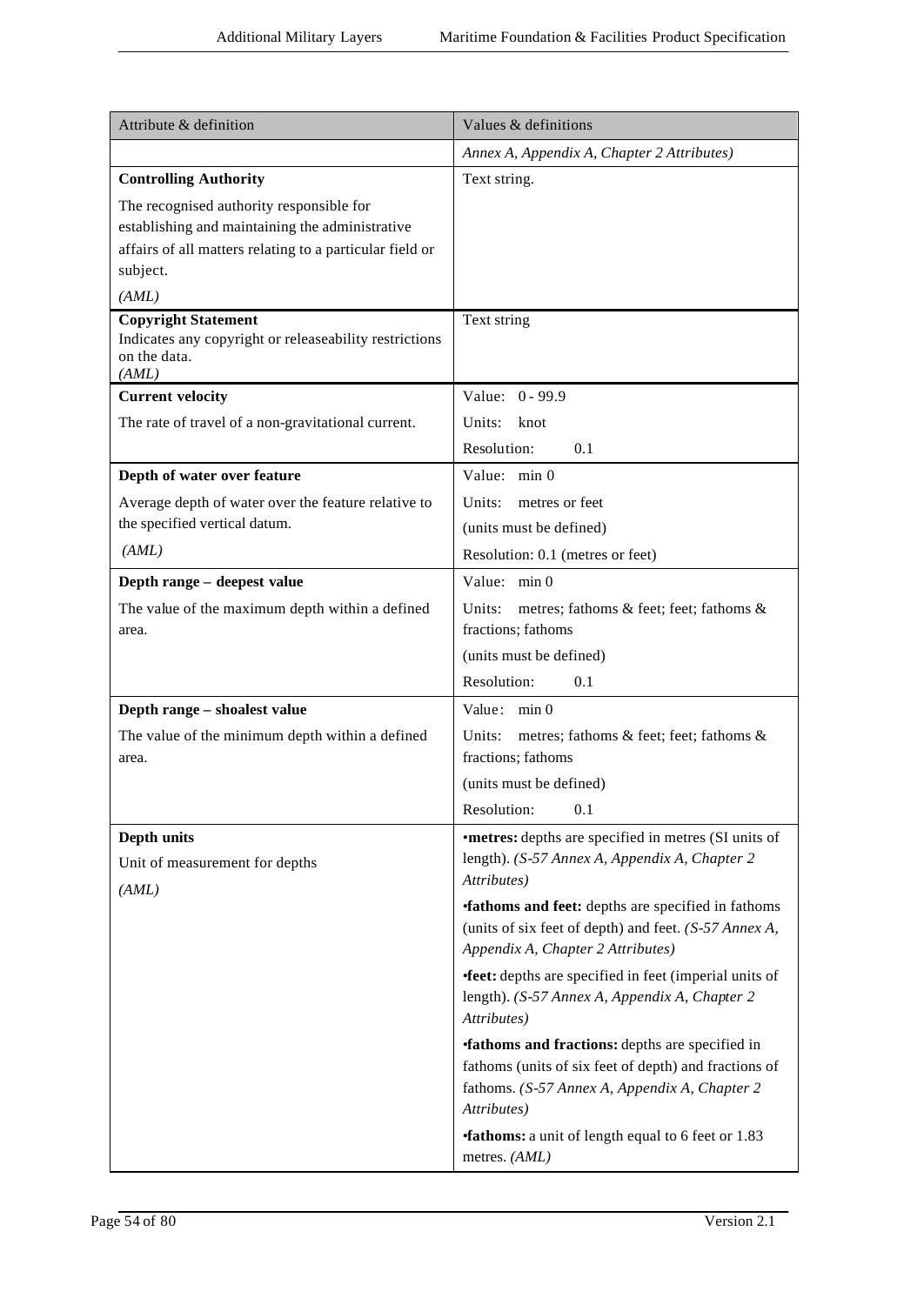| <b>Unknown</b>                                                                                                                        |  |
|---------------------------------------------------------------------------------------------------------------------------------------|--|
| <b>Not Applicable</b>                                                                                                                 |  |
| <b>Other</b>                                                                                                                          |  |
| <b>Elevation</b><br>Value: 0 - 999.9                                                                                                  |  |
| The altitude of the ground level of an object,<br>Units:<br>metres or feet                                                            |  |
| measured from a specified vertical datum.<br>(units must be defined)                                                                  |  |
| Resolution:<br>0.1                                                                                                                    |  |
| <b>End Date</b><br><b>CCYYMMDD</b>                                                                                                    |  |
| Indicates the latest date on which an object will be<br>4 digits for the calendar year (CCYY), 2 digits for                           |  |
| the month (MM) (e.g. April = 04) and 2 digits for<br>present.                                                                         |  |
| the day (DD).<br>(S-57 Annex A, Appendix A, Chapter 2 Attributes)                                                                     |  |
| Encodes in triplets: The semi-major, semi-minor and<br><b>Error Ellipse</b>                                                           |  |
| orientation of the error ellipse. Orientation is<br>Also known as the Figure of Merit. 95% 2sigma                                     |  |
| expressed as the true bearing of the major axis.<br>value – semi-major and semi-minor axes of error                                   |  |
| ellipsoid plus orientation.                                                                                                           |  |
| (AML)                                                                                                                                 |  |
| Height<br>Value: 0 - 999.9                                                                                                            |  |
| Value of the vertical distance to the highest point of<br>Units:<br>metres or feet                                                    |  |
| the object, measured from a specified vertical<br>(units must be defined)<br>datum.                                                   |  |
| Resolution:<br>0.1<br>(S-57 Annex A, Appendix A, Chapter 2 Attributes)                                                                |  |
| Height / length units<br><b>•metres:</b> depths are specified in metres (SI units of                                                  |  |
| length). (S-57 Annex A, Appendix A, Chapter 2<br>Unit of measurement for heights and lengths.                                         |  |
| Attributes)<br>(AML)                                                                                                                  |  |
| <b>•feet:</b> depths are specified in feet (imperial units of                                                                         |  |
| length). (S-57 Annex A, Appendix A, Chapter 2                                                                                         |  |
| Attributes)                                                                                                                           |  |
| <i>international nautical mile: a unit of length equal</i>                                                                            |  |
| to 1,852 metres. This value was approved by the<br>International Hydrographic Conference of 1929 and                                  |  |
| has been adopted by nearly all maritime states.                                                                                       |  |
| (AML)                                                                                                                                 |  |
| <b>Unknown</b>                                                                                                                        |  |
| <b>Not Applicable</b>                                                                                                                 |  |
| Other                                                                                                                                 |  |
| <b>Image file link</b><br>Text string                                                                                                 |  |
| Indicates an external file containing a pictorial                                                                                     |  |
| representation of the object                                                                                                          |  |
| (S-57 Annex A, Appendix A, IHO Object Catalogue)                                                                                      |  |
| <b>International Defence Organisation (IDO) status</b><br>-North Atlantic Treaty Organisation (NATO)                                  |  |
| The International Defence Organisation (IDO) status<br>-North Atlantic Co-operation Council (NACC)                                    |  |
| (if applicable) that must precede, and be applied to,<br>-Partnership for Peace (PfP)<br>the Protective Marking thus making it an IDO |  |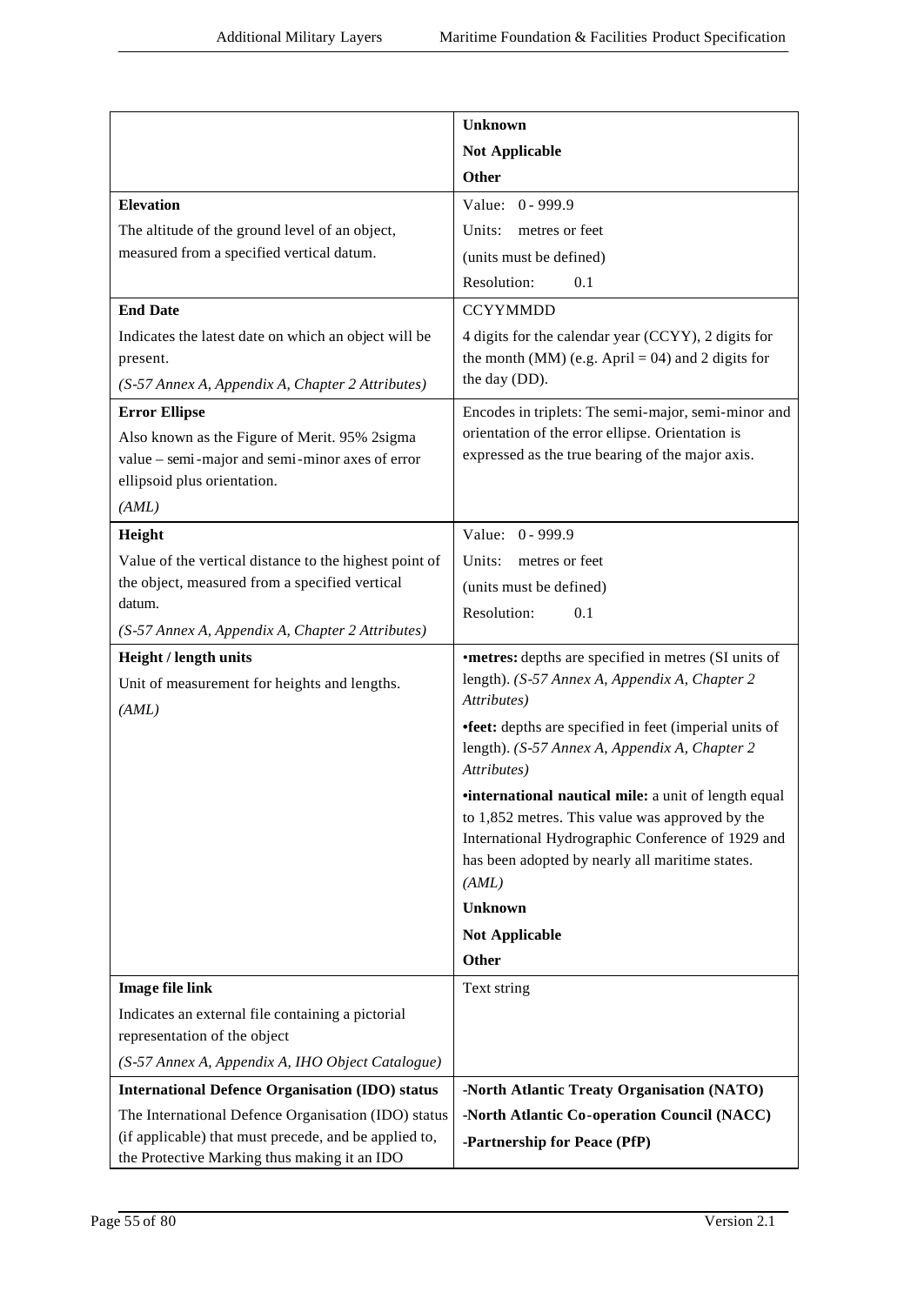| Marking                                                                       | -Western European Union(WEU)                                                                                                                                                                                                                            |
|-------------------------------------------------------------------------------|---------------------------------------------------------------------------------------------------------------------------------------------------------------------------------------------------------------------------------------------------------|
| (AML)                                                                         | -Unknown                                                                                                                                                                                                                                                |
|                                                                               | -Multiple                                                                                                                                                                                                                                               |
|                                                                               | -Not Applicable                                                                                                                                                                                                                                         |
|                                                                               | -Other                                                                                                                                                                                                                                                  |
| <b>Jurisdiction</b><br>The jurisdiction applicable to an administrative area. | <i>international:</i> involving more than one country;<br>covering more than one national area.                                                                                                                                                         |
|                                                                               | <b>mational:</b> an area administered or controlled by a<br>single nation.                                                                                                                                                                              |
|                                                                               | <b>mational sub-division:</b> an area smaller than the<br>nation in which it lies.                                                                                                                                                                      |
|                                                                               | •NATO: an area administered or controlled by<br>NATO.                                                                                                                                                                                                   |
|                                                                               | <b>Unknown</b>                                                                                                                                                                                                                                          |
|                                                                               | <b>Not Applicable</b>                                                                                                                                                                                                                                   |
|                                                                               | Other                                                                                                                                                                                                                                                   |
| Light characteristic                                                          | <b>fixed:</b> a signal light that shows continuously, in<br>any given direction, with constant luminous<br>intensity and colour. (IHO Dictionary, S-32, 5th<br>Edition, 2780)                                                                           |
|                                                                               | <b>flashing:</b> a rhythmic light in which the total<br>duration of light in a period is clearly shorter than<br>the total duration of darkness and all the<br>appearances of light are of equal duration. (IHO<br>Dictionary, S-32, 5th Edition, 2783) |
|                                                                               | ·long-flashing: a flashing light in which a single<br>flash of not less than two seconds duration is<br>regularly repeated. (IHO Dictionary, S-32, 5th<br><i>Edition</i> , 2796)                                                                        |
|                                                                               | <b>•quick-flashing:</b> a light exhibiting without<br>interruption very rapid regular alternations of light<br>and darkness. (IHO Dictionary, S-32, 5th Edition,<br>2803)                                                                               |
|                                                                               | •very quick flashing: a flashing light in which<br>flashes are repeated at a rate of not less than 80<br>flashes per minute but less than 160 flashes per<br>minute.                                                                                    |
|                                                                               | <b>ultra quick flashing:</b> a flashing light in which<br>flashes are repeated at a rate of not less than 160<br>flashes per minute.                                                                                                                    |
|                                                                               | <b>isophased:</b> a light with all durations of light and<br>darkness equal. (IHO Dictionary, S-32, 5th Edition,<br>2779)                                                                                                                               |
|                                                                               | <b>.occulting:</b> a rhythmic light in which the total<br>duration of light in a period is clearly longer than                                                                                                                                          |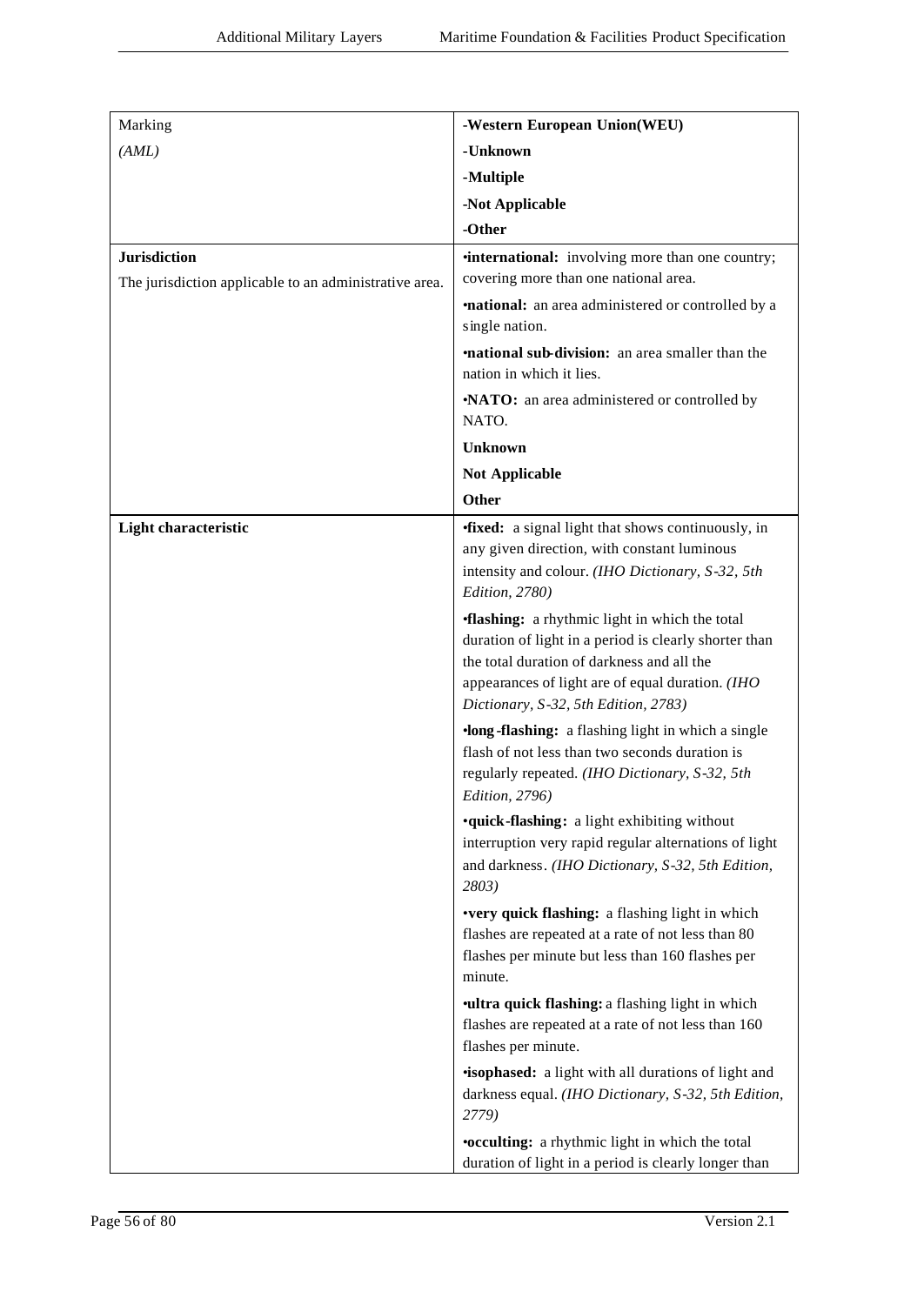|                                                     | the total duration of darkness and all the eclipses are   |
|-----------------------------------------------------|-----------------------------------------------------------|
|                                                     | of equal duration. (IHO Dictionary, S-32, 5th             |
|                                                     | Edition, 2801)                                            |
|                                                     | <b>interrupted quick flashing:</b> a quick light in which |
|                                                     | the sequence of flashes is interrupted by regularly       |
|                                                     | repeated eclipses of constant and long duration.          |
|                                                     | (IHO Dictionary, S-32, 5th Edition, 2790)                 |
|                                                     |                                                           |
|                                                     | <i>interrupted very quick flashing: a light in which</i>  |
|                                                     | the very rapid alterations of light and darkness are      |
|                                                     | interrupted at regular intervals by eclipses of long      |
|                                                     | duration. (IHO Dictionary, S-32, 5th Edition, 2792)       |
|                                                     | <i>interrupted ultra quick flashing: a light in which</i> |
|                                                     | the ultra quick flashes (160 or more per minute) are      |
|                                                     | interrupted at regular intervals by eclipses of long      |
|                                                     | duration. (IHO Dictionary, S-32, 5th Edition, 2791)       |
|                                                     | •Morse: a rhythmic light in which appearances of          |
|                                                     | light of two clearly different durations are grouped      |
|                                                     | to represent a character or characters in the Morse       |
|                                                     | code. (IHO Dictionary, S-32, 5th Edition, 2798)           |
|                                                     | •alternating: a signal light that shows, in any given     |
|                                                     | direction, two or more colours in a regularly             |
|                                                     | repeated sequence with a regular periodicity. (IHO        |
|                                                     | Dictionary, S-32, 5th Edition, 2770)                      |
|                                                     |                                                           |
|                                                     | <b>Unknown</b>                                            |
|                                                     | <b>Not Applicable</b>                                     |
|                                                     | <b>Other</b>                                              |
| Limit of anchors and chains                         | $0 - 999.9$<br>Value:                                     |
| The radius of a circular area, originating at the   | metres, feet or international nautical mile<br>Units:     |
| object's position or centre, within which the       | (units must be defined in dataset metadata)               |
| existence of chains and / or anchors are considered |                                                           |
| to be a hazard.                                     | Resolution: 0.1                                           |
| (AML)                                               |                                                           |
| Marks - navigational - system of                    | •IALA A: navigational aids conform to the IALA            |
|                                                     | A system.                                                 |
|                                                     | •IALA B: navigational aids conform to the IALA B          |
|                                                     | system.                                                   |
|                                                     | <b>no system:</b> navigational aids do not conform to     |
|                                                     | any defined system.                                       |
|                                                     | <b>•other system:</b> navigational aids conform to a      |
|                                                     | defined system other than IALA.                           |
|                                                     | <b>Unknown</b>                                            |
|                                                     | <b>Not Applicable</b>                                     |
| <b>Name</b>                                         | Text string.                                              |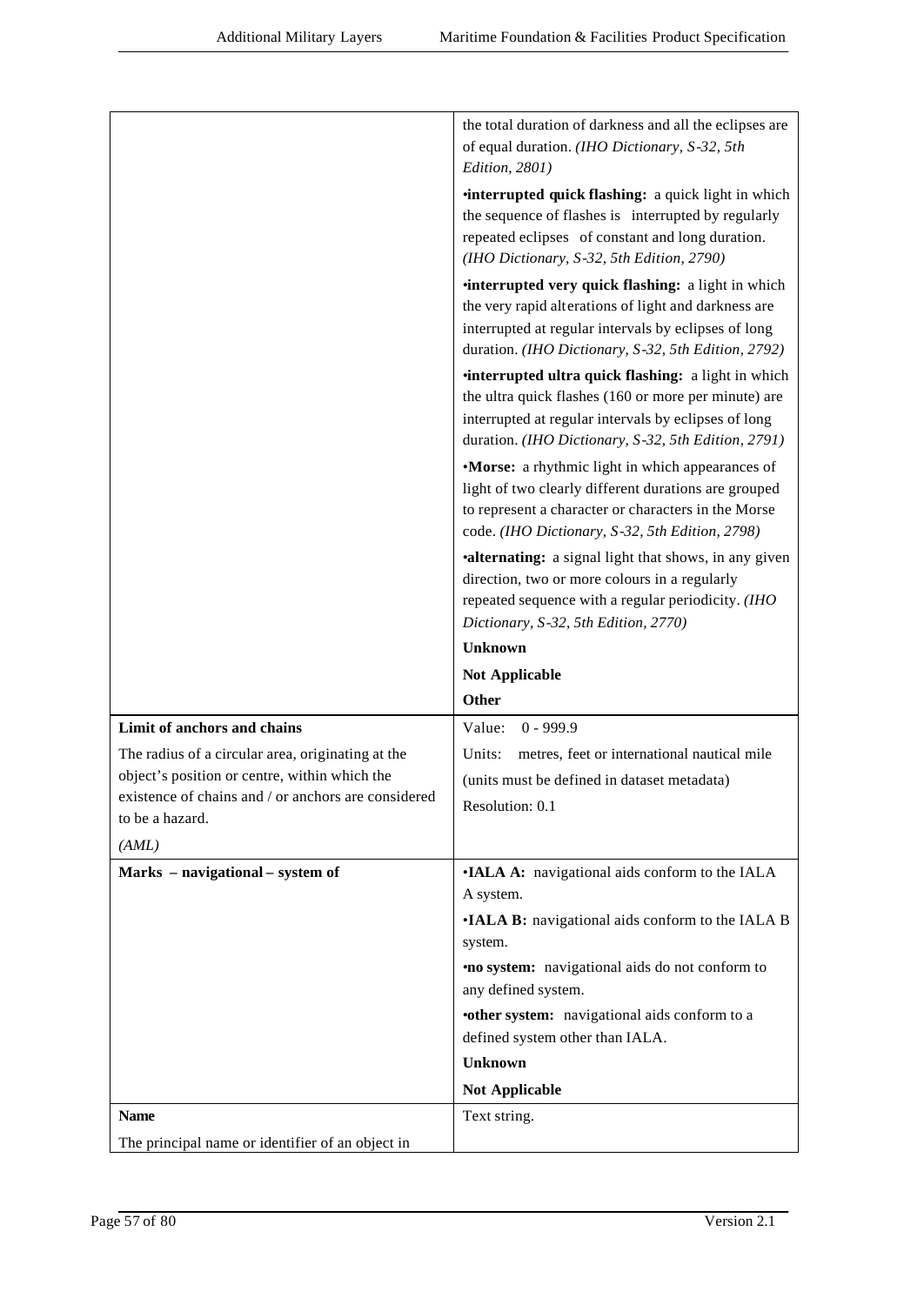| English.<br>(AML)                                                                 |                                                                                                     |
|-----------------------------------------------------------------------------------|-----------------------------------------------------------------------------------------------------|
|                                                                                   |                                                                                                     |
| Name (in national language characters)                                            | Text string.                                                                                        |
| The principal name or identifier of an object in<br>national language characters. |                                                                                                     |
| (AML)                                                                             |                                                                                                     |
| <b>Nationality</b>                                                                | IHO code for producing agencies or comma                                                            |
| Indicates the nationality of the specified object.                                | separated list.                                                                                     |
| (S-57 Annex A, Appendix A, Chapter 2 Attributes)                                  |                                                                                                     |
| <b>Nature of Construction</b>                                                     | -Loose boulders: Constructed from large stones or                                                   |
| The material(s) used to make the object.                                          | blocks of concrete, often placed loosely for                                                        |
| (S-57 Annex A, Appendix A, IHO Object Catalogue)                                  | protection against waves or water turbulence. (S-57<br>Annex A, Appendix A, Chapter 2 Attributes)   |
|                                                                                   | -Masonry: Constructed from brick or stone. (S-57                                                    |
|                                                                                   | Annex A, Appendix A, IHO Object Catalogue)                                                          |
|                                                                                   | -Metal: Constructed from metal. (S-57 Annex A,<br>Appendix A, IHO Object Catalogue)                 |
|                                                                                   | -Concreted: Constructed of concrete, a material                                                     |
|                                                                                   | made of sand and gravel that is united by cement                                                    |
|                                                                                   | into a hardened mass used for foundations etc.                                                      |
|                                                                                   | (Adapted from the Illustrated Contemporary<br>Dictionary, Encyclopaedic Edition, 1978)              |
|                                                                                   | -Glass Reinforced Plastic (GRP): Constructed<br>from a plastic material strengthened with fibres of |
|                                                                                   | glass. (S-57 Annex A, Appendix A, Chapter 2<br>Attributes)                                          |
|                                                                                   | - Paint: constructed by the application of paint to<br>some other construction or natural feature.  |
|                                                                                   | - Wooden: Constructed from wood. (S-57 Annex A,<br>Appendix A, Chapter 2 Attributes)                |
|                                                                                   | - Unknown                                                                                           |
|                                                                                   | - Multiple                                                                                          |
|                                                                                   | - Not Applicable                                                                                    |
|                                                                                   | - Other                                                                                             |
| Orientation                                                                       | Value: 0.00-359.99                                                                                  |
| The angular distance measured from true north to                                  | Unit:<br>degree                                                                                     |
| the major axis of the object.                                                     | Resolution:<br>0.01                                                                                 |
| (Digital Geographic Information Working Group-<br>DGIWG, Oct.87)                  |                                                                                                     |
| <b>Owner authority</b>                                                            | The NATO country code (NATO STANAG 1059)                                                            |
| Denotes the 'owner' that is responsible for                                       |                                                                                                     |
| establishing and setting the protective marking level                             |                                                                                                     |
| (AML)                                                                             |                                                                                                     |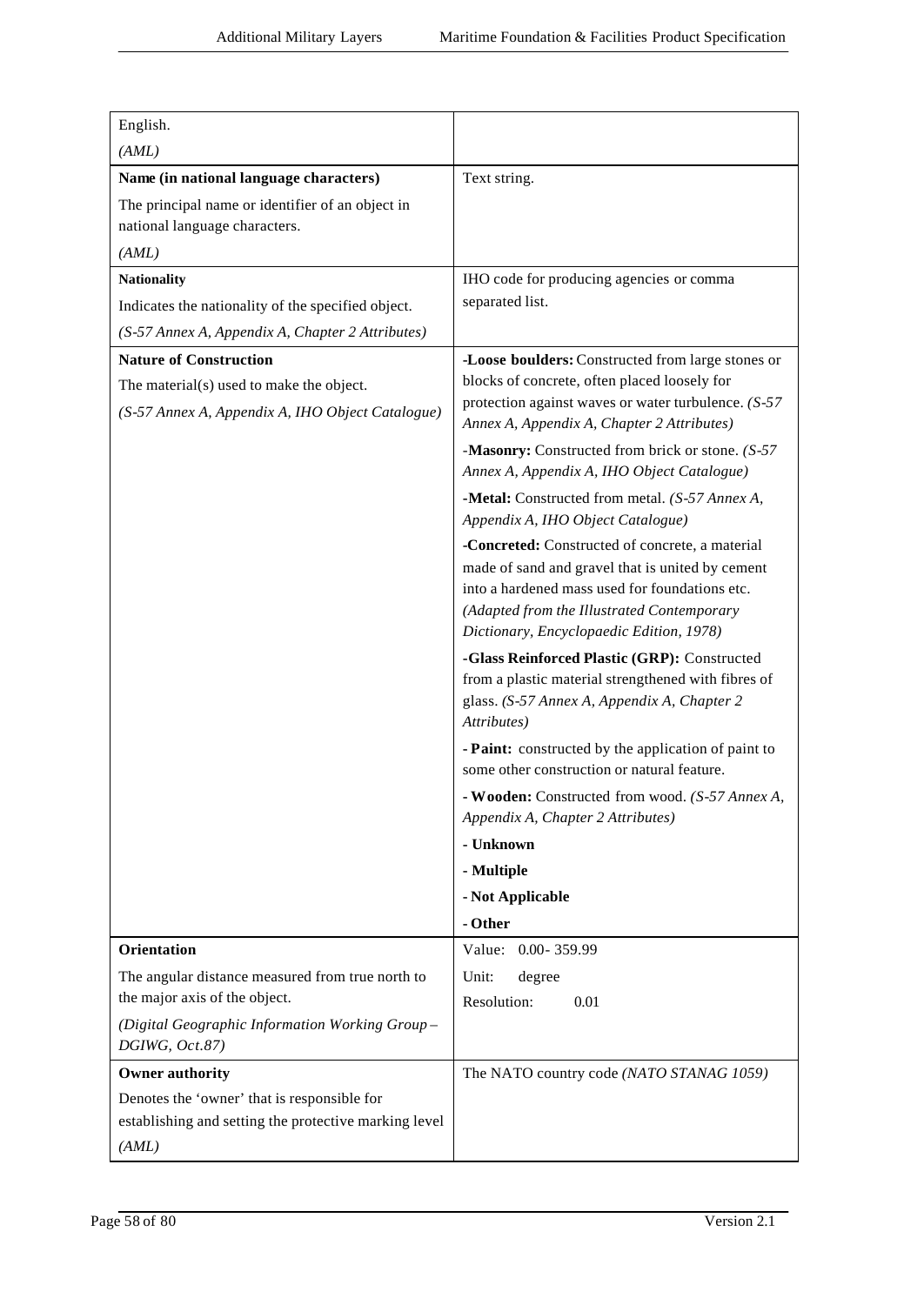| <b>Producing country</b>                                                                | IHO code for producing agencies                                                                                                             |
|-----------------------------------------------------------------------------------------|---------------------------------------------------------------------------------------------------------------------------------------------|
| The country responsible for the production of the                                       |                                                                                                                                             |
| data                                                                                    |                                                                                                                                             |
| (AML)                                                                                   |                                                                                                                                             |
| <b>Product</b>                                                                          | <b>•oil:</b> a thick, slippery liquid that will not dissolve in                                                                             |
| Indicates the substance(s) which are transported,<br>stored or exploited by the object. | water, usually petroleum based in the context of<br>storage tanks.                                                                          |
| (S-57 Annex A, Appendix A, Chapter 2 Attributes)                                        | <b>gas:</b> a substance with particles that can move<br>freely, usually a fuel substance in the context of<br>storage tanks.                |
|                                                                                         | <b>•coal:</b> a hard black mineral that is burned as fuel.                                                                                  |
|                                                                                         | <b>•ore:</b> a solid rock or mineral from which metal is<br>obtained.                                                                       |
|                                                                                         | <b>•chemicals:</b> any substance obtained by or used in a<br>chemical process.                                                              |
|                                                                                         | <b>•bauxite:</b> a mineral from which aluminium is<br>obtained.                                                                             |
|                                                                                         | •coke: a solid substance obtained after gas and tar<br>have been extracted from coal, used as a fuel.                                       |
|                                                                                         | <b>timber:</b> wood prepared for use in building or<br>carpentry.                                                                           |
|                                                                                         | sawdust / wood chip: powdery fragments of wood<br>made in sawing timber or coarse chips produced for<br>use in manufacturing pressed board. |
|                                                                                         | ·liquefied natural gas (LNG): a compressed gas<br>consisting of flammable light hydrocarbons and<br>derived from natural gas.               |
|                                                                                         | ·liquefied petroleum gas (LPG): a compressed gas<br>consisting of flammable light hydrocarbons and<br>derived from petroleum                |
|                                                                                         | <b>Unknown</b>                                                                                                                              |
|                                                                                         | <b>Multiple</b>                                                                                                                             |
|                                                                                         | <b>Not Applicable</b>                                                                                                                       |
|                                                                                         | <b>Other</b>                                                                                                                                |
| <b>Production agency</b>                                                                | IHO code for producing agencies                                                                                                             |
| The agency responsible for the production of the<br>data                                |                                                                                                                                             |
| (AML)                                                                                   |                                                                                                                                             |
| <b>Protective marking</b>                                                               | <b>COSMIC Top Secret</b>                                                                                                                    |
| A marking indicating the minimum standards of                                           | <b>FOCAL Top Secret</b>                                                                                                                     |
| protection required of the data                                                         | <b>Top Secret</b>                                                                                                                           |
| (AML)                                                                                   | <b>Secret</b>                                                                                                                               |
|                                                                                         | <b>Confidential</b>                                                                                                                         |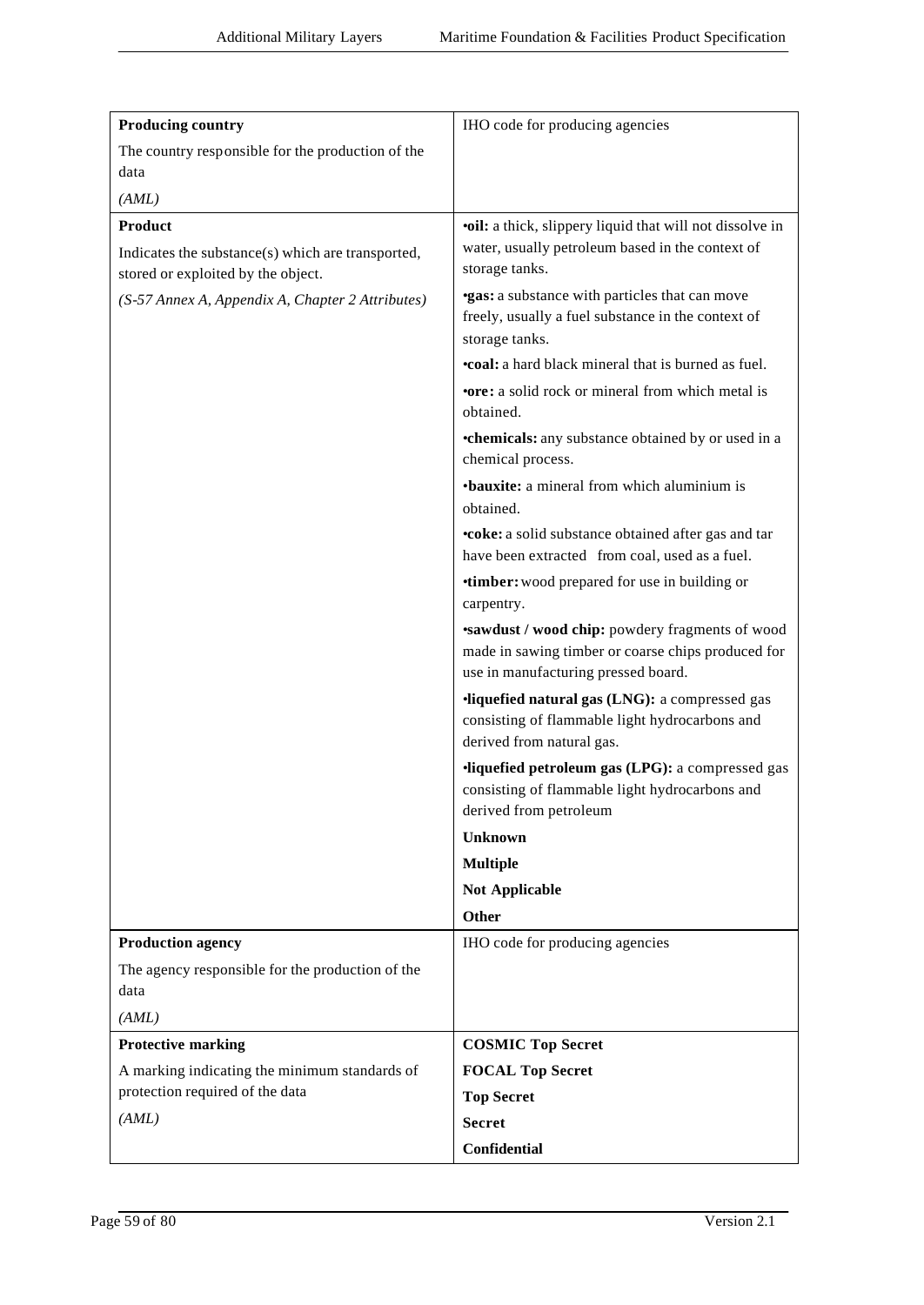|                                                                                                | <b>Restricted</b>                                                                                                                                                                                             |
|------------------------------------------------------------------------------------------------|---------------------------------------------------------------------------------------------------------------------------------------------------------------------------------------------------------------|
|                                                                                                | Unclassified                                                                                                                                                                                                  |
|                                                                                                | <b>Unknown</b>                                                                                                                                                                                                |
|                                                                                                | <b>Not Applicable</b>                                                                                                                                                                                         |
| <b>Quality of position</b>                                                                     | <b>Surveyed:</b> The position(s) were determined by the                                                                                                                                                       |
| An indication of the reliability of a quoted position                                          | operation of making measurements for determining<br>the relative position of points on, above or beneath<br>the earth's surface. Survey implies a regular,                                                    |
| Note:<br>The value 'Approximate' when applied to the                                           | controlled survey of any date. (adapted from IHO<br>Dictionary, S-32, 5195, & IHO Chart                                                                                                                       |
| attribute 'Quality of position' is prohibited for use in                                       | Specifications, M-4, 175.2)                                                                                                                                                                                   |
| AML. In circumstances where the term 'Position<br>approximate' would normally be applied to an | Unsurveyed: Survey data does not exist or is very<br>poor. (Adapted from IHO Dictionary, S-32, 5732)                                                                                                          |
| object in a standard navigational charting sense, the<br>value 'estimated' should be used.     | Inadequately surveyed: Position data is of a very<br>poor quality. (Adapted from IHO Dictionary, S-32,<br>5732)                                                                                               |
|                                                                                                | Position doubtful: An object whose position has<br>been reported but which is considered to be<br>doubtful. (S-57 Annex A, Appendix A, IHO Object<br>Catalogue)                                               |
|                                                                                                | Unreliable: An object's position obtained from<br>questionable or unreliable data. (S-57 Annex A,<br>Appendix A, IHO Object Catalogue)                                                                        |
|                                                                                                | Reported (not surveyed): An object whose                                                                                                                                                                      |
|                                                                                                | position has been reported and its position<br>confirmed by some means other than a formal<br>survey such as an independent report of the same<br>object. (S-57 Annex A, Appendix A, IHO Object<br>Catalogue) |
|                                                                                                | Reported (not confirmed): An object whose<br>position has been reported and its position has not<br>been confirmed. (S-57 Annex A, Appendix A, IHO<br>Object Catalogue)                                       |
|                                                                                                | <b>Estimated:</b> The most probable position of an object<br>determined from incomplete data or data of<br>questionable accuracy. (Adapted from IHO<br>Dictionary, S-32, 3960)                                |
|                                                                                                | Precisely known: A position that is of a known<br>value, such as the position of an anchor berth or<br>other defined object. (S-57 Annex A, Appendix A,<br>IHO Object Catalogue)                              |
|                                                                                                | <b>Calculated:</b> A position that is computed from data.<br>(S-57 Annex A, Appendix A, IHO Object Catalogue)                                                                                                 |
|                                                                                                | <b>Unknown</b>                                                                                                                                                                                                |
|                                                                                                | <b>Multiple</b>                                                                                                                                                                                               |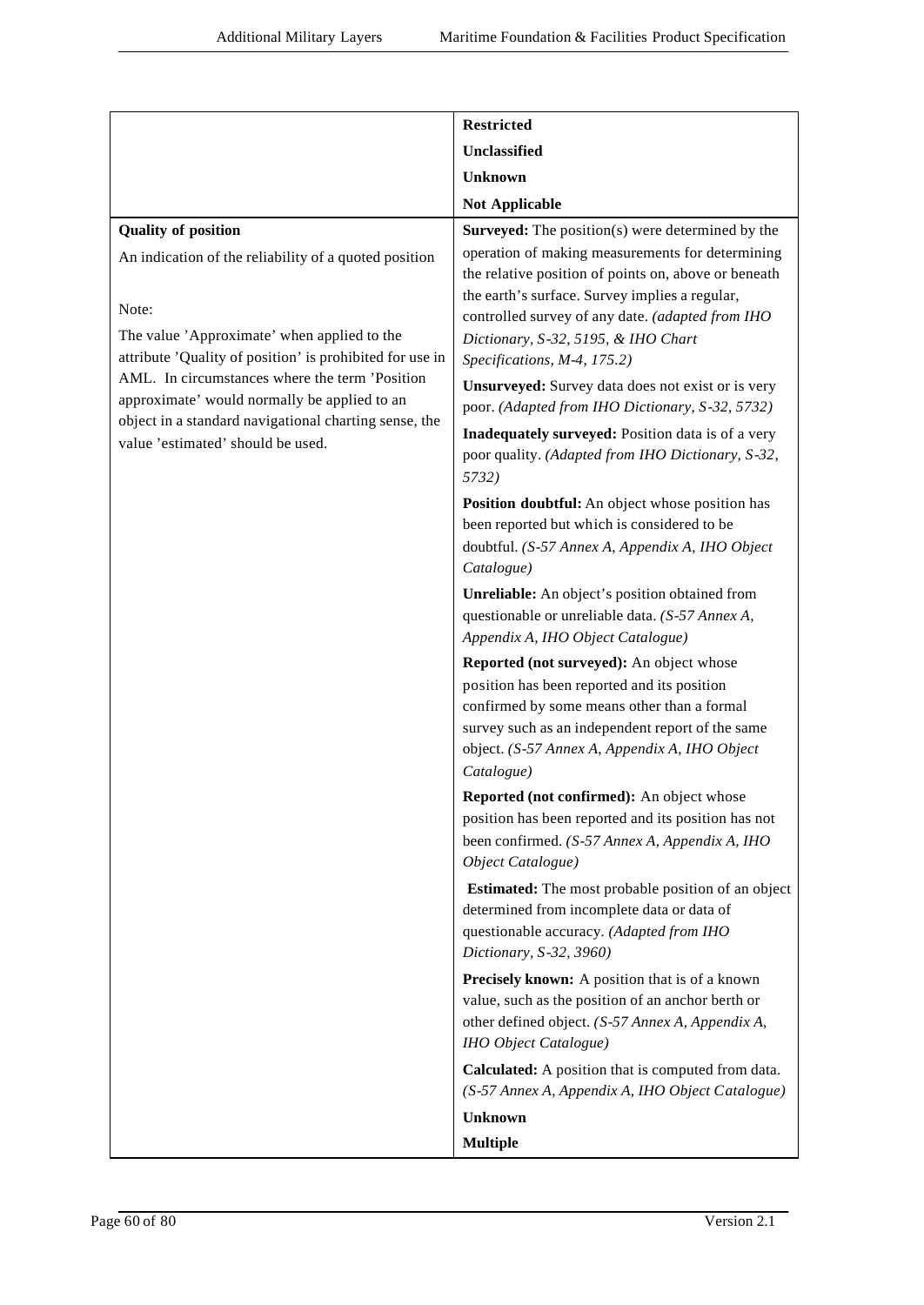|                                                                                                                                                      | <b>Not Applicable</b>                                                                                                                                                                                                   |
|------------------------------------------------------------------------------------------------------------------------------------------------------|-------------------------------------------------------------------------------------------------------------------------------------------------------------------------------------------------------------------------|
|                                                                                                                                                      | Other                                                                                                                                                                                                                   |
| <b>Quality of sounding measurement</b><br>Indicates the reliability of the value of the sounding<br>(S-57 Annex A, Appendix A, IHO Object Catalogue) | Depth Known: The depth from chart datum to the<br>bottom is a known value. (S-57 Annex A, Appendix<br>A, IHO Object Catalogue)                                                                                          |
|                                                                                                                                                      | Depth Unknown: The depth from chart datum to<br>the bottom is unknown. $(S-57 \text{ } \text{Annex A}, \text{ } \text{Appendix A},$<br><b>IHO</b> Object Catalogue)                                                     |
|                                                                                                                                                      | Doubtful Sounding: A depth that may be less than<br>indicated. (Adapted from IHO Dictionary, S-32, 5th<br>Edition, 4840)                                                                                                |
|                                                                                                                                                      | Unreliable sounding: A depth that is considered to<br>be an unreliable value. (S-57 Annex A, Appendix A,<br>IHO Object Catalogue)                                                                                       |
|                                                                                                                                                      | No Bottom Found at Value Shown: Upon<br>investigation the bottom was not found at this depth.<br>(Adapted from IHO Dictionary, S-32, 5th Edition,<br>4848)                                                              |
|                                                                                                                                                      | Not regularly maintained: Depths may be altered<br>by human influence, but will not be routinely<br>maintained. (S-57 Annex A, Appendix A, IHO Object<br>Catalogue)                                                     |
|                                                                                                                                                      | Maintained Depth: The depth at which a channel<br>is kept by human influence, usually be dredging.<br>(IHO Dictionary, S-32, 5th Edition, 3057)                                                                         |
|                                                                                                                                                      | Least Depth Known: The shoalest depth over an<br>object is of known value. (Adapted from IHO<br>Dictionary, S-32, 5th Edition, 2705)                                                                                    |
|                                                                                                                                                      | Least Depth Unknown, Safe Clearance at Depth<br>Shown: The least depth over an object is unknown,<br>but there is considered to be safe clearance at this<br>depth. (S-57 Annex A, Appendix A, IHO Object<br>Catalogue) |
|                                                                                                                                                      | Value Reported (Not Surveyed): Depth value<br>obtained from a report, but not fully surveyed. (S-57)<br>Annex A, Appendix A, IHO Object Catalogue)                                                                      |
|                                                                                                                                                      | Value Reported (Not Confirmed): Depth Value<br>obtained from a report, which it has not been<br>possible to confirm. (S-57 Annex A, Appendix A,<br>IHO Object Catalogue)                                                |
|                                                                                                                                                      | <b>Not Applicable</b>                                                                                                                                                                                                   |
|                                                                                                                                                      | Other                                                                                                                                                                                                                   |
| Reference to a publication                                                                                                                           | Text string                                                                                                                                                                                                             |
| Reference to a specific location of any relevant<br>information within an external publication                                                       |                                                                                                                                                                                                                         |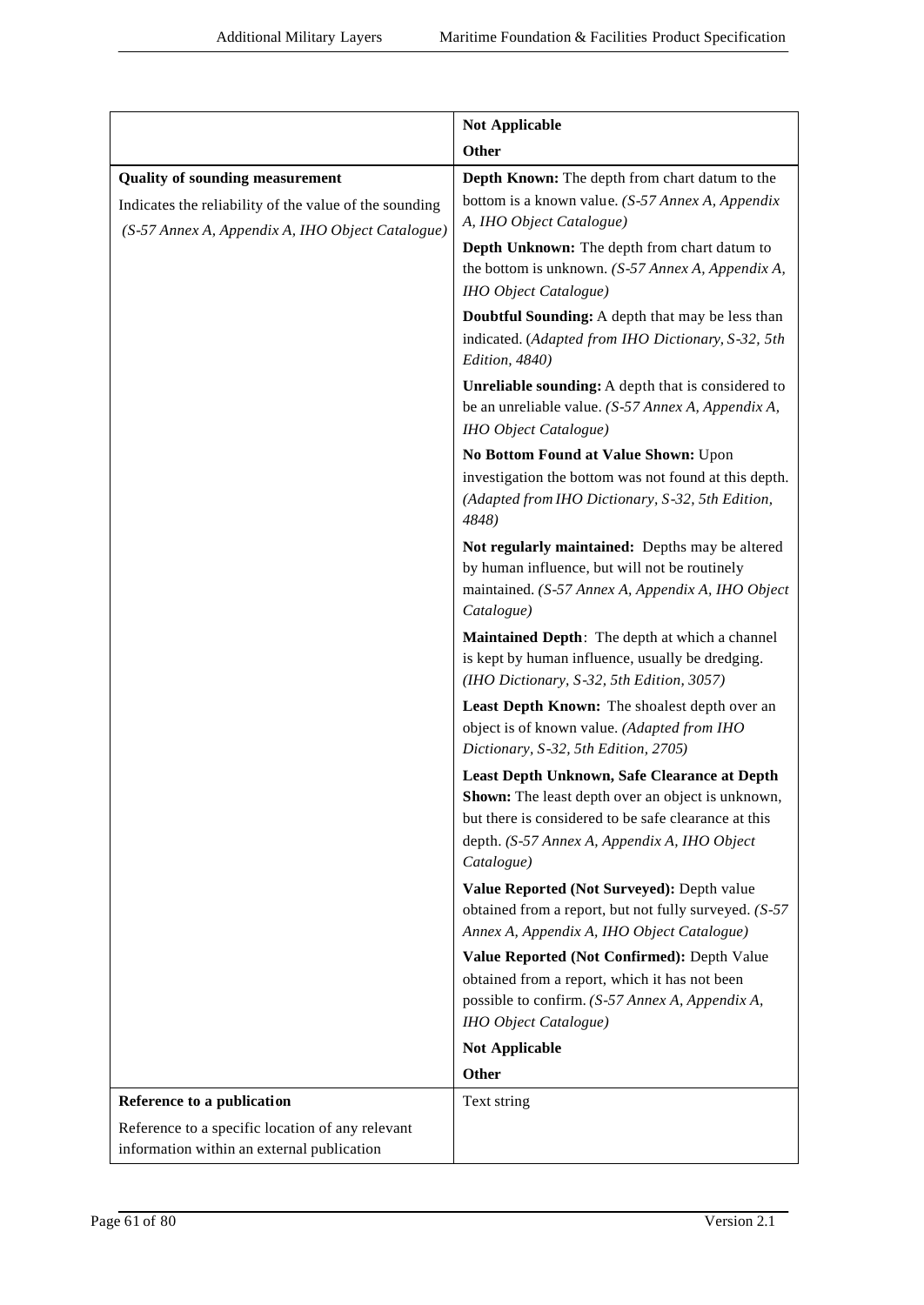| (AML)                                                                                                                         |                                                                                                                                                                                    |
|-------------------------------------------------------------------------------------------------------------------------------|------------------------------------------------------------------------------------------------------------------------------------------------------------------------------------|
| Reference year for magnetic variation                                                                                         | <b>CCYY</b>                                                                                                                                                                        |
| The reference year for magnetic variation values.                                                                             | The date should be encoded using 4 digits for the<br>calendar year (CCYY).                                                                                                         |
| <b>Relative Horizontal Accuracy</b>                                                                                           | Text string                                                                                                                                                                        |
| The horizontal error estimate for the distance<br>between two points, or the accuracy of one point<br>with respect to another |                                                                                                                                                                                    |
| <b>Relative Vertical Accuracy</b>                                                                                             | Text string                                                                                                                                                                        |
| The vertical error estimate for the distance between<br>two points, or the accuracy of one point with respect<br>to another   |                                                                                                                                                                                    |
| <b>Restriction(s)</b>                                                                                                         | <b>•anchoring prohibited:</b> an area within which                                                                                                                                 |
| Specific restrictions regarding entry and / or                                                                                | anchoring is not permitted.                                                                                                                                                        |
| activities that may / may not be permitted.<br>(AML)                                                                          | <b>*anchoring restricted:</b> a specified area designated<br>by appropriate authority, within which anchoring is<br>restricted in accordance with certain specified<br>conditions. |
|                                                                                                                               | <b>fishing prohibited:</b> an area within which fishing is<br>not permitted.                                                                                                       |
|                                                                                                                               | <b>fishing restricted:</b> a specified area designated by<br>appropriate authority, within which fishing is<br>restricted in accordance with certain specified<br>conditions.      |
|                                                                                                                               | <b>•trawling prohibited:</b> an area within which<br>trawling is not permitted.                                                                                                    |
|                                                                                                                               | <b>•trawling restricted:</b> a specified area designated by<br>appropriate authority, within which trawling is<br>restricted in accordance with certain specified<br>conditions.   |
|                                                                                                                               | <b>•diving prohibited:</b> an area within which diving is<br>not permitted.                                                                                                        |
|                                                                                                                               | <b>•diving restricted:</b> a specified area designated by<br>appropriate authority, within which diving is<br>restricted in accordance with certain specified<br>conditions.       |
|                                                                                                                               | <b>area to be avoided:</b> an IMO designated area to be<br>avoided, defined as a routeing measure. (adapted<br>from $M-4$ , 435.7)                                                 |
|                                                                                                                               | <b>Unknown</b>                                                                                                                                                                     |
|                                                                                                                               | <b>Multiple</b>                                                                                                                                                                    |
|                                                                                                                               | <b>Not Applicable</b>                                                                                                                                                              |
|                                                                                                                               | <b>Other</b>                                                                                                                                                                       |
| Seasonal end date                                                                                                             | <b>CCYYMMDD</b>                                                                                                                                                                    |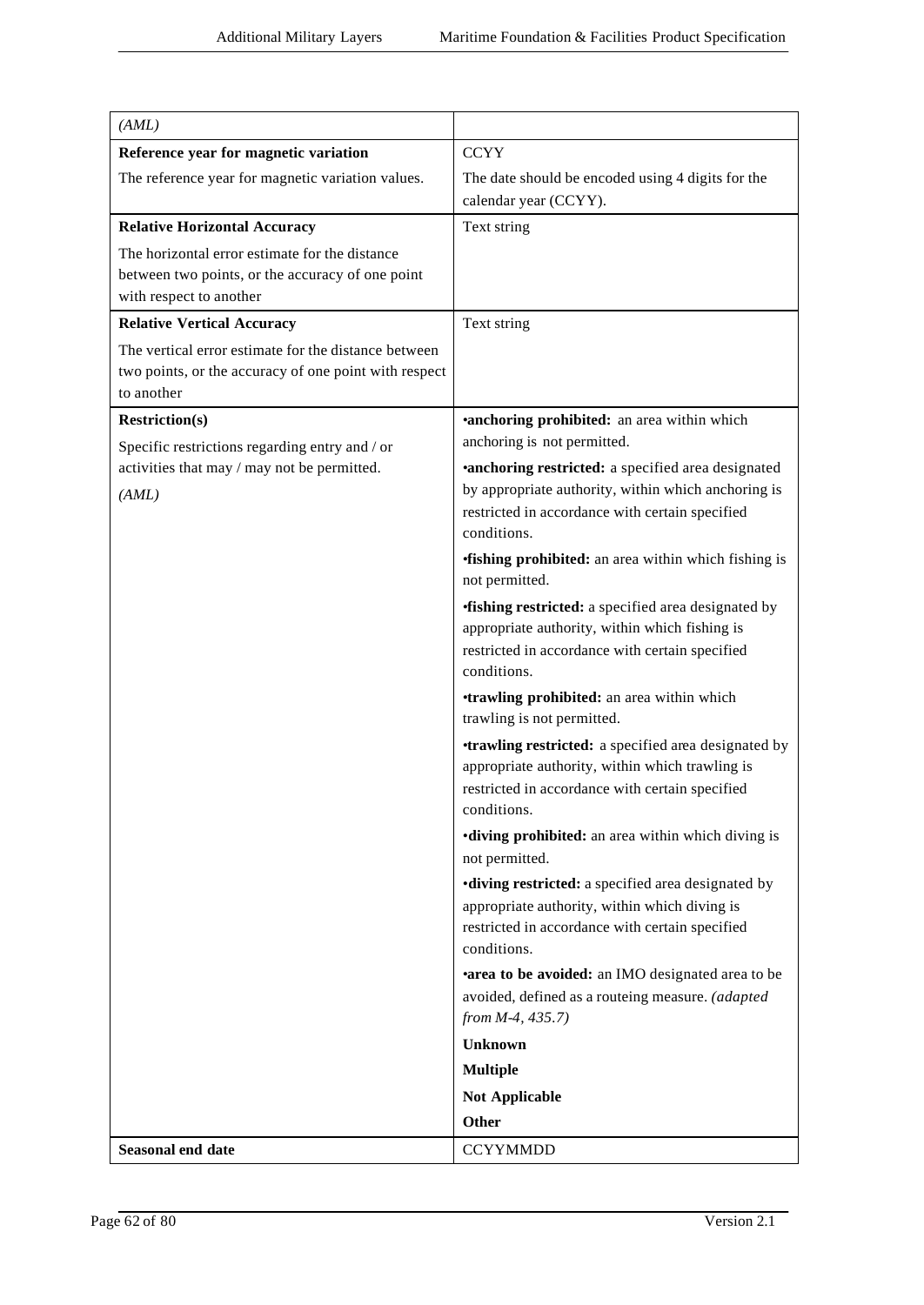| The end of the active period for a seasonal period.              | The date should be encoded using 4 digits for the                                                                                                                                           |
|------------------------------------------------------------------|---------------------------------------------------------------------------------------------------------------------------------------------------------------------------------------------|
| (AML)                                                            | calendar year (CCYY), 2 digits for the month (MM)                                                                                                                                           |
|                                                                  | (e.g. April = 04) and 2 digits for the day (DD).                                                                                                                                            |
| <b>Seasonal start date</b>                                       | <b>CCYYMMDD</b>                                                                                                                                                                             |
| The start of the active period for a seasonal period.            | The date should be encoded using 4 digits for the                                                                                                                                           |
| (AML)                                                            | calendar year (CCYY), 2 digits for the month (MM)                                                                                                                                           |
|                                                                  | (e.g. April = 04) and 2 digits for the day (DD).                                                                                                                                            |
| <b>Sounding Accuracy</b>                                         | Value: 0 - 99.9                                                                                                                                                                             |
| The best estimate of the accuracy of the sounding                | Units:<br>metres, fathoms or feet                                                                                                                                                           |
| data. The error is assumed to be positive and<br>negative.       | (units must be defined)                                                                                                                                                                     |
| (S-57 Annex A, Appendix A, Chapter 2 Attributes)                 | Resolution:<br>0.1                                                                                                                                                                          |
| <b>Sounding datum</b>                                            | <b>Approximate Lowest Astronomical Tide: An</b>                                                                                                                                             |
|                                                                  | arbitrary level, usually within $\pm$ 0.3m from that of                                                                                                                                     |
| Indicates the datum to which soundings are referred.             | Lowest Astronomical Tide (LAT). (Hydrographic                                                                                                                                               |
| (Adapted from S-57 Annex A, Appendix A, IHO<br>Object Catalogue) | Service, Royal Australian Navy)                                                                                                                                                             |
|                                                                  | <b>Approximate Mean Low Water Springs: An</b><br>arbitrary level, usually within $\pm$ 0.3m from that of<br>Mean Low Water Springs (MLWS). (Hydrographic<br>Service, Royal Australian Navy) |
|                                                                  |                                                                                                                                                                                             |
|                                                                  | <b>Approximate Mean Low Water: An arbitrary</b><br>level, usually within $\pm$ 0.3m from that of Mean Low<br>Water (MLW). (Hydrographic Service, Royal<br>Australian Navy)                  |
|                                                                  | <b>Approximate Mean Lower Low Water: An</b><br>arbitrary level, usually within $\pm$ 0.3m from that of<br>Mean Lower Low Water (MLLW). (Hydrographic<br>Service, Royal Australian Navy)     |
|                                                                  | Approximate Mean Sea Level: An arbitrary level,<br>usually within $\pm$ 0.3m from that of Mean Sea Level<br>(MSL). (Hydrographic Service, Royal Australian<br>Navy)                         |
|                                                                  | Equinoctial Spring Low Water: The level of low                                                                                                                                              |
|                                                                  | water springs near the time of an equinox. $(S-57)$<br>Annex A, Appendix A, IHO Object Catalogue)                                                                                           |
|                                                                  | High Water Springs: An arbitrary level,<br>approximating that of Mean High Water Springs<br>(MHWS). (Hydrographic Service, Royal Australian<br>Navy)                                        |
|                                                                  | High Water: The highest level reached at a place                                                                                                                                            |
|                                                                  | by the water surface in one tidal cycle. Also called                                                                                                                                        |
|                                                                  | high tide. (IHO Dictionary, S-32, 5th Edition, 2251)                                                                                                                                        |
|                                                                  | Higher High Water Large Tide (HHWLT): The                                                                                                                                                   |
|                                                                  | average of the highest high waters, one from each of<br>19 years of observations. (S-57 Annex A, Appendix                                                                                   |
|                                                                  |                                                                                                                                                                                             |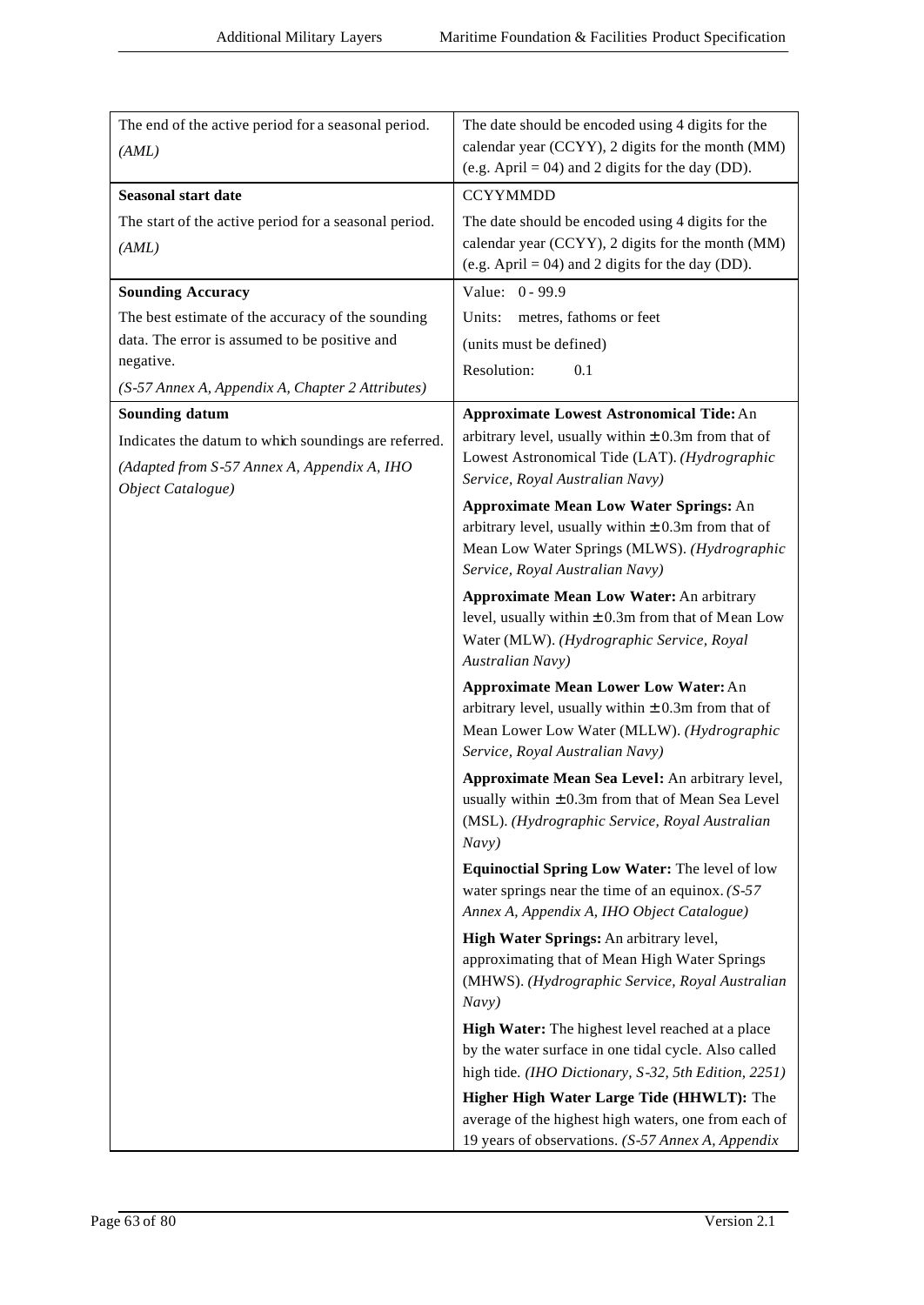| A, IHO Object Catalogue)                                                                                                                                                                                                                                              |
|-----------------------------------------------------------------------------------------------------------------------------------------------------------------------------------------------------------------------------------------------------------------------|
| <b>Highest Astronomical Tide (HAT): The highest</b><br>level which can be predicted to occur under average<br>meteorological conditions and under any<br>combination of astronomical conditions. (Adapted<br>from Admiralty Tide Tables)                              |
| Indian Spring Low Water (ISLW): An arbitrary<br>tidal datum approximating the level of the mean of<br>the lower low water at spring tides. Also called<br>Indian tidal plane. (IHO Dictionary, S-32, 5th<br>Edition, 2427)                                            |
| <b>International Great Lakes Datum 1985 (IGLD</b><br>1985): A vertical reference system with its zero<br>based on the mean water level at Rimo uski/Pointe-<br>au-Père, Quebec, over the period 1970 to 1988. (S-<br>57 Annex A, Appendix A, IHO Object Catalogue)    |
| Local Datum: An arbitrary datum defined by a<br>local harbour authority, from which levels and tidal<br>heights are measured by this authority. (S-57 Annex<br>A, Appendix A, IHO Object Catalogue)                                                                   |
| Low Water Springs: An arbitrary level,<br>approximating that of Mean Low Water Springs<br>(MLWS). (Hydrographic Service, Royal Australian<br>Navy)                                                                                                                    |
| Low Water: An approximation of mean low water<br>adopted as the reference level for a limited area,<br>irrespective of better determinations at a later date.<br>Used mostly in harbour and river engineering. $(S-57)$<br>Annex A, Appendix A, IHO Object Catalogue) |
| Lower Low Water Large Tide (LLWLT): The                                                                                                                                                                                                                               |
| average of the lowest low waters, one from each of<br>19 years of observations. (S-57 Annex A, Appendix<br>A, IHO Object Catalogue)                                                                                                                                   |
| Lowest Astronomical Tide (LAT): The lowest tide<br>level which can be predicted to occur under average<br>meteorological conditions and under any<br>combination of astronomical conditions. (IHO<br>Dictionary, S-32, 5th Edition, 2936)                             |
| Lowest Low Water: An arbitrary level conforming                                                                                                                                                                                                                       |
| to the lowest tide observed at a place, or somewhat<br>lower. (S-57 Annex A, Appendix A, IHO Object<br>Catalogue)                                                                                                                                                     |
| Lowest Low Water Springs: An arbitrary level                                                                                                                                                                                                                          |
| conforming to the lowest water level observed at a<br>place at spring tides during a period of time shorter<br>than 19 years. (Hydrographic Service, Royal                                                                                                            |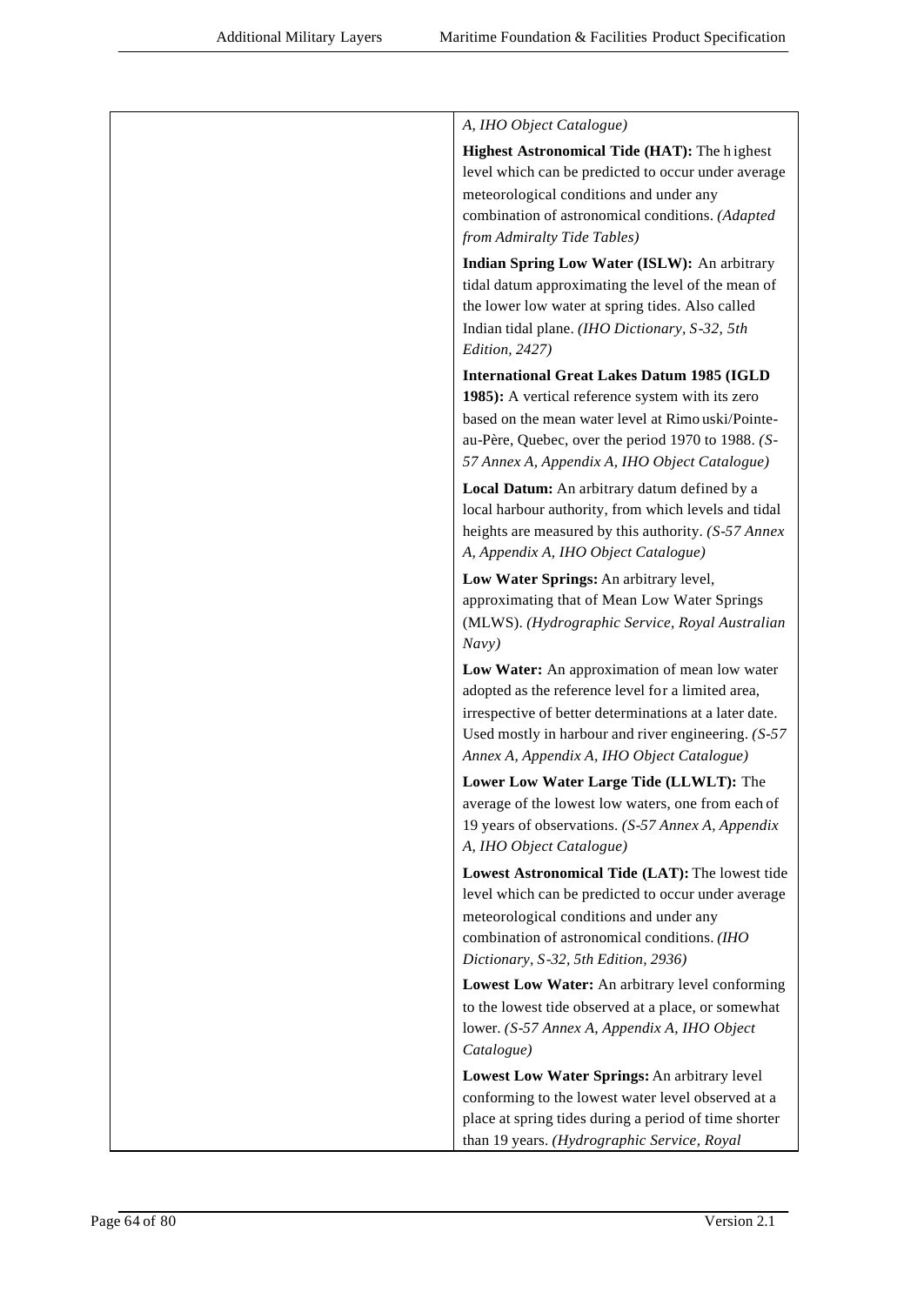| Australian Navy)                                                                                                                                                                                                                                                                                     |
|------------------------------------------------------------------------------------------------------------------------------------------------------------------------------------------------------------------------------------------------------------------------------------------------------|
| Mean High Water (MHW): The average height of<br>all high waters at a place over a 19-year period.<br>(IHO Dictionary, S-32, 5th Edition, 3141)                                                                                                                                                       |
| Mean High Water Springs (MHWS): The average<br>height of the high waters of spring tides. Also<br>called spring high water. (IHO Dictionary, S-32, 5th<br>Edition, 3144)                                                                                                                             |
| Mean Higher High Water (MHHW): The average                                                                                                                                                                                                                                                           |
| height of higher high waters at a place over a 19-<br>year period. (IHO Dictionary, S-32, 5th Edition,<br>3140)                                                                                                                                                                                      |
| Mean Low Water (MLW): The average height of<br>all low waters at a place over a 19-year period. (IHO<br>Dictionary, S-32, 5th Edition, 3147)                                                                                                                                                         |
| Mean Low Water Springs (MLWS): The average<br>height of the low waters of spring tides. Also called<br>spring low water. (IHO Dictionary, S-32, 5th<br>Edition, 3150)                                                                                                                                |
| Mean Lower Low Water (MLLW): The average<br>height of the lower low waters at a place over a 19-<br>year period. (IHO Dictionary, S-32, 5th Edition,<br>3145)                                                                                                                                        |
| Mean Lower Low Water Springs (MLLWS): The<br>average height of lower low water springs at a place.<br>(IHO Dictionary, S-32, 5th Edition, 3146)                                                                                                                                                      |
| Mean Sea Level (MSL): The average height of the<br>surface of the sea at a tide station for all stages of<br>the tide over a 19-year period, usually determined<br>from hourly height readings measured from a fixed<br>predetermined reference level. (IHO Dictionary, S-<br>32, 5th Edition, 3156) |
| Mean Tide Level (MTL): The level mid-way                                                                                                                                                                                                                                                             |
| between one or more successive high and low<br>waters. It may be computed by averaging the four<br>tidal levels (MHWS, MHWN, MLWN and MLWS<br>or MHHW, MLHW, MHLW and MLLW) for the<br>place concerned. (UKHO Tidal Branch)                                                                          |
| Mean Water Level: The average of all hourly                                                                                                                                                                                                                                                          |
| water levels over the available period of record. (S-<br>57 Annex A, Appendix A, IHO Object Catalogue)                                                                                                                                                                                               |
| Nearly Highest High Water: An arbitrary level<br>approximating the highest water level observed at a<br>place, usually equivalent to the high water springs.<br>(S-57 Annex A, Appendix A, IHO Object Catalogue)                                                                                     |
| Nearly Lowest Low Water: An arbitrary level                                                                                                                                                                                                                                                          |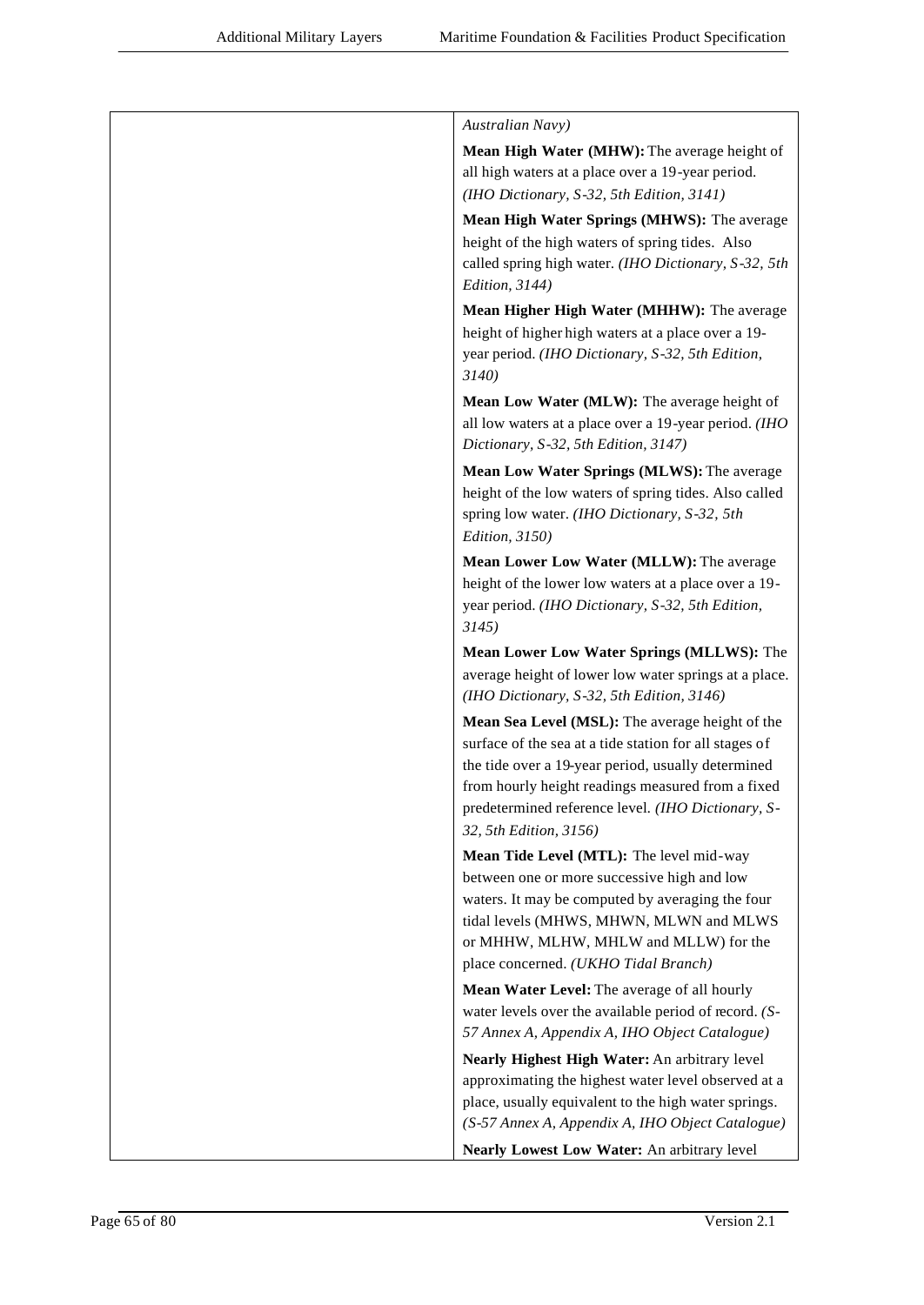|                                                                           | approximating the lowest water level observed at a<br>place, usually equivalent to the Indian Spring Low<br>Water (ISLW). (Hydrographic Service, Royal |
|---------------------------------------------------------------------------|--------------------------------------------------------------------------------------------------------------------------------------------------------|
|                                                                           | Australian Navy)                                                                                                                                       |
|                                                                           | <b>Unknown</b>                                                                                                                                         |
|                                                                           | <b>Not Applicable</b>                                                                                                                                  |
|                                                                           | <b>Other</b>                                                                                                                                           |
| Source agency                                                             | <b>IHO Codes for Producing Agencies</b>                                                                                                                |
| The agency responsible for the production of the<br>source. (AML)         |                                                                                                                                                        |
| <b>Source country</b>                                                     | <b>IHO Codes for Producing Agencies</b>                                                                                                                |
| The country responsible for the production of the<br>source. (AML)        |                                                                                                                                                        |
| Source date                                                               | Indication:                                                                                                                                            |
| The date of issue of the source information, if<br>applicable. (AML)      | 4 digits for the calendar year (CCYY), 2 digits for<br>the month (MM) (e.g. April = 04) and 2 digits for<br>the day (DD).                              |
| <b>Source ID</b>                                                          | Text string                                                                                                                                            |
| Any ID of the source (e.g. chart number). (AML)                           |                                                                                                                                                        |
| <b>Source scale</b>                                                       | Unit:<br>None                                                                                                                                          |
| The scale at which the source data has been<br>compiled. (AML)            | Resolution:<br>1                                                                                                                                       |
| Source type                                                               | Text string                                                                                                                                            |
| The type of the source (e.g. chart or report). (AML)                      |                                                                                                                                                        |
| <b>Start Date</b>                                                         | Indication: CCYYMMDD                                                                                                                                   |
| Indicates the earliest date on which an object will be                    | The "start date" should be encoded using 4 digits for                                                                                                  |
| present.                                                                  | the calendar year (CCYY), 2 digits for the month<br>$(MM)$ (e.g. April = 04) and 2 digits for the day                                                  |
| (S-57 Annex A, Appendix A, Chapter 2 Attributes)                          | (DD).                                                                                                                                                  |
| <b>Status</b>                                                             | •permanent: intended to last or function                                                                                                               |
| Indicates the condition of the object in terms of<br>permanency or usage. | indefinitely. (The Concise Oxford Dictionary, 7th<br>Edition)                                                                                          |
| (S-57 Annex A, Appendix A, Chapter 2 Attributes)                          | <b>•occasional:</b> acting on special occasions; happening                                                                                             |
|                                                                           | irregularly. (The Concise Oxford Dictionary, 7th<br>Edition)                                                                                           |
|                                                                           | <b>•recommended:</b> presented as worthy of confidence,<br>acceptance, use, etc. (The Macquarie Dictionary<br>1988)                                    |
|                                                                           | <b>not in use:</b> no longer used for the purpose                                                                                                      |
|                                                                           | intended; disused.                                                                                                                                     |
|                                                                           | •periodic / intermittent: recurring at intervals. (The<br>Concise Oxford Dictionary, 7th Edition)                                                      |
|                                                                           | <b>•reserved:</b> set apart for some specific use. (adapted                                                                                            |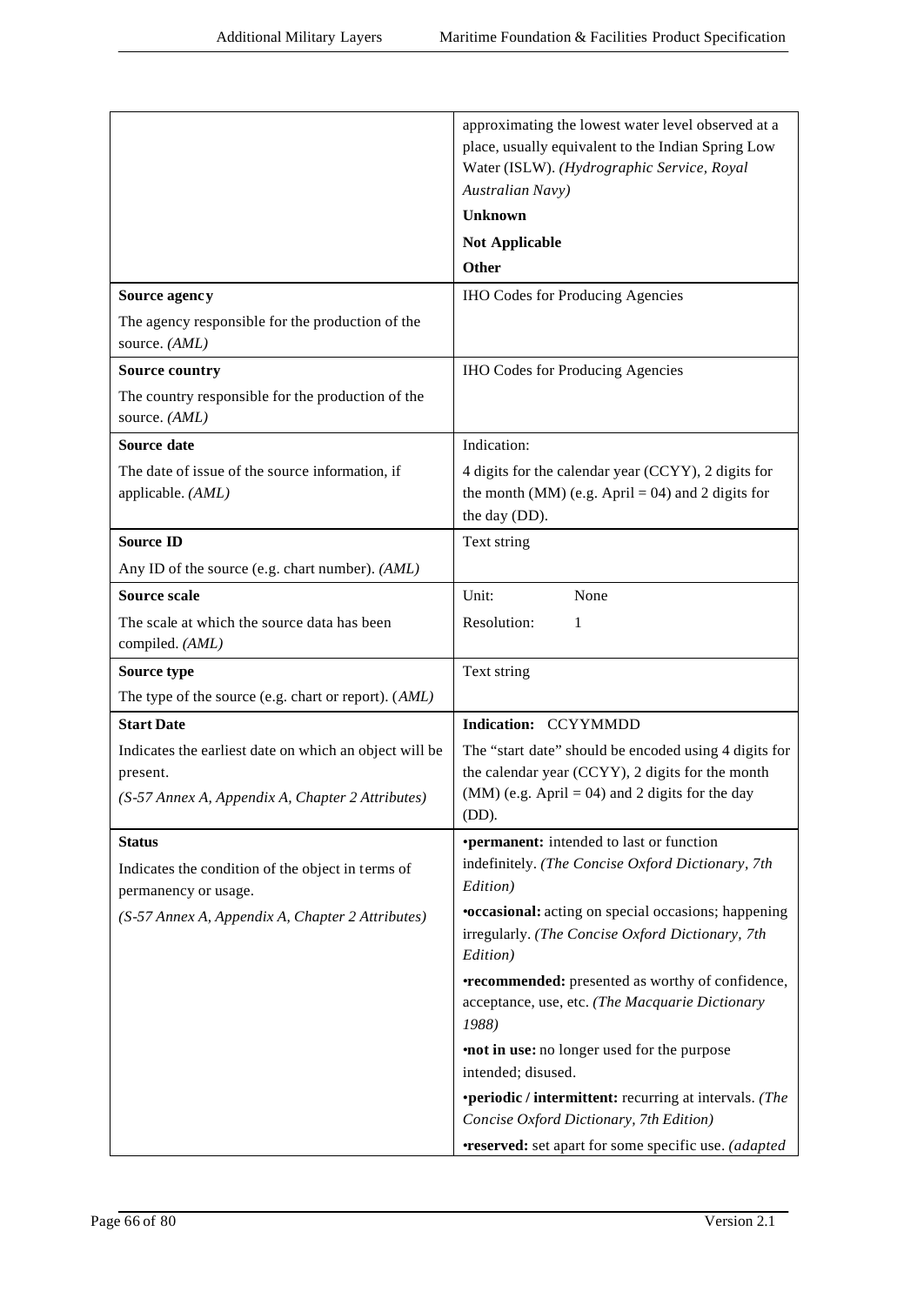|                                                       | from The Concise Oxford Dictionary, 7th Edition)                          |
|-------------------------------------------------------|---------------------------------------------------------------------------|
|                                                       | <b>•temporary:</b> meant to last only for a time. (The                    |
|                                                       | Concise Oxford Dictionary)                                                |
|                                                       | <b>•private:</b> not in public ownership or operation.                    |
|                                                       | <b>•mandatory:</b> compulsory; enforced. (The Concise                     |
|                                                       | Oxford Dictionary, 7th Edition)                                           |
|                                                       | <b>*extinguished:</b> no longer illuminated.                              |
|                                                       | <b>illuminated:</b> lit by floodlights, strip lights, etc.                |
|                                                       | <b>historic:</b> famous in history; of historic interest.                 |
|                                                       | (The Concise Oxford Dictionary, 7th Edition.)                             |
|                                                       | ·public: belonging to, available to, used, or shared                      |
|                                                       | by the community as a whole and not restricted to                         |
|                                                       | private use. (adapted from The New Shorter Oxford                         |
|                                                       | English Dictionary, 1993)                                                 |
|                                                       | <b>synchronized:</b> occur at a time, coincide in point of                |
|                                                       | time, be contemporary or simultaneous. (The New                           |
|                                                       | Shorter Oxford English Dictionary, 1993)                                  |
|                                                       | •watched: looked at or observed over a period of                          |
|                                                       | time especially so as to be aware of any movement                         |
|                                                       | or change. (adapted from The New Shorter Oxford                           |
|                                                       | English Dictionary, 1993)                                                 |
|                                                       | <b>•un-watched:</b> usually automatic in operation,                       |
|                                                       | without any permanently-stationed personnel to                            |
|                                                       | superintend it. (adapted from IHO Dictionary, S-32,<br>5th Edition, 2814) |
|                                                       | <b>existence doubtful:</b> an object that has been                        |
|                                                       | reported but has not been definitely determined to                        |
|                                                       | exist.                                                                    |
|                                                       | <b>Unknown</b>                                                            |
|                                                       | <b>Multiple</b>                                                           |
|                                                       | <b>Not Applicable</b>                                                     |
|                                                       | Other                                                                     |
| <b>Supporting textual information</b>                 | Text string                                                               |
| Supporting (free text) information relevant to the    |                                                                           |
| object that cannot be explicitly encoded in any other |                                                                           |
| attribute                                             |                                                                           |
| Supporting textual information (in national           | Text string                                                               |
| language characters                                   |                                                                           |
| Supporting (free text) information in national        |                                                                           |
| language characters relevant to the object that       |                                                                           |
| cannot be explicitly encoded in any other attribute   |                                                                           |
| <b>Text file reference</b>                            | Text string                                                               |
| The file name relating to an external text file       |                                                                           |
| Text file reference (in national language             | Text string                                                               |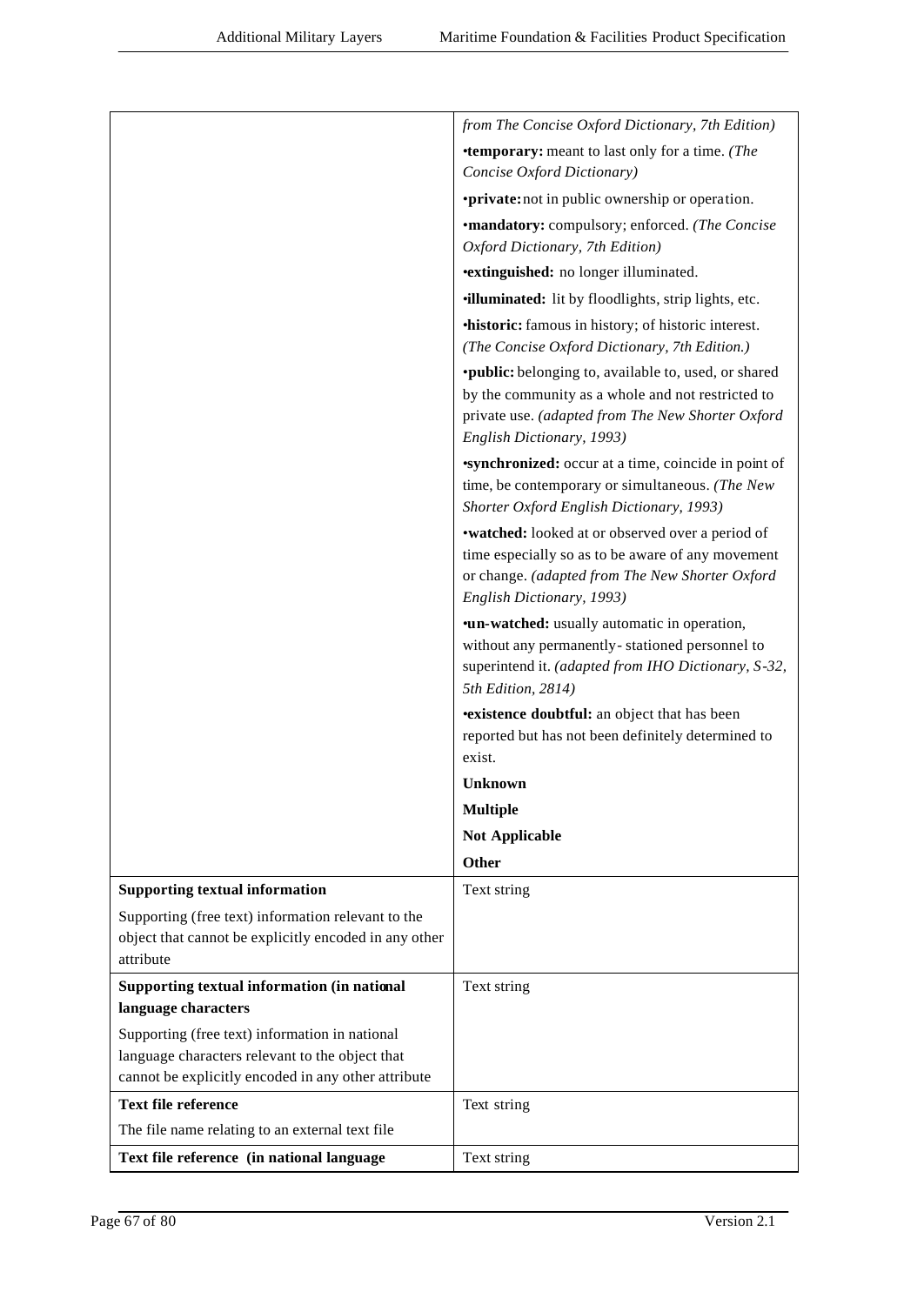| characters)                                           |                                                                                                 |
|-------------------------------------------------------|-------------------------------------------------------------------------------------------------|
| The file name (in national language characters)       |                                                                                                 |
| relating to an external text file                     |                                                                                                 |
| <b>Textual description</b>                            | Text string                                                                                     |
| The actual words used to define a particular thing,   |                                                                                                 |
| for the capture of information related to the feature |                                                                                                 |
| "User Defined" (adapted from SOED)                    |                                                                                                 |
| Tidal stream - panel values                           | REFSTA, WL, ddd, v.v, ddd, v.v<br>etc                                                           |
| Identifies the reference station with reference water | <b>REFSTA:</b> reference station (text string)                                                  |
| level and the direction of the flow and the springs   | WL: reference water level                                                                       |
| rate from 6 hours before to 6 hours after high water  | and encoded in comma separated pairs                                                            |
| (HW) or low water (LW) at the reference station at    | ddd: flow direction (degrees)                                                                   |
| hourly intervals.                                     | v.v: velocity (knots)                                                                           |
|                                                       |                                                                                                 |
| Tidal stream, current - time series values            | ddd, v. vddd, v. v<br>etc                                                                       |
| Values for a direction and velocity time series.      | Encoded as comma separated values.                                                              |
|                                                       | ddd: direction (degrees)                                                                        |
|                                                       | v.v: velocity (knots)                                                                           |
| Tide - accuracy of water level                        | $\bullet$ better than 0.1 m and 10 minutes                                                      |
| The accuracy of the water level, comparative to the   | •worse than 0.1 m and 10 minutes                                                                |
| accuracy of standard port predictions.                |                                                                                                 |
|                                                       |                                                                                                 |
| Tide - high and low water levels                      | CCYYMMDDThhmm, xxx.x                                                                            |
| Information on the times and heights of high and      | Dates / times and heights should be encoded in                                                  |
| low waters for each day of the duration of the time   | pairs, each value separated by a comma.                                                         |
| series.                                               | The date should be encoded using 4 digits for the                                               |
|                                                       | calendar year (CCYY), 2 digits for the month (MM)                                               |
|                                                       | and 2 digits for the day (DD), separated by a capital<br>T from the hour (hh) and minutes (mm). |
|                                                       |                                                                                                 |
|                                                       | Height value: 0 - 99.9                                                                          |
|                                                       | Height units: metres                                                                            |
|                                                       | Resolution:<br>0.1                                                                              |
| Tide - method of tidal prediction                     | simplified harmonic method of tidal prediction:                                                 |
|                                                       | prediction of tidal heights by combining a simplified                                           |
|                                                       | set of harmonic constituents into a single<br>time/height curve.                                |
|                                                       | <b>full harmonic method of tidal prediction:</b>                                                |
|                                                       | prediction of tidal heights by combining a complete                                             |
|                                                       | set of harmonic constituents into a single                                                      |
|                                                       | time/height curve.                                                                              |
|                                                       | •time and height difference non-harmonic                                                        |
|                                                       | method: prediction of high and low water times                                                  |
|                                                       | and heights by modification of the high and low                                                 |
|                                                       | water times and heights of a known time/height                                                  |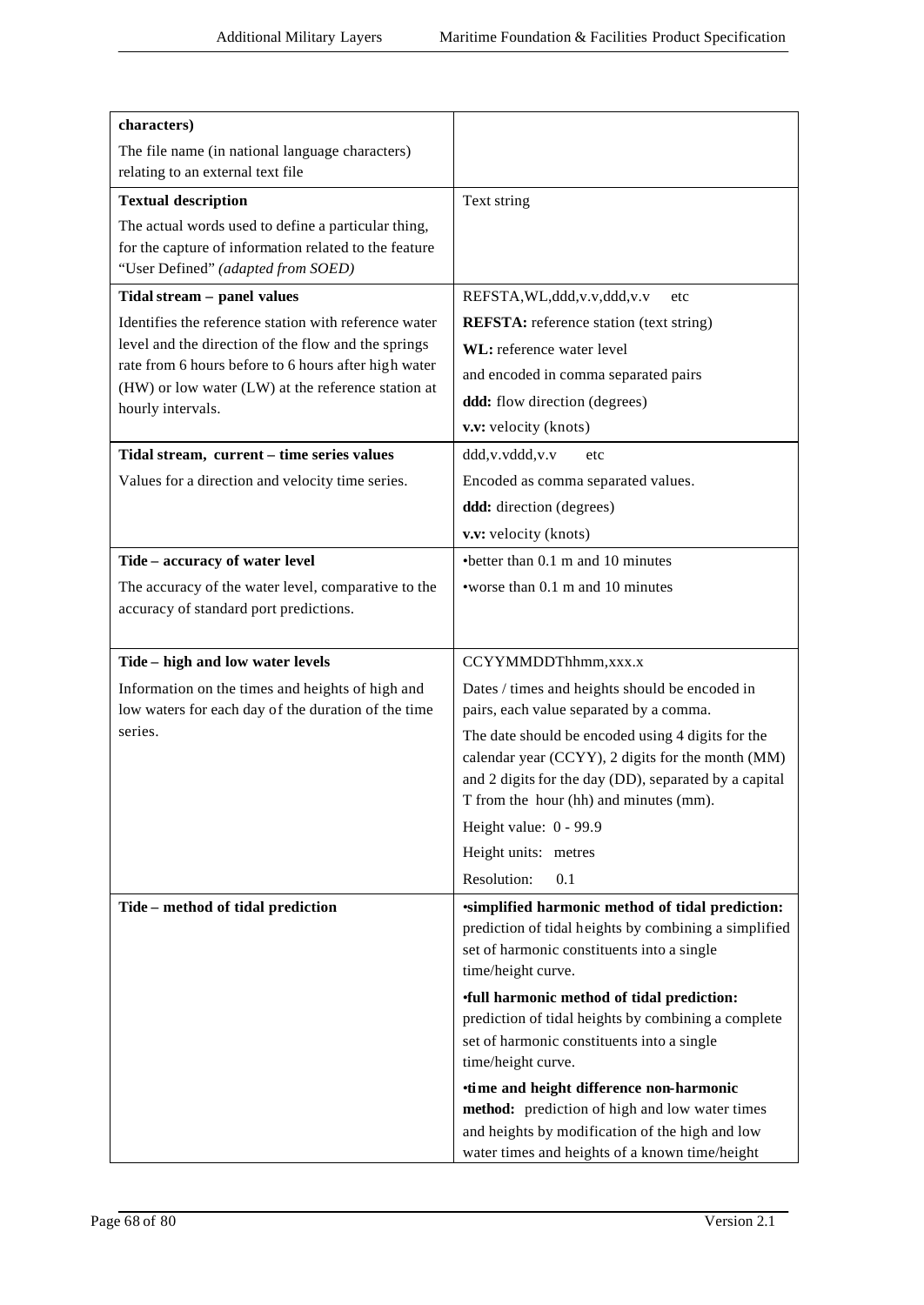|                                                       | curve.                                                                                                     |
|-------------------------------------------------------|------------------------------------------------------------------------------------------------------------|
|                                                       | <b>Unknown</b>                                                                                             |
|                                                       | <b>Not Applicable</b>                                                                                      |
|                                                       | <b>Other</b>                                                                                               |
| Tide - time and height differences                    | REFSTA, hhmm, x.x, v.v,                                                                                    |
| The time and tidal height or tidal stream rate        | <b>REFSTA:</b> reference station (text string)                                                             |
| difference comparative to a reference station.        | time difference $(\pm)$<br>hhmm:                                                                           |
|                                                       | height difference ((-) metres)<br><b>X.X:</b>                                                              |
|                                                       | rate difference (-) knots)<br>V.V:                                                                         |
| Tide - time series values                             | X.X,X.X,X.X,X.X<br>etc                                                                                     |
| Indicates the values of a time series.                | $\pm$ height (metres)<br>X.X                                                                               |
| Tide – value of harmonic constituents                 | A table defined by comma separated values which                                                            |
| Harmonic constituents are the harmonic elements in    | define the following: number of columns, number of                                                         |
| a mathematical expression for the tide producing      | rows, column headings, row headings, cell values.                                                          |
| force and in the corresponding formula for the tidal  |                                                                                                            |
| curve. Each constituent represents a periodic         |                                                                                                            |
| change or variation in the relative positions of the  |                                                                                                            |
| earth, moon and sun.                                  |                                                                                                            |
| Tide, current - time interval of values               | mm.m,mm.m,mm.m<br>etc                                                                                      |
| Indicates the interval between the values in any time | mm.m time interval (minutes)                                                                               |
| series i.e. tidal, current or other data.             |                                                                                                            |
| <b>Time end</b>                                       | <b>CCYYMMDDThhmmss</b>                                                                                     |
| Indicates the end of an active period.                | The date should be encoded using 4 digits for the                                                          |
|                                                       | calendar year (CCYY), 2 digits for the month (MM)<br>and 2 digits for the day (DD), separated by a capital |
|                                                       | T from the hour (hh), minutes (mm), and                                                                    |
|                                                       | seconds(ss).                                                                                               |
| <b>Time start</b>                                     | <b>CCYYMMDDThhmmss</b>                                                                                     |
| Indicates the start of an active period.              | The date should be encoded using 4 digits for the                                                          |
|                                                       | calendar year (CCYY), 2 digits for the month (MM)                                                          |
|                                                       | and 2 digits for the day (DD), separated by a capital                                                      |
|                                                       | T from the hour (hh), minutes (mm), and                                                                    |
|                                                       | seconds(ss).                                                                                               |
| <b>Traffic flow</b>                                   | <b>inbound:</b> traffic flow in a general direction toward                                                 |
| An indication of the general traffic flow in relation | a port or similar destination.                                                                             |
| to, or associated with, the feature.                  | <b>•outbound:</b> traffic flow in a general direction away                                                 |
| (AML)                                                 | from a port or similar point of origin.                                                                    |
|                                                       | <b>•one-way:</b> traffic flow in one general direction<br>only.                                            |
|                                                       | <b>•two-way:</b> traffic flow in two generally opposite                                                    |
|                                                       | directions.                                                                                                |
|                                                       | <b>Unknown</b>                                                                                             |
|                                                       | <b>Not Applicable</b>                                                                                      |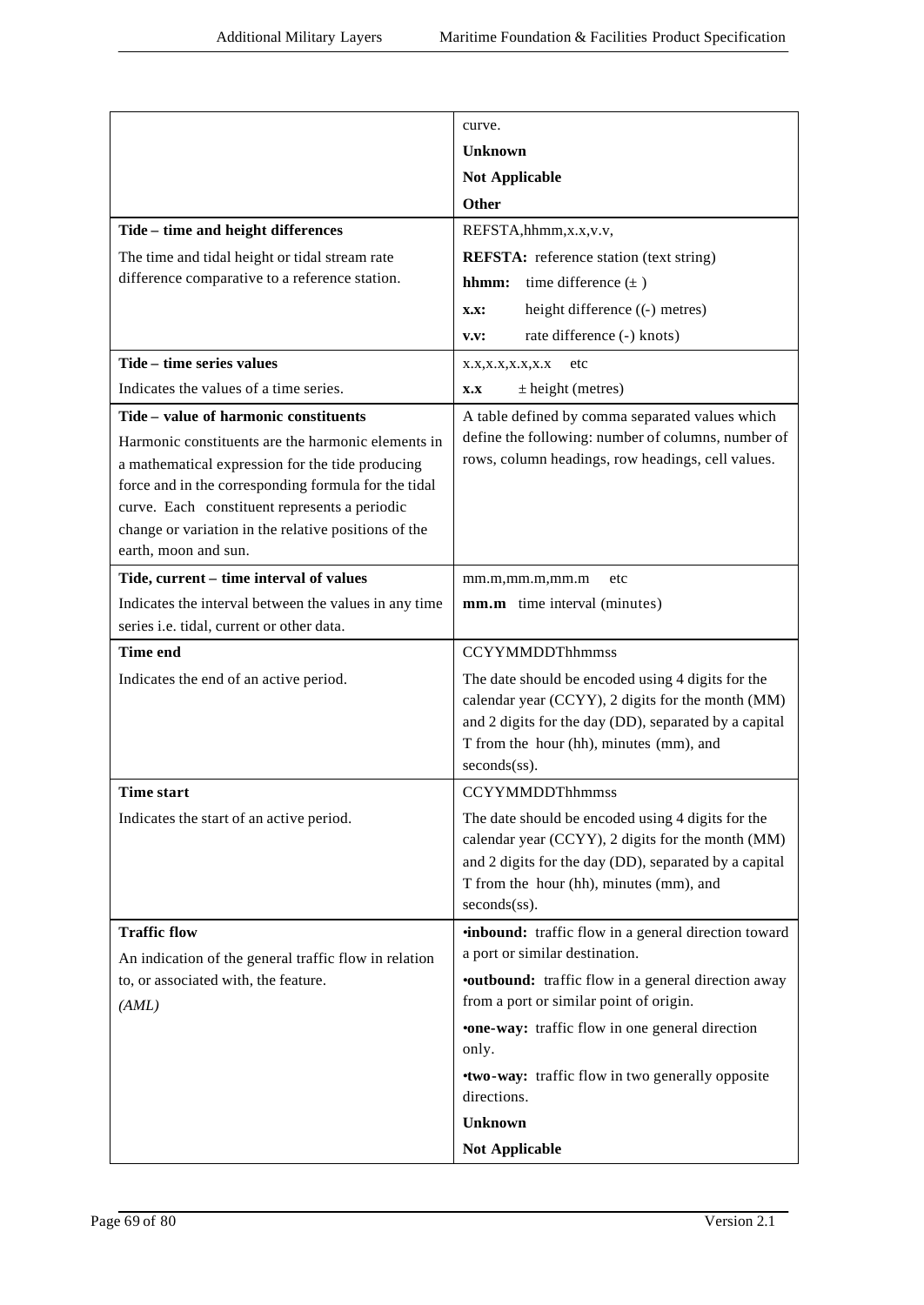|                                                 | Other                                                                                                                                                                                                 |
|-------------------------------------------------|-------------------------------------------------------------------------------------------------------------------------------------------------------------------------------------------------------|
| Type of built-up area                           | <b>urban area:</b> an area predominantly occupied by<br>man-made structures used for residential,<br>commercial, and industrial purposes. (Nautical<br>Chart Manual, US Department of Commerce, 1992) |
|                                                 | <b>settlement:</b> a small collection of dwellings in a<br>remote area.                                                                                                                               |
|                                                 | <b>•town:</b> any considerable collection of dwellings<br>and other buildings larger than a village, but not<br>incorporated as a city.                                                               |
|                                                 | <b>•city:</b> a major town inhabited by a large permanent<br>community with all essential services.                                                                                                   |
|                                                 | Unknown                                                                                                                                                                                               |
|                                                 | <b>Not Applicable</b>                                                                                                                                                                                 |
|                                                 | Other                                                                                                                                                                                                 |
| Type of cable                                   | <b>•power line:</b> a cable used for the supply of<br>electricity.                                                                                                                                    |
|                                                 | <b>*telephone:</b> a cable used for the transmission of<br>telephone signals.                                                                                                                         |
|                                                 | <b>•telegraph:</b> a cable used for the transmission of<br>telegraph signals.                                                                                                                         |
|                                                 | <b>·data transmission:</b> a cable used for the<br>transmission of data.                                                                                                                              |
|                                                 | <b>fibre optic:</b> a cable comprised of multiple bundles<br>of extremely thin flexible glass, transmitting light by<br>total internal reflection. (Adapted from Chambers<br>Concise Dictionary)      |
|                                                 | <b>Unknown</b>                                                                                                                                                                                        |
|                                                 | <b>Multiple</b>                                                                                                                                                                                       |
|                                                 | <b>Not Applicable</b>                                                                                                                                                                                 |
|                                                 | Other                                                                                                                                                                                                 |
| Value of annual change in magnetic variation    | SXX.X                                                                                                                                                                                                 |
| The annual change in magnetic variation values. | negative sign for west (-)<br>s:                                                                                                                                                                      |
|                                                 | Value: 0.1 - 99.9                                                                                                                                                                                     |
|                                                 | Units: minute                                                                                                                                                                                         |
|                                                 | Resolution: 0.1                                                                                                                                                                                       |
| Value of local magnetic anomaly                 | XX.X                                                                                                                                                                                                  |
| The value of the deviation from the normal      | Value: 0.1 - 99.9                                                                                                                                                                                     |
| magnetic variation.                             | Units: minute                                                                                                                                                                                         |
|                                                 | Resolution: 0.1                                                                                                                                                                                       |
| Value of magnetic variation                     | SXX.XX                                                                                                                                                                                                |
| The magnetic variation value.                   | negative sign for west (-)<br>s:                                                                                                                                                                      |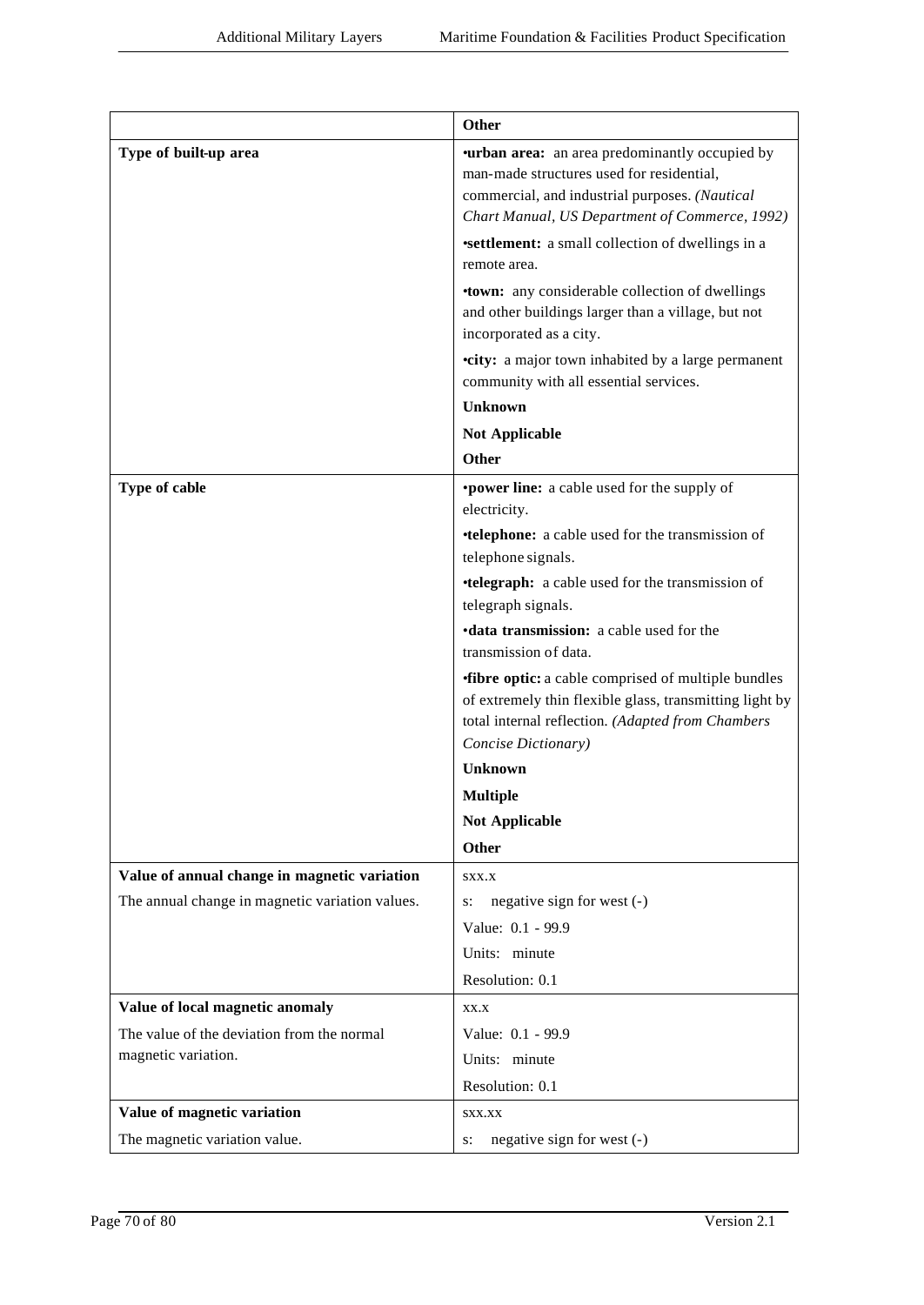|                                                                                                                                                       | Value: 0.1 - 99.99                                                                                                                                                                                                                                                                                                                                                                                                                                                                                                                                                                                                                                                                                                                                                                                                                                                                  |
|-------------------------------------------------------------------------------------------------------------------------------------------------------|-------------------------------------------------------------------------------------------------------------------------------------------------------------------------------------------------------------------------------------------------------------------------------------------------------------------------------------------------------------------------------------------------------------------------------------------------------------------------------------------------------------------------------------------------------------------------------------------------------------------------------------------------------------------------------------------------------------------------------------------------------------------------------------------------------------------------------------------------------------------------------------|
|                                                                                                                                                       | Units: degree                                                                                                                                                                                                                                                                                                                                                                                                                                                                                                                                                                                                                                                                                                                                                                                                                                                                       |
|                                                                                                                                                       | Resolution: 0.01                                                                                                                                                                                                                                                                                                                                                                                                                                                                                                                                                                                                                                                                                                                                                                                                                                                                    |
| Value of nominal range                                                                                                                                | XX.X                                                                                                                                                                                                                                                                                                                                                                                                                                                                                                                                                                                                                                                                                                                                                                                                                                                                                |
| The nominal range at which an object can be seen or                                                                                                   | Value: 0.1 - 99.9                                                                                                                                                                                                                                                                                                                                                                                                                                                                                                                                                                                                                                                                                                                                                                                                                                                                   |
| a signal detected.                                                                                                                                    | Units: nautical mile                                                                                                                                                                                                                                                                                                                                                                                                                                                                                                                                                                                                                                                                                                                                                                                                                                                                |
|                                                                                                                                                       | Resolution: 0.1                                                                                                                                                                                                                                                                                                                                                                                                                                                                                                                                                                                                                                                                                                                                                                                                                                                                     |
| <b>Vertical Datum</b><br>Indicates the datum to which both heights and<br>soundings are referred.<br>(S-57 Annex A, Appendix A, Chapter 2 Attributes) | <b>Approximate Lowest Astronomical Tide: An</b><br>arbitrary level, usually within $\pm$ 0.3m from that of<br>Lowest Astronomical Tide (LAT). (Hydrographic<br>Service, Royal Australian Navy)<br><b>Approximate Mean Low Water Springs: An</b><br>arbitrary level, usually within $\pm$ 0.3m from that of<br>Mean Low Water Springs (MLWS). (Hydrographic<br>Service, Royal Australian Navy)<br><b>Approximate Mean Low Water: An arbitrary</b><br>level, usually within $\pm$ 0.3m from that of Mean Low<br>Water (MLW). (Hydrographic Service, Royal<br>Australian Navy)<br><b>Approximate Mean Lower Low Water: An</b><br>arbitrary level, usually within $\pm$ 0.3m from that of<br>Mean Lower Low Water (MLLW). (Hydrographic<br>Service, Royal Australian Navy)<br>Approximate Mean Sea Level: An arbitrary level,<br>usually within $\pm 0.3$ m from that of Mean Sea Level |
|                                                                                                                                                       | (MSL). (Hydrographic Service, Royal Australian<br>Navy)<br>Equinoctial Spring Low Water: The level of low<br>water springs near the time of an equinox. $(S-57)$<br>Annex A, Appendix A, IHO Object Catalogue)                                                                                                                                                                                                                                                                                                                                                                                                                                                                                                                                                                                                                                                                      |
|                                                                                                                                                       | High Water Springs: An arbitrary level,                                                                                                                                                                                                                                                                                                                                                                                                                                                                                                                                                                                                                                                                                                                                                                                                                                             |
|                                                                                                                                                       | approximating that of Mean High Water Springs<br>(MHWS). (Hydrographic Service, Royal Australian<br>Navy)                                                                                                                                                                                                                                                                                                                                                                                                                                                                                                                                                                                                                                                                                                                                                                           |
|                                                                                                                                                       | High Water: The highest level reached at a place<br>by the water surface in one tidal cycle. Also called<br>high tide. (IHO Dictionary, S-32, 5th Edition, 2251)                                                                                                                                                                                                                                                                                                                                                                                                                                                                                                                                                                                                                                                                                                                    |
|                                                                                                                                                       | Higher High Water Large Tide (HHWLT): The                                                                                                                                                                                                                                                                                                                                                                                                                                                                                                                                                                                                                                                                                                                                                                                                                                           |
|                                                                                                                                                       | average of the highest high waters, one from each of<br>19 years of observations. (S-57 Annex A, Appendix<br>A, IHO Object Catalogue)                                                                                                                                                                                                                                                                                                                                                                                                                                                                                                                                                                                                                                                                                                                                               |
|                                                                                                                                                       | Highest Astronomical Tide (HAT): The highest                                                                                                                                                                                                                                                                                                                                                                                                                                                                                                                                                                                                                                                                                                                                                                                                                                        |
|                                                                                                                                                       | level which can be predicted to occur under average                                                                                                                                                                                                                                                                                                                                                                                                                                                                                                                                                                                                                                                                                                                                                                                                                                 |
|                                                                                                                                                       | meteorological conditions and under any<br>combination of astronomical conditions. (Adapted                                                                                                                                                                                                                                                                                                                                                                                                                                                                                                                                                                                                                                                                                                                                                                                         |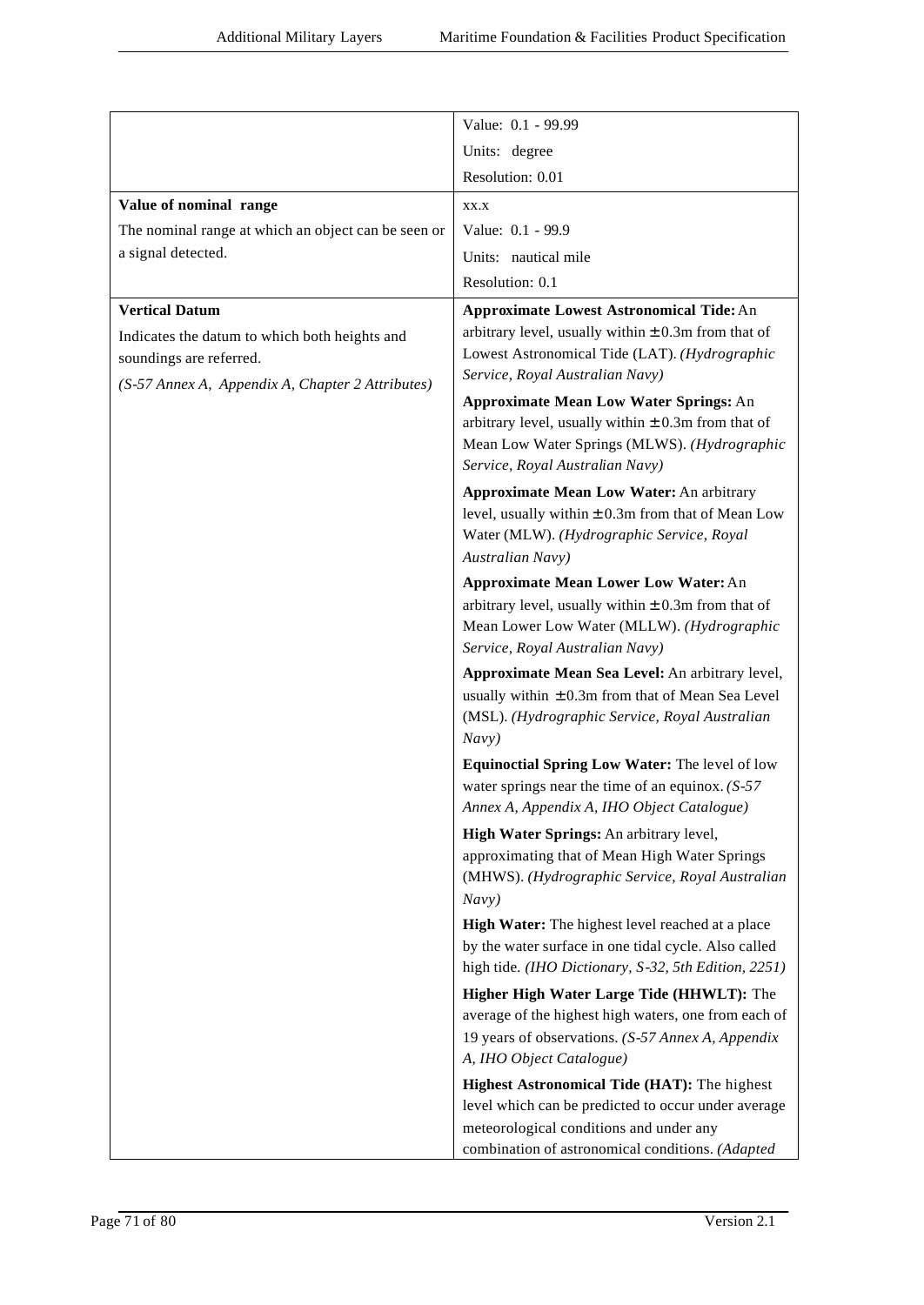| from Admiralty Tide Tables)                                                                                                                                                                                                               |
|-------------------------------------------------------------------------------------------------------------------------------------------------------------------------------------------------------------------------------------------|
| Indian Spring Low Water (ISLW): An arbitrary<br>tidal datum approximating the level of the mean of<br>the lower low water at spring tides. Also called<br>Indian tidal plane. (IHO Dictionary, S-32, 5th<br>Edition, 2427)                |
| <b>International Great Lakes Datum 1985 (IGLD</b>                                                                                                                                                                                         |
| 1985): A vertical reference system with its zero<br>based on the mean water level at Rimouski/Pointe-<br>au-Père, Quebec, over the period 1970 to 1988. (S-<br>57 Annex A, Appendix A, IHO Object Catalogue)                              |
| Local Datum: An arbitrary datum defined by a<br>local harbour authority, from which levels and tidal<br>heights are measured by this authority. (S-57 Annex<br>A, Appendix A, IHO Object Catalogue)                                       |
| Low Water Springs: An arbitrary level,<br>approximating that of Mean Low Water Springs<br>(MLWS). (Hydrographic Service, Royal Australian<br>Navy)                                                                                        |
| Low Water: An approximation of mean low water                                                                                                                                                                                             |
| adopted as the reference level for a limited area,<br>irrespective of better determinations at a later date.<br>Used mostly in harbour and river engineering. $(S-57)$<br>Annex A, Appendix A, IHO Object Catalogue)                      |
| Lower Low Water Large Tide (LLWLT): The<br>average of the lowest low waters, one from each of<br>19 years of observations. (S-57 Annex A, Appendix<br>A, IHO Object Catalogue)                                                            |
| Lowest Astronomical Tide (LAT): The lowest tide<br>level which can be predicted to occur under average<br>meteorological conditions and under any<br>combination of astronomical conditions. (IHO<br>Dictionary, S-32, 5th Edition, 2936) |
| Lowest Low Water: An arbitrary level conforming<br>to the lowest tide observed at a place, or somewhat<br>lower. (S-57 Annex A, Appendix A, IHO Object<br>Catalogue)                                                                      |
| Lowest Low Water Springs: An arbitrary level<br>conforming to the lowest water level observed at a<br>place at spring tides during a period of time shorter<br>than 19 years. (Hydrographic Service, Royal<br>Australian Navy)            |
| Mean High Water (MHW): The average height of<br>all high waters at a place over a 19-year period.                                                                                                                                         |
| (IHO Dictionary, S-32, 5th Edition, 3141)                                                                                                                                                                                                 |
| Mean High Water Springs (MHWS): The average                                                                                                                                                                                               |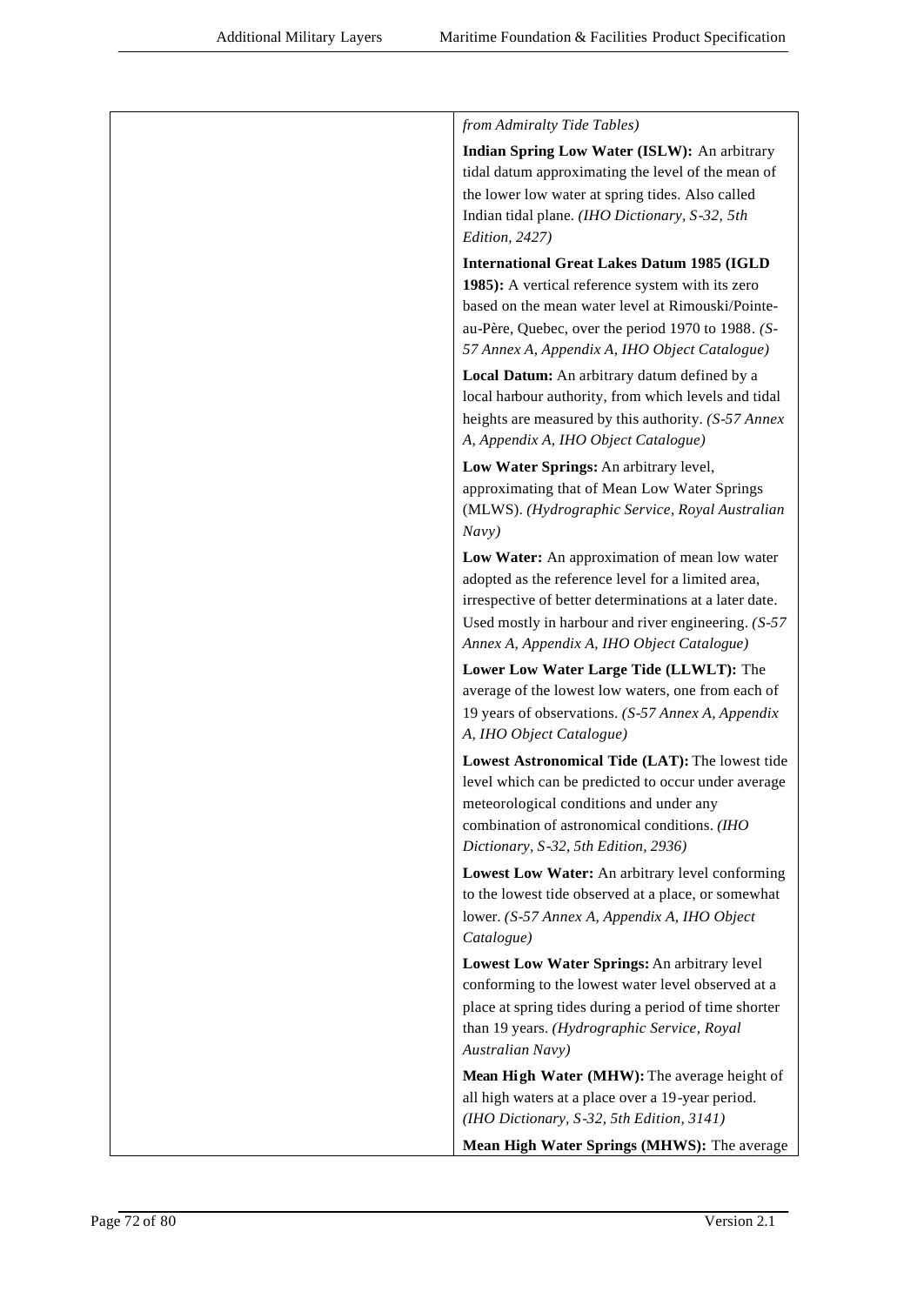| height of the high waters of spring tides. Also<br>called spring high water. (IHO Dictionary, S-32, 5th<br>Edition, 3144)                                                                                                                                                                            |
|------------------------------------------------------------------------------------------------------------------------------------------------------------------------------------------------------------------------------------------------------------------------------------------------------|
| Mean Higher High Water (MHHW): The average<br>height of higher high waters at a place over a 19-<br>year period. (IHO Dictionary, S-32, 5th Edition,<br>3140)                                                                                                                                        |
| Mean Low Water (MLW): The average height of<br>all low waters at a place over a 19-year period. (IHO<br>Dictionary, S-32, 5th Edition, 3147)                                                                                                                                                         |
| Mean Low Water Springs (MLWS): The average<br>height of the low waters of spring tides. Also called<br>spring low water. (IHO Dictionary, S-32, 5th<br>Edition, 3150)                                                                                                                                |
| Mean Lower Low Water (MLLW): The average<br>height of the lower low waters at a place over a 19-<br>year period. (IHO Dictionary, S-32, 5th Edition,<br>3145                                                                                                                                         |
| Mean Lower Low Water Springs (MLLWS): The<br>average height of lower low water springs at a place.<br>(IHO Dictionary, S-32, 5th Edition, 3146)                                                                                                                                                      |
| Mean Sea Level (MSL): The average height of the<br>surface of the sea at a tide station for all stages of<br>the tide over a 19-year period, usually determined<br>from hourly height readings measured from a fixed<br>predetermined reference level. (IHO Dictionary, S-<br>32, 5th Edition, 3156) |
| Mean Tide Level (MTL): The level mid-way<br>between one or more successive high and low<br>waters. It may be computed by averaging the four<br>tidal levels (MHWS, MHWN, MLWN and MLWS<br>or MHHW, MLHW, MHLW and MLLW) for the<br>place concerned. (UKHO Tidal Branch)                              |
| Mean Water Level: The average of all hourly<br>water levels over the available period of record. (S-<br>57 Annex A, Appendix A, IHO Object Catalogue)                                                                                                                                                |
| Nearly Highest High Water: An arbitrary level<br>approximating the highest water level observed at a<br>place, usually equivalent to the high water springs.<br>(S-57 Annex A, Appendix A, IHO Object Catalogue)                                                                                     |
| Nearly Lowest Low Water: An arbitrary level                                                                                                                                                                                                                                                          |
| approximating the lowest water level observed at a<br>place, usually equivalent to the Indian Spring Low<br>Water (ISLW). (Hydrographic Service, Royal<br>Australian Navy)                                                                                                                           |
| <b>Unknown</b>                                                                                                                                                                                                                                                                                       |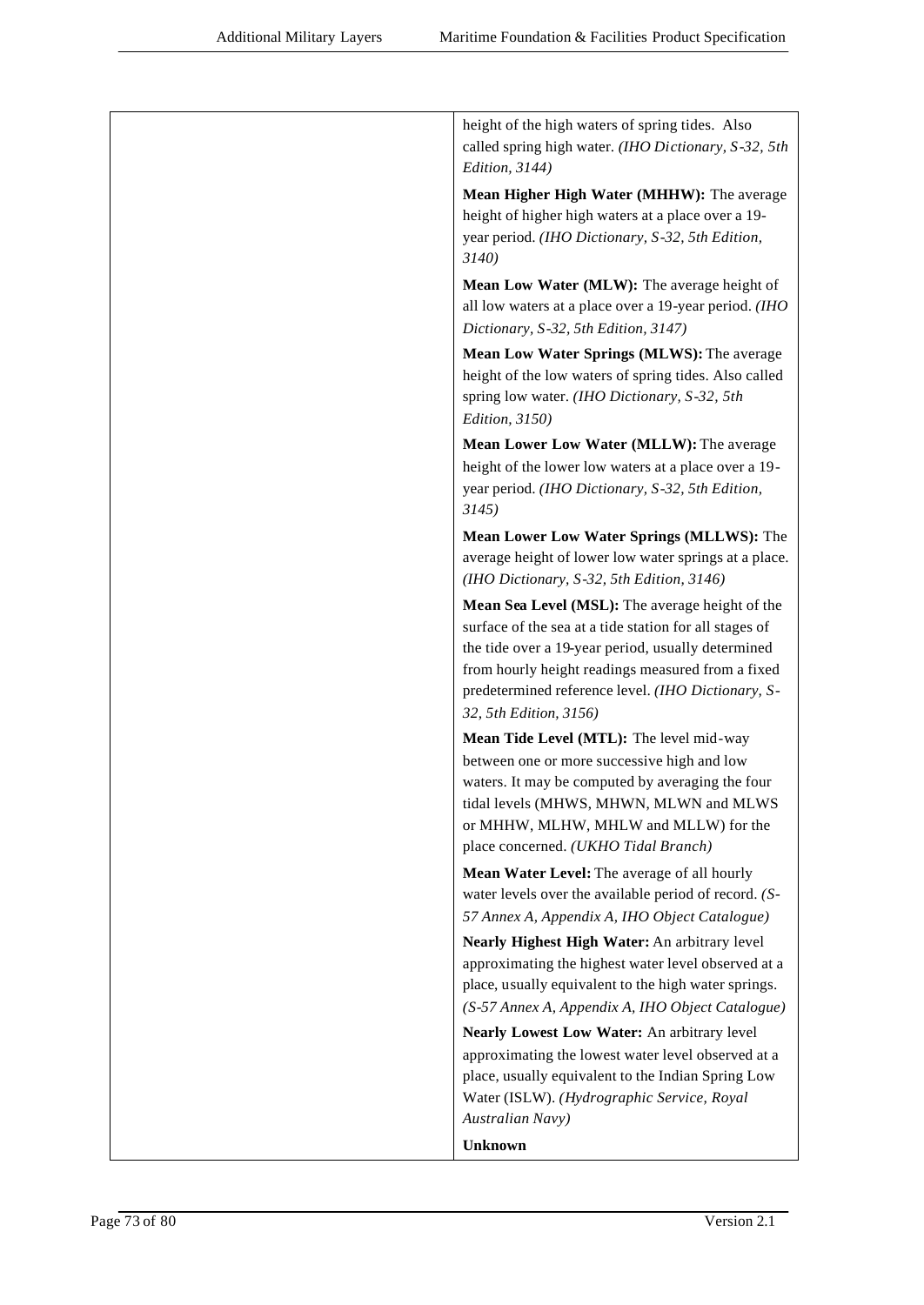|                                                                                                                                                                                         | <b>Not Applicable</b>                                                                                                                                                                                                                                                                                |
|-----------------------------------------------------------------------------------------------------------------------------------------------------------------------------------------|------------------------------------------------------------------------------------------------------------------------------------------------------------------------------------------------------------------------------------------------------------------------------------------------------|
|                                                                                                                                                                                         | <b>Other</b>                                                                                                                                                                                                                                                                                         |
| <b>Vertical Length</b>                                                                                                                                                                  | Units:<br>metres or feet                                                                                                                                                                                                                                                                             |
| The effective vertical length of an object, measured<br>from the highest (lowest) point of the object to<br>either the seabed or ground (if fixed), or the water<br>level (if floating) | (units must be defined)<br>Resolution:<br>0.1 (metres or feet)                                                                                                                                                                                                                                       |
| (S-57 Annex A, Appendix A, IHO Object Catalogue)                                                                                                                                        |                                                                                                                                                                                                                                                                                                      |
| <b>Water Level Effect</b><br>Indicates the effect of the surrounding water on the<br>object.<br>(S-57 Annex A, Appendix A, Chapter 2 Attributes)                                        | • partly submerged at high water: partially<br>covered and partially dry at high water. (S-57 Annex<br>A, Appendix A, Chapter 2 Attributes)<br>Note: not allowable for objects Impact Scour;                                                                                                         |
|                                                                                                                                                                                         | Sensor Anomaly: Underwater/awash Rock.                                                                                                                                                                                                                                                               |
|                                                                                                                                                                                         | · always dry: not covered at high water under<br>normal meteorological conditions. (S-57 Annex A,<br>Appendix A, Chapter 2 Attributes)                                                                                                                                                               |
|                                                                                                                                                                                         | · always under water / submerged: remains<br>covered by water at all times under average<br>meteorological conditions. (S-57 Annex A, Appendix<br>A, Chapter 2 Attributes)                                                                                                                           |
|                                                                                                                                                                                         | • covers and uncovers: expression intended to<br>indicate an area of a reef or other projection from<br>the bottom of a body of water which periodically<br>extends above and is submerged below the surface.<br>Also referred to as dries or uncovers. (IHO<br>Dictionary, S-32, 5th Edition, 1111) |
|                                                                                                                                                                                         | . awash: flush with, or washed by the waves at low<br>water under average meteorological conditions.<br>(Adapted from IHO Dictionary, S-32, 5th Edition,<br>308)                                                                                                                                     |
|                                                                                                                                                                                         | <b>*subject to inundation or flooding:</b> an area                                                                                                                                                                                                                                                   |
|                                                                                                                                                                                         | periodically covered by flood water, excluding tidal<br>waters. $(Digest 1.2)$                                                                                                                                                                                                                       |
|                                                                                                                                                                                         | <b>Unknown</b>                                                                                                                                                                                                                                                                                       |
|                                                                                                                                                                                         | <b>Not Applicable</b>                                                                                                                                                                                                                                                                                |
|                                                                                                                                                                                         | Other                                                                                                                                                                                                                                                                                                |

## **5.5.3 Relationships Between Features**

## *5.5.3.1 Feature Dependency*

No parent child relationships exist in MFF AML

## *5.5.3.2 Feature Association*

The following table lists the features in AML MFF that have an association (i.e. not dependent but linked to provide additional information) with other features.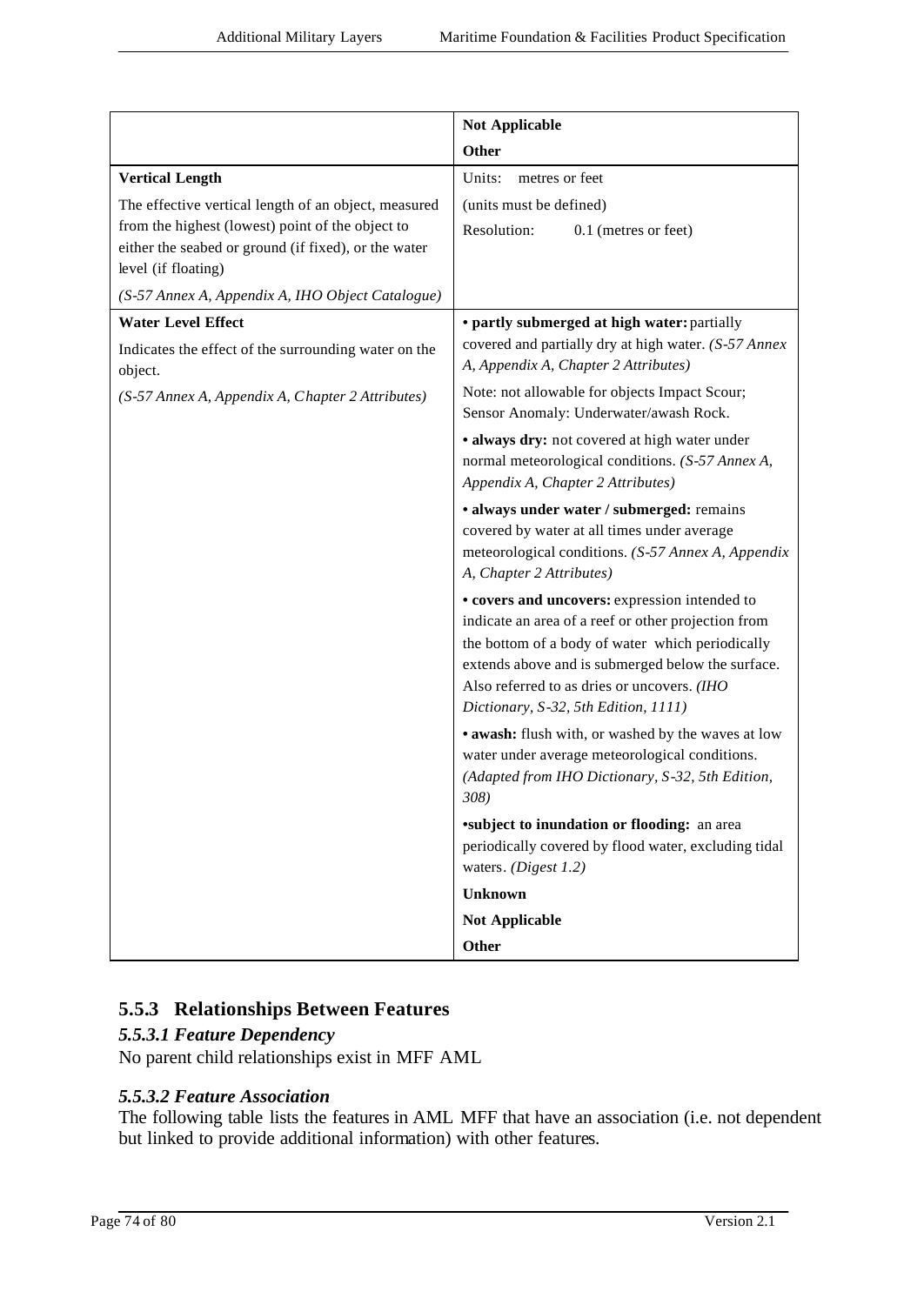| Feature 1                          | Feature 2                              |
|------------------------------------|----------------------------------------|
| Tide - time series                 | Tide - non-harmonic prediction         |
| <sub>or</sub>                      |                                        |
| Tide - harmonic prediction         |                                        |
| Tidal stream - time series         | Tidal stream - non-harmonic prediction |
| or                                 |                                        |
| Tidal stream - harmonic prediction |                                        |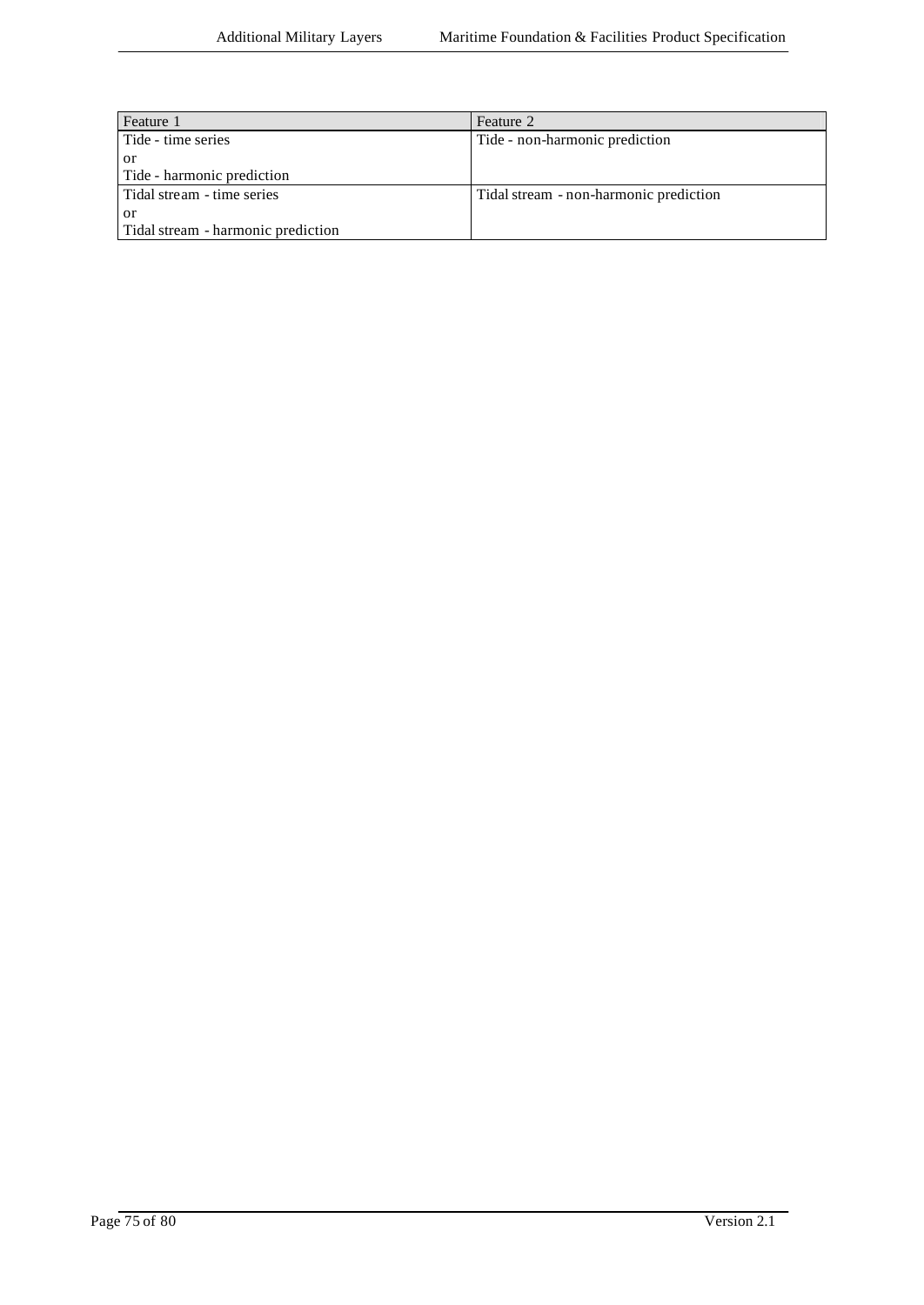# **6 DATA CAPTURE GUIDELINES**

## **6.1 CONTINUITY**

Features crossing the boundaries of digital source files or other media should be continuous whenever possible. Datasets consisting of multiple digital source files should also aim to be contiguous for consistency of display.

## **6.2 GUIDANCE ON FEATURE CODING**

The 'AML MFF Guidance on Feature Coding and Attribution' section of the carrier format annex provides guidance on the conventions that are to be used to encode features, their geometry, and associated attribution, using a relevant implementation standard.

The content of the AML MFF product is at the discretion of the producing authority, provided that the conventions described in the 'AML MFF Guidance on Feature Coding and Attribution' section of the carrier format annex are followed.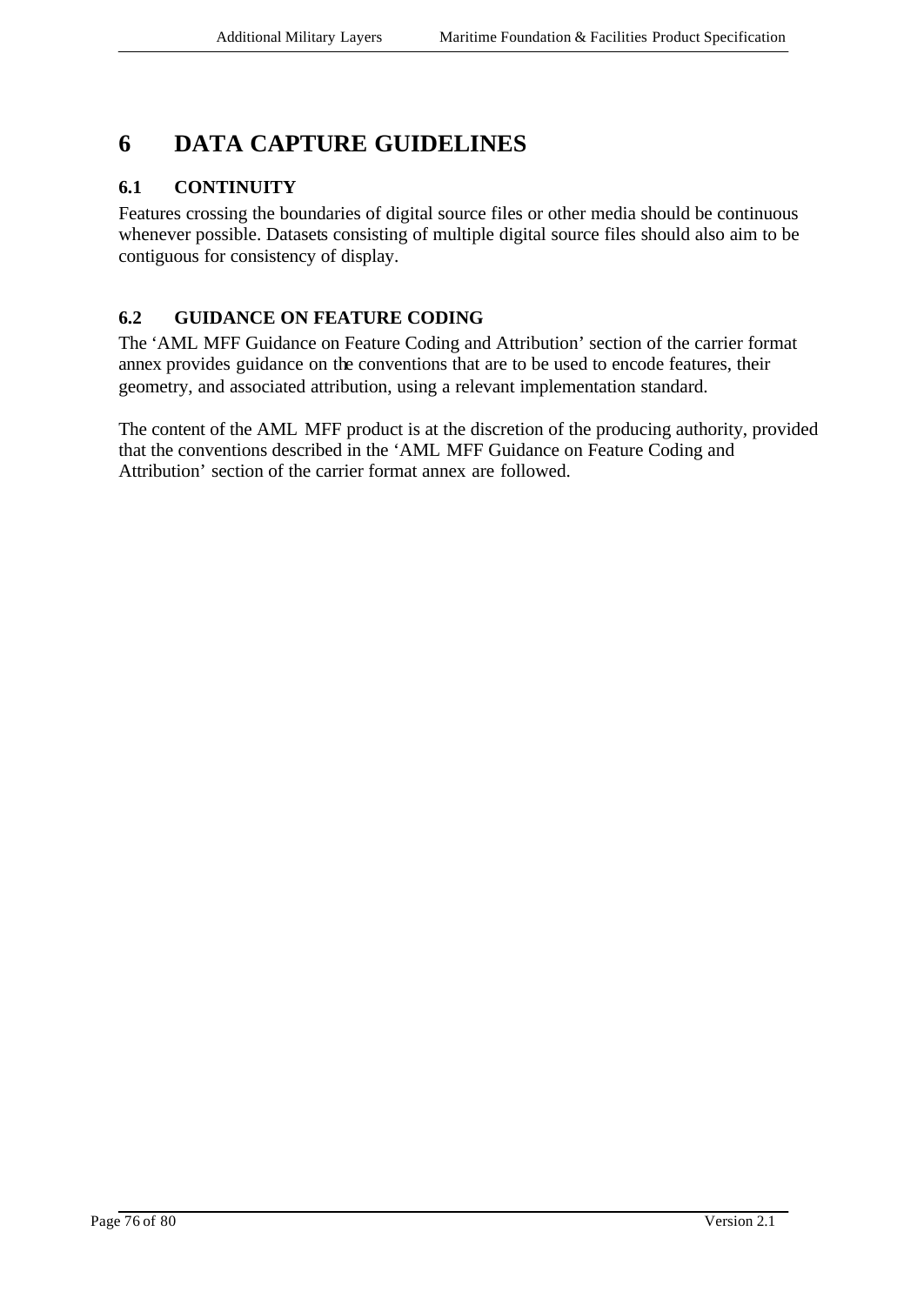# **7 DATA PRESENTATION**

## **7.1 SCOPE**

The way in which AML MFF is displayed is dependent upon an individual customer's requirement. How their systems are developed to display AML MFF data will largely be governed by the:

- environment in which the data is to be viewed
- types of products that are to be displayed with the AML product

This Product Specification is designed to support the production and supply of MFF. It does not address data presentation.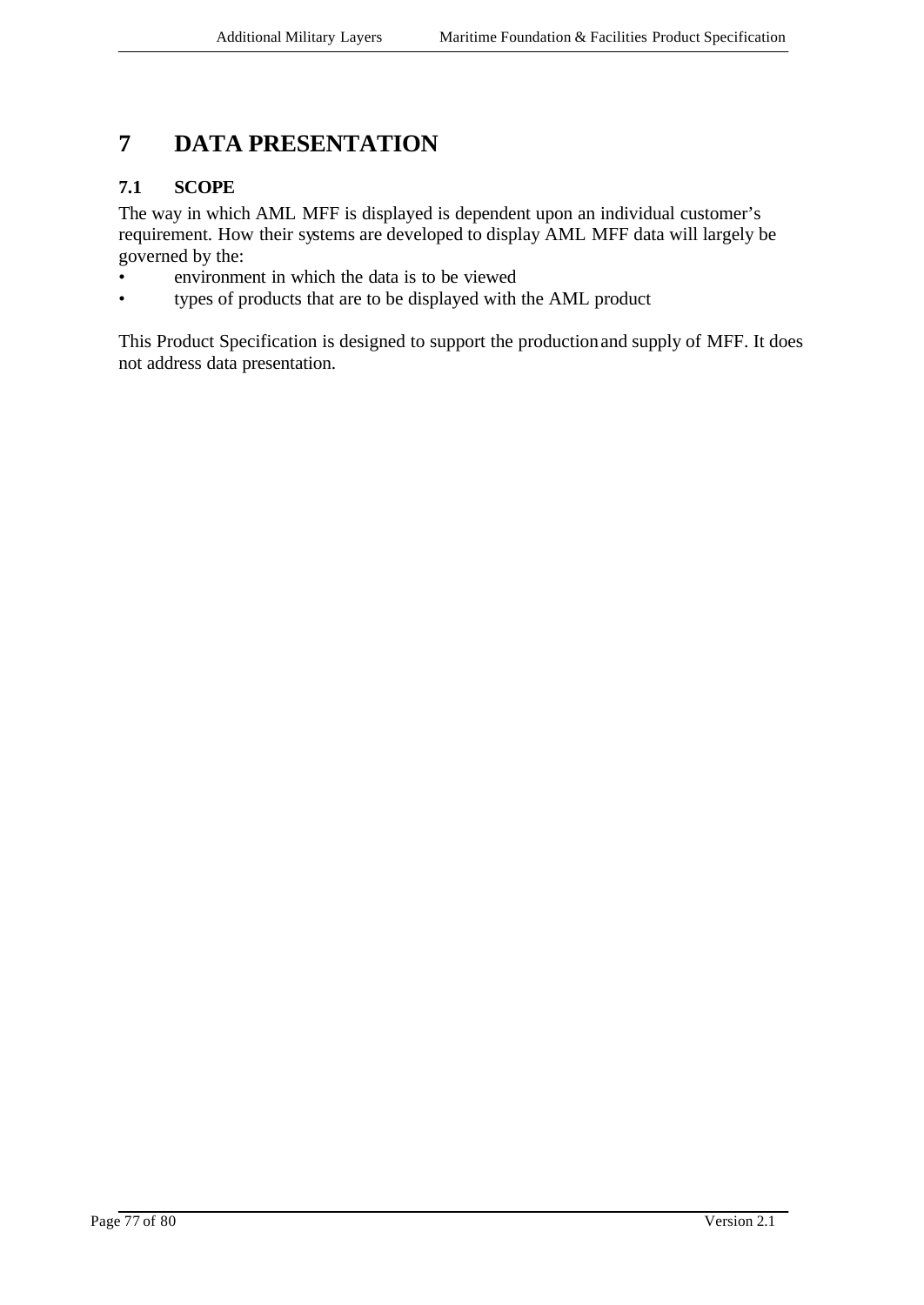# **8 PROVISION OF DATA**

### **8.1 GENERAL**

### **8.1.1 File Format (Encapsulation)**

The file format or encapsulation is exchange standard specific.

### **8.1.2 Auxiliary Information**

All media containing AML products will contain cataloguing information regarding the coverage of the products contained within it. A complete AML catalogue is planned for future development.

### **8.2 DISTRIBUTION MEDIA**

AML is available in the following format(s):

- **CD-ROM**
- **DVD**

Other approved means of distribution will be promulgated in due course. While data must be available to users on standard media, other media/transmission means may be agreed directly between producers and recipients.

#### **8.3 VOLUME NAMING**

AML volumes (defined as packages) may contain several datasets, each from a different product specification. The volume naming convention for AML 'Packages' is not defined by AML Product Specifications.

#### **8.4 FILE NAMING**

**CD-ROM** AML file naming conforms to ISO 9660, International Standards Organisation, Information Processing - Volume and File Structure of CD-ROM for Information Interchange. See appropriate implementation annex.

#### **8.5 DIRECTORY STRUCTURE**

**CD-ROM** The directory structure conforms to ISO 9660, International Standards Organisation, Information Processing - Volume and File Structure of CD-ROM for Information Interchange. See appropriate implementation annex.

#### **8.6 ERROR DETECTION**

Datasets will undergo file integrity checks that are dependent upon the exchange standard implemented.

#### **8.7 COMPRESSION**

AML products do not use compression techniques.

#### **8.8 ENCRYPTION**

All AML products are unencrypted, irrespective of security classification.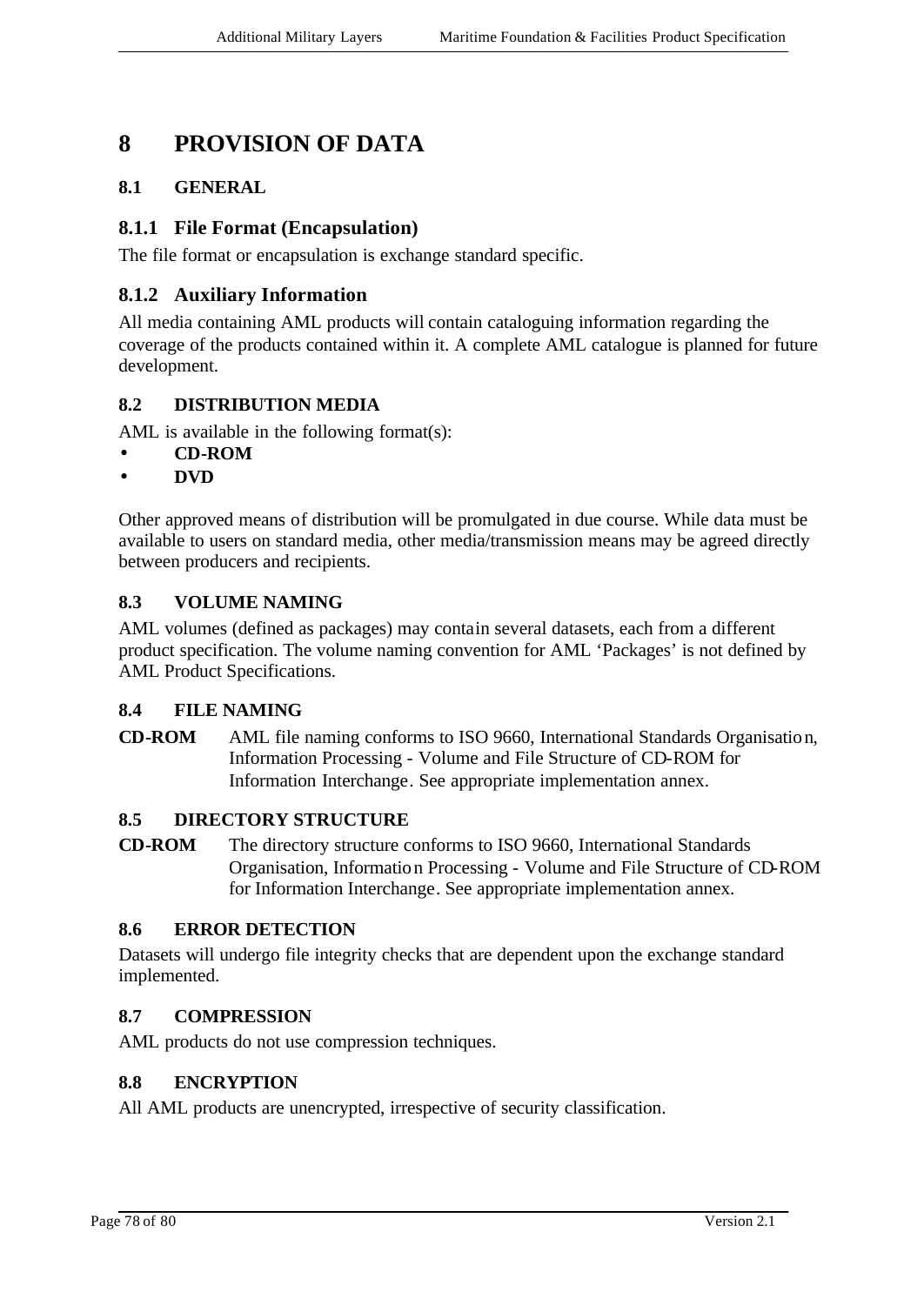## **8.9 HARDWARE AND SOFTWARE REQUIREMENTS**

N/A.